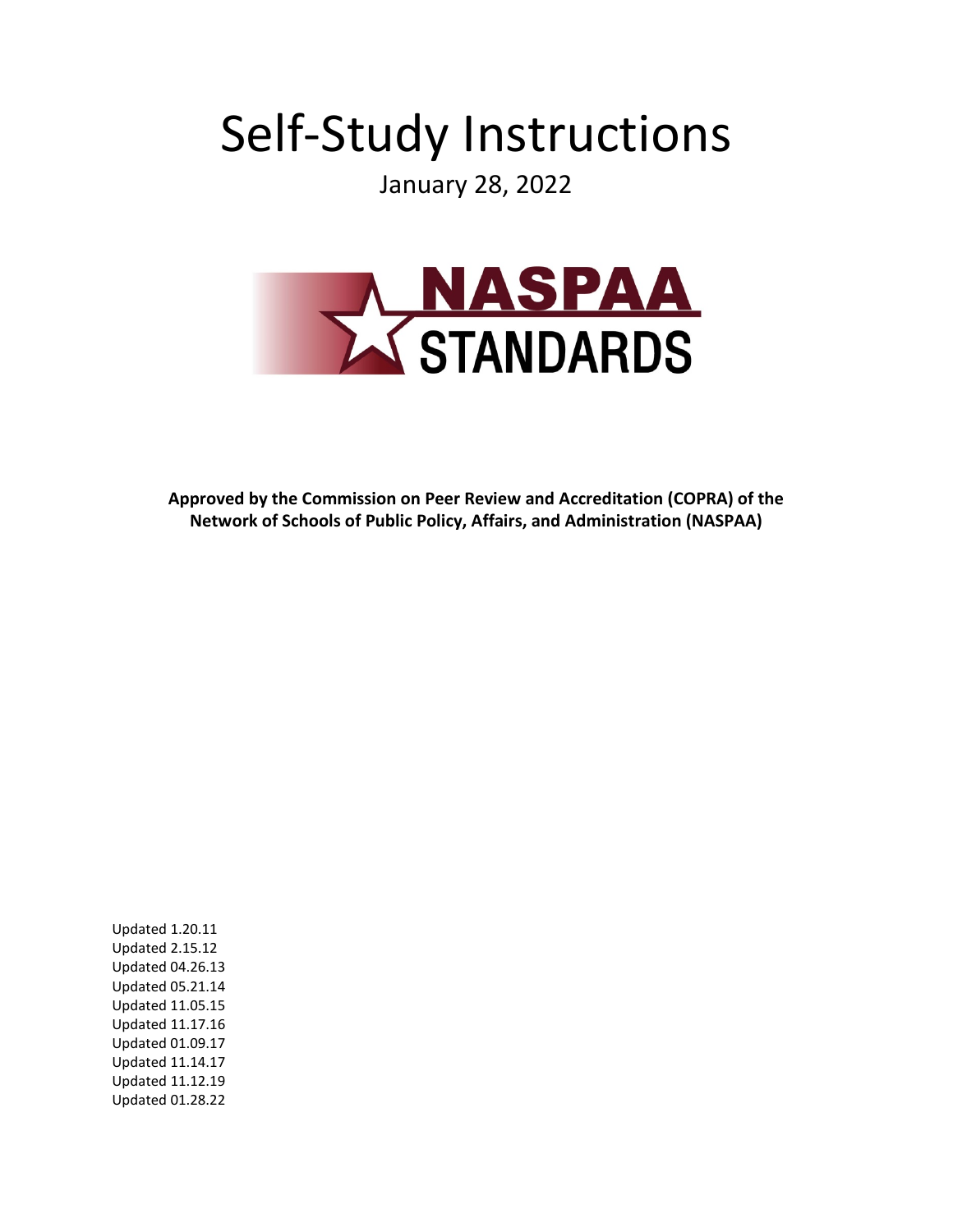# **Table of Contents**

| 1.1 |                                                                          |  |
|-----|--------------------------------------------------------------------------|--|
| 1.2 |                                                                          |  |
| 1.3 |                                                                          |  |
|     |                                                                          |  |
| 2.1 |                                                                          |  |
| 2.2 |                                                                          |  |
|     | Standard 3 Matching Operations with the Mission: Faculty Performance  15 |  |
| 3.1 |                                                                          |  |
| 3.2 |                                                                          |  |
| 3.3 |                                                                          |  |
|     | Standard 4 Matching Operations with the Mission: Serving Students 21     |  |
| 4.1 |                                                                          |  |
| 4.2 |                                                                          |  |
| 4.3 |                                                                          |  |
| 4.4 |                                                                          |  |
|     | Standard 5 Matching Operations with the Mission: Student Learning 32     |  |
| 5.1 |                                                                          |  |
| 5.2 |                                                                          |  |
| 5.3 |                                                                          |  |
| 5.4 |                                                                          |  |
|     |                                                                          |  |
| 6.1 |                                                                          |  |
|     |                                                                          |  |
| 7.1 |                                                                          |  |
|     |                                                                          |  |
|     |                                                                          |  |
|     |                                                                          |  |
|     |                                                                          |  |
|     | Standard 3 Matching Operations with the Mission: Faculty Performance  59 |  |
|     | Standard 4 Matching Operations with the Mission: Serving Students  66    |  |
|     |                                                                          |  |
|     |                                                                          |  |
|     |                                                                          |  |
|     |                                                                          |  |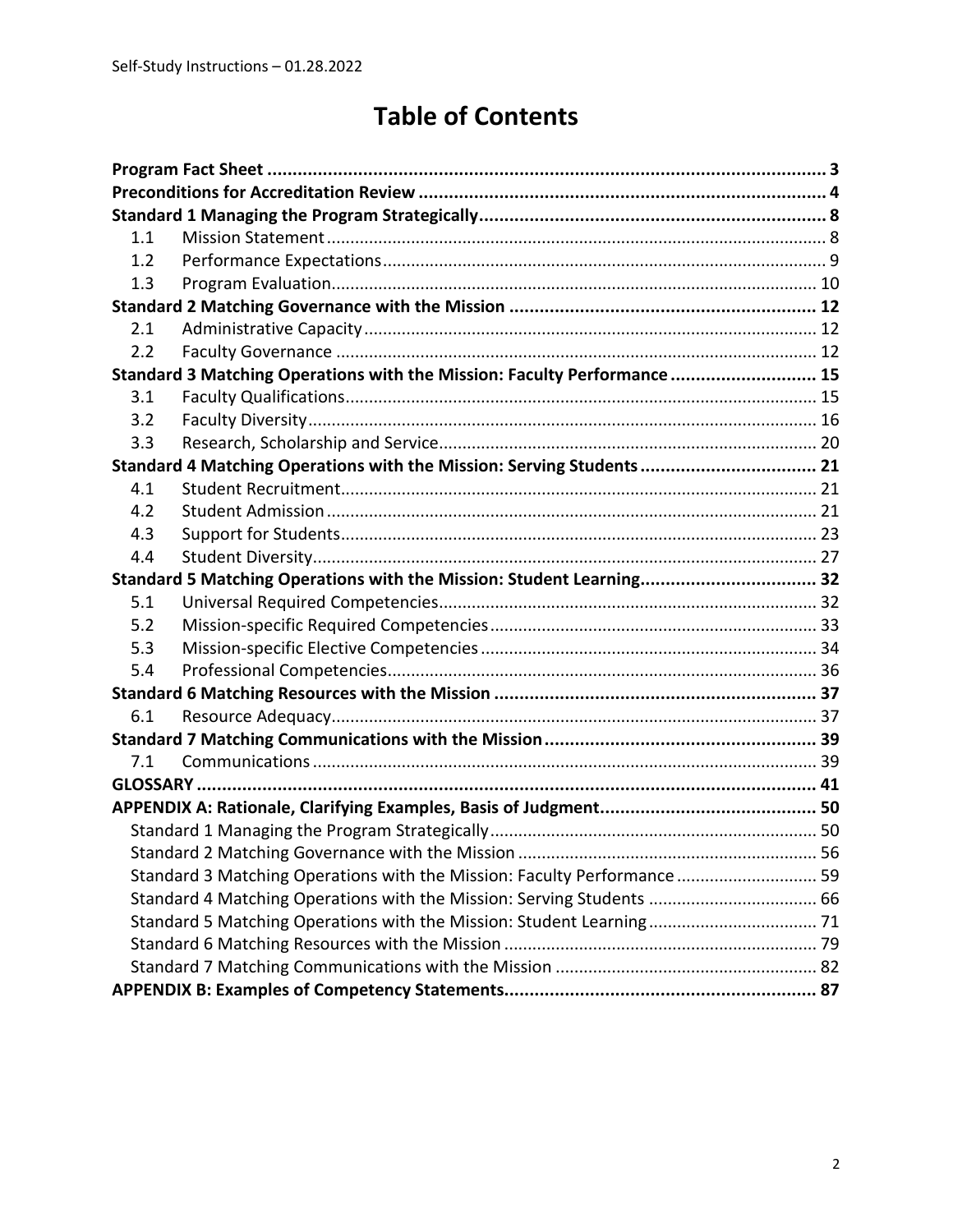#### <span id="page-2-0"></span>**Program Fact Sheet**

| <b>ITEM</b>                                                                                                  | <b>DATA</b>          |
|--------------------------------------------------------------------------------------------------------------|----------------------|
| 1. Title of degree                                                                                           | Menu                 |
| 2. Organizational Relationship of the Program to the Institution                                             | $M$ enu <sup>1</sup> |
| 3. Geographic Arrangement Program Delivery                                                                   | Menu <sup>2</sup>    |
| 4. Mode of Program Delivery: Check all that apply                                                            | Menu <sup>3</sup>    |
| 5. Number of students in degree program (Total, Fall of Self-<br>Study Year)                                 | <b>Numerical</b>     |
| 6. Ratio of Total Students to Full-Time Nucleus Faculty                                                      | <b>Numerical</b>     |
| 7. Number of Semester Credit Hours Required to Complete the<br>Program                                       | <b>Numerical</b>     |
| 8. List of Dual Degrees                                                                                      | $M$ enu <sup>4</sup> |
| 9. List of Specializations                                                                                   | $M$ enu $5$          |
| 10. Mission Statement                                                                                        | Text                 |
| 11. Indicate how the program defines its Academic Year<br>Calendar (for the purposes of the Self Study Year) | $M$ enu $6$          |
| 12. Language of Instruction                                                                                  | $M$ enu <sup>7</sup> |

<span id="page-2-1"></span><sup>1</sup> In a School of Public Policy/Affairs/Administration/Public Service, In a School of Business/Management, In a Center or Institute, In a Department within a School of Public Policy/Affairs/Administration/Public Service, In a Department within a School of Business/Management, In a Department of Political Science, In a Department of Public Administration, Other (Please explain)

<span id="page-2-5"></span><sup>5</sup> None, Budgeting/ Finance, City/ Local, Criminal Justice, Economic Development, Education, Emergency , Environment, General/ Public Management, Health, Homeland/ National Security, Human Resources, Information Technology, International/ Global, Leadership, Nonprofit, Organizational Management, Public Policy Analysis, Public Sector, Selfdesigned, Social Policy, State, Survey Methods, Urban, Other (Please specify)

<span id="page-2-6"></span><sup>6</sup> Summer, Fall, Spring; Fall, Spring, Summer; Other: please specify

<span id="page-2-7"></span><sup>7</sup> Afrikaans, Albanian, Arabic, Armenian, Basque, Bengali, Bulgarian, Cambodian, Catalan, Croatian, Czech, Danish, Dutch, English, Estonian, Fiji, Finnish, French, Georgian, German, Greek, Gujarati, Hebrew, Hindi, Hungarian, Icelandic, Indonesian, Irish, Italian, Japanese, Javanese, Korean, Latin, Latvian, Lithuanian, Macedonian, Malay (incl. Indonesian and Malaysian, Malayalam, Maltese, Mandarin Chinese, Maori, Marathi, Mongolian, Nepali, Norwegian, Persian (Farsi), Polish, Portuguese, Punjabi, Quechua, Romanian, Russian, Samoan, Serbian, Slovak, Slovenian, Spanish, Swahili, Swedish, Tamil , incl. Tamil languages), Tatar, Telugu, Thai, Tibetan, Tonga, Turkish, Ukrainian, Urdu, Uzbek, Vietnamese, Welsh, Wu , Chinese (incl. Shanghainese), Xhosa, Yue Chinese (incl. Cantonese)

<span id="page-2-2"></span> $<sup>2</sup>$  Main Campus, Satellite Campuses, both Main Campus and Satellite Campuses, no physical campus</sup>

<span id="page-2-3"></span><sup>&</sup>lt;sup>3</sup> In person instruction, In person instruction with online coursework available. Primarily online (students have to come to campus at least once), Completely online (students never have to come to campus)

<span id="page-2-4"></span><sup>4</sup> International Affairs/Relations (IA/IR); Law (JD); Master of International Diplomacy; Master of Business Administration (MBA); Master of Community & Regional Planning; Master of Criminal Justice; Master of Environmental Studies; Master in Political Science; Master of Public Health (MPH); Public Policy/Administration/Management (MPP/MPA); Master of Social Work (MSW); Master of Urban Affairs and Planning; Master of Planning; Other (Please explain)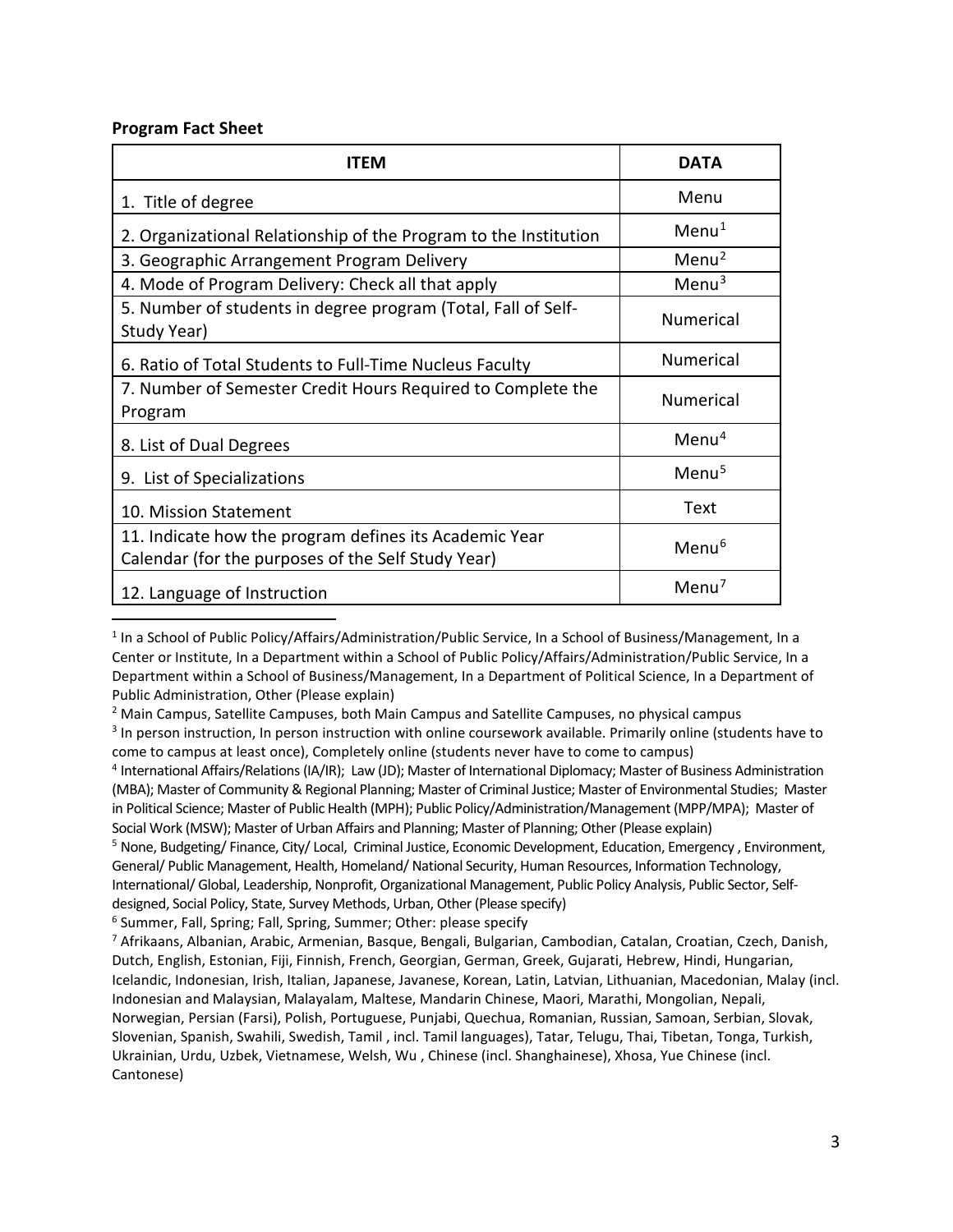#### <span id="page-3-0"></span>**Preconditions for Accreditation Review**

#### **Program Eligibility:**

**A program applying for accreditation review must demonstrate in its Self-Study Report that it meets four preconditions. Because NASPAA wants to promote innovation and experimentation in education for public service a program that does not meet the preconditions in a strictly literal sense, but which meets the spirit of these provisions, may petition for special consideration. Such petitions and Self-Study Reports must provide evidence that the program meets the spirit of the preconditions.**

# **1. Program Eligibility**

**Because an accreditation review is a program evaluation, eligibility establishes that the program is qualified for and capable of being evaluated. The institution offering the program should be accredited (or similarly approved) by a recognized regional, national, or international agency. The primary objective of the program should be professional education. Finally, the program should have been operating and generating sufficient information about its operations and outcomes to support an evaluation.**

#### **2. Public Service Values**

**The mission, governance, and curriculum of an eligible program shall demonstrably emphasize public service values. Values are important and enduring beliefs, ideals and principles shared by members of a community about what is good and desirable and what is not. Public service values consist of the values that should guide public and nonprofit professionals. NASPAA's public service values are consistent with globally recognized sustainable development goals to build effective, accountable, and inclusive institutions at all levels. NASPAA's public service values include, but are not limited to: pursuing the public interest with accountability and transparency; serving professionally with competence, efficiency, and objectivity; acting ethically so as to uphold the public trust; cultivating global and local awareness; and promoting participation and inclusiveness by demonstrating respect, equity, and fairness in dealings with members of society, stakeholders, and fellow public servants. NASPAA expects an accreditable program to define the boundaries of the public service values it emphasizes, be they procedural or substantive, as the basis for distinguishing itself from other professional degree programs.**

#### **3. Primary Focus**

**The degree program's primary focus shall be that of preparing students to be leaders, managers, and analysts in public service, specifically the professions of public and nonprofit affairs, public administration, and public policy and only master's degree programs engaged in educating and training professionals for the aforementioned professions are eligible for accreditation. Variations in nomenclature regarding degree title are typical in the field of**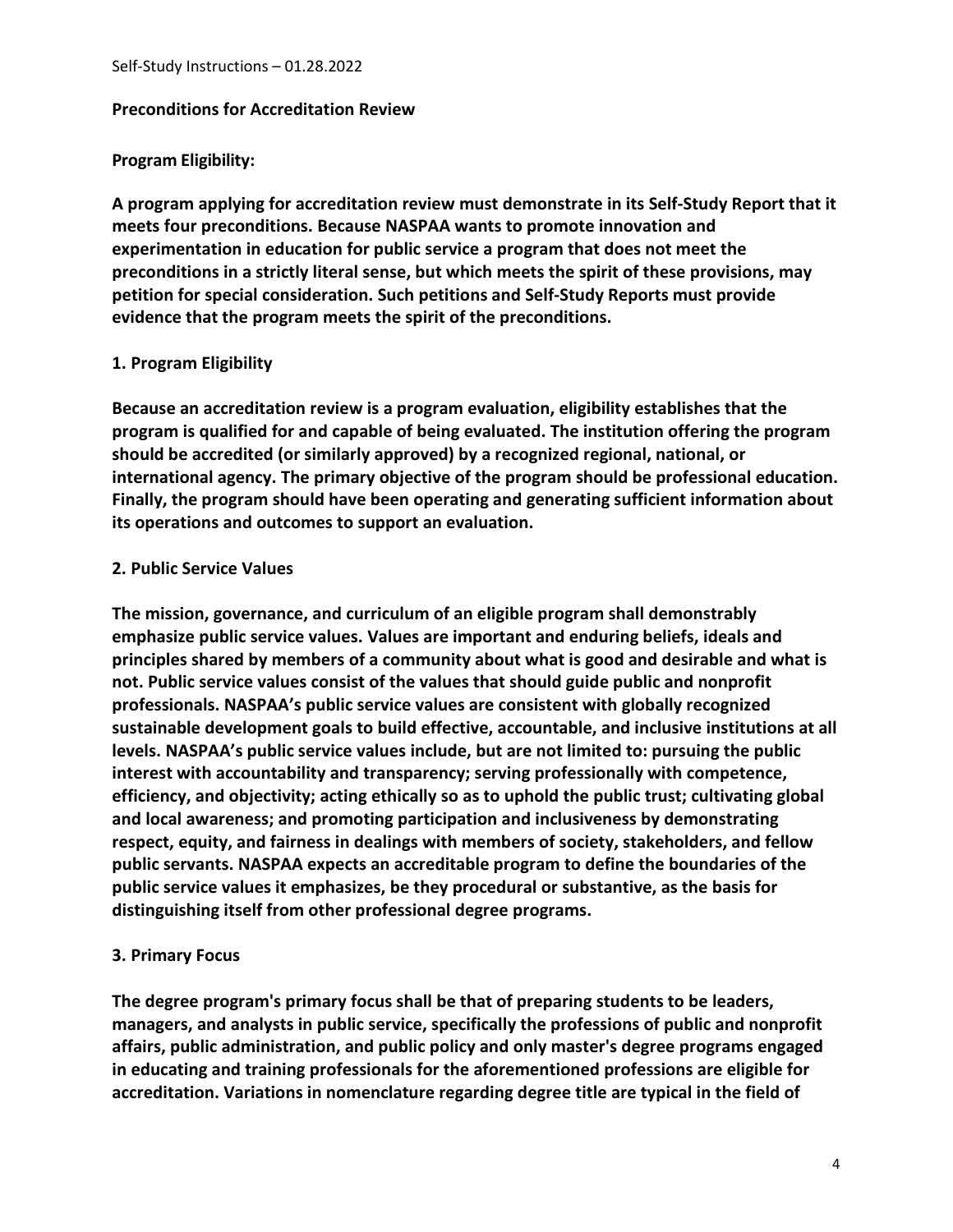**public service education. Related degrees in policy and management are eligible to apply, provided they can meet the accreditation standards, including advancing public service values and competencies. Specifically excluded are programs with a primary mission other than that of educating professionals in public and nonprofit affairs, administration, and policy (for example, programs in which public and nonprofit affairs, administration, and policy are majors or specializations available to students pursuing a degree in a related field).**

#### **4. Course of Study**

**Students should interact and collaborate extensively with faculty and each other, engage in hands on collaborative work, be socialized into the norms and aspirations of the profession, and be able to develop their interpersonal and communication skills through ample faculty observation and feedback. The normal expectation is that professional degrees in public service require at least 36 semester credit hours of study, or the equivalent. Programs departing from campus-centered education by offering distance learning, international exchanges, or innovative delivery systems must demonstrate that the intentions of this precondition are being achieved and that such programs are under the supervision of fully qualified faculty. This determination may include, but is not limited to, evidence of faculty of record, and communications between faculty and students.**

**Special Condition: Fast-tracking Programs that combine undergraduate education with a graduate degree in public service in a total of less than six academic years or the equivalent are not precluded from accreditation so long as they meet the criteria of an accredited graduate degree.**

**Special Condition: Dual Degrees Programs may allow a degree in public service to be earned simultaneously with a degree in another field in less time than required to earn each degree separately. All criteria of an accredited, professional, graduate degree in public service must be met and the electives allowed to satisfy requirements for the other degree must be appropriate as electives for a degree in public service.**

**Special Condition: Executive Education Programs may offer a degree in public service designed especially for college graduates who have had at least five years of cumulative experience in public service, including at least three years at the middle-to- upper level. The degree program must demonstrate that its graduates have emerged with the universal competencies expected of a NASPAA-accredited program, as well as with the competencies distinctive to executive education.**

Please verify program is a member of NASPAA: □

Is the program at an institution accredited by a U.S. national or regional accrediting body? y/n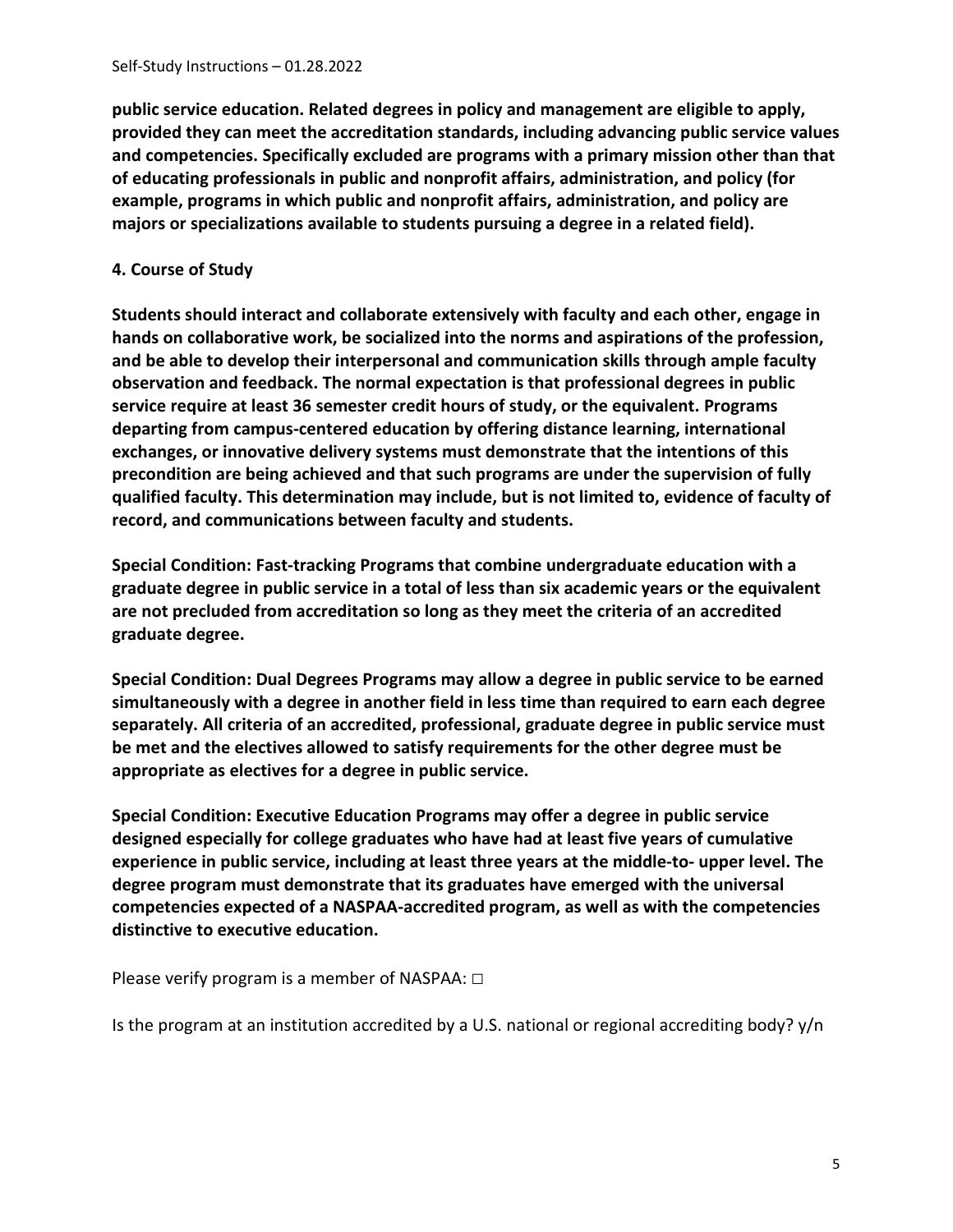If yes,

Provide name of accreditor. (Pull down menu) List year of most recent recognition. (Select year)

If no,

Provide name of quality assurance body (or bodies) that recognizes the institution and contact info.

When was your most recent recognition? (Select year)

When was the degree program established? (Select year)

If the program is located outside the United States:

Since your last review are there any changes to the relationship between your program and relevant governmental and non-governmental bodies related to accreditation, recognition, or licensure? If so, please explain.

Since your last review, have there been any changes that would create any potential legal impediments that NASPAA should consider in conducting a program review in your country or region? Y/N

If so, please explain.

#### **Public Values**

Since your last review have there been any changes to the code of conduct or other ethical expectations at your institution (Y/N)? Provide links if relevant.

# **Primary Focus**

Special note for programs with multiple modalities within a single degree: Throughout the Self-Study Report (SSR), the program should pay attention to communicating the comparability of its modalities and offerings. Multiple modalities refer to differing modes of pedagogy within the same program, be they geographic, technological, curricular or temporal. Typical structures that fall in this category are distance campuses, online education, and unique student cohorts. A recommended way to do this is to use the *+Add new Delivery Modality Breakdown* button (where available) to provide data disaggregated by modality. Additional information could be uploaded as a document file(s) within the SSR with the appropriate information differentiated by modality. The Commission seeks information such as, but not limited to, faculty data on who is teaching in each modality and student data (applications, enrollment, diversity, attrition, employment outcomes). Qualitative information can be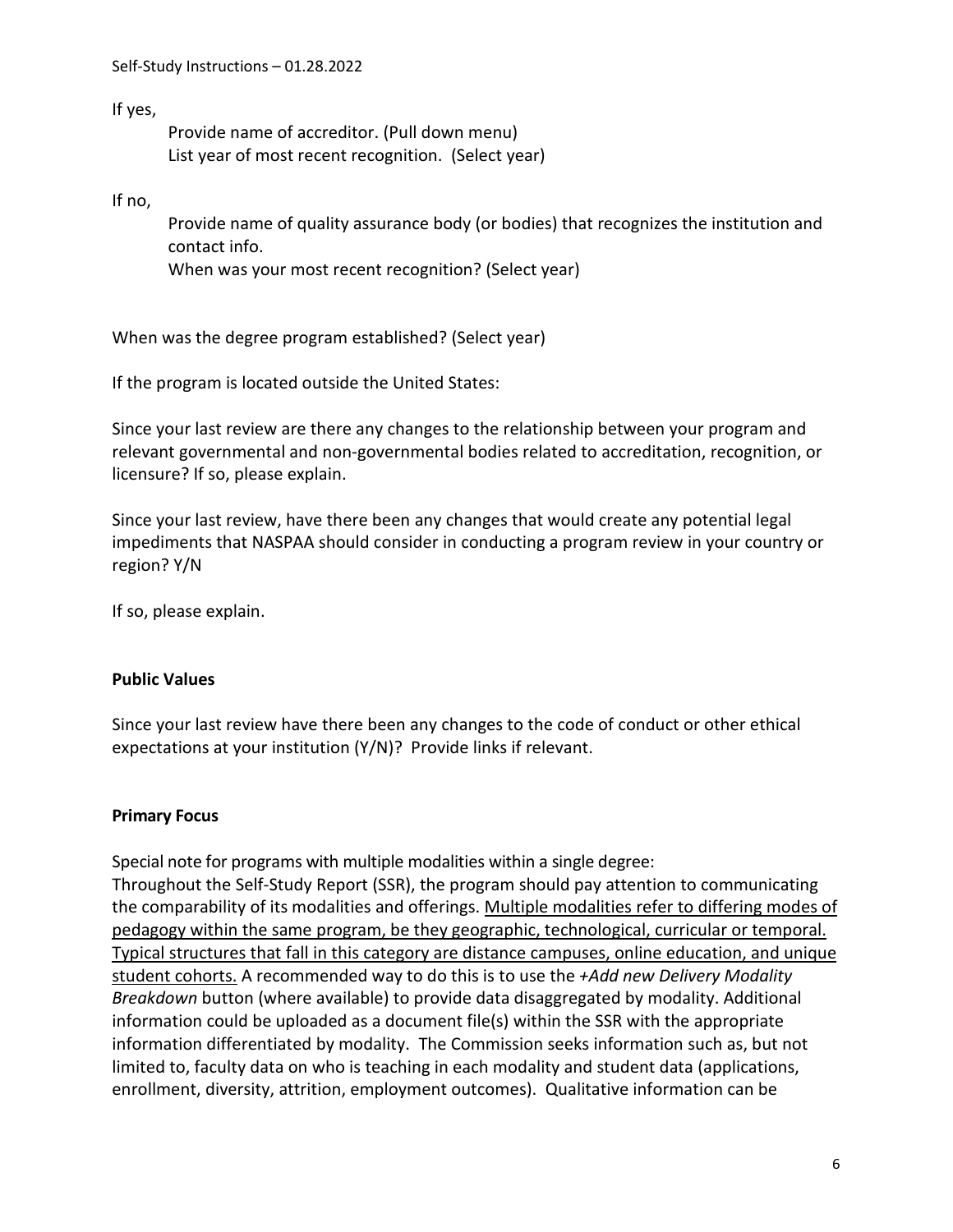Self-Study Instructions – 01.28.2022

entered in the general text boxes where appropriate and should include information on the mission-based rationale for any modality, any differences between modalities (such as the limited emphasis option for online students), advising and student services for all modalities, assessment of all modalities, administrative capacity to offer the program in all modalities, and evidence of accurate public communication of program offerings.

Is the entire degree devoted to executive education? y/n

Does Exec Ed exist as a track within the degree to be reviewed? y/n

If a track or concentration, please provide a summary of any policies that differ from the main program, especially with regard to admission, placement, curriculum and competency assessment, and completion requirements. In the case of significant differences, please explain the rationale for housing both programs in a single degree with regard to the mission.

Indicate the mode of program delivery that most accurately describes your program. Check all that apply. (Autopopulated)

In person instruction.

In person instruction with online coursework available.

Primarily online (students have to come to campus at least once).

Completely online (students never have to come to campus.

Does the program offer courses at remote sites and locations? (select)

- No
- Yes

| Name of site: | Check one:                                  |
|---------------|---------------------------------------------|
|               | Some courses can be completed at this site; |
|               | The entire program can be completed at this |
|               | site                                        |

Please describe any other unique delivery modalities the program employs, consortia, etc.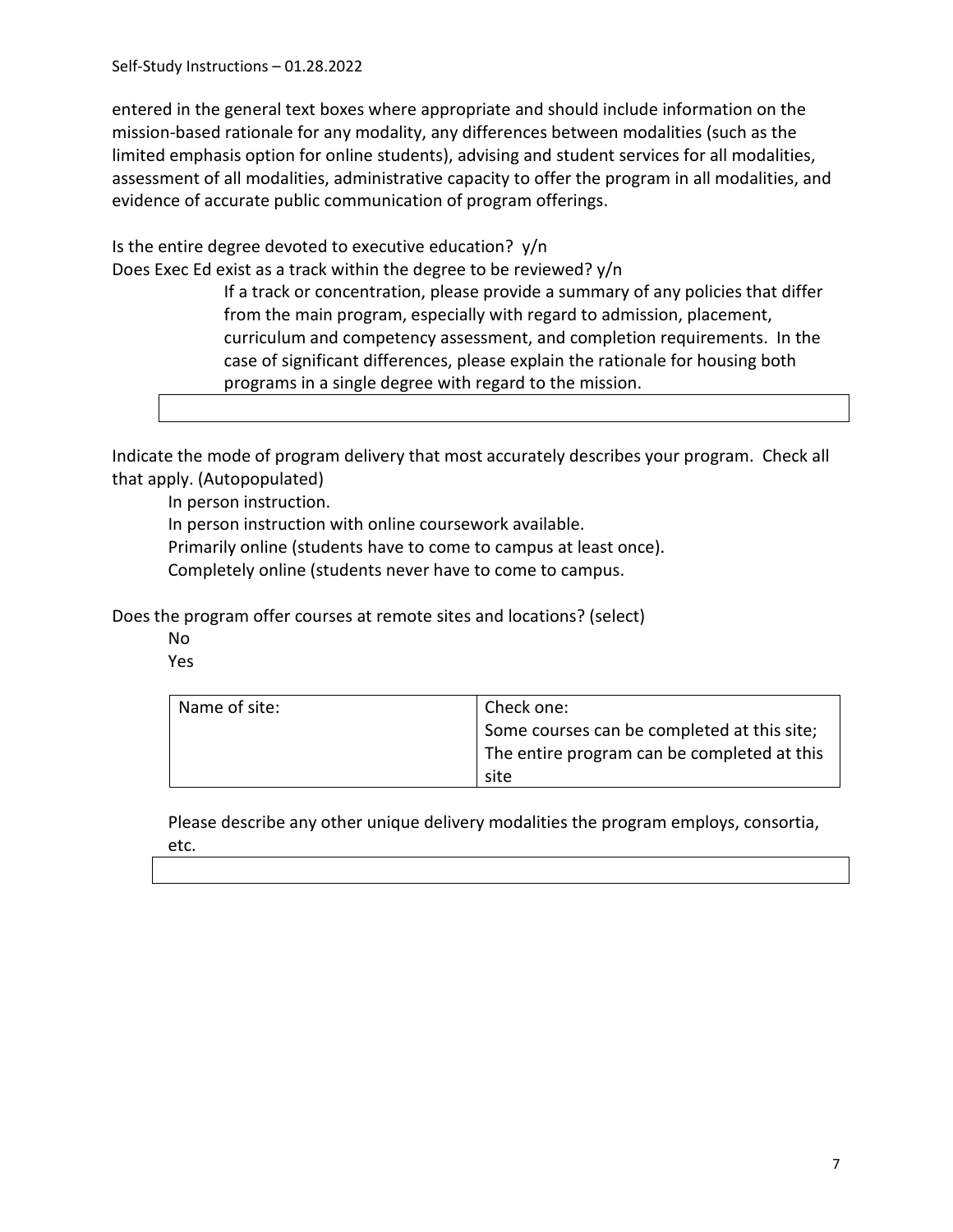#### <span id="page-7-0"></span>**Standard 1 Managing the Program Strategically**

- <span id="page-7-1"></span>**1.1 Mission Statement: The program will have a statement of mission that guides performance expectations and their evaluation, including** 
	- **its purpose and public service values, given the program's particular emphasis on public service,**
	- **the population of students, employers, and professionals the program intends to serve, and**
	- **the contributions it intends to produce to advance the knowledge, research and practice of public service.**

#### Self-Study Instructions:

In section 1.1, the program should provide its mission statement and describe the processes used to develop and refine its purpose, public service values, and mission statement, including the roles and contributions of stakeholders such as students, graduates, faculty members, employers, and practitioners. The program should also document how it ensures the ongoing alignment of its mission, purpose, values, and the community it serves. The program should report on how, and to what extent, the mission statement is informed by and disseminated to relevant stakeholder groups.

The program should discuss the distinctive elements of its purpose and public service values as conveyed in its mission statement including, but not limited to, student and employer population(s) served, faculty expertise, curricular philosophy and pedagogy, and student support infrastructure.

The program should describe the process by which the mission statement guides decisionmaking, including the allocation of resources. Specific illustrations are recommended.

#### **Provide Program Mission**

Use the text boxes below to provide the program mission statement and how the program reflects public service values.

**1.1.1 Provide the current program mission statement and the date it was adopted.** (Limit 500 words)

1.1.1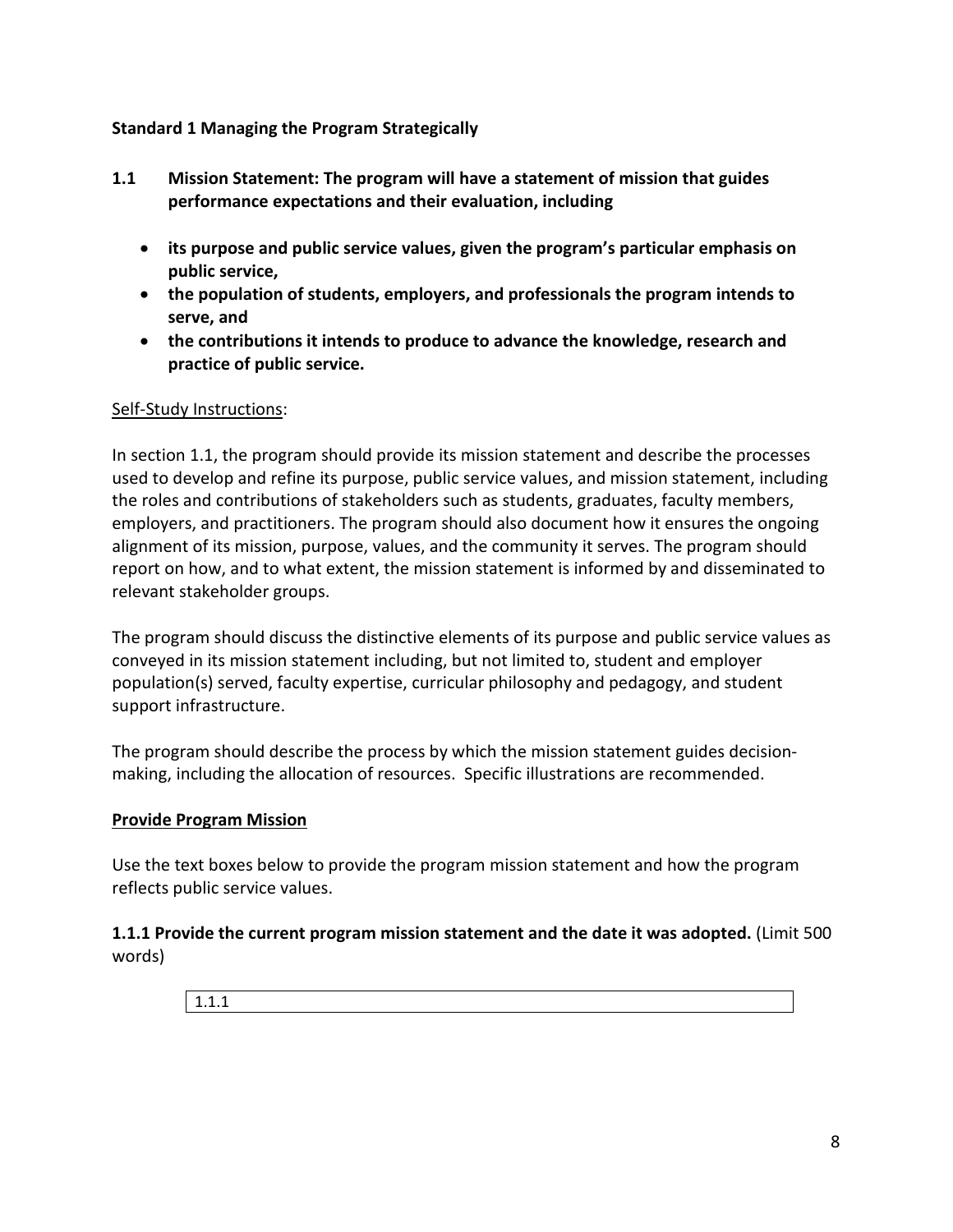**1.1.2 Describe the processes used to develop and review the mission statement, how the mission statement influences goal-setting and decision-making, and how and to whom the program disseminates its mission. Include information describing how often relevant internal and external stakeholders, including employers, are involved in the mission development and review process, detailing their explicit responsibilities and involvement.** (Unlimited)

1.1.2

**1.1.3 Describe the public service values that are reflected in your program's mission.** (Limit 250 words)



# <span id="page-8-0"></span>**1.2 Performance Expectations: The program will establish observable program goals, objectives and outcomes, including expectations for student learning, consistent with its mission.**

# Self-Study Instructions:

In section 1.2.1, please identify the primary mission-based program goals. The program should explicitly declare, operationally define, and justify program performance expectations stated in, or implied by, its mission statement and its mission-defined goals and objectives. Describe how these program goals and objectives align with the mission and public service values identified in Standard 1. A logic model or similar device should be provided to illustrate how what is being measured contributes to an evaluation of specific programmatic outcomes and how achievement of these outcomes delivers on the promises made in the mission statement. A logic model is a visual tool that allows for a program to describe its theories of change, or the ways in which a strategic set of activities and inputs lead to outputs and achievements of the primary mission-based program goals. The program should upload its logic model or similar device to the Self-Study Appendices page.

Note: If the program finds it easier to respond to Standards 1.2 and 1.3 outside of the framework of this template, it may instead upload a free-standing narrative response that addresses the questions.

# **1.2.1 Please link your program goals and objectives:**

- **to your mission's purpose and public service values.**
- **to your mission's population of students, employers, and professionals the program intends to serve.**
- **to the contributions your program intends to produce to advance the knowledge, research, and practice of public service.**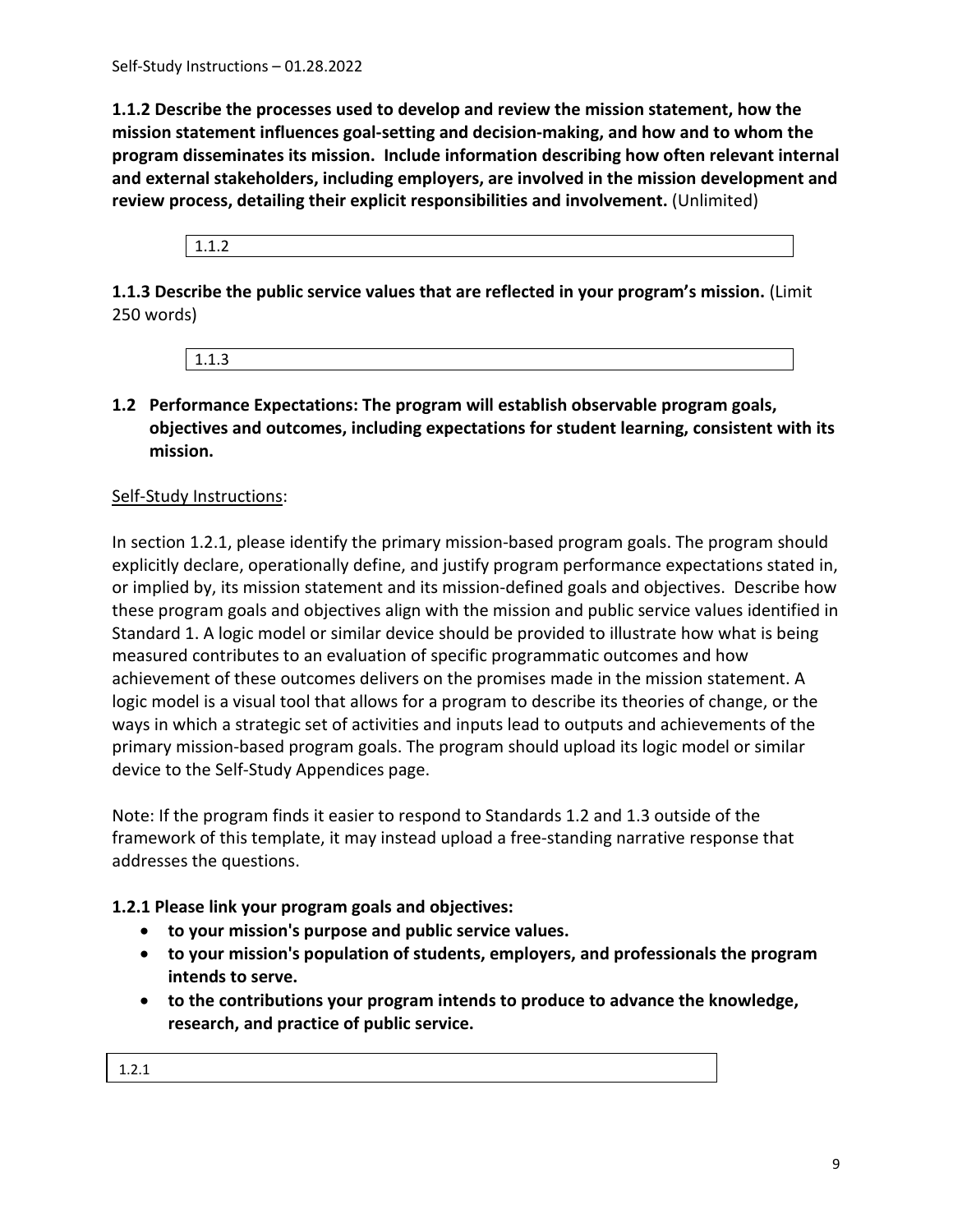# <span id="page-9-0"></span>**1.3 Program Evaluation: The program will collect, apply and report information about its performance and its operations to guide the evolution of the program's mission and the program's design and continuous improvement with respect to standards two through seven.**

Strategic management activities should generate documents and data that are valuable to the program and to the profession. All processes for defining its mission and strategy, and all processes for collecting and assessing information to evaluate progress toward achieving the program's objectives, should be described in this section.

# Self-Study Instructions:

In section 1.3, the program should connect its programmatic goals to measurable performance objectives and outcomes. The program should describe the measurement methodologies employed in the assessment of the performance metrics declared, defined, and justified in Section 1.2.1. The description of the measurement methodology should include the population studied, data collection procedures used, including the sampling protocol employed, if appropriate, analyses undertaken, and how results were used to improve program performance and enhance the community the program seeks to serve.

It is important that program evaluation efforts lead to demonstrable programmatic changes intended to improve program delivery, including administrative capacity, resource adequacy, faculty teaching, research, and service productivity, graduation and employment rates of students, faculty and student support, student learning, alumni and employer support of program(s), and/or recruitment and retention of students. While every aspect of every program cannot be evaluated every year, a schedule of regular and systematic program evaluation should be undertaken and described by the program over the course of each seven year accreditation cycle.

Analysis of information generated by these strategic processes that explain changes in the program's mission and strategy should be reported in this section. The program should relate the information generated by these processes in its discussion of Standards 2 through 7 (how does the program's evaluation of its performance expectations lead to programmatic improvements with respect to faculty performance, serving students, student learning, resource allocation, and communications). The program should explicitly articulate the linkage between Standard 1.3 and Standard 5.1 (how the program's evaluation of its student learning outcomes feeds into its assessment of the program's performance).

For those goals and objectives identified in Standard 1.2, describe what program performance outcomes have been achieved in the last 5 years that most reflect the program mission. Based on these outcomes, describe how the program enhances the community it seeks to serve.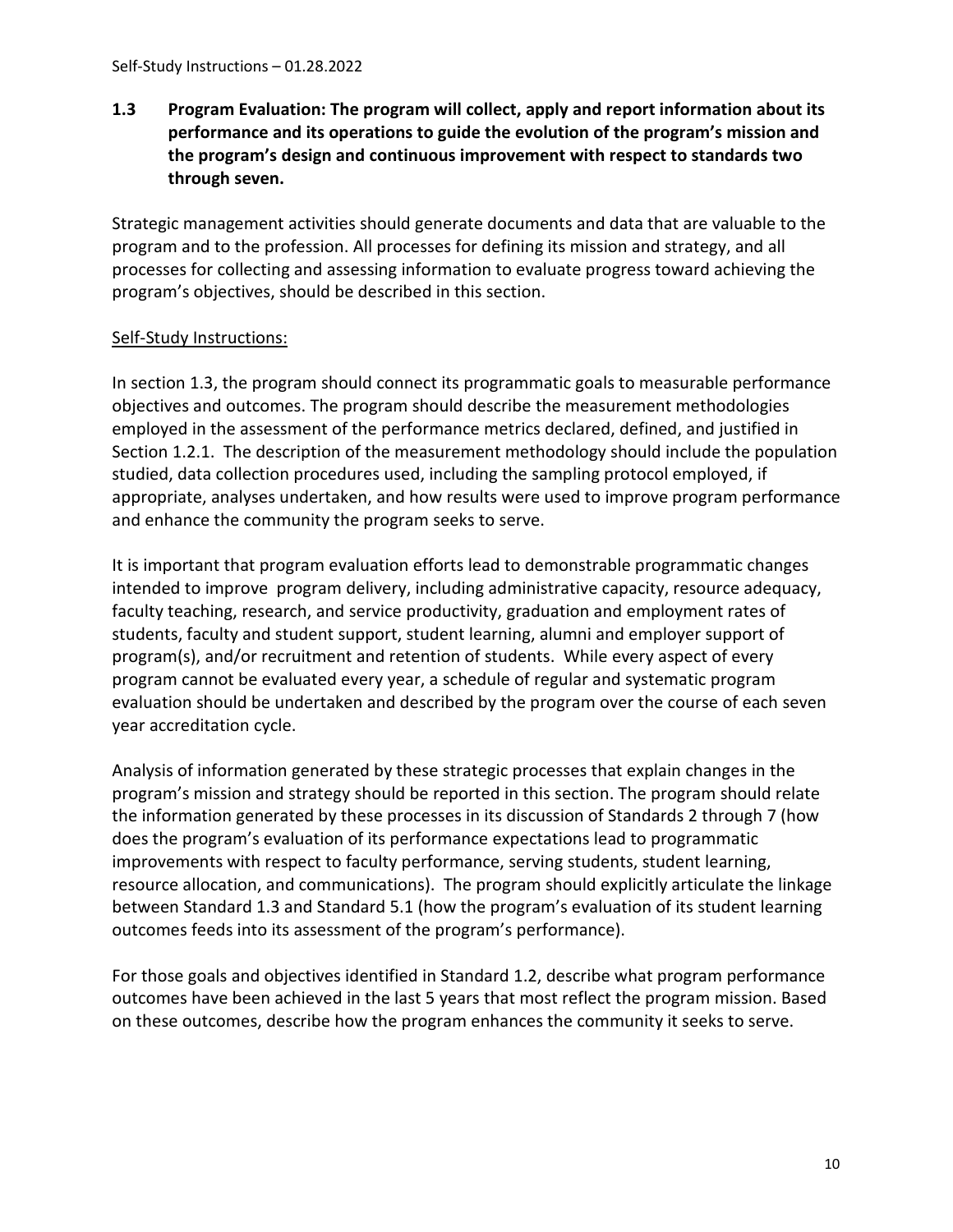**1.3.1 Please link your program performance outcomes:**

- **To your mission's purpose and public service values.**
- **To your mission's population of students, employers, and professionals the program intends to serve.**
- **To the contributions your program intends to produce to advance the knowledge, research, and practice of public service.**

| ----- |  |
|-------|--|
|-------|--|

**1.3.2 Describe ongoing program evaluation processes and how the results of the evaluation are incorporated into program operations. Provide examples of evidence-informed decisions made to improve programmatic outcomes, including student learning, faculty productivity, and graduates' careers.** 

| $\sim$ $\sim$<br>----- |
|------------------------|
|------------------------|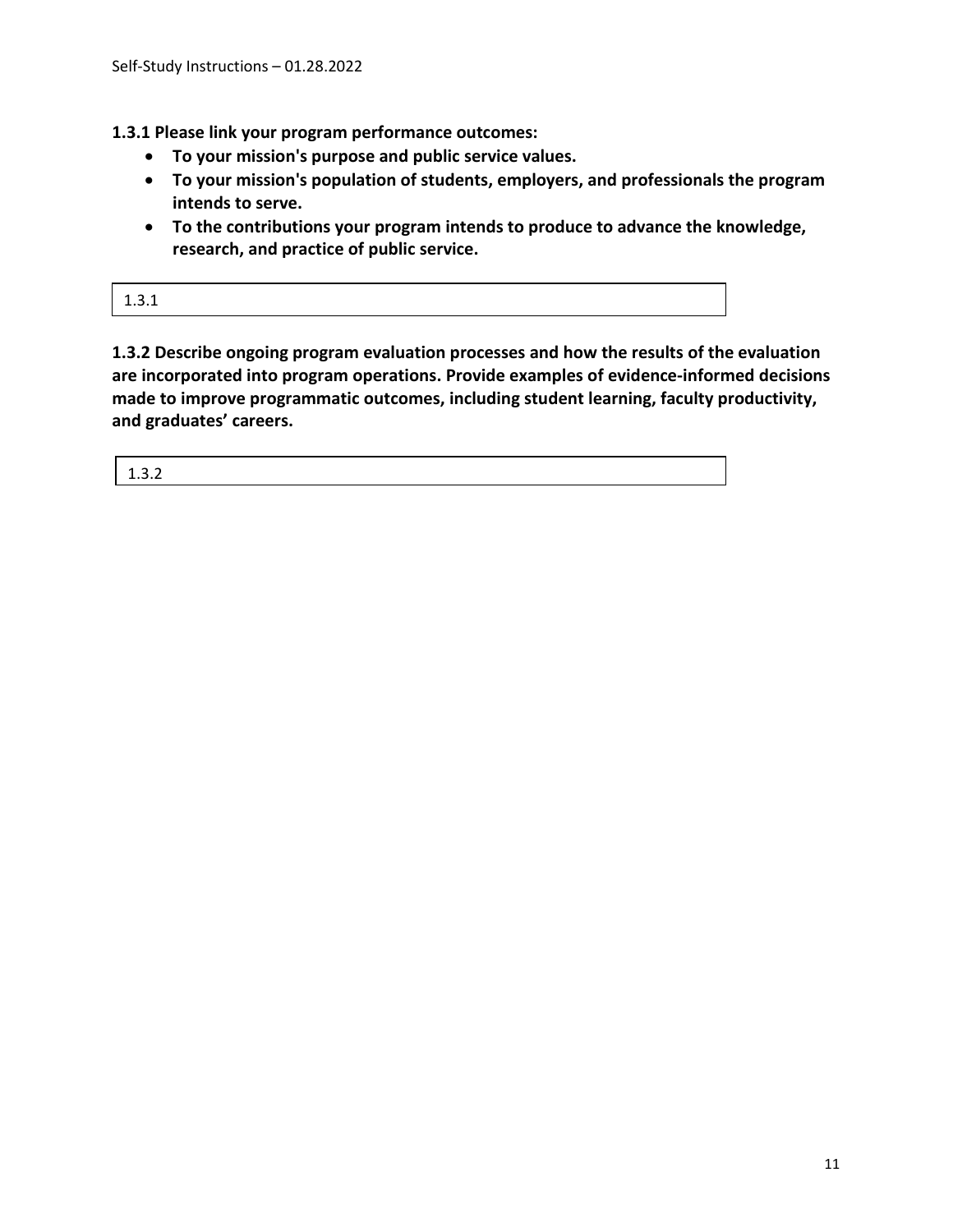# <span id="page-11-0"></span>**Standard 2 Matching Governance with the Mission**

<span id="page-11-1"></span>**2.1 Administrative Capacity: The program will have an administrative infrastructure appropriate for its mission, goals and objectives in all delivery modalities employed.**

Self-Study Instructions: In preparing its SSR, the program should

**A. Indicate relationship of the program to the institution** Populated from Program Fact Sheet Pg. 3

**B. Indicate Modes of Program Delivery**

Populated from Program Fact Sheet Pg. 3

**2.1.1 Define program delivery characteristics. If the program has multiple forms of delivery, please identify how the following elements are differentiated: curriculum, curriculum design, degree expectations, expected competencies, governance, students and faculty.** (Unlimited)

2.1.1

**2.1.2 Who is/are administrator(s) and describe the role and decision making authority (s)he/they have in the governance of the program.** (Limit 500 words)

2.1.2

**2.1.3 Describe how the governance arrangements support the mission of the program and match the program delivery.** (Limit 250 words) Programs may upload an organizational chart if helpful in describing their university or college governance structures.

|--|

<span id="page-11-2"></span>**2.2 Faculty Governance: An adequate faculty nucleus—at least five (5) full-time faculty members or their equivalent—will exercise substantial determining influence for the governance and implementation of the program.**

There must be a faculty nucleus who accept primary responsibility for the professional graduate program and exercise substantial determining influence for the governance and implementation of the program. The program should specify how nucleus faculty members are involved in program governance.

Self-Study Instructions: In preparing its SSR, the program should:

**Provide a list of the Nucleus Program Faculty**: For the self-study year, provide a summary listing (according to the format below) of the faculty members who have primary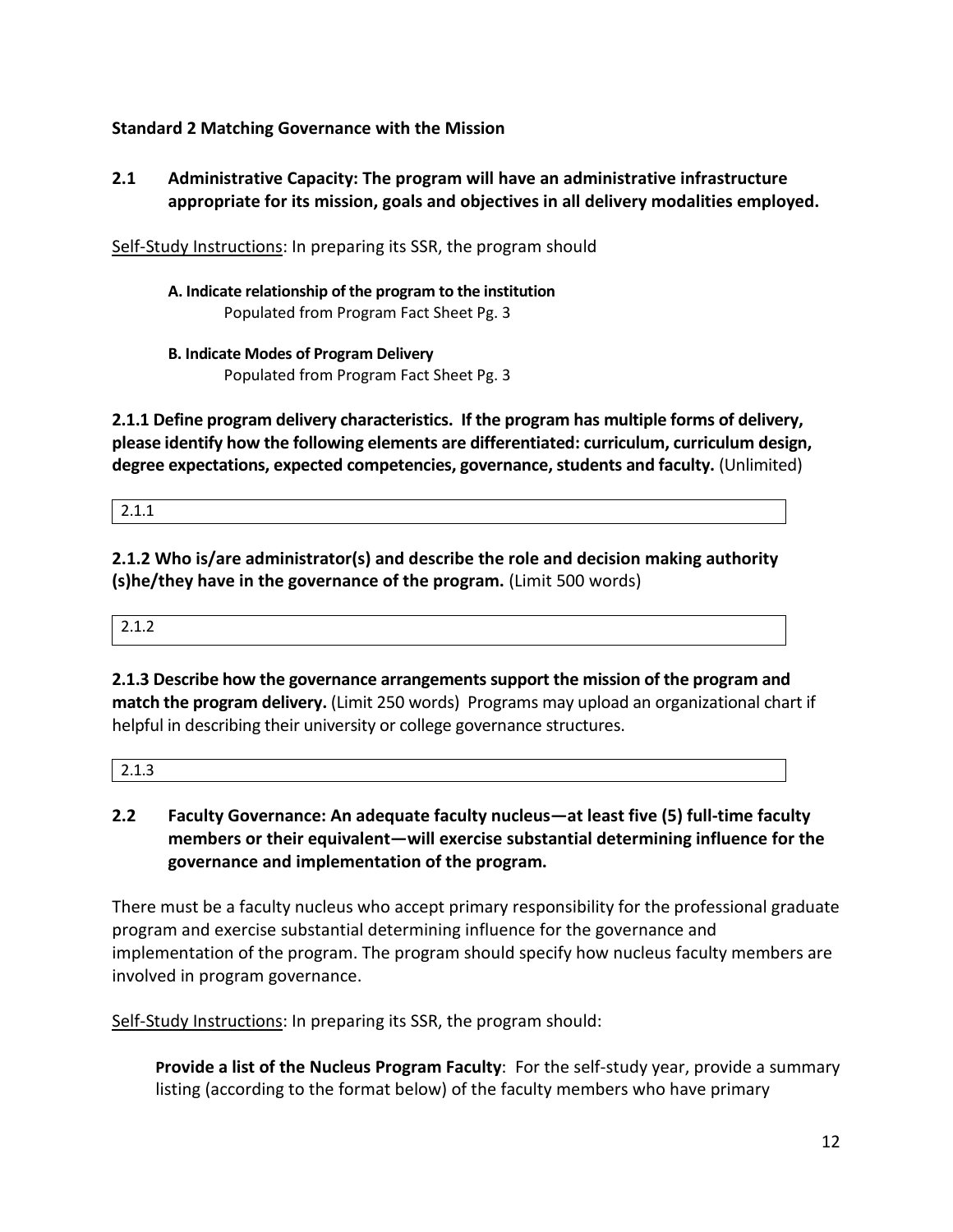responsibility for the program being reviewed. This faculty nucleus should consist of a minimum of five (5) persons who are full time at the university, academically or professionally qualified faculty members or their equivalent, and are significantly involved in the delivery and governance of the program.

When completing the Self-Study Report in the online system, the program will enter a minimum of five faculty members and their corresponding data individually (under Standard 3). These data will then populate the tables located below and those listed in Standard 3 in the Faculty Reports section of the online system. This will allow COPRA to collect all the faculty information requested without programs having to re-enter the same data in multiple tables.

# FACULTY NUCLEUS & GOVERNANCE

# **2.2.1a Please note the total number of nucleus faculty members in the program for the Self-Study Year.**

2.2.1a

**2.2.1b Please note the total number of instructional faculty members, including both nucleus and non-nucleus faculty, in the program for the Self-Study Year.**

2.2.1b

**Provide the following information for no fewer than 5 Nucleus Faculty members of your choosing:**

| 2.2.1 | Faculty        | Degree     | How Involved in       |
|-------|----------------|------------|-----------------------|
| Name  | <b>Nucleus</b> |            | program (check        |
|       | Qualification  |            | all that apply)       |
|       | Drop Down:     | Drop Down: | Teaching              |
|       | Academically   | Ph.D.      | Governance            |
|       | Qualified;     | <b>DPA</b> | <b>Public Service</b> |
|       | Professionally | <b>MPA</b> | Research              |
|       | Qualified      | MA         | Community             |
|       |                | <b>MS</b>  | Service               |
|       |                | JD         |                       |
|       |                | Other      |                       |

**2.2.2a Please provide a detailed assessment of how the program's faculty nucleus exerts substantial determining influence over the program. Describe its role in program and policy planning, curricular development and review, faculty recruiting and promoting, and student achievement through advising and evaluation.**

|  | ., |
|--|----|
|  |    |
|  |    |
|  |    |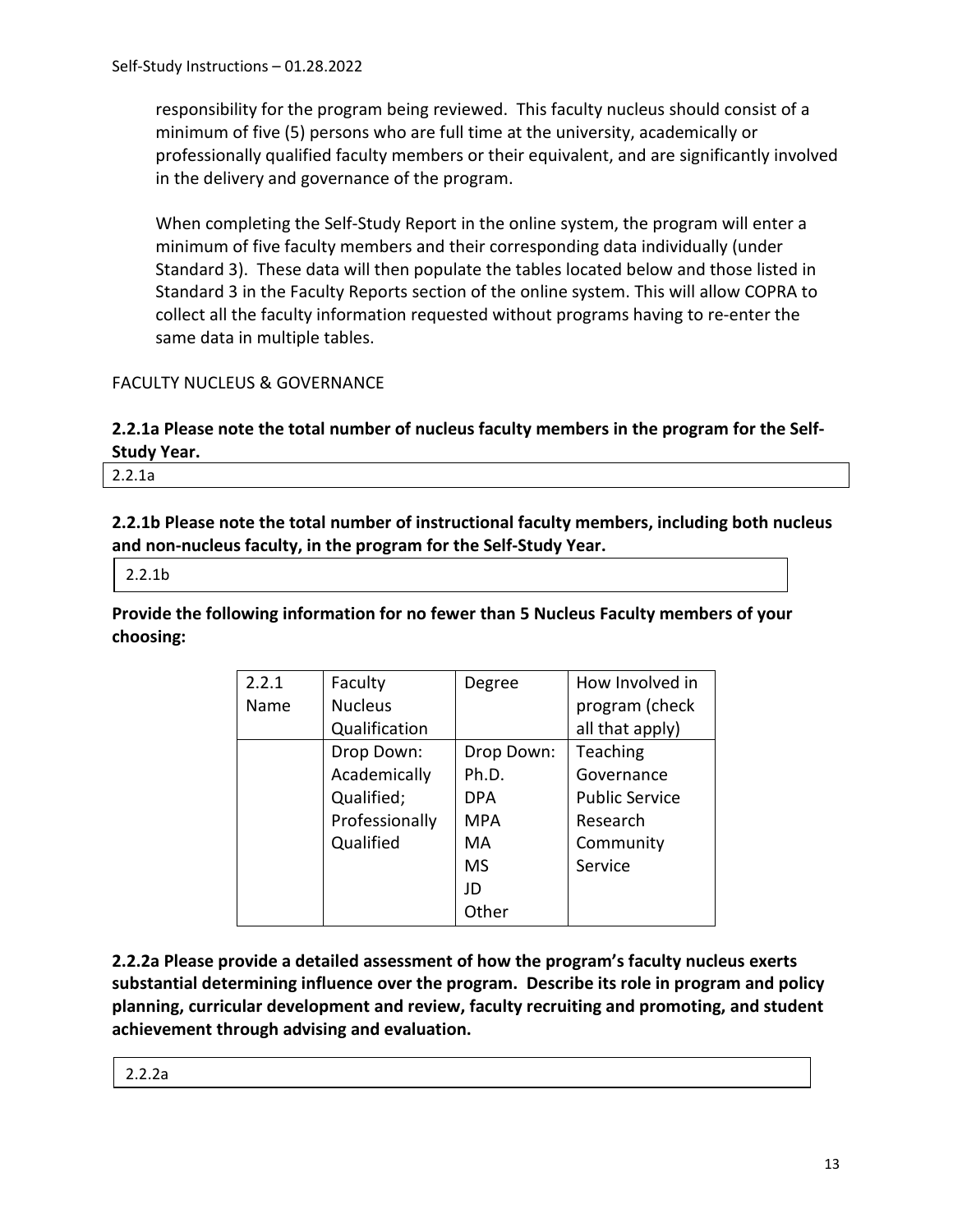**2.2.2b Please describe how the Program Director exerts substantial determining influence over the program. Describe his or her role in program and policy planning, curricular development and review, faculty recruiting and promoting, and student achievement through advising and evaluation.**

2.2.2b

**2.2.3 Please use the box below to provide information regarding how the program defines "substantial determining influence" in the program and any qualifying comments regarding faculty governance. (Limit 250 words.)**

2.2.3 Faculty Governance Comments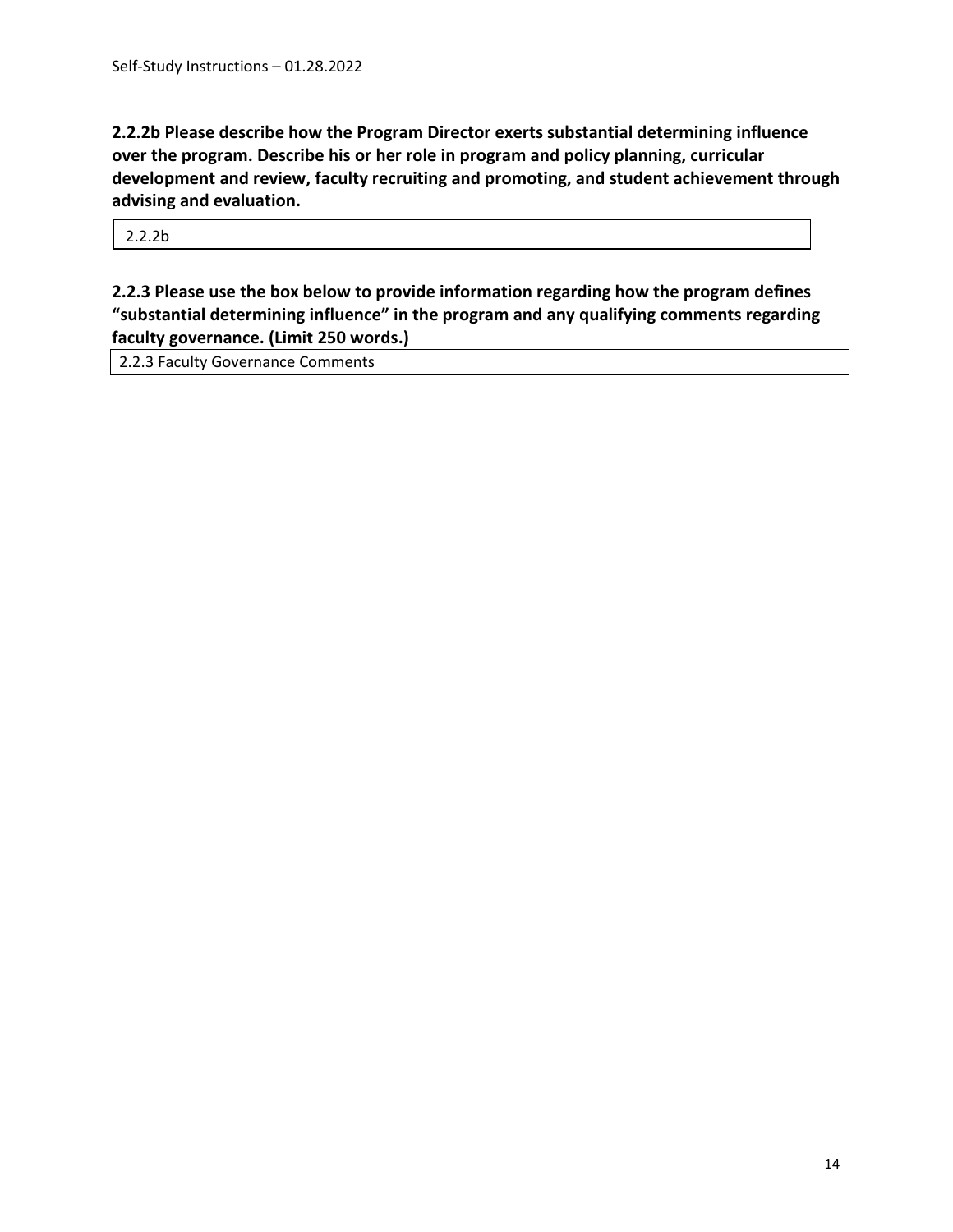# <span id="page-14-0"></span>**Standard 3 Matching Operations with the Mission: Faculty Performance**

# <span id="page-14-1"></span>**3.1 Faculty Qualifications: The program's faculty members will be academically or professionally qualified to pursue the program's mission.**

#### Self-Study Instructions:

The purpose of this section is to answer the question "Does the program demonstrate quality through its decisions to hire appropriately trained and credentialed faculty that are both current and qualified?" While the use of practitioners with significant experience may be warranted, the extent of their use within the program must be mission-driven. This section also addresses how faculty qualifications match coverage of core and program competencies and, by extension, program courses. (See also Standard 2.2 Basis of Judgment).

# **3.1.1 Provide information on no fewer than 5 of your Nucleus Faculty who have provided instruction in the program for the self-study year and the year prior to the self-study. (Data repopulated from previous tables where available).**

Special Note: When completing the Self-Study Report in the online system, the program will enter each faculty member and their corresponding data individually (under Standard 3). These data will then populate the tables located below and those listed in Standard 3 in the Faculty Reports section of the online system. This will allow COPRA to collect all the faculty information requested without programs having to re-enter the same data in multiple tables.

| Name | Rank                                                                                                                                            | Tenure<br><b>Status</b>                                                       | Full or<br>Part<br>time | Type of<br>Qualification                     | Highest<br>Degree<br>Earned                                                    | Demonstrate their Academic or<br><b>Professional Qualifications</b>                                                                                                                                                                                                                                                                                                                                                                                                                                                                                               |
|------|-------------------------------------------------------------------------------------------------------------------------------------------------|-------------------------------------------------------------------------------|-------------------------|----------------------------------------------|--------------------------------------------------------------------------------|-------------------------------------------------------------------------------------------------------------------------------------------------------------------------------------------------------------------------------------------------------------------------------------------------------------------------------------------------------------------------------------------------------------------------------------------------------------------------------------------------------------------------------------------------------------------|
|      | Drop<br>Down:<br>Professor<br>Associate<br>Prof<br>Assistant<br>Prof<br>Senior<br>Lecturer<br>Lecturer<br>Research<br>Prof<br>Clinical<br>Other | Drop<br>Down:<br><b>Tenured</b><br>Tenure<br>track<br>Non-<br>tenure<br>Other |                         | Drop Down:<br>Academically<br>Professionally | Drop<br>Down:<br>Ph.D.<br>DPA<br><b>MPA</b><br>MA.<br><b>MS</b><br>JD<br>Other | Drop down menu (select all that apply)<br>-This faculty member has received their<br>PhD within the last five years<br>-Publishes in area of program responsibility<br>-Attends annual conferences and/or<br>workshops associated with area of program<br>responsibility<br>-Provides community or professional<br>service in the area of program<br>responsibility<br>-Is currently or previously employed in field<br>associated with area of program<br>responsibility<br>-Maintains professional certification in area<br>of program responsibility<br>-Other |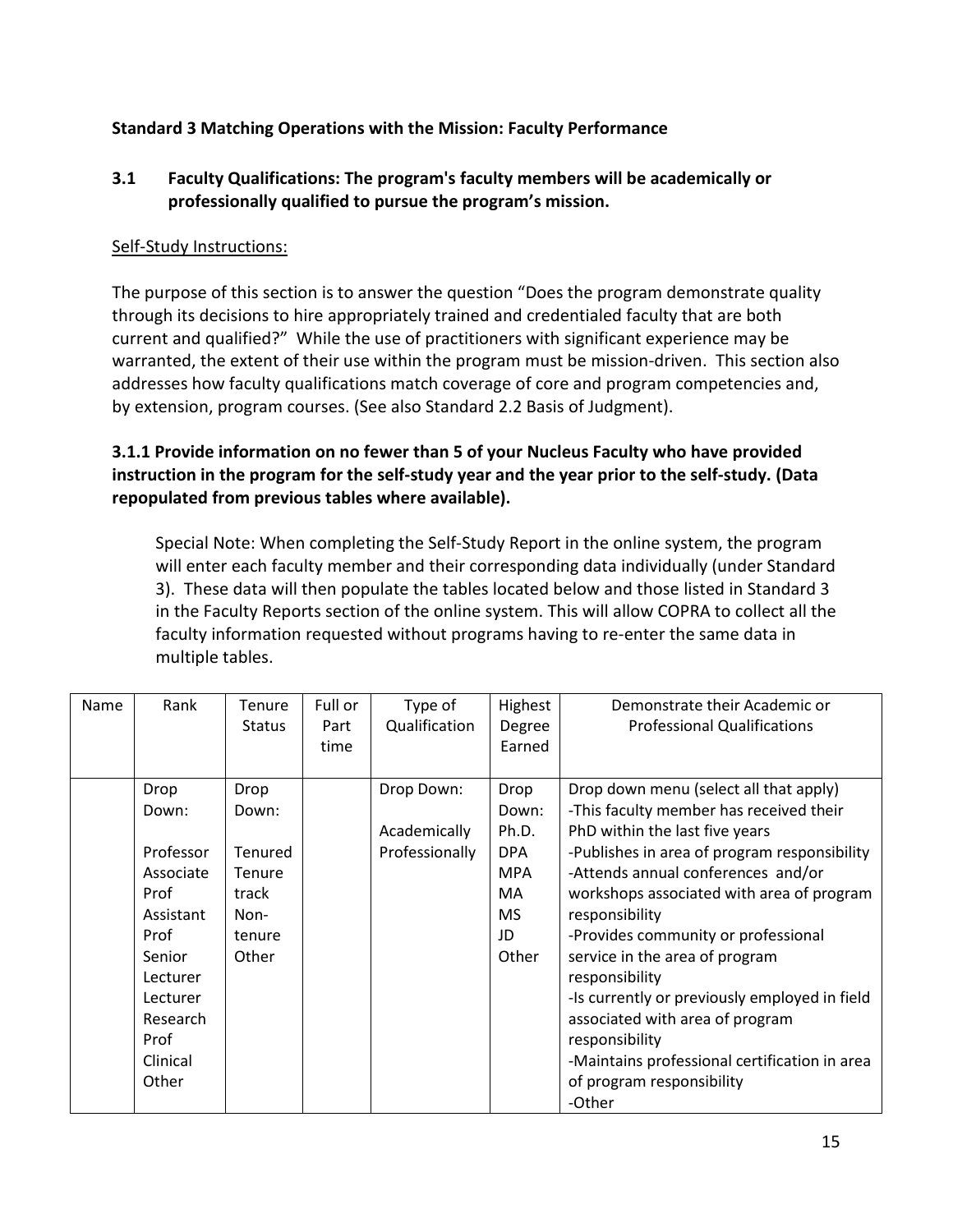**3.1.2 Provide your program's policy for determining academically and professionally qualified faculty, including expectations of faculty for sustaining those qualifications, and the missionbased rationale for the extent of use of professionally qualified faculty in your program. If you have any faculty members who are neither academically nor professionally qualified, please justify their extent of use in your program.** Please see the glossary for definitions of academically and professionally qualified. (Limit 500 Words)

#### 3.1.2 Academically and Professionally Qualified Faculty Info

**3.1.3 Provide the percentage of courses in each category that are taught by nucleus, full-time, and academically qualified faculty in the self-study year. The total across all rows and columns will not add to 100%.**

**For programs with multiple modalities, complete the first table in the self-study report in aggregate. Then, using the** *+Add new Delivery Modality breakdown* **button, create a new table for each modality at which the entire degree may be completed. For example, if the program has students enrolled in three modalities: main campus, an additional satellite campus, and online, Table 3.1.3 would be completed 4 times: the first table reflecting aggregate data (for all 3 modalities), the second table reflecting only main campus faculty data, the third table reflecting only satellite campus faculty data, and the fourth table reflecting only online faculty data.** 

| 3.1.3        | $N=$ | <b>Nucleus Faculty</b> | <b>Full Time Faculty</b> | Academically  |
|--------------|------|------------------------|--------------------------|---------------|
|              |      | '%)                    | (%)                      | Qualified (%) |
| All Courses  |      | %                      | %                        | %             |
| Courses      |      | %                      | %                        | %             |
| delivering   |      |                        |                          |               |
| required     |      |                        |                          |               |
| Competencies |      |                        |                          |               |

# **3.1.4 Describe the steps and strategies the program uses to support faculty in their efforts to remain current in the field.** (Limit 500 words)

3.1.4 Faculty Support

# <span id="page-15-0"></span>**3.2 Faculty Diversity: The program will promote equity, diversity and a climate of inclusiveness through its recruitment, retention, and support of faculty members.**

#### Self-Study Instructions

The purpose of this section is to demonstrate that the program is modeling public service values as they relate to faculty diversity, equity, and inclusion. A program should be able to demonstrate through its goals, actions, and outcomes, that it supports faculty and understands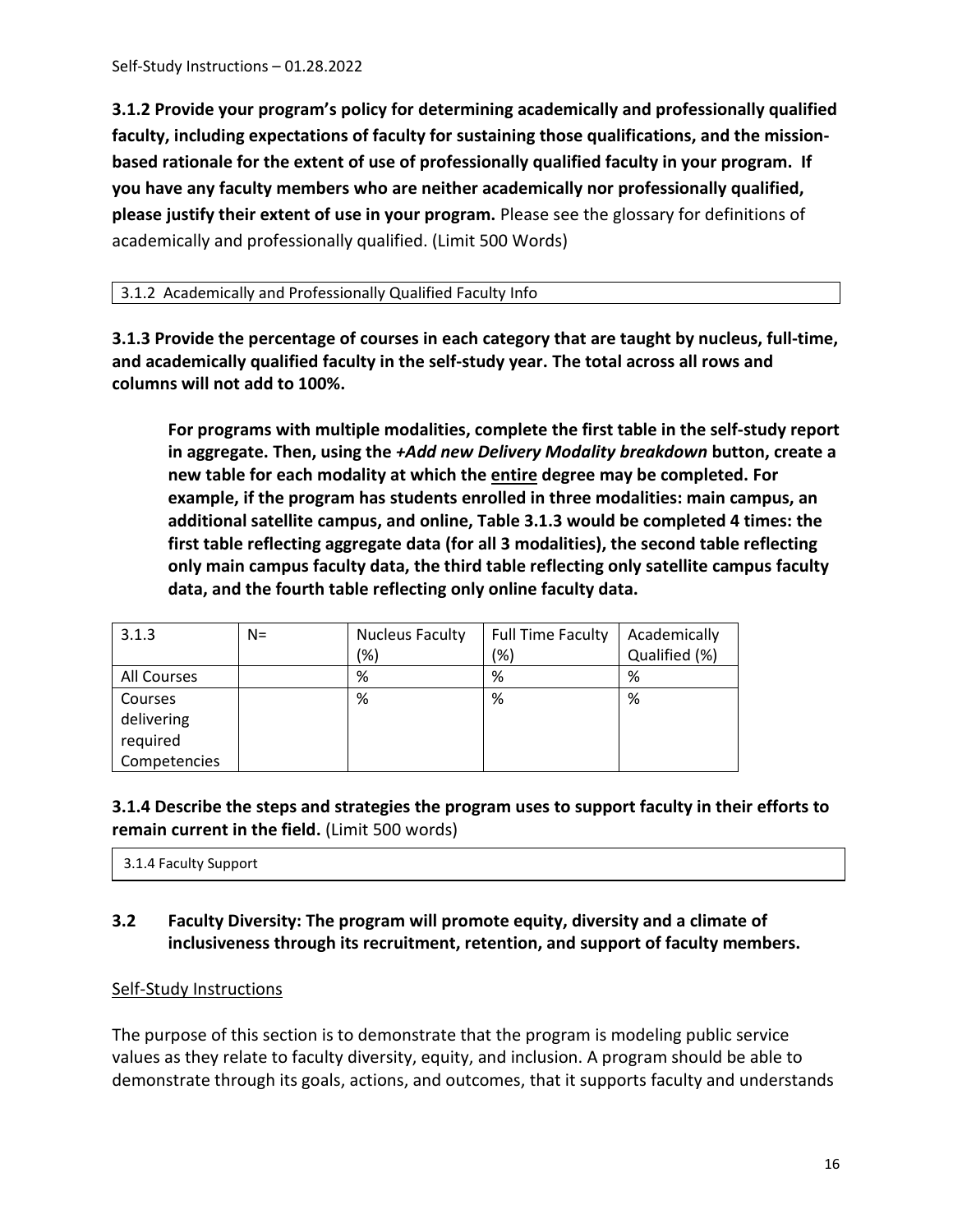the importance of providing students access to faculty with diverse views and experiences so they are better able to understand and serve their clients and members of society. The program should be able to demonstrate how it "promote[s] equity, diversity, and a climate of inclusiveness" in accordance with a strategic diversity, equity, and inclusion plan, developed with respect to the program's unique mission and environment. The Commission seeks substantial evidence regarding programmatic efforts to promote diversity, equity, and a climate of inclusiveness, specifically demonstrable evidence of good practice, a framework for evaluating diversity efforts (which includes not only demographic representation among faculty and students but its climate of inclusion), and the connection to the program's mission and objectives. The program should upload its diversity-planning document on the Self-Study Appendices page.

**Upload your program's diversity, equity, and inclusion plan as a Self-Study appendix.**

#### **3.2.1 Complete the faculty diversity table for all faculty teaching in the program (with respect to the legal and institutional context in which the program operates):**

Please check one: US Based Program □ Non-US Based Program □ Legal and institutional context of program precludes collection of diversity data  $\Box$ 

| us-puseu                   |   |    |   |    |       |
|----------------------------|---|----|---|----|-------|
| 3.2.1a                     |   | FT |   | PT |       |
| <b>Faculty Diversity</b>   | М | F  | M | F  | Total |
|                            |   |    |   |    |       |
| Black or African American, |   |    |   |    |       |
| non-Hispanic               |   |    |   |    |       |
| American Indian or Alaska  |   |    |   |    |       |
| Native, non-Hispanic/      |   |    |   |    |       |
| Latinx                     |   |    |   |    |       |
| Asian, non-Hispanic/Latinx |   |    |   |    |       |
| Native Hawaiian or other   |   |    |   |    |       |
| Pacific Islander, non-     |   |    |   |    |       |
| Hispanic/Latinx            |   |    |   |    |       |
| Hispanic/Latinx            |   |    |   |    |       |
| White, non-                |   |    |   |    |       |
| Hispanic/Latinx            |   |    |   |    |       |
| Two or more races, non-    |   |    |   |    |       |
| Hispanic/Latinx            |   |    |   |    |       |
| Nonresident alien          |   |    |   |    |       |
| Race and/or Ethnicity      |   |    |   |    |       |
| Unknown                    |   |    |   |    |       |
| Total                      |   |    |   |    |       |
| Individuals with           |   |    |   |    |       |
| disabilities               |   |    |   |    |       |

*US-based*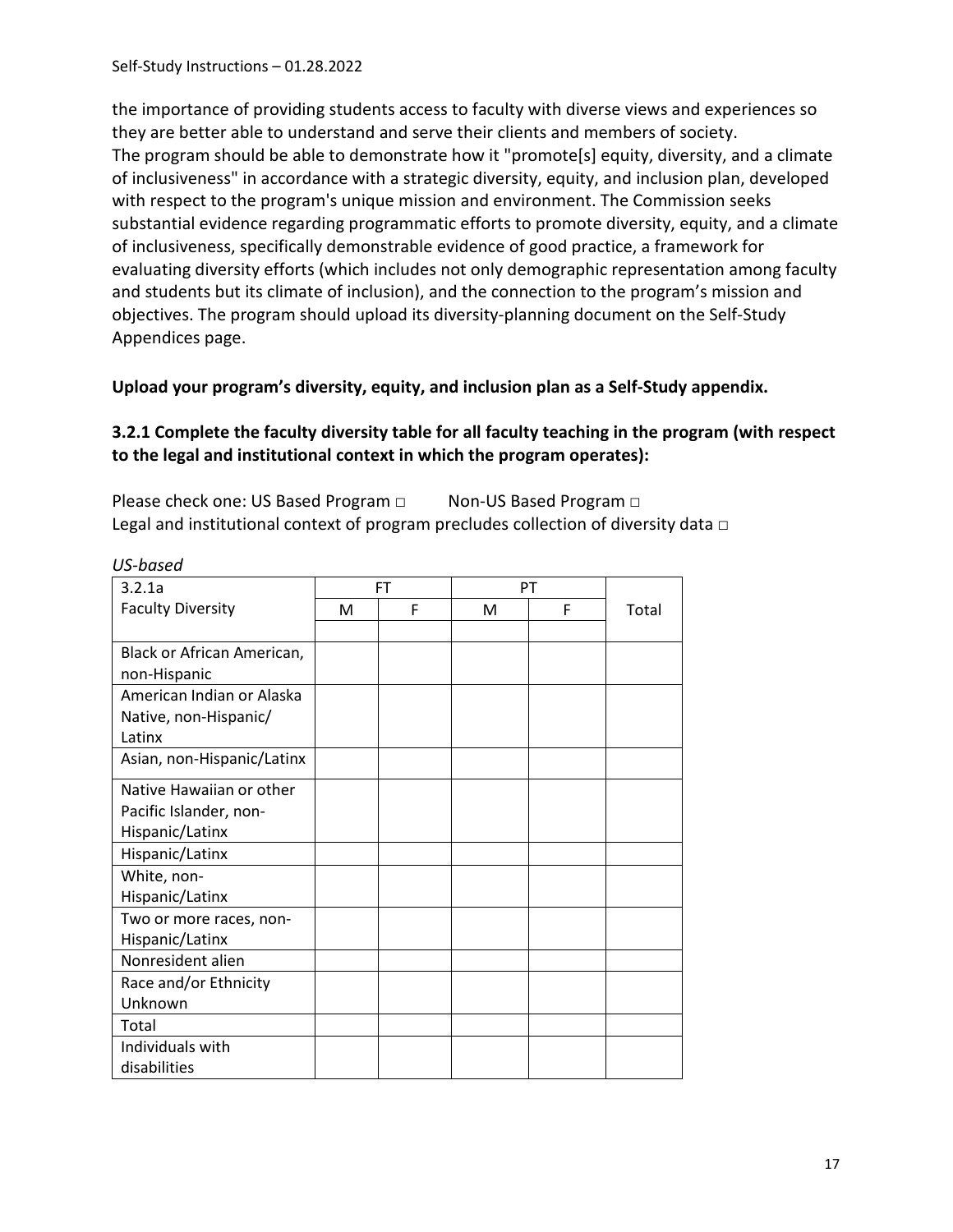| 3.2.1a Faculty Diversity (Additional Diversity Categories) |  |  |  |  |  |
|------------------------------------------------------------|--|--|--|--|--|
|------------------------------------------------------------|--|--|--|--|--|

|                           | Program-  |                  |                  |           |           |       |
|---------------------------|-----------|------------------|------------------|-----------|-----------|-------|
|                           | defined   |                  |                  |           |           |       |
| 3.2.1a                    | diversity | <b>Full Time</b> | <b>Full Time</b> | Part Time | Part Time |       |
| <b>Select Designation</b> | category  | Male             | Female           | Male      | Female    | Total |
| Drop down menu:           |           |                  |                  |           |           |       |
| -- Select --              |           |                  |                  |           |           |       |
| Place of origin           |           |                  |                  |           |           |       |
| (domestic);               |           |                  |                  |           |           |       |
| Place of origin           |           |                  |                  |           |           |       |
| (international); Ethnic   |           |                  |                  |           |           |       |
| minority; Socio-          |           |                  |                  |           |           |       |
| economic Status;          |           |                  |                  |           |           |       |
| Career background;        |           |                  |                  |           |           |       |
| Educational               |           |                  |                  |           |           |       |
| background; Political     |           |                  |                  |           |           |       |
| affiliation;              |           |                  |                  |           |           |       |
| Religion                  |           |                  |                  |           |           |       |
| Other                     |           |                  |                  |           |           |       |
| Sexual orientation;       |           |                  |                  |           |           |       |
| Gender identity           |           |                  |                  |           |           |       |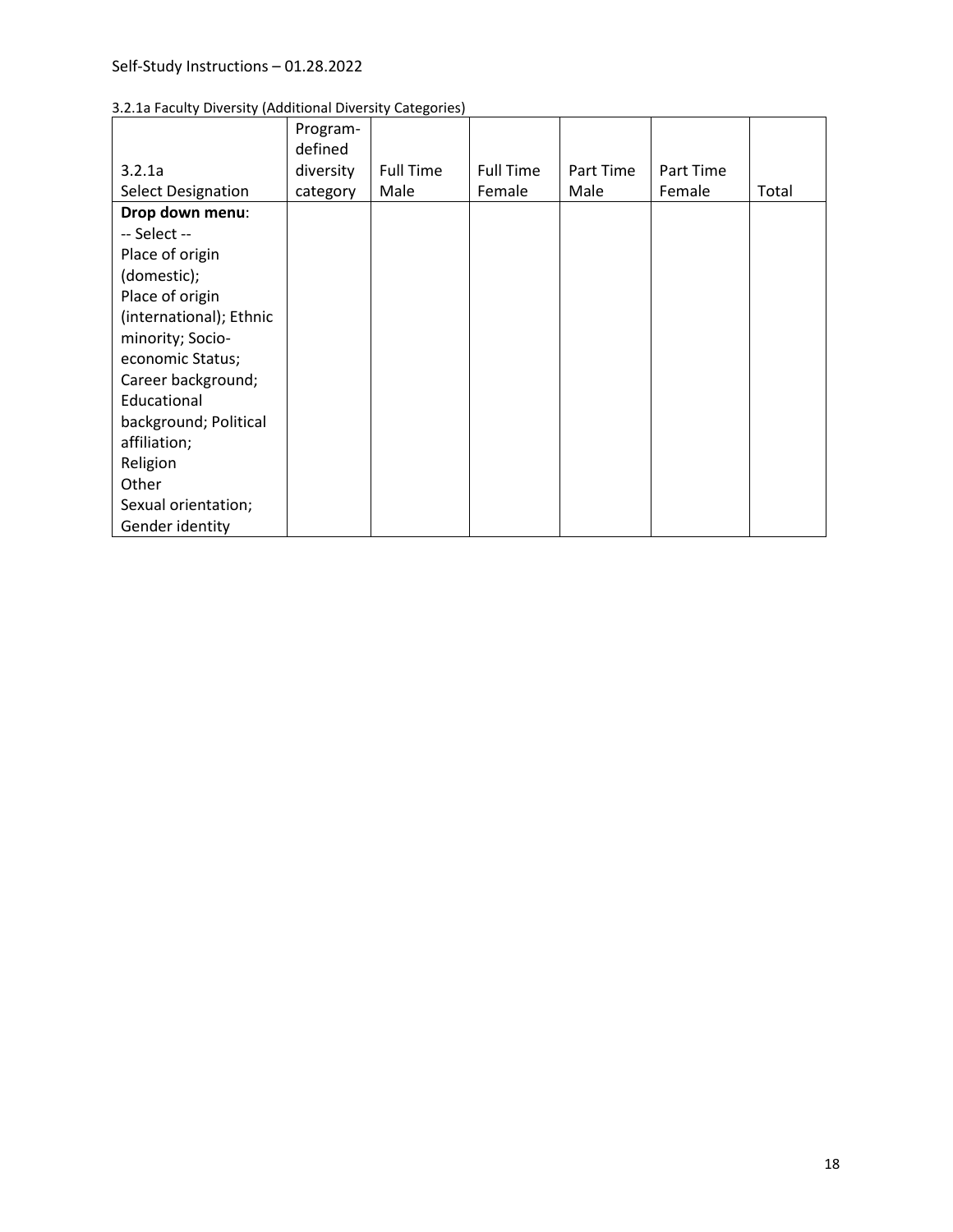#### *Non US-based*

**Using the drop down menu, first select a broad designation for each individual category, as applicable, then provide a specific name for the category.** 

| 3.2.1 <sub>b</sub>       | Program-defined      |   | <b>FT</b> |   | PT |       |
|--------------------------|----------------------|---|-----------|---|----|-------|
| <b>Faculty Diversity</b> | diversity categories | M | F         | M | F  | Total |
|                          |                      |   |           |   |    |       |
| Drop down menu:          |                      |   |           |   |    |       |
| -- Select --             |                      |   |           |   |    |       |
| Place of origin          |                      |   |           |   |    |       |
| (domestic); Place        |                      |   |           |   |    |       |
| of origin                |                      |   |           |   |    |       |
| (international);         |                      |   |           |   |    |       |
| Ethnic minority;         |                      |   |           |   |    |       |
| Socio-economic           |                      |   |           |   |    |       |
| Status; Career           |                      |   |           |   |    |       |
| background;              |                      |   |           |   |    |       |
| Educational              |                      |   |           |   |    |       |
| background;              |                      |   |           |   |    |       |
| Political                |                      |   |           |   |    |       |
| affiliation;             |                      |   |           |   |    |       |
| Religion; sexual         |                      |   |           |   |    |       |
| orientation;             |                      |   |           |   |    |       |
| gender identity;         |                      |   |           |   |    |       |
| other                    |                      |   |           |   |    |       |
| Total                    |                      |   |           |   |    |       |
| Individuals with         |                      |   |           |   |    |       |
| disabilities             |                      |   |           |   |    |       |

**3.2.2 Describe how your current faculty diversity efforts support the program mission. Include any additional faculty diversity categories that your program tracks in addition to those included in 3.2.1a (US-based), including the name and description of the additional diversity categories and how they relate to your program's mission. How are you assuring that the faculty bring diverse perspectives to the curriculum? Describe demonstrable program strategies, developed with respect to the program's distinct mission and environment, for how the program promotes diversity, equity, and a climate of inclusiveness. Describe your program's retention and support strategies for underrepresented faculty.**

#### 3.2.2 Current Faculty Diversity Efforts

**3.2.3 Describe how the diversity of the faculty has changed in the past 5 years. Programs should discuss diversity in terms of race, ethnicity, gender, class, gender identity, nationality, religion, sexual orientation, disability, age, socioeconomic background, veteran status, etc.**  (Limit 250 words)

```
3.2.3 Faculty Diversity over past 5 years
```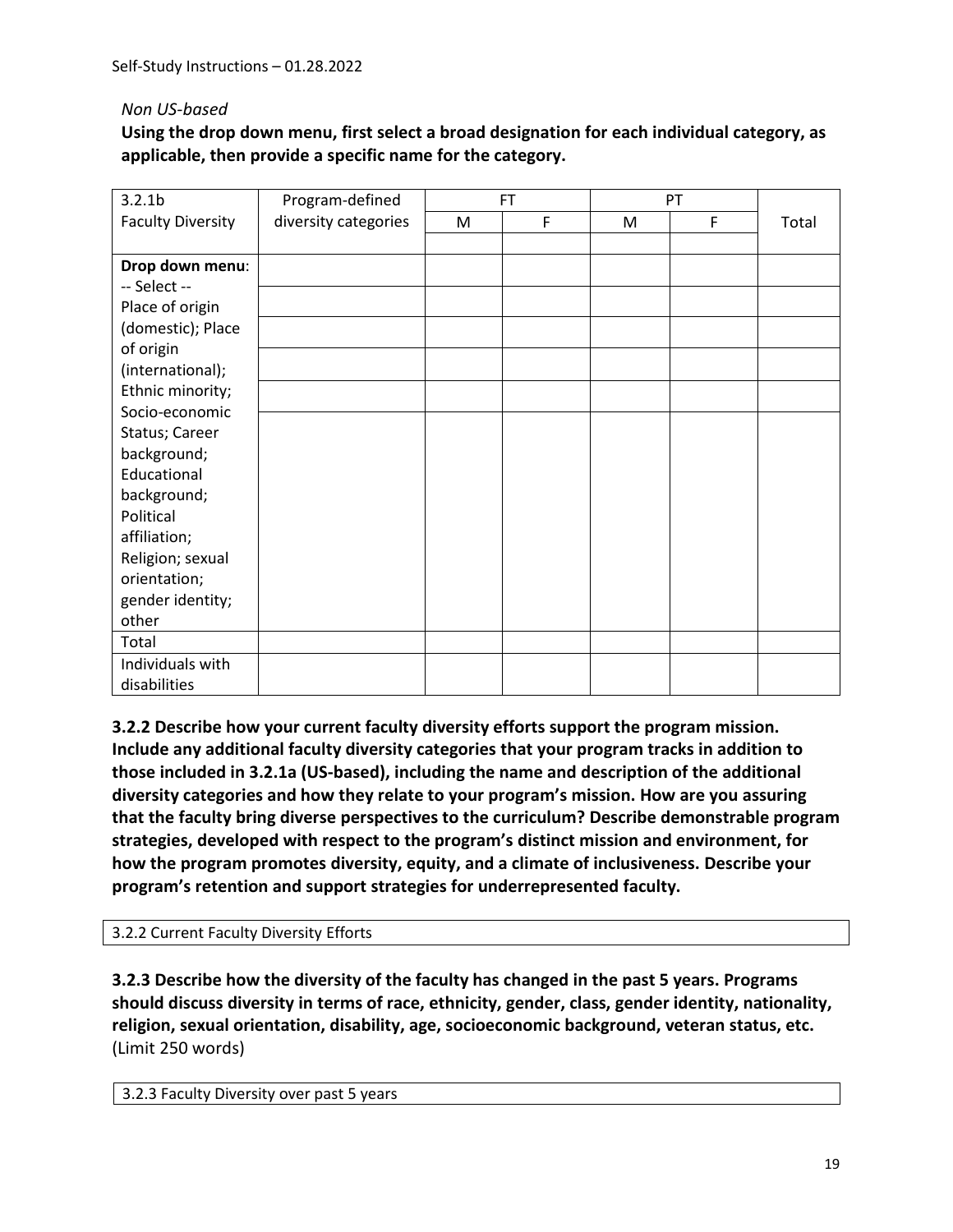<span id="page-19-0"></span>**3.3 Research, Scholarship and Service: Program faculty members will produce scholarship and engage in professional and community service activities outside of the university appropriate to the program's mission, stage of their careers, and the expectations of their university.**

#### Self Study Instructions

In this section, the program must demonstrate that the nucleus faculty members are making contributions to the field and community consistent with the program mission. The object is not to detail every activity of individual faculty, rather to highlight for each of at least 5 nucleus faculty members **one** exemplary activity that has occurred in the last five academic years (this could be research, scholarship, community service or some other contribution to the field).

**3.3.1 Provide ONE exemplary activity for 5 of your nucleus faculty members' (and any additional faculty members you may wish to highlight) contribution to the field in at least one of the following categories: research or scholarship, community service, efforts to engage students, and contributions to the practice of public service in the last 5 years. (In this section you should provide either a brief description of the contribution or a citation if it is a published work).**

| 3.3.1<br>Name | Research or Scholarship | <b>Community Service</b> | <b>Efforts to Engage</b><br>Students | Contributions to<br>the practice of<br>public service |
|---------------|-------------------------|--------------------------|--------------------------------------|-------------------------------------------------------|
|               |                         |                          |                                      |                                                       |
|               |                         |                          |                                      |                                                       |

# **3.3.2 Provide some overall significant outcomes or impacts on public service related to these Exemplary Efforts.** (Limit 500 words)

3.3.2 List some significant outcomes related to these exemplary efforts.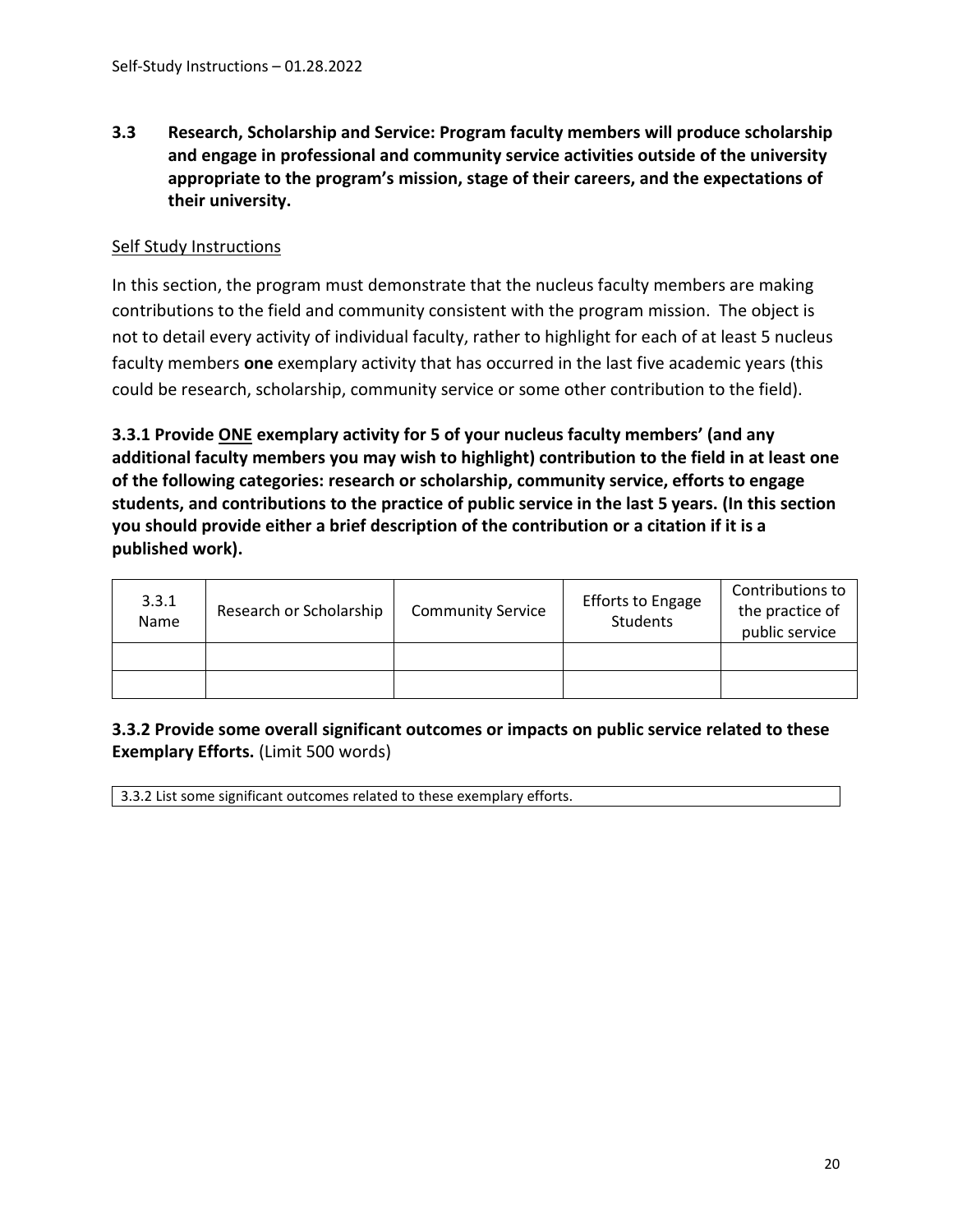# <span id="page-20-0"></span>**Standard 4 Matching Operations with the Mission: Serving Students**

# Self-Study Instructions:

In preparing its Self-Study Report, the program should bear in mind how student recruitment, admission, retention, and student services reflect and support the mission of the program. The program will be expected to address and document how its recruitment practices (media, means, targets, resources, etc.), its admission practices (criteria, standards, policies, implementation, and exceptions); and student support services (advising, retention, internship support, career counseling, etc.), are in accordance with, and support, the mission of the program.

#### <span id="page-20-1"></span>**4.1 Student Recruitment: The program will have student recruitment practices appropriate for its mission.**

#### Self-Study Instructions:

In this section of the Self-Study Report, the program shall demonstrate how its recruitment efforts are consistent with the program's mission.

# **4.1.1 Describe the program's recruiting efforts. How do these recruiting efforts reflect your program's mission? Demonstrate that your program communicates the cost of attaining the degree. (Limit 250 words)**

4.1.1 Program Recruitment

# <span id="page-20-2"></span>**4.2 Student Admission: The program will have and apply well-defined admission criteria appropriate for its mission.**

#### Self-Study Instructions

In this section of the Self-Study Report, the admission policies, criteria, and standards should be explicitly and clearly stated, and linked to the program mission. Any differences in admission criteria and standards for in-service and pre-service students, students across modalities, gender-based considerations, ethnicity, or any other "discriminating" criteria should be presented and explained, vis-à-vis the program mission.

#### **4.2.1a How do your admission policies reflect your program mission? Limit 250 words.**

4.2.1a Admission Criteria and Mission: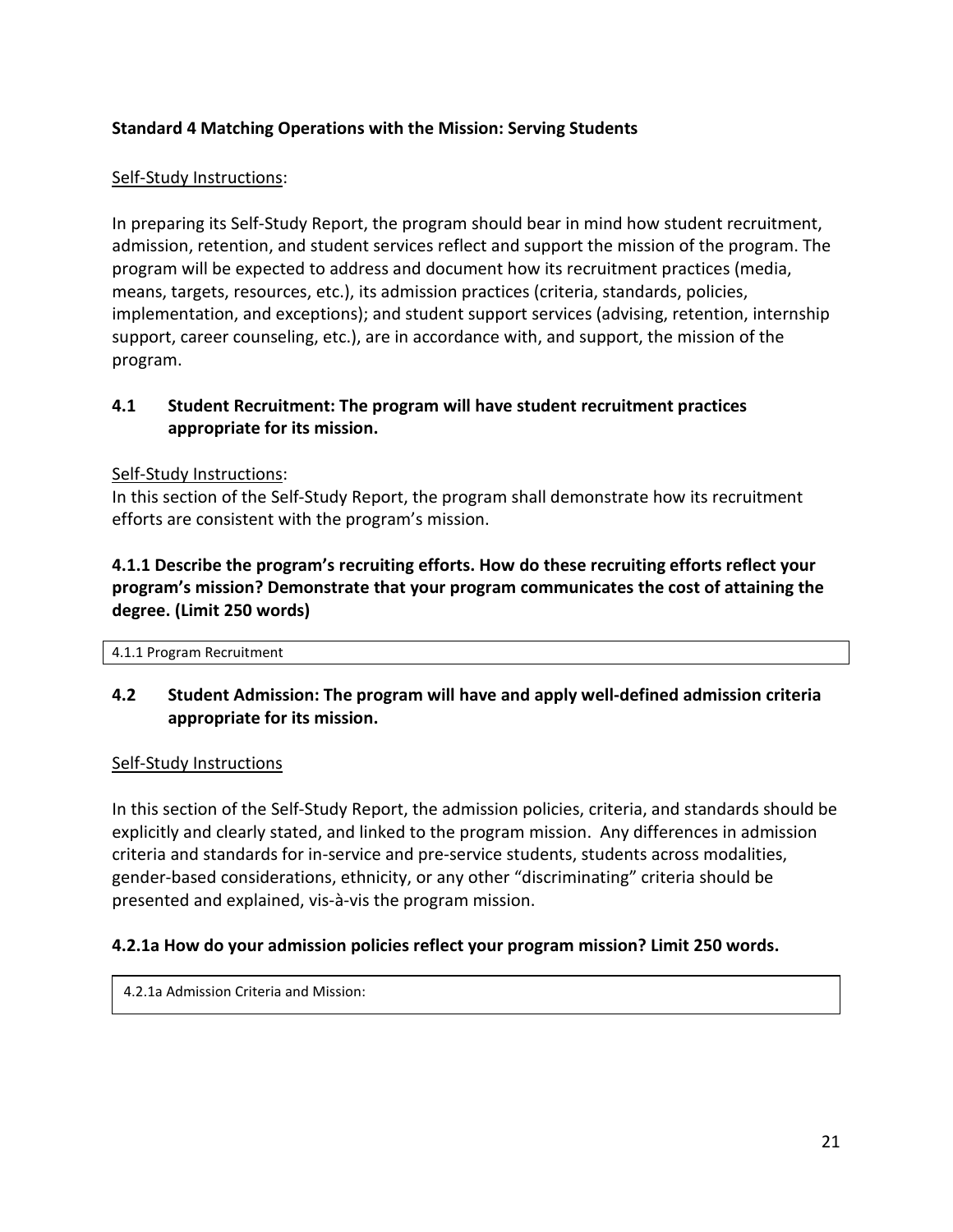**4.2.1b In the box below, discuss any exceptions to the above admission criteria, such as "conditional" or "probationary" admission, "mid-career" admission, etc. and how these help support the program's mission. Also address whether or not there are "alternate" paths for being admitted to the program, outside of these admission criteria, and describe what those alternative admission opportunities are. (Limit 500 words.)**

4.2.1b Exceptions to Admission Criteria

#### **4.2.1c Complete the table below:**

| 4.2.1c Admission Criteria (check all that apply)        |          |          |     |  |  |
|---------------------------------------------------------|----------|----------|-----|--|--|
| Bachelor's Degree:                                      | Required | Optional | N/A |  |  |
| Letter of Recommendation                                | Required | Optional | N/A |  |  |
| Resume:                                                 | Required | Optional | N/A |  |  |
| <b>Standardized Tests</b>                               | Required | Optional | N/A |  |  |
| <b>GRE</b>                                              |          |          |     |  |  |
| Minimum Total Score*                                    |          |          |     |  |  |
| <b>GRE Verbal Minimum*</b>                              |          |          |     |  |  |
| <b>GRE Quantitative Minimum*</b>                        |          |          |     |  |  |
| GRE Analytical Minimum*                                 |          |          |     |  |  |
| <b>GMAT</b>                                             |          |          |     |  |  |
| Minimum Score*                                          |          |          |     |  |  |
| <b>LSAT</b>                                             |          |          |     |  |  |
| Minimum Score*                                          |          |          |     |  |  |
| <b>TOEFL</b>                                            |          |          |     |  |  |
| Minimum Score*                                          |          |          |     |  |  |
| National Entrance Exam                                  | Required | Optional | N/A |  |  |
| Minimum Score*                                          |          |          |     |  |  |
| Other Standardized Test (please specify name and score) |          |          |     |  |  |
| <b>GPA</b>                                              | Required | Optional | N/A |  |  |
| Minimum Required*                                       |          |          |     |  |  |
| Statement of Intent                                     | Required | Optional | N/A |  |  |
| Essay/Additional Writing Sample                         | Required | Optional | N/A |  |  |
| <b>Professional Experience</b>                          | Required | Optional | N/A |  |  |
| Number of years of Professional Experience: _____       |          |          |     |  |  |
| Interview                                               | Required | Optional | N/A |  |  |
| Special Mission Based Criteria                          | Required | Optional | N/A |  |  |
| Other (specify)                                         | Required | Optional |     |  |  |

**\***Denotes Optional Field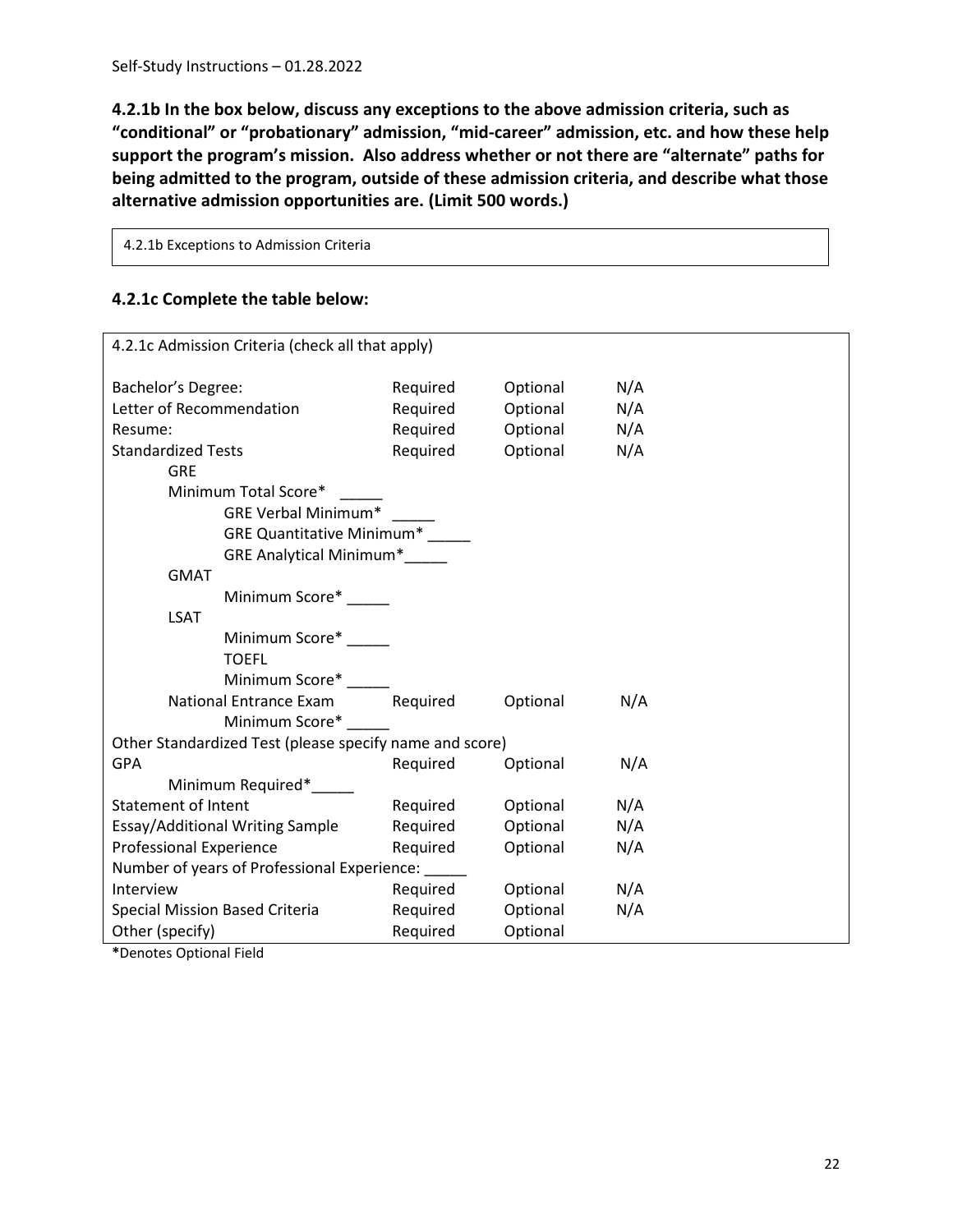**4.2.2a Please provide the following application, admission, and enrollment data for the Self-Study Year (SSY).**

**For programs with multiple modalities, complete the first table in the self-study report in aggregate. Then, using the** *+Add new Delivery Modality breakdown* **button, create a new table for each modality at which the entire degree may be completed. For example, if the program has students enrolled in three modalities: main campus, an additional satellite campus, and online, Table 4.2.2a would be completed 4 times: the first table reflecting aggregate data (for all 3 modalities), the second table reflecting only main campus student data, the third table reflecting only satellite campus student data, and the fourth table reflecting only online student data.** 

| Total SSY Applicants  |  |
|-----------------------|--|
| Total SSY Admits      |  |
| Total SSY Enrollments |  |

| <b>Fall SSY Total Full Admissions</b>         |  |
|-----------------------------------------------|--|
| <b>Fall SSY Total Conditional Admissions</b>  |  |
| <b>Fall SSY Total Full Enrollments</b>        |  |
| <b>Fall SSY Total Conditional Enrollments</b> |  |
| <b>Fall SSY Total Pre-Service Enrollments</b> |  |
| <b>Fall SSY Total In-Service Enrollments</b>  |  |

# **4.2.2b Please provide the Full Time Equivalency (FTE) number for total enrolled students in the Fall of the Self Study Year.**

\*The number of FTE students is calculated using the Fall student headcounts by summing the total number of fulltime students and adding the number of part-time students times the formula used by the U.S. Department of Education IPEDS for student equivalency (currently .361702 for public institutions and .382059 for private institutions). For U.S. schools, the number should also be available from your Institutional Research office, as reported to IPEDS.

Note: If your program calendar does not allow for a Fall calculation, please use a reasonable equivalent and note your methodology below.

#### **4.2.2c Given the described applicant pool, discuss how the pool of admitted students and enrolled students reflects the program mission. Programs can also use this space to explain any of their quantitative data.**

4.2.2c Admitted/Enrolled Students and Mission

<span id="page-22-0"></span>**4.3 Support for Students: The program will ensure the availability of support services, such as curriculum advising, internship placement and supervision, career counseling, and job placement assistance to enable students to succeed or advance in careers in public service.**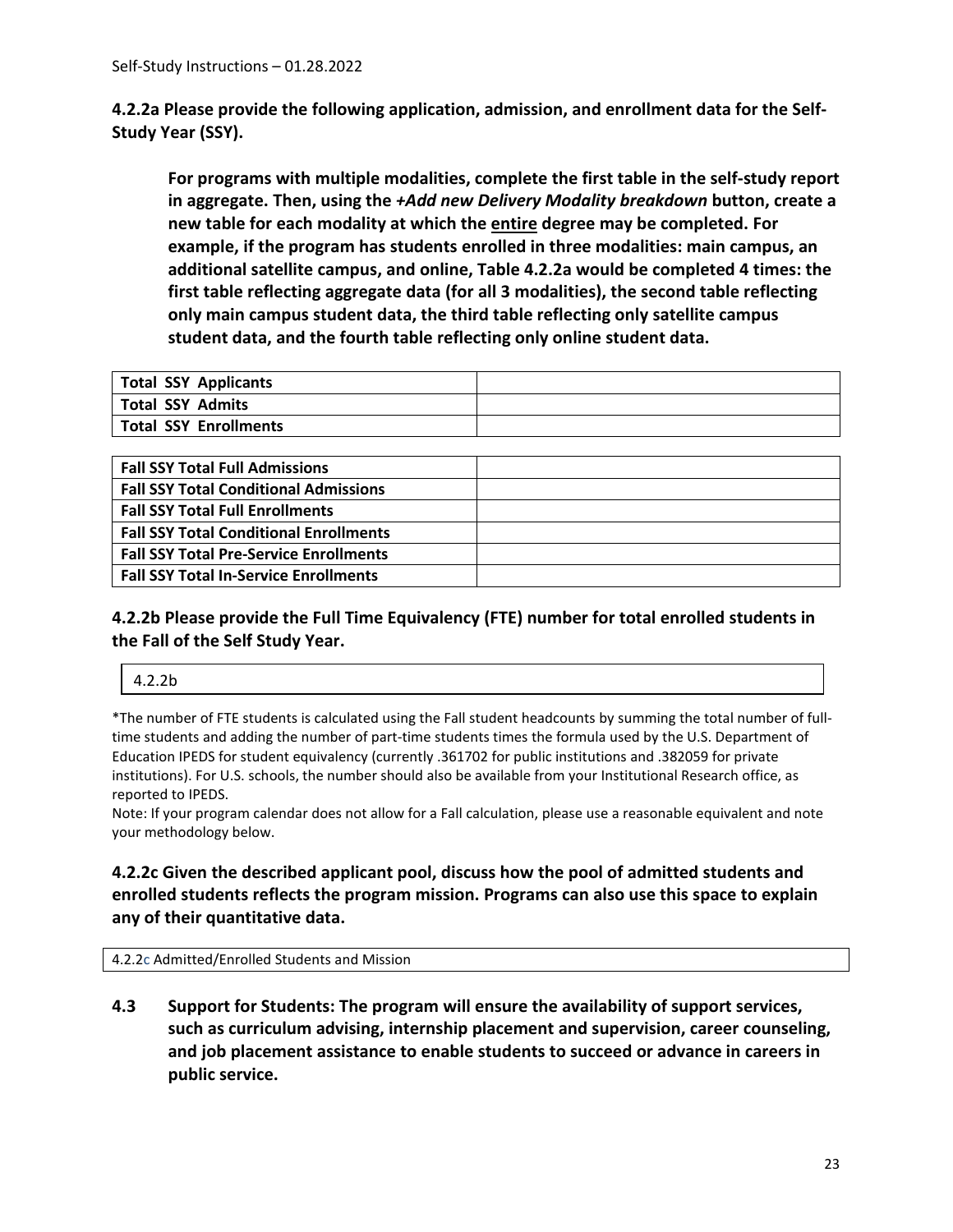#### Self-Study Instructions

In this section of the Self-Study Report, the program should describe, discuss, and document the support services provided to incoming, current, and continuing students in the program, as well as provide some indication of the success of these services. The Self-Study Report should explicitly link the types of services provided with the program mission.

**4.3.1 In the box below, describe how the program's academic continuance and graduation standards are communicated to the students (current and prospective), as well as monitored and enforced. (Limit 250 words)**

4.3.1 Academic Standards & Enforcement

**4.3.2 In the box below, describe the support systems and mechanisms in place to assist students who are falling behind in the program, need special assistance, or might be considered "exceptional" cases under advising system described above. (Limit 250 words)**

4.3.2 Support Systems & Special Assistance

**4.3.3a Below, using the SSY-5 cohort[8](#page-23-0), provide the cohort's completion and persistence rates.**  Indicate the cohort's initial enrollment numbers, how many of those enrolled graduated within 2 years, as well as those students graduating within 3 and 4 years. Note that the numbers in each successive column are *cumulative*, meaning that the number of students in the column for 4 years should include the numbers of students from the 3 year column, plus those that graduated within 3-4 years of study. In the final column, sum the total number of students who have graduated (column 4) and those students who are continuing to graduation.

**For programs with multiple modalities, complete the first table in the self-study report in aggregate. Then, using the** *+Add new Delivery Modality breakdown* **button, create a new table for each modality at which the entire degree may be completed. For example, if the program has students enrolled in three modalities: main campus, an additional satellite campus, and online, Table 4.3.3a would be completed 4 times: the first table reflecting aggregate data (for all 3 modalities), the second table reflecting only main campus student data, the third table reflecting only satellite campus student data, and the fourth table reflecting only online student data.** 

<span id="page-23-0"></span><sup>&</sup>lt;sup>8</sup> SSY-5 cohort is the group of students who entered the program in the academic year that began 5 years before the self-study year. Programs unable to use this cohort as a basis for calculating completion rates should explain their approach for calculating a completion rate in the text box.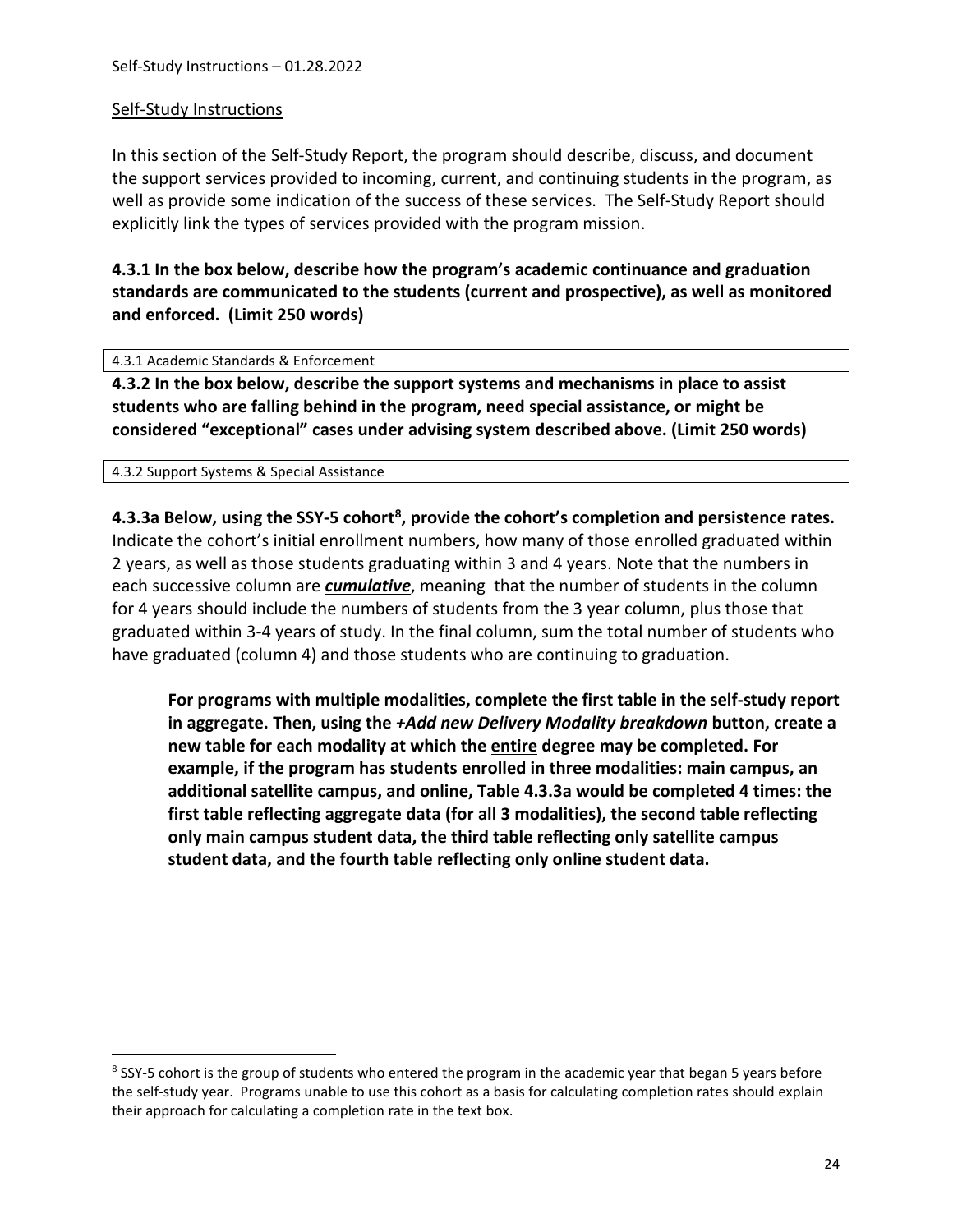| 4.3.3a                                | Initially<br>Enrolled | Graduated<br>within 2 years | Graduated<br>within 3 years | Graduated<br>within 4 years | <b>Total Students</b><br><b>Graduated and</b><br><b>Persisting to</b><br>Graduation |
|---------------------------------------|-----------------------|-----------------------------|-----------------------------|-----------------------------|-------------------------------------------------------------------------------------|
| <b>Total Number</b><br>of Students in |                       |                             |                             |                             |                                                                                     |
| the SSY-5<br>Cohort                   |                       |                             |                             |                             |                                                                                     |

**4.3.3b Please define your program design length**: (semesters/quarters/terms/trimester/other) (1/2/3/4/5/6/7/8/9/10)

**4.3.3c Use the text box below the table to provide any additional information/explanation of these numbers (to include such issues as full-time or part-time students, pre-service vs. inservice students, or other limitations that impede progress towards graduation). (Limit 250 words)**

4.3.3c Completion Rate additional information/explanation

**4.3.4 Describe career counseling, job search, professional development, and career support services, personnel, and activities. (Limit 250 words)**

4.3.4 Career Counseling and Professional Development Services

**4.3.4a(1) Describe your program's internship requirement(s), any prerequisites before undertaking an internship, and the requirements for receiving credit for the internship, as well as any exceptions to, or waiver of, these policies. This should include the specific mechanisms used to determine that a student will be granted a waiver. (Limit 250 words) If available, provide a LINK to these policies on the program's website.**

4.3.4a(1) Internship Requirement

**4.3.4a(2) How many internship placements did the program have during the Self-Study year?**

4.3.4a(2) Internship placements

**4.3.4a(3) Please provide a sample of at least 10 internship placements during the Self-Study Year. (If the program had less than 10 placements, please list all placements.)**

4.3.4a(3) Internship placements

**4.3.4a(4) Briefly discuss the program support and supervision for students who undertake an internship, to include internship search support, any financial assistance for unpaid interns, and ongoing monitoring of the student internship. (Limit 250 words)**

4.3.4a(4) Internship Support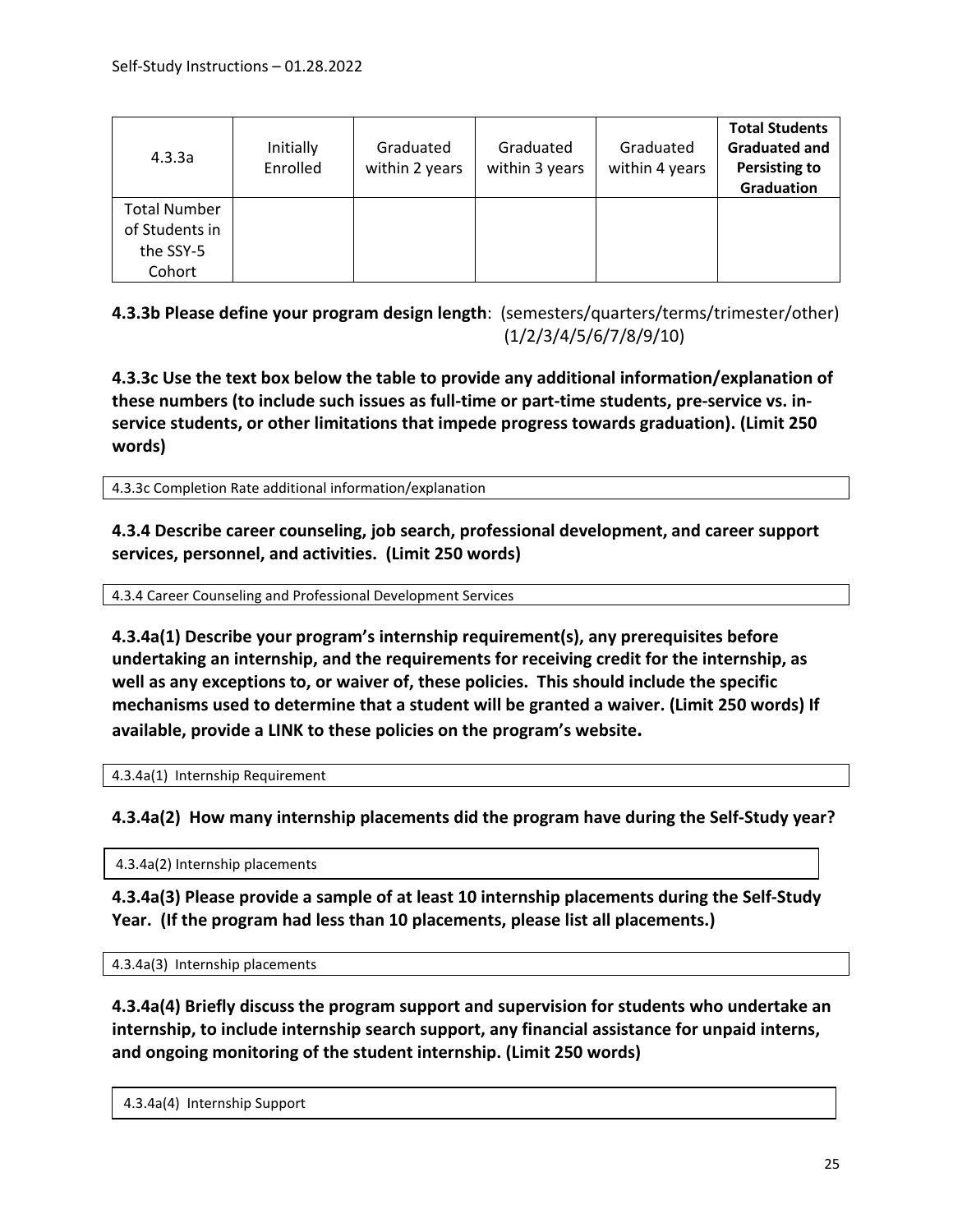# **4.3.4a(5) Briefly discuss how the distribution of internships reflects the program mission. Limit 250 words.**

4.3.4a(5) Internships and Mission

**4.3.4b Report the job placement statistics (number) for the year prior to the self-study year, of students who were employed in the "profession" within six months of graduation, by employment sector, using the table below.** (Note: Include in your totals those students who were employed while a student in the program, and who continued that employment after graduation.)

**For programs with multiple modalities, complete the first table in the self-study report in aggregate. Then, using the** *+Add new Delivery Modality breakdown* **button, create a new table for each modality at which the entire degree may be completed. For example, if the program has students enrolled in three modalities: main campus, an additional satellite campus, and online, Table 4.3.4b would be completed 4 times: the first table reflecting aggregate data (for all 3 modalities), the second table reflecting only main campus student data, the third table reflecting only satellite campus student data, and the fourth table reflecting only online student data.** 

| 4.3.4b Employment Statistics         | Self-Study   |
|--------------------------------------|--------------|
|                                      | Year Minus 1 |
| National or central government in    |              |
| the same country as the program      |              |
| State, provincial or regional        |              |
| government in the same country as    |              |
| the program                          |              |
| City, County, or other local         |              |
| government in the same country as    |              |
| the program                          |              |
| Foreign government (all levels) or   |              |
| international quasi-governmental     |              |
| Nonprofit domestic-oriented          |              |
| Nonprofit/NGOs internationally-      |              |
| oriented                             |              |
| Private Sector - Research/Consulting |              |
| Private Sector but not research/     |              |
| consulting                           |              |
| <b>Military Service</b>              |              |
| Obtaining further education          |              |
| Unemployed seeking employment        |              |
| Unemployed not seeking               |              |
| employment                           |              |
| <b>Status Unknown</b>                |              |
| <b>Total Number of Graduates</b>     |              |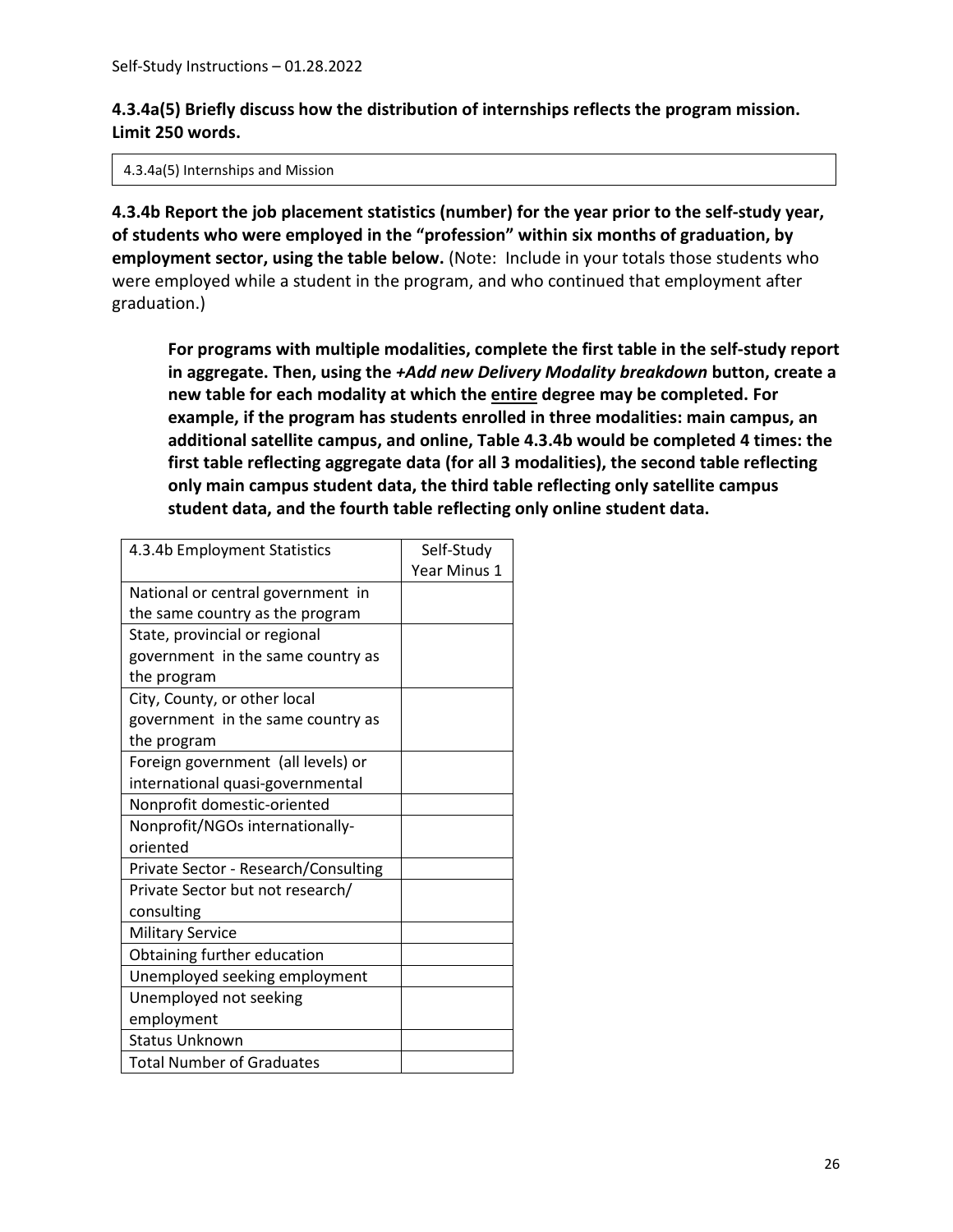# <span id="page-26-0"></span>**4.4 Student Diversity: The program will promote diversity and a climate of inclusiveness through its recruitment and admissions practices, retention efforts, and student support services.**

# Self-Study Instructions

In the Self-Study Report, the program should demonstrate its tangible efforts to promote diversity, cultural awareness, inclusiveness, equity, etc., in the program, as well as how the program fosters and supports a climate of inclusiveness on an ongoing basis in its operations, services, and support of students. A program should be able to demonstrate how it "promote[s] diversity and a climate of inclusiveness" in accordance with a strategic diversity, equity, and inclusion plan, developed with respect to the program's unique mission and environment. The Commission seeks substantial evidence regarding programmatic efforts to promote diversity and a climate of inclusiveness, specifically demonstrable evidence of good practice, a framework for evaluating diversity efforts (which includes not only demographic representation among faculty and students but its climate of inclusion), and the connection to the program's mission and objectives. The program should upload its diversity-planning document on the Self-Study Appendices page.

Specifically, the Self-Study Report should address the following, as a minimum.

**4.4.1 In the text box below, describe the explicit activities the program undertakes on an ongoing basis to promote diversity and a climate of inclusiveness. Examples of such activities might include, but are not limited to:**

- **Diversity training and workshops for students, faculty and staff.**
- **Frequent guest speakers representative of diverse backgrounds, especially those not currently represented among the faculty.**
- **Formal incorporation of diversity as a topic in required courses.**
- **Student activities that explicitly include students of a diverse background.**

(Limit 250 words)

4.4.1 Ongoing "Diversity" Activities

# **4.4.2 In the box below briefly describe how the program's recruitment efforts include outreach to historically underrepresented populations and serve the program's mission.**

(Note: the definition of "underrepresented populations" may vary among programs, given the location of program, mission-oriented "audience" and stakeholders, target student populations, etc.). (Limit 250 words)

4.4.2 Program Recruitment Diversity Activities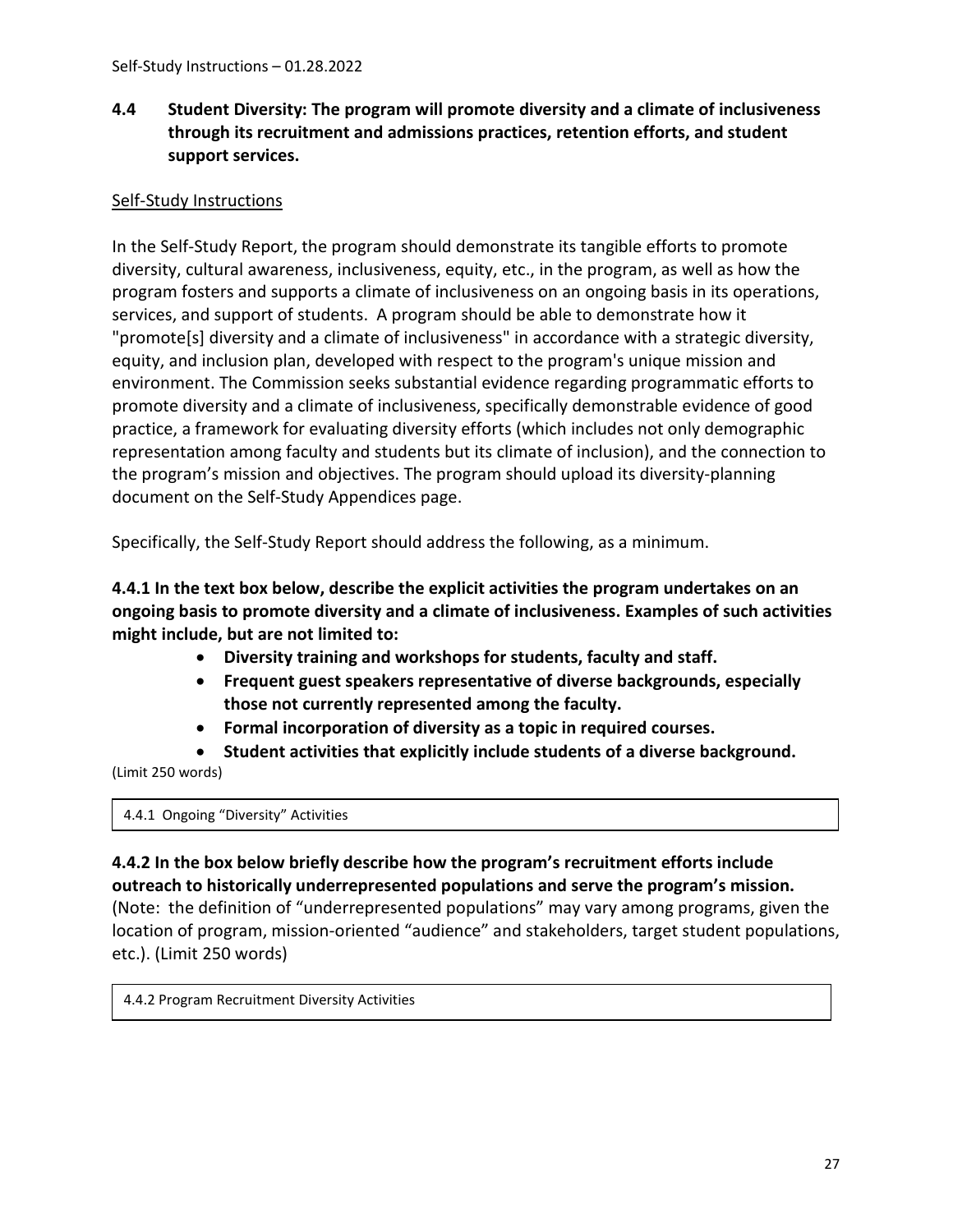**4.4.2bIn the box below briefly describe the program's strategies for the retention of underrepresented students. (Note: the definition of "underrepresented students" may vary among programs, given the location of program, mission-oriented "audience" and stakeholders, target student populations, etc.) (Limit 250 words)**

4.4.2b

**Student Diversity** (with respect to the legal and institutional context in which the program operates):

**Check appropriate box: US Based Program □ Non-US Based Program □** 

**Check here if applicable - Legal and institutional context of program precludes collection of any "diversity" data. □**

**4.4.3a US-Based Program – Complete the following table for all students enrolled in the program in the year indicated, (if you did not check the "precludes" box above).**

**For programs with multiple modalities, complete the first table in the self-study report in aggregate. Then, using the** *+Add new Delivery Modality breakdown* **button, create a new table for each modality at which the entire degree may be completed. For example, if the program has students enrolled in three modalities: main campus, an additional satellite campus, and online, Table 4.4.3a would be completed 4 times: the first table reflecting aggregate data (for all 3 modalities), the second table reflecting only main campus student data, the third table reflecting only satellite campus student data, and the fourth table reflecting only online student data.** 

**Include international students only in the category "Nonresident aliens." Report as your institution reports to IPEDS: persons who are Hispanic/Latinx should be reported only on the Hispanic/Latinx line, not under any race, and persons who are non-Hispanic/Latinx multiracial should be reported only under "Two or more races."**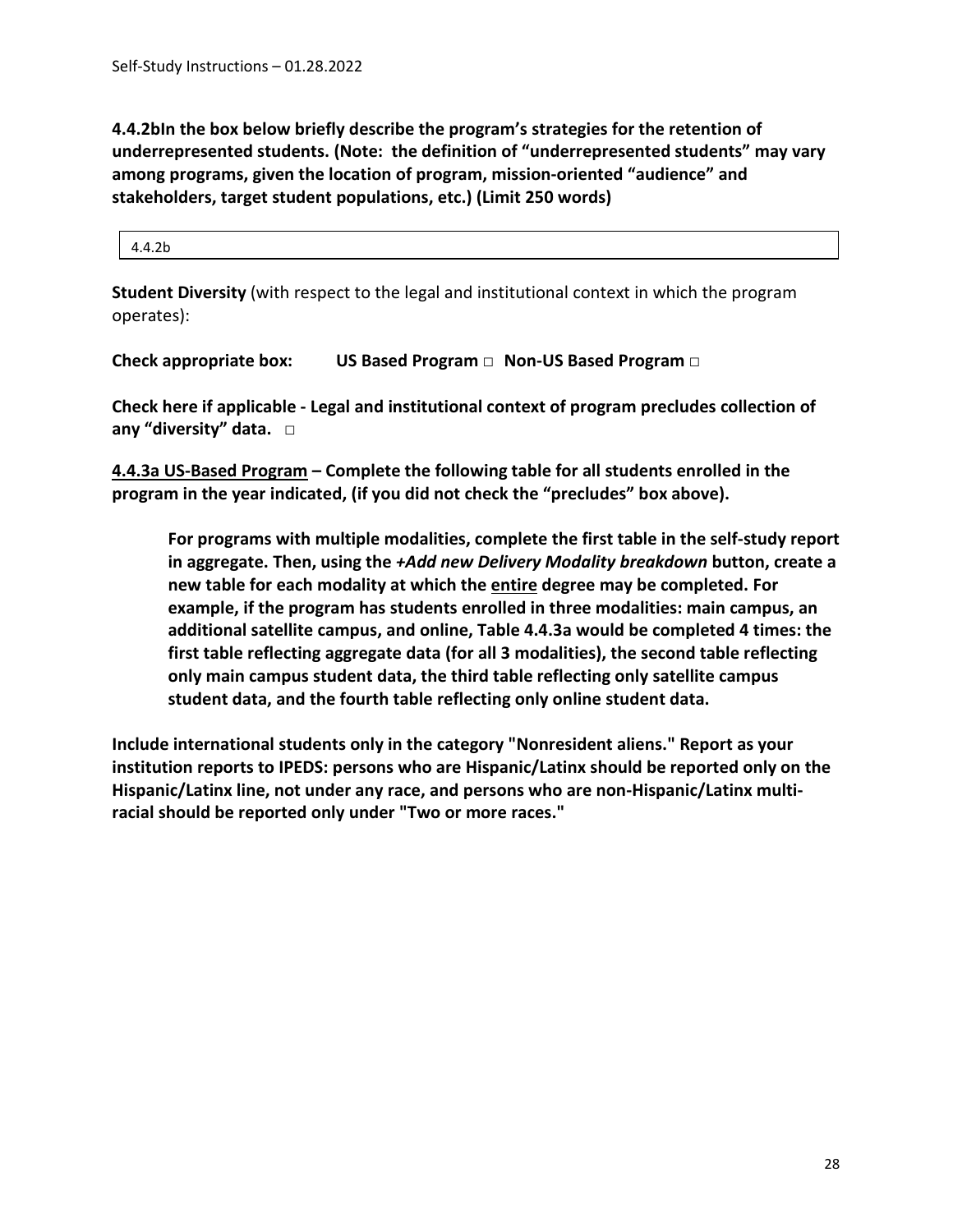| 4.4.3a Ethnic Diversity -            | Self-Study Year Minus |        | Self-Study Year |        | Total |
|--------------------------------------|-----------------------|--------|-----------------|--------|-------|
| <b>Enrolled Students</b>             |                       |        |                 |        |       |
|                                      | Male                  | Female | Male            | Female |       |
| Black or African American,           |                       |        |                 |        |       |
| non-Hispanic                         |                       |        |                 |        |       |
| American Indian or Alaska            |                       |        |                 |        |       |
| Native, non-Hispanic/Latinx          |                       |        |                 |        |       |
| Asian, non-Hispanic/Latinx           |                       |        |                 |        |       |
| Native Hawaiian or other             |                       |        |                 |        |       |
| Pacific Islander, non-               |                       |        |                 |        |       |
| Hispanic/Latinx                      |                       |        |                 |        |       |
| Hispanic/Latinx                      |                       |        |                 |        |       |
| White, non-Hispanic/Latinx           |                       |        |                 |        |       |
| Two or more races, non-              |                       |        |                 |        |       |
| Hispanic/Latinx                      |                       |        |                 |        |       |
| Nonresident alien                    |                       |        |                 |        |       |
| Race and/or Ethnicity                |                       |        |                 |        |       |
| Unknown                              |                       |        |                 |        |       |
| Total                                |                       |        |                 |        |       |
| <b>Individuals with Disabilities</b> |                       |        |                 |        |       |
|                                      |                       |        |                 |        |       |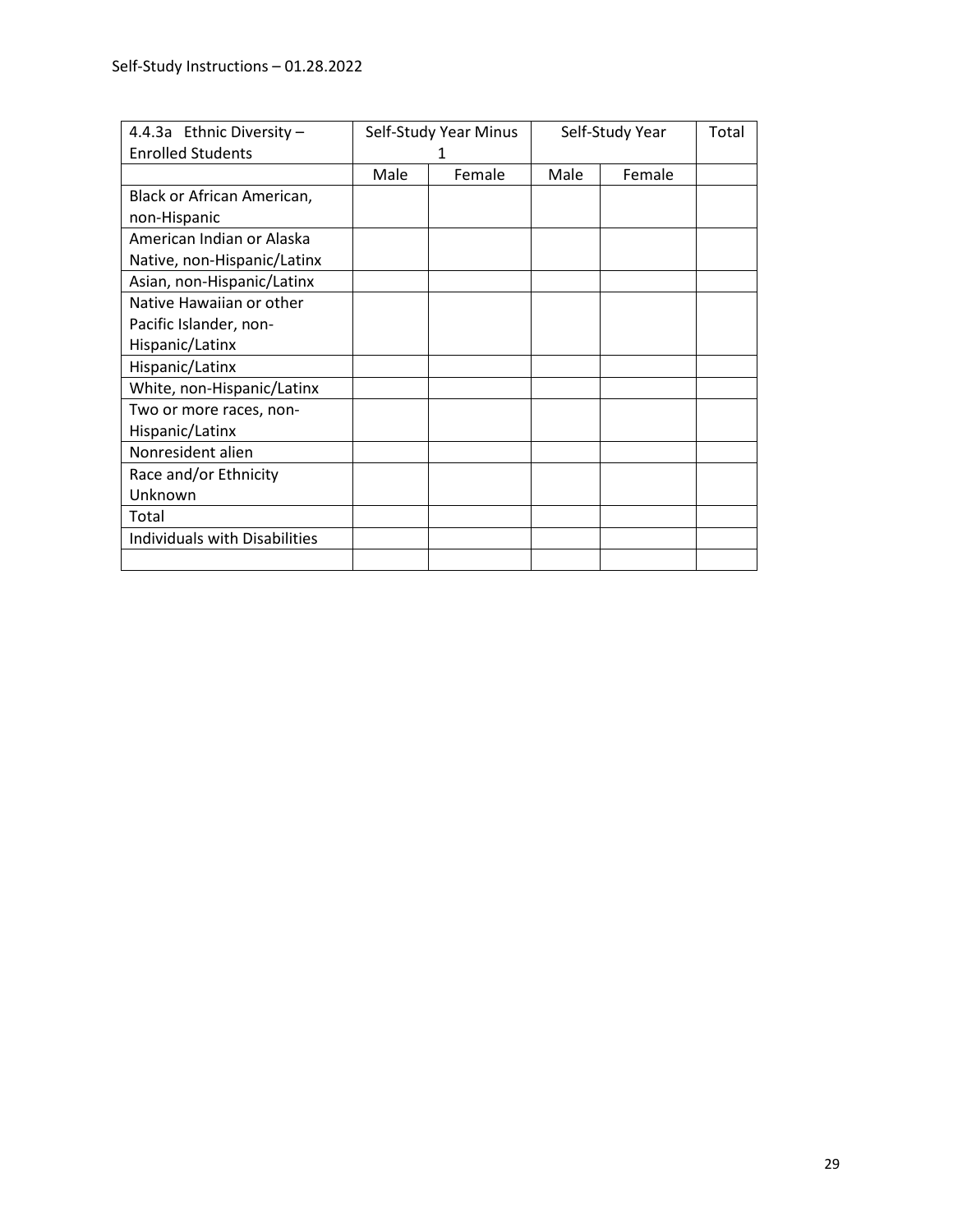|                           | Program-  |            |            |            |            |       |
|---------------------------|-----------|------------|------------|------------|------------|-------|
|                           | defined   | Self-Study | Self-Study |            | Self-Study |       |
| 4.4.3a                    | diversity | Year-1     | Year-1     | Self-Study | Year       |       |
| <b>Select Designation</b> | category  | Male       | Female     | Year Male  | Female     | Total |
| Other: as defined by      |           |            |            |            |            |       |
| the program (drop         |           |            |            |            |            |       |
| down menu: Place of       |           |            |            |            |            |       |
| origin (domestic);        |           |            |            |            |            |       |
| Place of origin           |           |            |            |            |            |       |
| (international); Ethnic   |           |            |            |            |            |       |
| minority; Socio-          |           |            |            |            |            |       |
| economic Status;          |           |            |            |            |            |       |
| Career background;        |           |            |            |            |            |       |
| Educational               |           |            |            |            |            |       |
| background; Political     |           |            |            |            |            |       |
| affiliation;              |           |            |            |            |            |       |
| Religion                  |           |            |            |            |            |       |
| Other                     |           |            |            |            |            |       |
| Sexual orientation;       |           |            |            |            |            |       |
| Gender identity;          |           |            |            |            |            |       |
| Total                     |           |            |            |            |            |       |

4.4.3a Additional Diversity Categories—Enrolled Students

**Please use the box below to provide any additional information regarding the diversity of your student population. Include any additional student diversity categories that your program tracks for enrolled students in addition to those included in Table 4.4.3a, including the name and description of the additional diversity categories and how they relate to your program's mission. Limit 250 words** 

#### **4.4.3b Ethnic Diversity - Enrolled Students**

# **Student Diversity (with respect to the legal and institutional context in which the program operates):**

**Non-US Based Program – Complete the following table for all students enrolled in the program in the year indicated, enumerating categories of diversity appropriate for your location. Using the drop down menu, first select a broad designation for each individual category as applicable, and then provide a specific name for the category.** 

**For programs with multiple modalities, complete the first table in the self-study report in aggregate. Then, using the** *+Add new Delivery Modality breakdown* **button, create a new table for each modality at which the entire degree may be completed. For example, if the program has students enrolled in three modalities: main campus, an additional satellite campus, and online, Table 4.4.3b would be completed 4 times: the**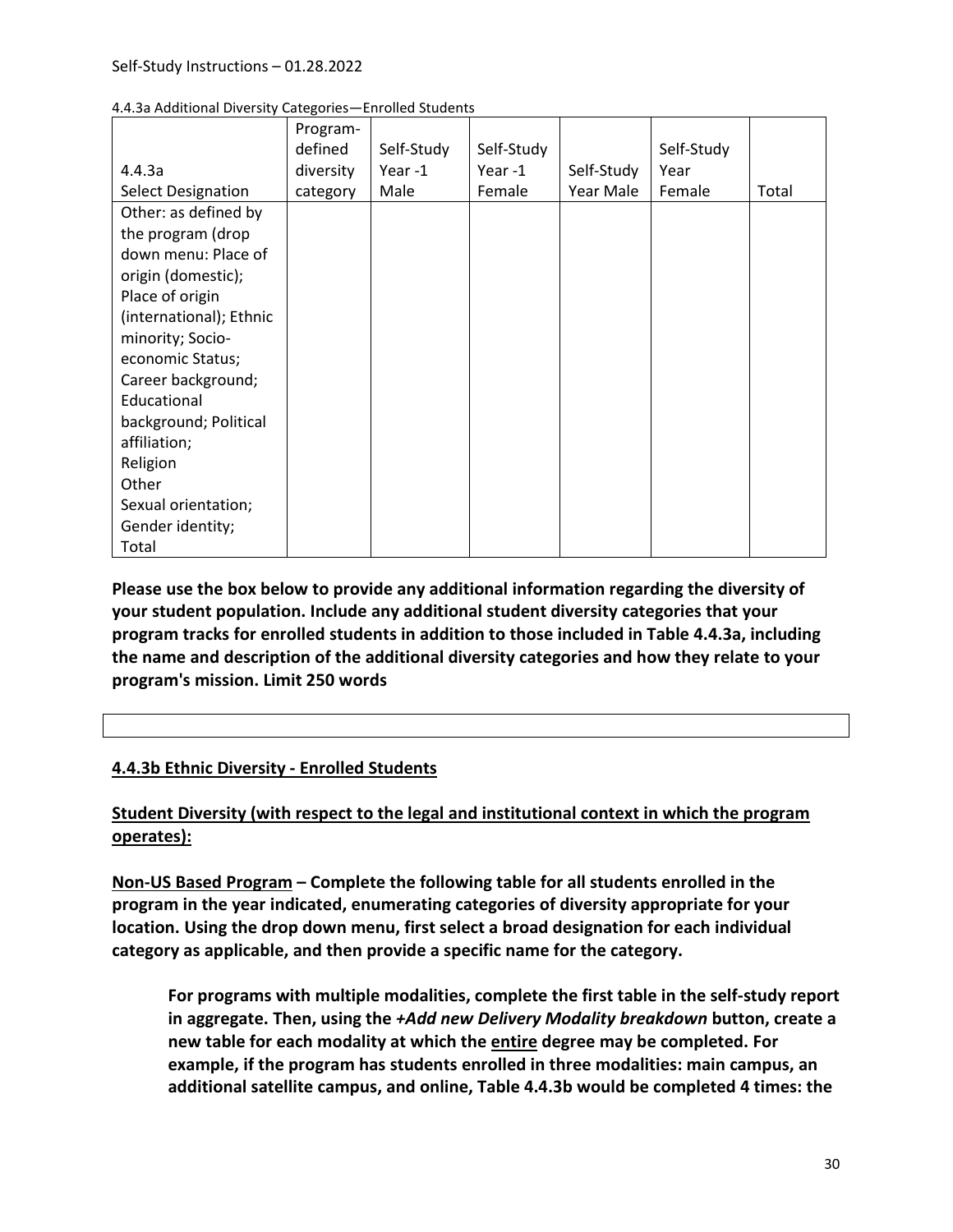**first table reflecting aggregate data (for all 3 modalities), the second table reflecting only main campus student data, the third table reflecting only satellite campus student data, and the fourth table reflecting only online student data.** 

| Select      | Program-defined<br>Diversity | Self-Study<br>Year-1 | Self-Study<br>Year-1 | Self-<br>Study<br>Year | Self-Study<br>Year |       |
|-------------|------------------------------|----------------------|----------------------|------------------------|--------------------|-------|
| Designation | Categories                   | Male                 | Female               | Male                   | Female             | Total |
|             |                              |                      |                      |                        |                    |       |
|             |                              |                      |                      |                        |                    |       |
|             |                              |                      |                      |                        |                    |       |
|             |                              |                      |                      |                        |                    |       |
|             |                              |                      |                      |                        |                    |       |
|             |                              |                      |                      |                        |                    |       |
|             |                              |                      |                      |                        |                    |       |
|             |                              |                      |                      |                        |                    |       |

**4.4.3c Please use the box below to provide any additional information regarding the diversity of your student population. (Limit 250 words)**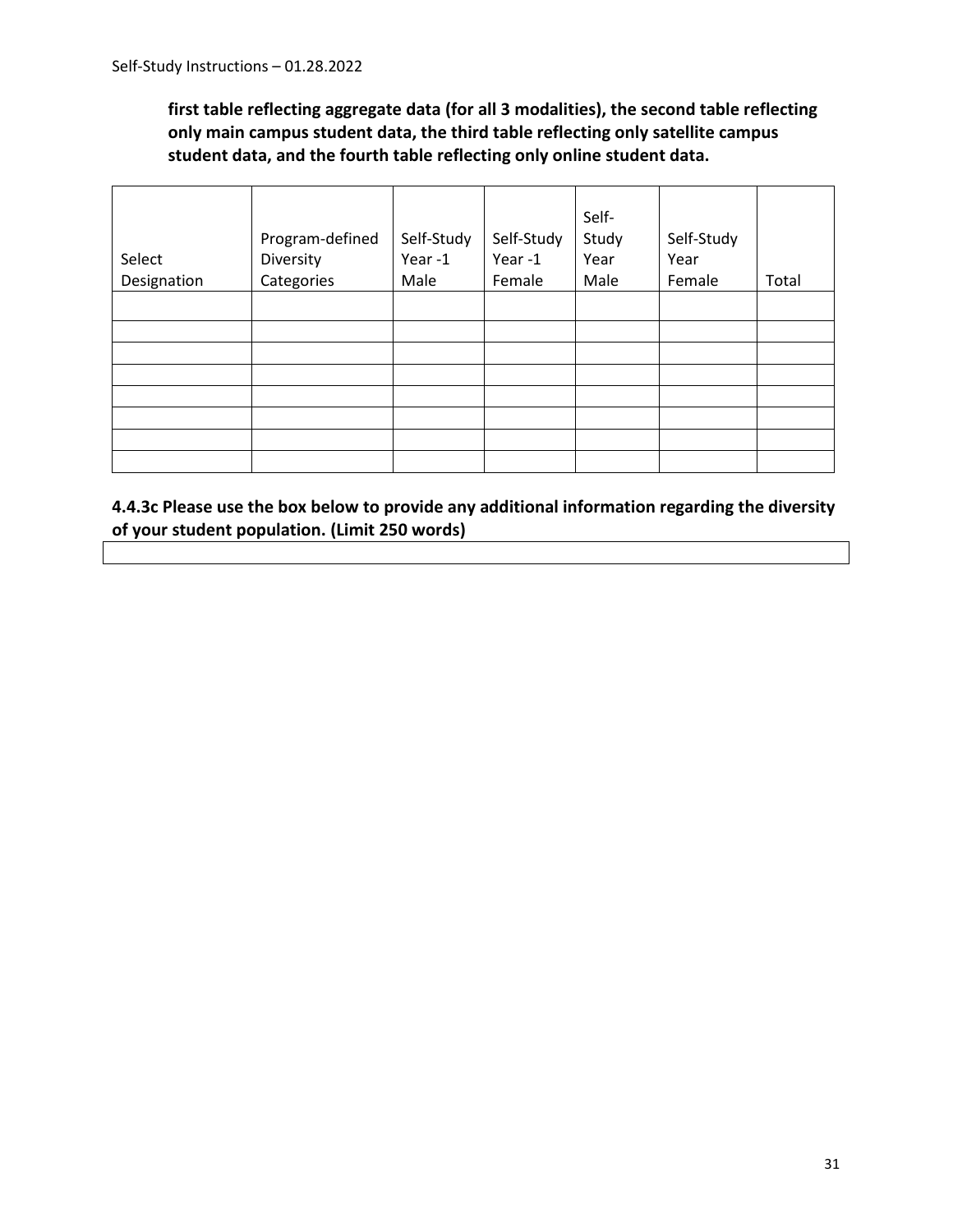# <span id="page-31-0"></span>**Standard 5 Matching Operations with the Mission: Student Learning**

- <span id="page-31-1"></span>**5.1 Universal Required Competencies: As the basis for its curriculum, the program will adopt a set of required competencies determined by its mission and public service values. The required competencies will include five domains: the ability** 
	- **to lead and manage in the public interest;**
	- **to participate in, and contribute to, the policy process;**
	- **to analyze, synthesize, think critically, solve problems and make evidenceinformed decisions in a complex and dynamic environment;**
	- **to articulate, apply, and advance a public service perspective;**
	- **to communicate and interact productively and in culturally responsive ways with a diverse and changing workforce and society at large.**

#### **Self-Study Instructions:**

Consistent with Standard 1.3 Program Evaluation, the program will collect and analyze evidence of student learning on the universal required competencies and use that evidence to guide program improvement. The intent is for each program to state what its graduates will know and be able to do; how the program assesses student learning; and how the program uses evidence of student learning for programmatic improvement.

In preparing its Self-Study Report for Standard 5, the program should consider the following basic question: does the program sustain high quality graduate educational outcomes? This question has three major parts:

- PART A: How does the program define what students are expected to know and to be able to do upon graduation with respect to the required universal required competencies and/or mission-specific required competencies in ways that are consistent with its mission?
- PART B: How does the program know how well its students are meeting faculty expectations for learning on the required (or other) competencies?
- PART C: How does the program use evidence about the extent of student learning on the required (or other) competencies for program improvement?

The program's answers to questions in these three areas will constitute the bulk of the selfstudy narrative for Standard 5.

COPRA requests that the program submit within its Self-Study Report, a written plan or planning template that addresses how it plans to assess each competency, when it will be assessing each competency, who is responsible for assessing each competency, and what measures will be used to assess each competency. The plan should be uploaded as a PDF to the Self-Study Appendices page. The plan should be connected to the program's overall mission and goals and should be sustainable given the resources available to the program.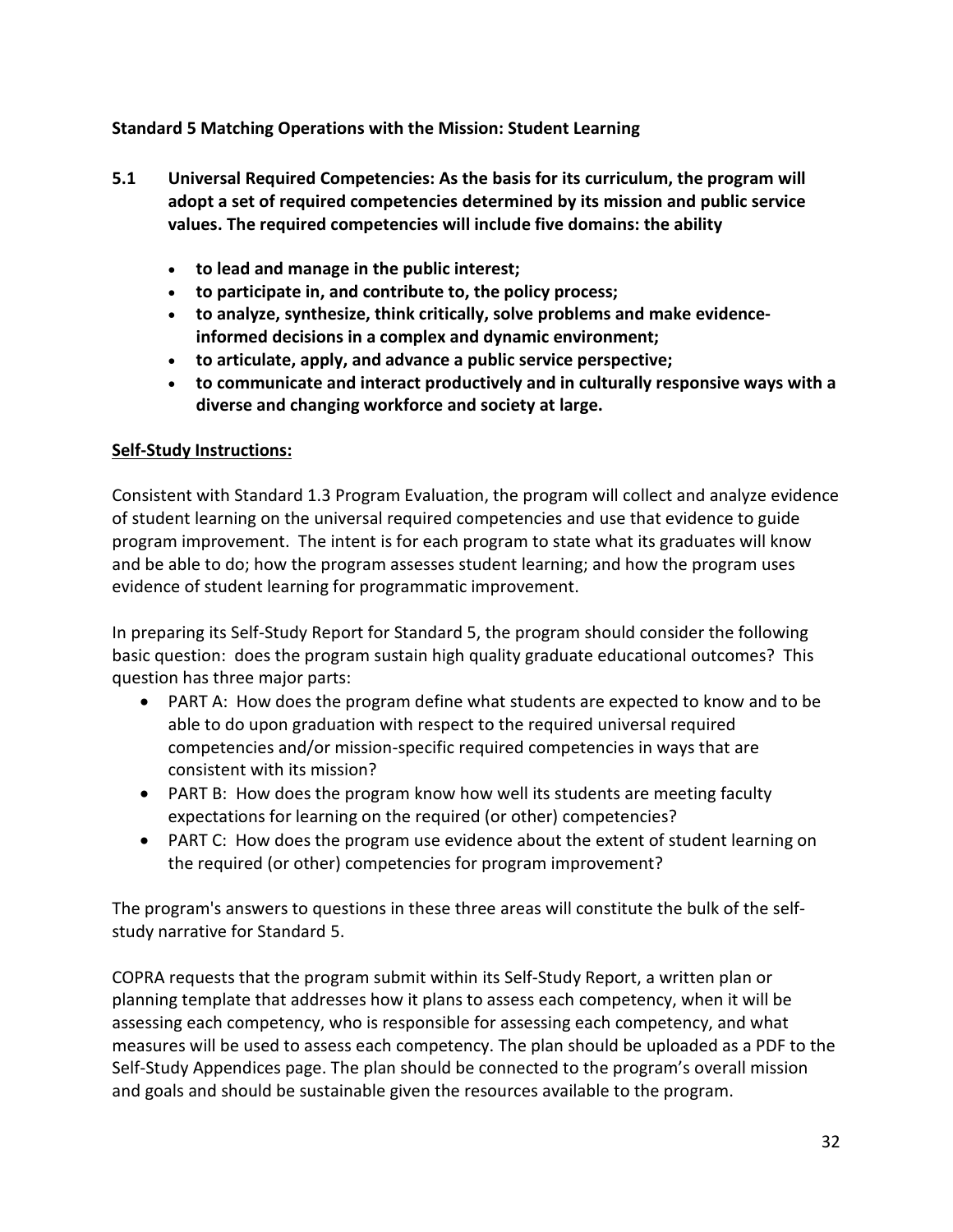# **PART A. Defining competencies consistent with the mission**

#### **Section 5.1 Universal Required Competencies**

Self-Study Narrative Section 5.1 addresses how the program defines what students are expected to know and to be able to do with respect to the required universal competencies in ways that are consistent with its mission.

**Within the context of your program's mission, how does your program operationally define each of the universal required competencies? (In this section you should be identifying student learning outcomes, not providing examples of its assessment). [9](#page-32-1)** Limit 500 words each.

**To lead and manage in the public interest.** 

**To participate in, and contribute to, the public policy process.**

**To analyze, synthesize, think critically, solve problems and make evidence-informed decisions in a complex and dynamic environment.**

**To articulate, apply, and advance a public service perspective.**

**To communicate and interact productively and in culturally responsive ways with a diverse and changing workforce and society at large.**

#### <span id="page-32-0"></span>**5.2 Mission-specific Required Competencies: The program will identify core competencies in other domains necessary and appropriate to implement its mission.**

#### **Section 5.2 Mission-Specific Required Competencies (if applicable)**

Self-Study Narrative Section 5.2 addresses how the program identifies mission-specific required competencies that are deemed necessary and appropriate for its mission.

<span id="page-32-1"></span><sup>&</sup>lt;sup>9</sup> A list of example phrasing of competencies can be found in Appendix B.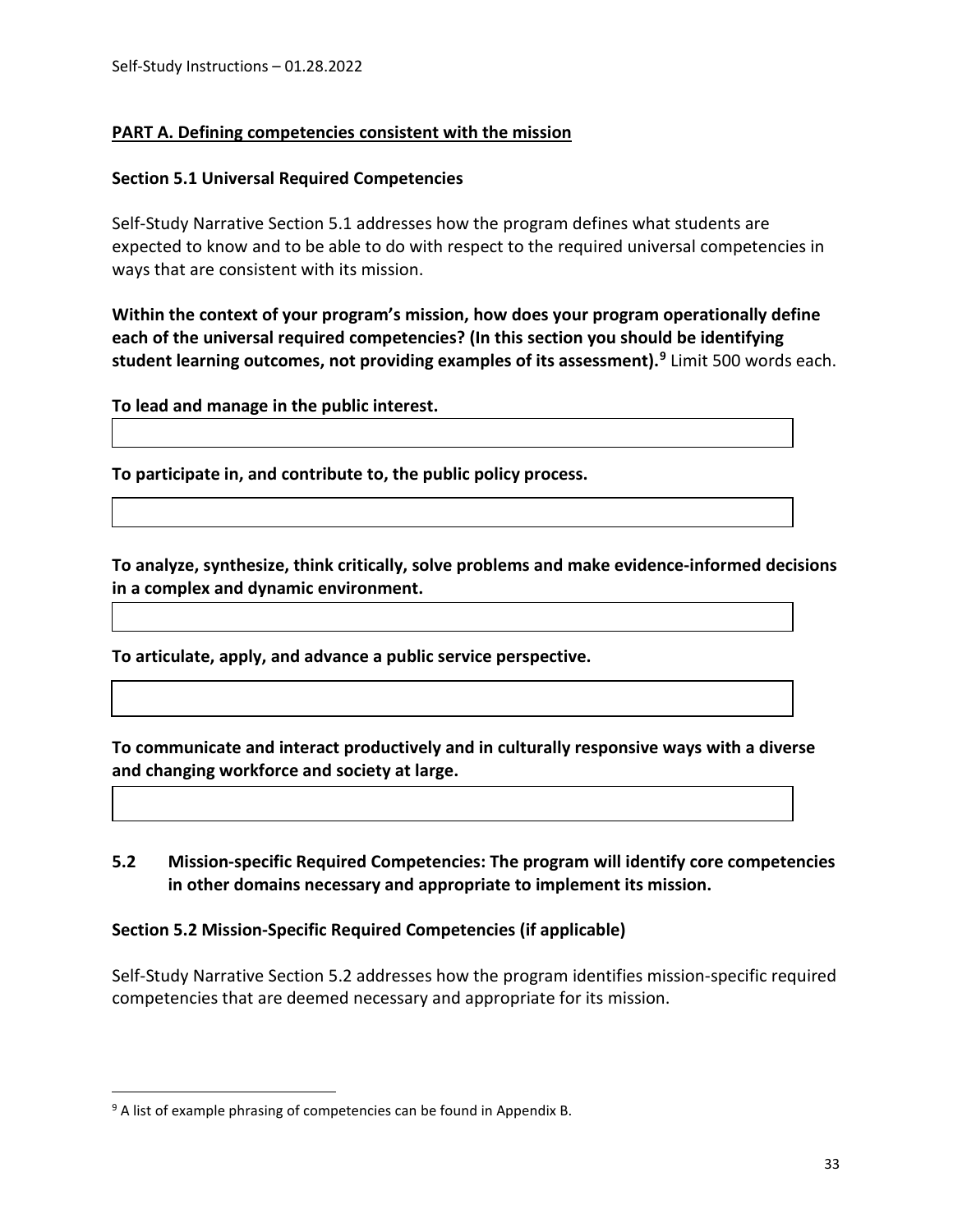**If your program offers any mission-specific competencies required of all students (beyond those competencies entered in 5.1 Part A on universal competencies), then for each one offered please describe how it supports the program mission and state at least one specific student learning outcome expected of all students in that required competency. (Limit 500 words)** *If none, please state "none."*

<span id="page-33-0"></span>**5.3 Mission-specific Elective Competencies: The program will define its objectives and competencies for optional concentrations and specializations.**

**Section 5.3 Mission-Specific Elective Competencies (if applicable)**

The program is expected to demonstrate its capacity to offer the concentrations and specializations it advertises to students.

**5.3.1 Discuss how the program's approach to concentrations/specializations (or broad elective coursework) derives from the program mission and contributes to overall program goals.** 

5.3.1

**5.3.2 Discuss how any advertised specializations/concentrations contribute to the student learning goals of the program.** 

| 5.3.2 |  |  |  |
|-------|--|--|--|
|       |  |  |  |

**5.3.3 Describe the program's policies for ensuring the capacity and the qualifications of faculty to offer or oversee concentrations/specializations (or broad elective coursework).** 

5.3.3

**5.3.4** *Optional***: If the program would like to add any add any additional information about specializations to support the self-study report or provide a better understanding of the program's strategies (such as success of graduates, outcomes indicators, innovative practices, etc.), please do so here or upload an attachment.** [upload]

5.3.4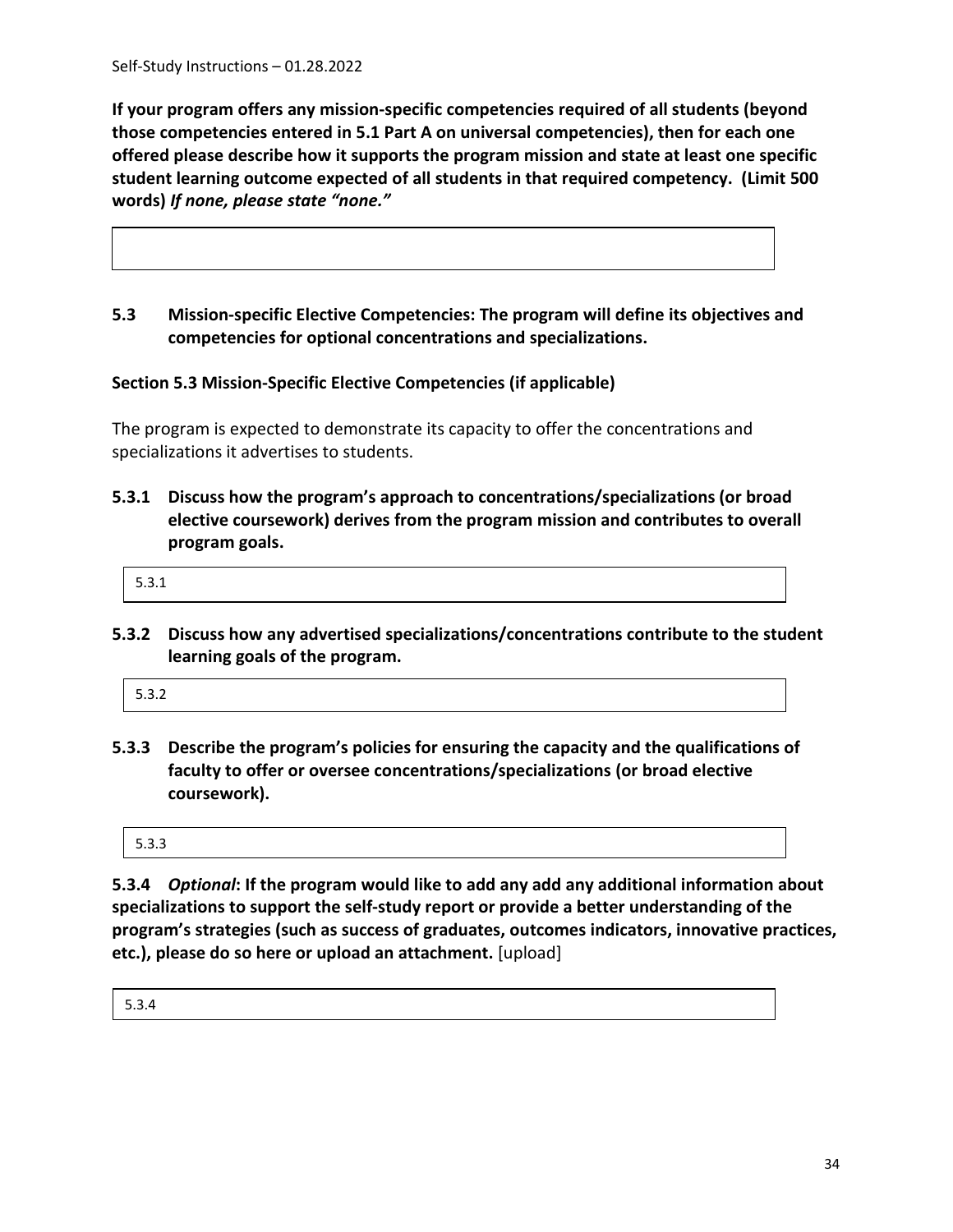# • **Part B: How does the program know how well its students are meeting faculty expectations for learning on the required (or other) competencies?**

The program is expected to engage in ongoing assessment of student learning for all universal required competencies and all mission-specific required competencies. The program does not need to assess student learning for every student, on every competency, every semester. However, the program should have a written plan for assessing each competency on a periodic basis.

#### • **Part C: How does the program use evidence about the extent of student learning on the required (or other) competencies for program improvement?**

#### **Universal Required Competencies: One Assessment Cycle**

For the self-study narrative, the program should describe, for one of the required universal competencies, one complete cycle of assessment of student learning. That is, briefly describe 1) how the competency was defined in terms of student learning outcomes; 2) the type of evidence of student learning that was collected by the program for that competency, 3) how the evidence was analyzed, and 4) how the results were used for program improvement. *Note that while only one universal required competency cycle of assessment is discussed in the self-study narrative, COPRA expects the program to discuss with the Site Visit Team progress on all universal competencies, subject to implementation expectations in COPRA's official policy statements.* 

**1. Definition of student learning outcome(s) for the competency being assessed:**

**2. Evidence of learning that was gathered:**

**3. How evidence of learning was analyzed:**

**4. How the evidence was used for program change(s) or the basis for determining that no change was needed:**

#### **Mission-Specific Required Competencies: One Assessment Cycle**

For the self-study narrative, the program should describe, for one of the mission-specific required competencies, one complete cycle of assessment of student learning. That is, briefly describe 1) how the competency was defined in terms of student learning outcomes, 2) the type of evidence of student learning that was collected by the program for that competency, 3) how the evidence was analyzed, and 4) how the results were used for program improvement.

#### **1. Definition of student learning outcome for the competency being assessed:**

**2. Evidence of learning that was gathered:**

**3. How evidence of learning was analyzed:**

**4. How the evidence was used for program change(s) or the basis for determining that no change was needed:**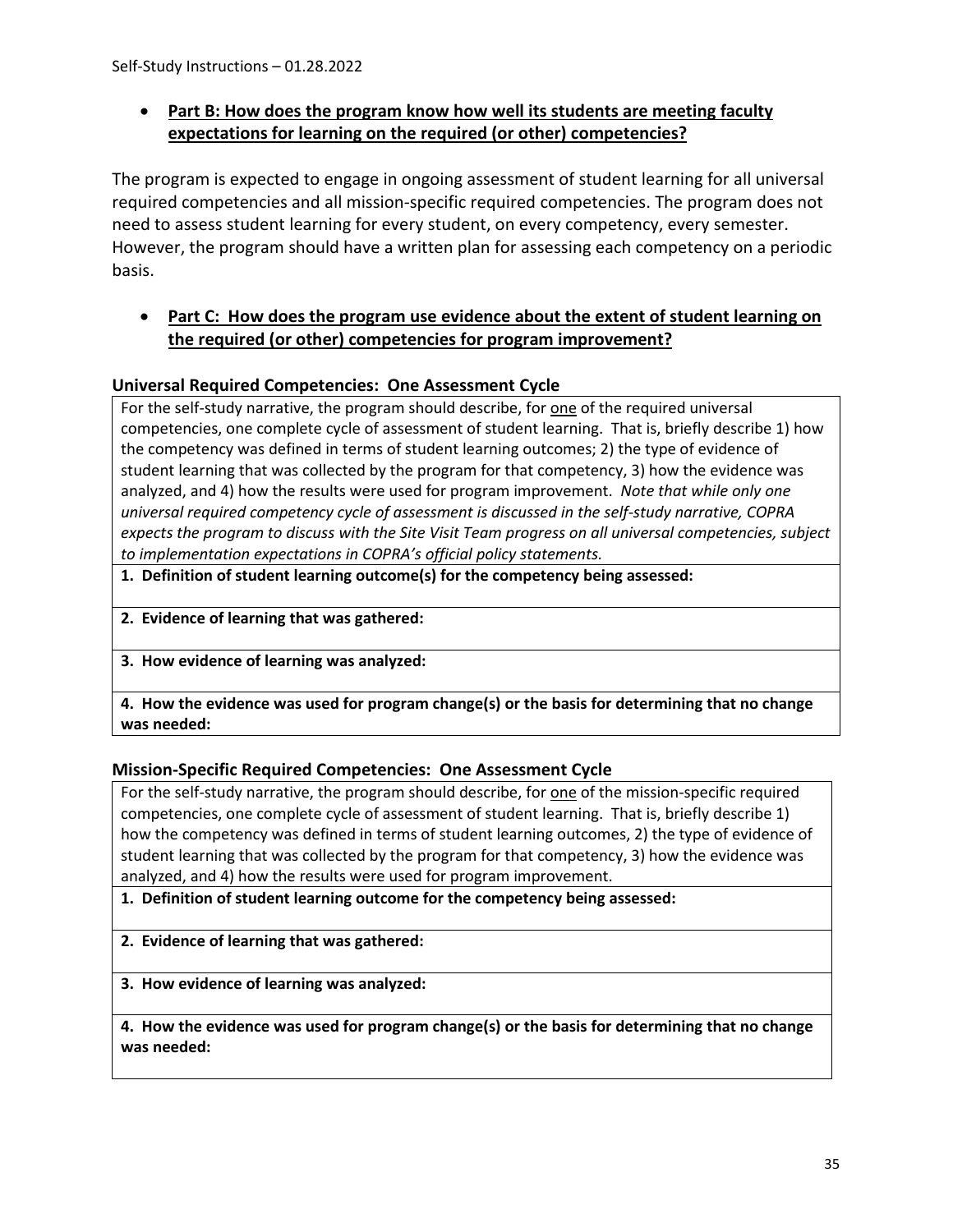# <span id="page-35-0"></span>**5.4 Professional Competencies: The program will ensure that students apply their education, such as through experiential learning and interactions with practitioners across the broad range of public service professions and sectors.**

The program should provide information on how students gain an understanding of professional practice.

**5.4.1 Please describe, with respect to your mission, the most important opportunities available for students to interact with practitioners across the broad range of the public service profession. Be certain to indicate the relative frequency of each activity.**

5.4.1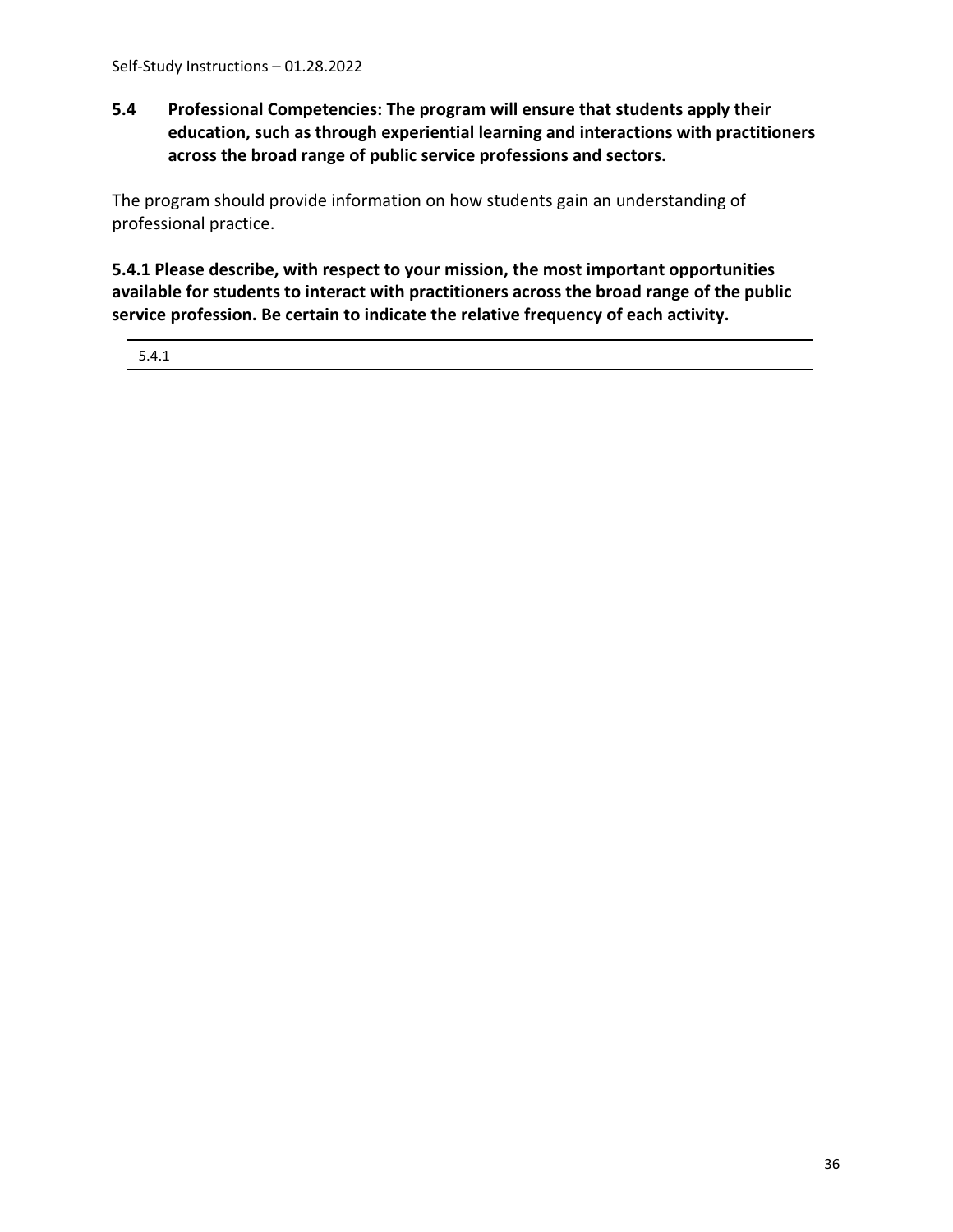## **Standard 6 Matching Resources with the Mission**

**6.1 Resource Adequacy: The program will have sufficient funds, physical facilities, and resources in addition to its faculty to pursue its mission, objectives, and continuous improvement.**

#### Self-Study Instructions:

The overarching question to be answered in this section of the Self-Study Report is "To what extent does the program have the resources it needs to pursue its mission, objectives, and continuous improvement?" In preparing its Self-Study Report, the program should document the level and nature of program resources with an emphasis on trends rather than a simple snapshot, and should link those resource levels to what could and could not be accomplished as a result in support of the program mission. The program should be transparent about its resources absent a compelling reason to keep information private. The program is required to report on resource adequacy in the areas of:

- Budget
- Program Administration
- Supporting Personnel
- Teaching Loads/Class Sizes/Frequency of Class Offerings
- Information Technology
- Library
- Classrooms, Offices and Meeting Spaces

\*COPRA is cognizant of the fact that some programs may not be able to separate out the program's allocated resources from that of the department, school or equivalent structure. In such cases, COPRA is looking for the school to indicate how those resources allocated to the program are sufficient to meet the program's mission.

**If available, please provide the budget of the degree seeking accreditation:** 

**6.1a Overall budget for program** [increasing, stable, decreasing]

**6.1b Please describe the adequacy of your program's budget in the context of your mission and ongoing programmatic improvement, and specifically, the sufficiency of the program's ability to support its faculty, staff, and students, including in the areas noted above.**

6.1b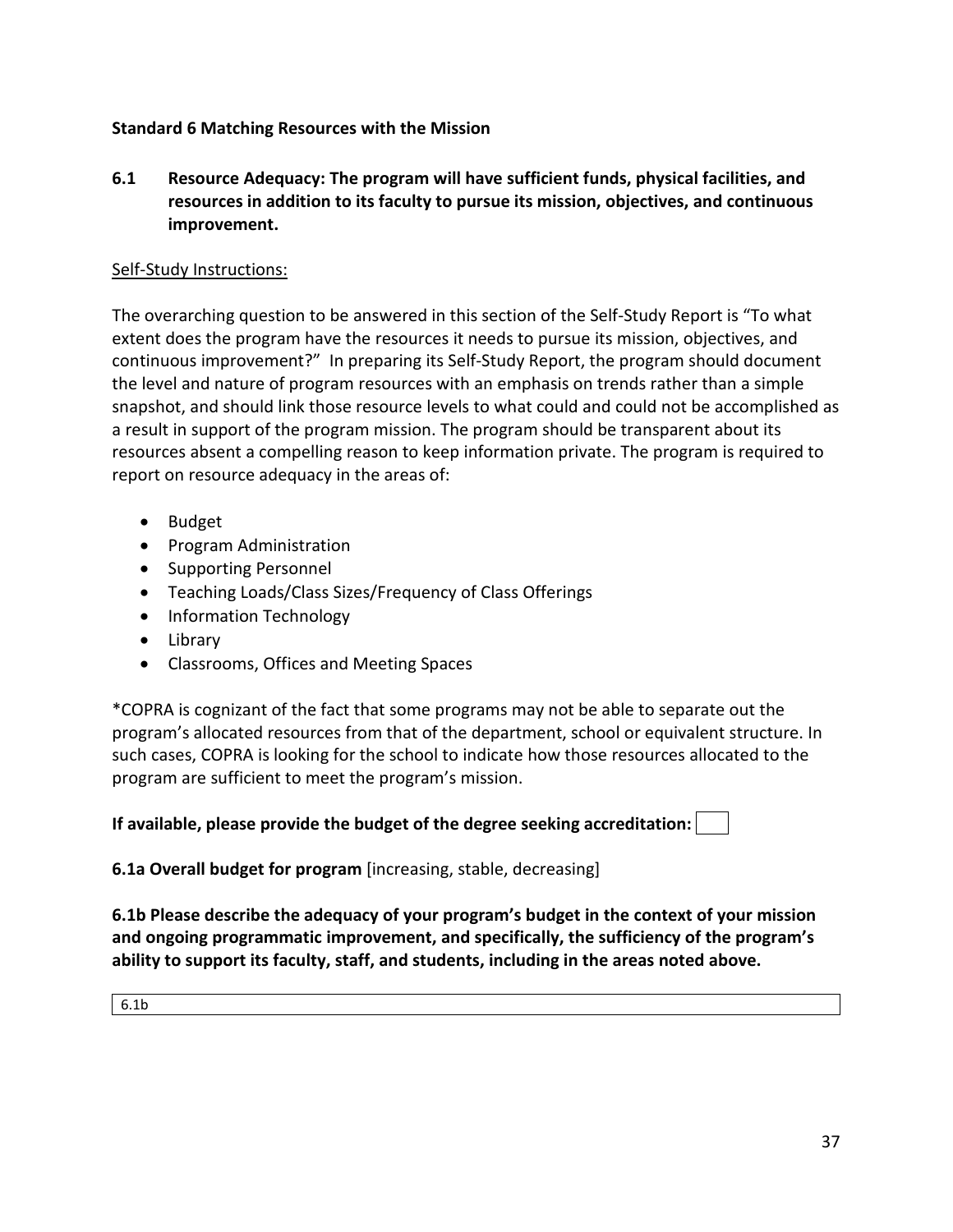| 6.2a During the self-study year and two preceding years, how frequently were your required |  |
|--------------------------------------------------------------------------------------------|--|
| courses offered?                                                                           |  |

| 6.2a Required Course<br>(list them by name and | Less than<br>once per | One semester,<br>session, or | More than one<br>semester, session, | Every semester,<br>session or quarter |
|------------------------------------------------|-----------------------|------------------------------|-------------------------------------|---------------------------------------|
| number)                                        | vear                  | quarter per year             | or quarter per year                 |                                       |
|                                                |                       |                              |                                     |                                       |
|                                                |                       |                              |                                     |                                       |

**6.2b For each specialization advertised by your program, indicate the number of students graduating with each specialization in the self-study year, the number of courses required to fulfill that specialization, and how many courses were offered within that specialization during the self-study and the preceding year (count only distinct courses; do not double count multiple sections of the same course offered in the same semester/session/quarter).**

|                  | Number of students           | Number of      | Number of      | Number of       |
|------------------|------------------------------|----------------|----------------|-----------------|
| 6.2 <sub>b</sub> | graduating with each         | Courses        | Courses        | Courses         |
|                  | concentration/specialization | Required for   | Offered within | Offered in SSY- |
|                  | in SSY:                      | Specialization | <b>SSY</b>     |                 |
| Specialization A |                              |                |                |                 |
| Specialization B |                              |                |                |                 |
| Specialization C |                              |                |                |                 |
| Specialization D |                              |                |                |                 |

**6.2c In the space provided, explain how the frequency of course offerings for required and specialization courses documented in the tables above represents adequate resources for the program. To the extent that courses are not offered with sufficient frequency, explain why and what is being done to address the problem. Limit 100 words.**

6.2c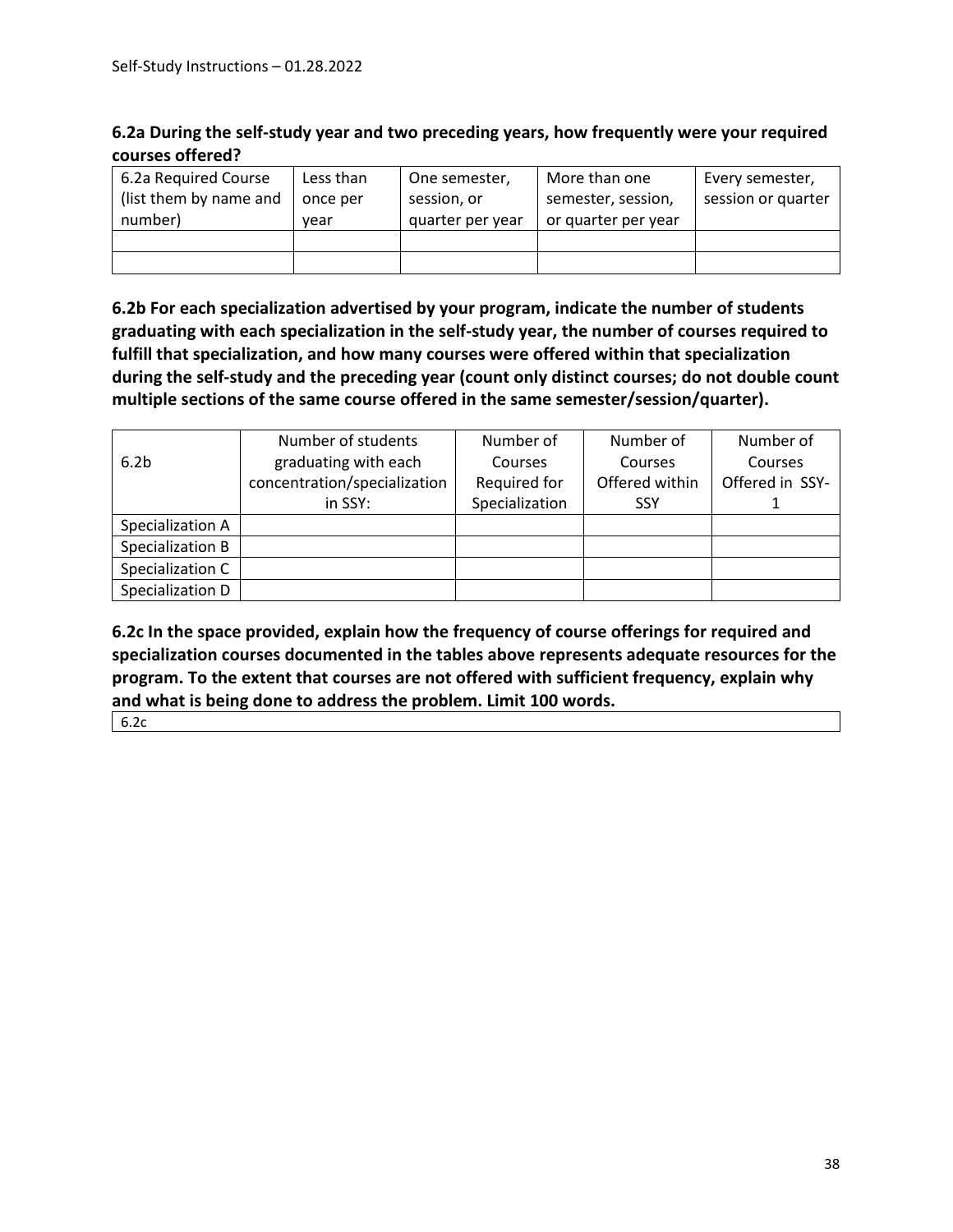## **Standard 7 Matching Communications with the Mission**

**7.1 Communications: The program will provide appropriate and current information about its mission, policies, practices, and accomplishments—including student learning outcomes--sufficient to inform decisions by its stakeholders such as prospective and current students; faculty; employers of current students and graduates; university administrators; alumni; and accrediting agencies.**

#### **Self-Study Instructions:**

This standard governs the release of public service education data and information by the program and NASPAA for public accountability purposes. Virtually all of the data addressed in this standard have been requested in previous sections of the self-study; this standard addresses *how* and *where the* key elements of the data are made publicly accessible.

In preparing its Self-Study Report for Standards 1-6, the program will provide information and data to COPRA. *Some* of these data will be made public *by NASPAA* to provide public accountability about public service education. NASPAA will make key information about mission, admissions policies, faculty, career services, and costs available to stakeholder groups that include prospective students, alumni, employers, and policymakers.

These and all other data will be posted *by the program* on its website (or be made public in some other way). These data are listed below. A program that does not provide a URL needs to explain in a text box how it makes this information public (through a publication or brochure, for example).

#### **Data and Information Requirements**

The information listed below is expected to be publicly available through electronic or printed media. Exceptions to this rule should be explained and a clear rationale provided as to why such information is not publicly available and/or accessible. The program is expected to ensure ongoing accuracy in all external media on an annual basis.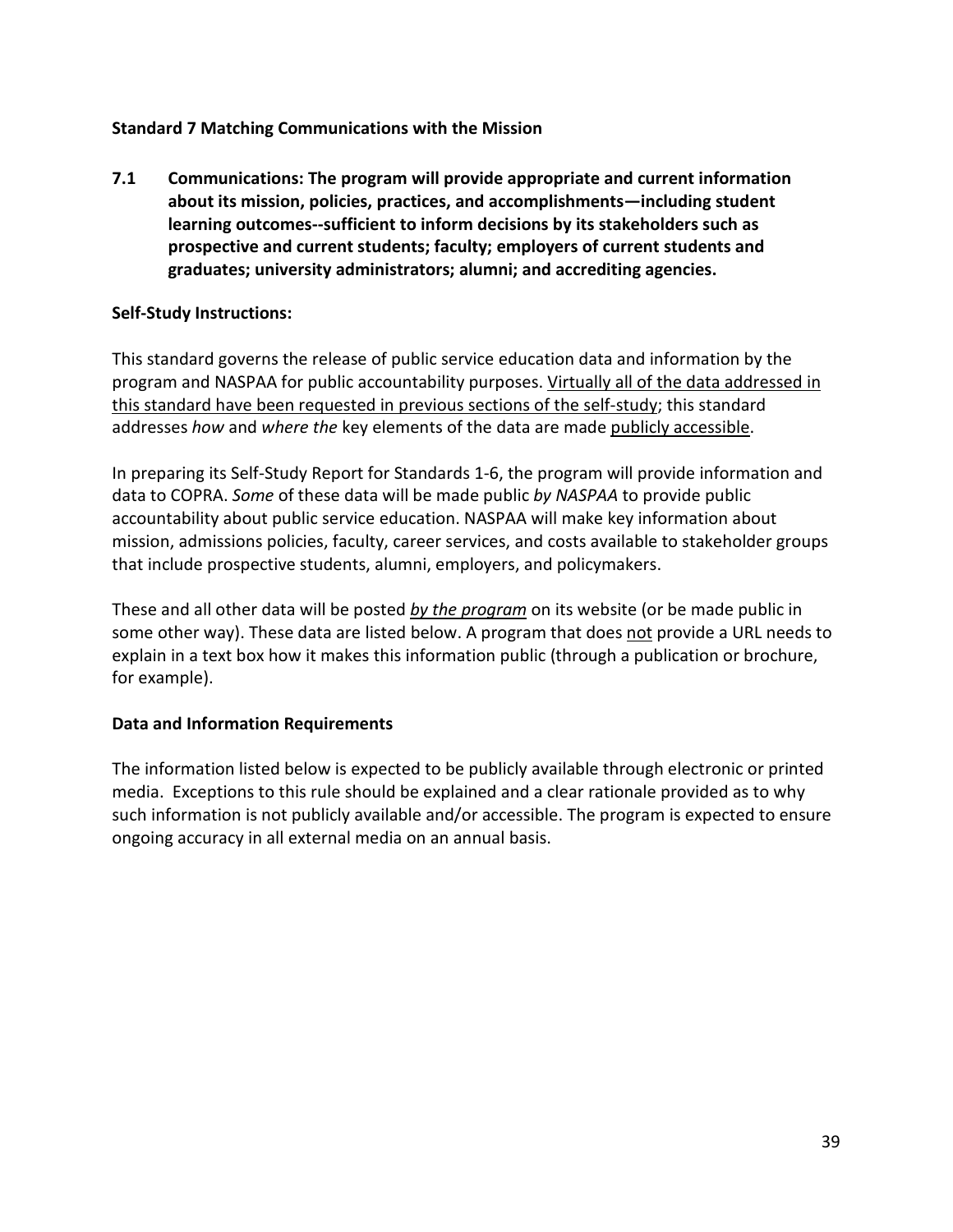# **7.1.1 Please provide an URL to the following information, which is to be made public, and kept current, by the program:**

General Information about the degree (Program Fact Sheet)

- a) Degree Title
- b) Organizational Relationship between program and university
- c) Modes of Program Delivery
- d) Number of Credit Hours
- e) Length of Degree
- f) List of Dual Degrees (if applicable)
- g) List of Specializations (if applicable)
- h) Fast-track Info (if applicable)
- i) Number of Students

Mission of the Program (Standard 1)

j) Mission Statement

# Faculty (Standard 3)

- k) Number of Faculty Teaching in Program
- l) Program Faculty Identified Including Credentials

# Cost of Degree (Standard 4)

- m) Tuition Cost (in-state and out-of-state)
- n) Description of Financial Aid Availability, including assistantships

Admissions (Standard 4.2)

o) Admission Criteria

Career Services (Standard 4.3)

p) Distribution of Placement of Graduates Graduating from the Year Prior to the Data Year (number)

Current Students (Standard 4.3)

q) Internship Placement List (use list in Standard 4)

Graduates (Standard 4.3)

r) Completion Rate (percentage of class entering five years prior to data year that graduated within 2 years and 4 years)

If the program does not provide a URL to one or more of the required data elements above, in the space below, explain how the program meets the public accountability aim of this standard.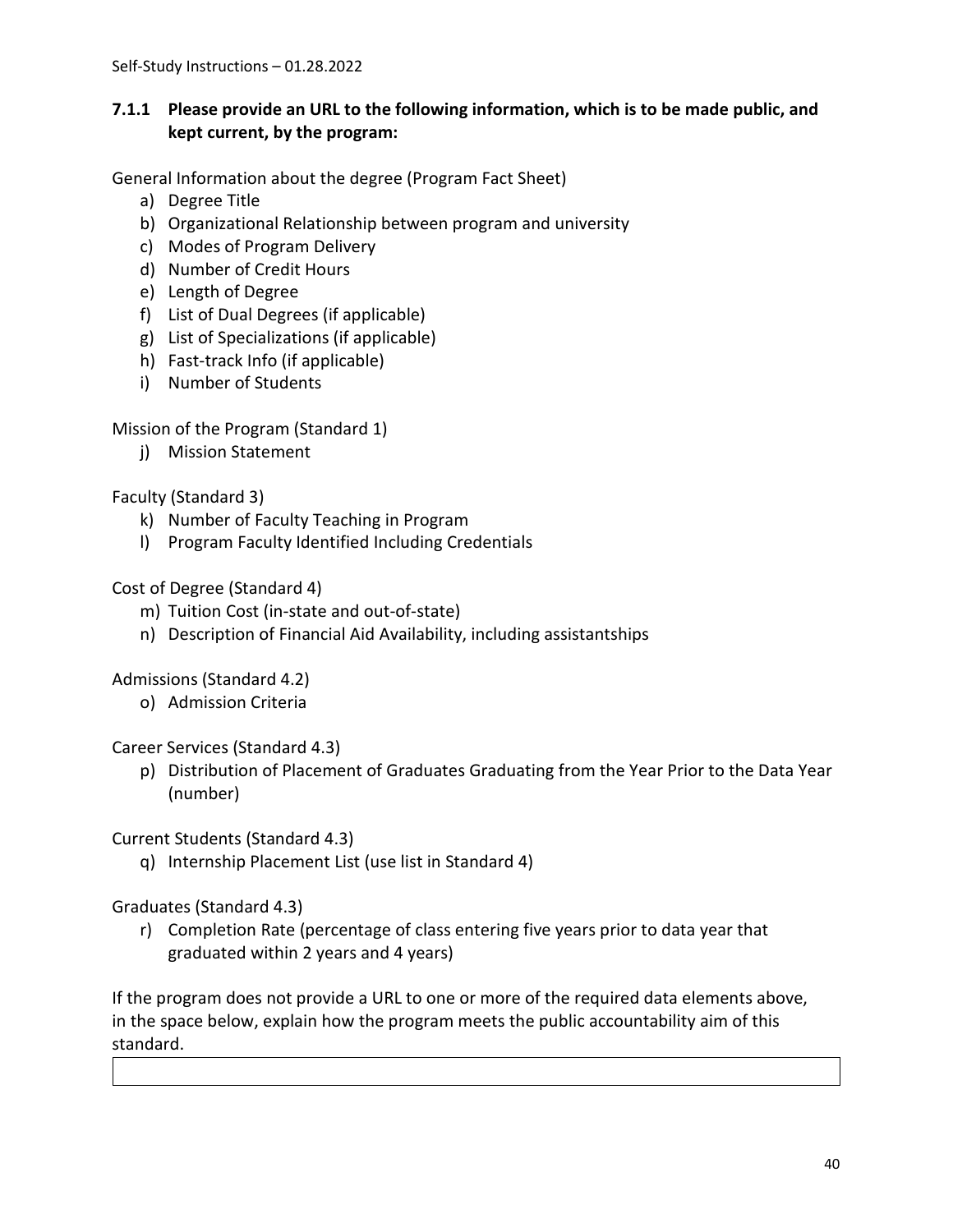# **GLOSSARY**

**Academically Qualified Faculty Member:** A faculty member who holds a terminal degree related to his or her teaching responsibilities and has maintained scholarship activities to support his or her teaching responsibilities. If the faculty member received their terminal degree more than 5 years prior to the self-study, they need to show currency in the field, particularly in his or her area of scholarship. The program should demonstrate how the faculty are academically qualified to advance the program with regard to its mission. All academically qualified faculty will also use class syllabi that demonstrate current knowledge and technique.

**Accountability:** Having identifiable responsibility for making a decision or taking an action with the capacity to supply a justifying analysis or explanation.

**Administrative Infrastructure:** Refers to the coordination of management arrangements that support program delivery, including but not limited to student admissions, student advising, student services, course scheduling, course reviews and student assessment, library and research support and faculty program coordination and assessment.

**American Indian or Alaska Native:** A person having origins in any of the original peoples of North and South America (including Central America) who maintains cultural identification through tribal affiliation or community attachment.

**Asian:** A person having origins in any of the original peoples of the Far East, Southeast Asia, or the Indian Subcontinent, including, for example, Cambodia, China, India, Japan, Korea, Malaysia, Pakistan, the Philippine Islands, Thailand, and Vietnam.

**Assessment Plan:** A written plan which includes the frequency and strategies underlining the assessment of student learning outcomes, as well as the program's approach to programmatic improvement. The assessment plan details direct (and indirect, as needed) measures, the use of rubrics for evaluation, faculty and stakeholder involvement, analysis procedures, and how analysis is used for overall program improvement.

**Black or African American:** A person having origins in any of the black racial groups of Africa, including, for example, African American, Jamaican, Haitian, Nigerian, Ethiopian, Somali, etc.

**Civic Virtue:** The cultivation of habits important for the success of a community. This may lead to citizens being dedicated to the common welfare of their community even at the cost of their individual interests.

**Climate of Inclusiveness:** Actively ensuring a culture of belonging by valuing the full participation and engagement of all people, especially marginalized individuals and social groups.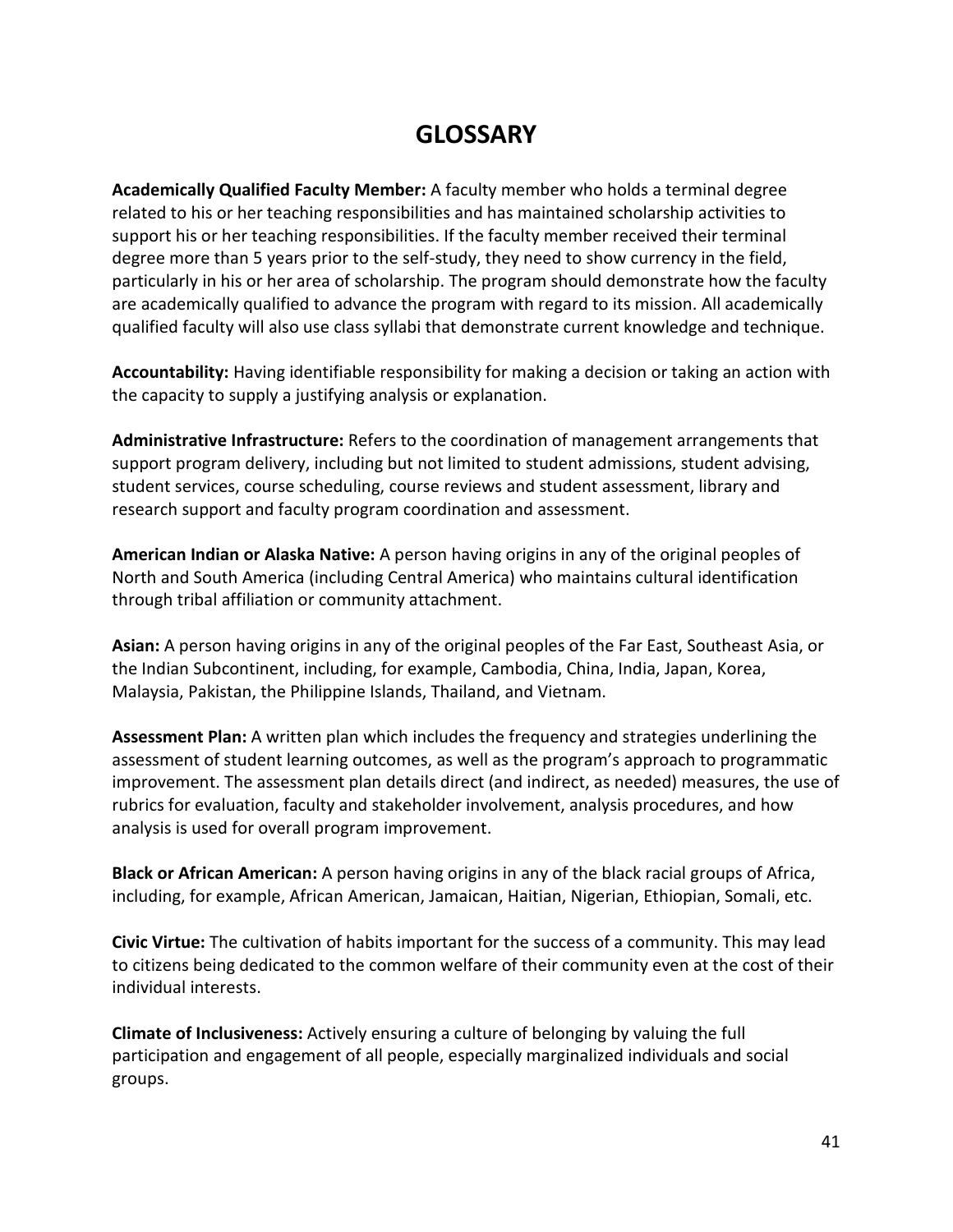**Collective benefit:** A benefit which accrues to anyone whether or not they are a member of the group.

**Competencies:** Expected skills, knowledge, aptitudes, and capacities. Student competencies must be defined by each program consistent with its mission. Goals to be considered when developing competencies can include, but are not limited to:

- 1. the extent to which the competencies contribute to a collective identity in education for public service, broadly defined;
- 2. the extent to which the competencies acknowledge and encourage diversity;
- 3. competencies should ensure that students will be capable of acting ethically and effectively in pursuit of the public interest.

**COPRA Liaison:** The liaison is a member of the Commission on Peer Review and Accreditation and plays an important role in the peer review and accreditation and site visit process. The liaison is assigned to a program or group of programs by the chair of the Commission. The role and responsibilities of the liaison include:

- 1. Analyzing Self-Study Reports and draft interim report to program.
- 2. Serving as an intermediary between the Site Visit Team, the Commission, and the program under review.
- 3. Answering any questions about the review and site visit process that may be raised by the program under review but not satisfactorily answered by the Site Visit Team.

**Conditional Admissions/Enrollment:** Students admitted under this category are typically granted specified exceptions to the program admissions criteria, subject to "performance conditions" after enrollment.

**Cultural Responsiveness**: An individual's cultural background—including but not limited to one's race/ethnicity, country of origin, age, socioeconomic status, religion, sexual orientation, gender identity, geographic region—can inform one's values, goals, expectations, beliefs, perceptions and behaviors. Cultural awareness requires recognition of one's own cultural identity and the different ways in which different cultural identities may shape values, goals, expectations, beliefs, perceptions and behaviors. Thus, cultural responsiveness entails actively engaging with others—both those internal and external to an organization—to learn, understand and respect different cultures and contexts; and to make decisions that address and adapt to the needs, interests and norms of different cultural groups. In doing so, cultural responsiveness aims to create more equitable, effective, and efficient practices, policies, programs and services.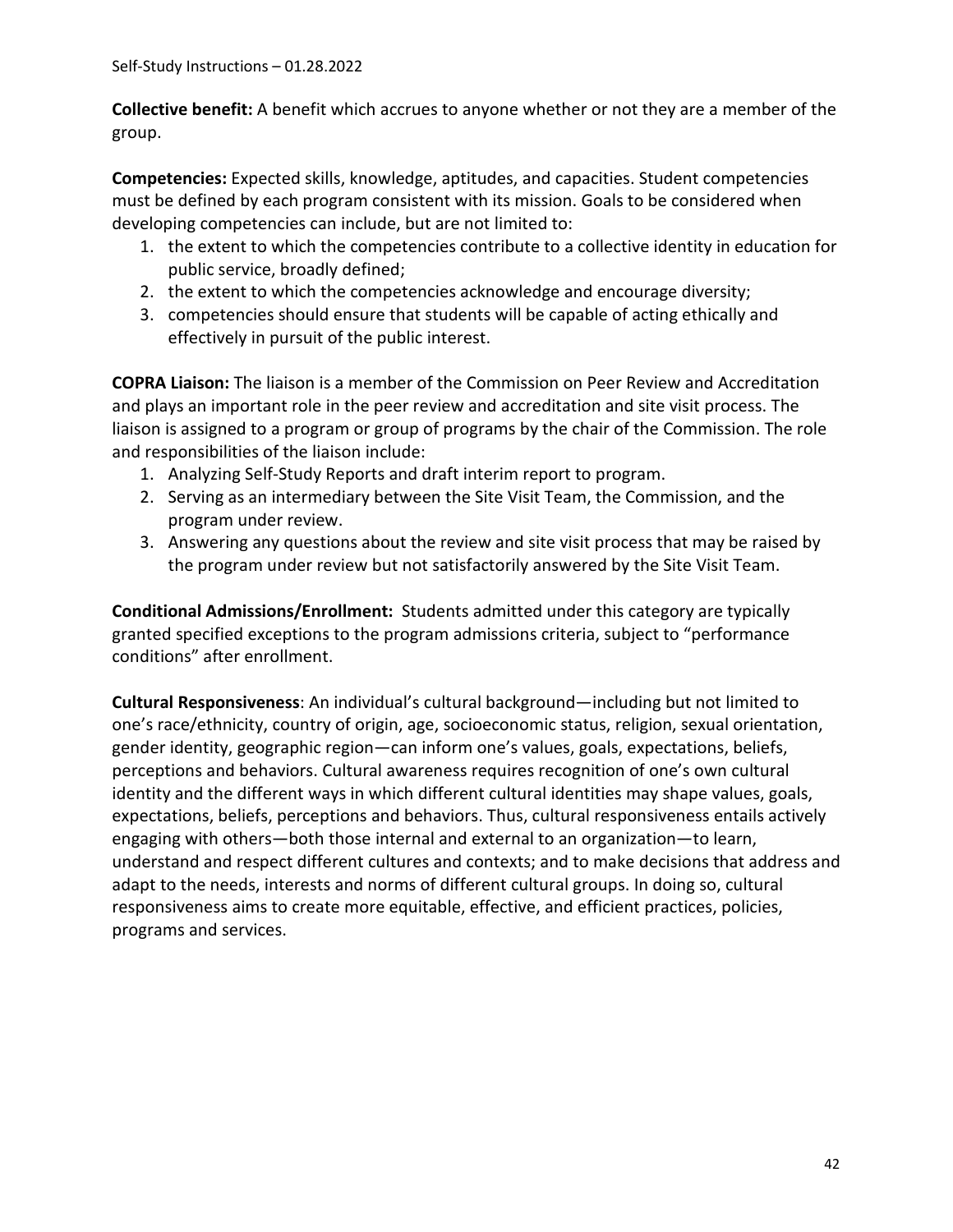Self-Study Instructions – 01.28.2022

**Direct Measure:** A method of measuring student performance based on a program's mission and goals that entails the assessment of the skills and knowledge demonstrated in student work and deliverables, including, but not limited to, pre- and post-tests of skills or knowledge, standardized exams, portfolio evaluations and capstone evaluations. Direct measures are based on standards of performance that can be captured in assessment instruments, such as rubrics. Course grades are not considered to be direct measures. (Please see Indirect Measure to understand what is not included in this definition).

**Diversity:** The representation of differences relating to social identity categories including, but not limited to, race, ethnicity, gender, gender identity, class, nationality, religion, sexual orientation, disability, age, socioeconomic background, and veteran status. For tables 3.2.1 and 4.4.3, NASPAA uses the Integrated Postsecondary Education Data System (IPEDS) categories for US-based programs; Non US-based programs will define their own diversity categories based upon their own context.

**Diversity, Equity, and Inclusion Plan**: A written planning document which provides substantial evidence regarding programmatic efforts to promote diversity, equity and a climate of inclusiveness, specifically demonstrable evidence of good practice, a framework for evaluating DEI efforts, and the connection to the program's mission and objectives. A diversity, equity and inclusion plan links mission-based goals to measurable outcomes.

**Ethical Practice:** Acting in a manner that conforms to moral duties and obligations, as well as legitimate codes of conduct, by being able to identify moral duties and obligations, reason about their application in particular circumstances, and have the courage and ability to follow through.

**Enrolled Student:** Any student admitted to a program who has registered for at least one class in the semester for which he/she was admitted.

**Equality:** The promotion of fairness and justice by ensuring that all people, regardless of position, status, race, ethnicity, gender, class, gender identity, nationality, religion, sexual orientation, disability, age, and/or veteran status, etc., receive equal opportunity, access, and treatment.

**Equity:** The recognition that all people do not have access to the same resources to achieve equality and the implementation of fair and just practices that give people what they need in order to reduce or eliminate disparity. Equitable practices identify and eliminate the biases and barriers which may prevent the full participation of some individuals.

**Extended Faculty Member:** Include faculty within the current department or from other departments that teach a course in the program but do not have a primary responsibility for the program in terms of governance, program development or program implementation.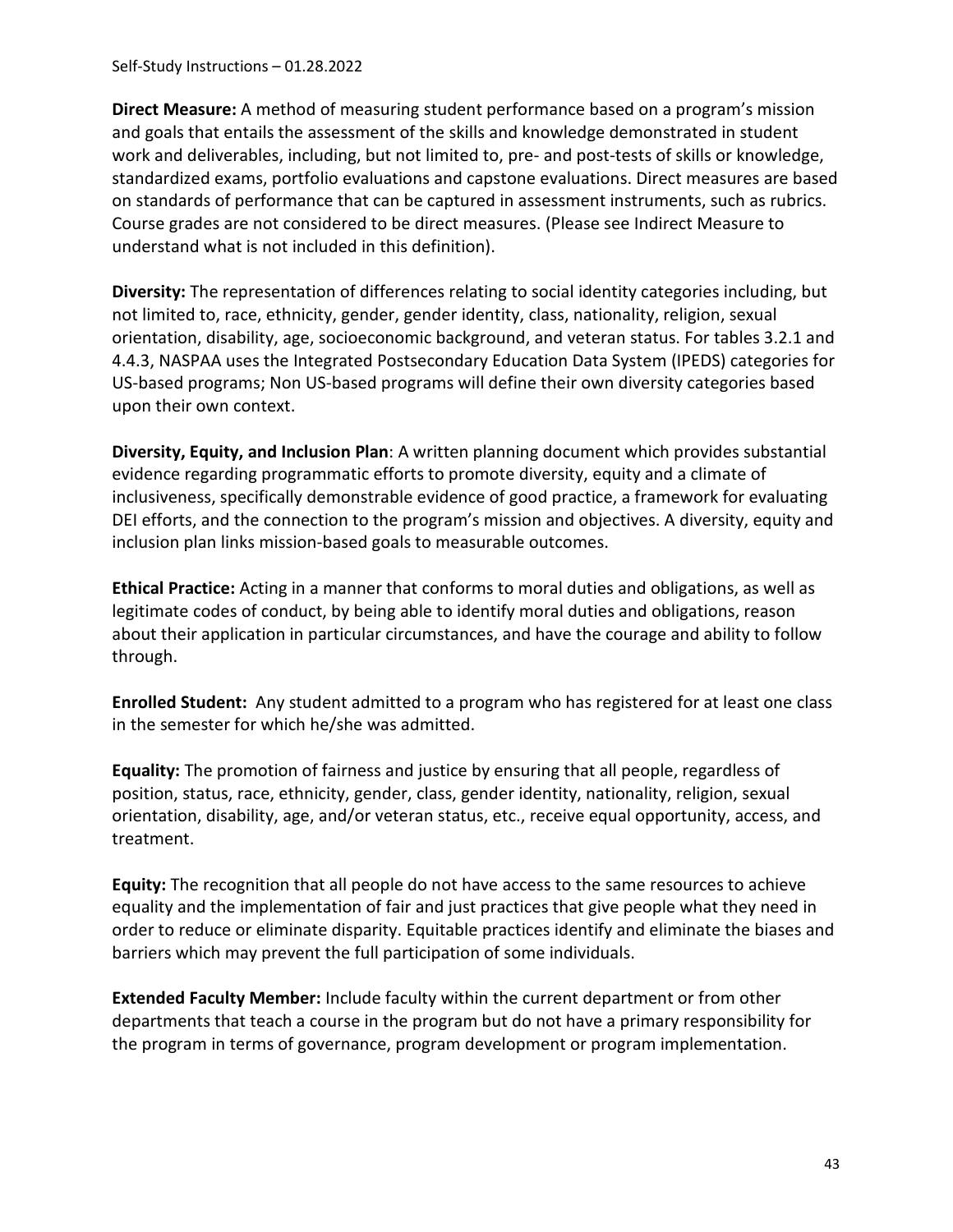**Full-Time Faculty Member:** A faculty member employed full-time by the university or institution.

**Full-Time Equivalency Student (FTE):** The full-time equivalent (FTE) of students for U.S. schools is calculated by using the Fall student headcounts by summing the total number of full-time students and adding the number of part time students times the formula used by U.S. Department of Education IPEDS for student equivalency (currently .361702) for public institutions and .382059 for private institutions).

**Full-Time Student:** A student enrolled in the program who meets the institutional definition of a "full-time" graduate student. Typically, on a semester credit hour basis, this is defined as 9 credit hours or more per semester.

**Gender identity:** One's personal concept of self as male, female, a blend of both or neither, which can be the same or different from their sex assigned at birth.

**Governance:** The legitimate institutions and processes, including the creation and implementation of policy, for authoritatively directing resources and activities in the public domain, broadly defined to include political jurisdictions and nonprofit entities.

**Hispanic or Latinx:** A person of Cuban, Mexican, Puerto Rican, South or Central American, or other Spanish culture or origin, regardless of race.

**Indirect Measure:** A method of measuring student performance based on a program's mission and goals that entails perceptions, opinions or thoughts regarding student skills and knowledge by various stakeholders, such as through student surveys and self-assessments, student focus groups, alumni surveys and employer surveys. (Please see Direct Measure to understand what is not included in this definition).

**In-Service Student:** Any applicant to a program, or student admitted to a program, who has at least one year of relevant post-baccalaureate work experience.

**International (faculty or student):** A person who is not a citizen or national of the country where the program is located, and who is in that country on a visa or temporary basis and does not have the right to remain indefinitely. (For purposes of Diversity Data)

**Leadership:** A process whereby an individual influences others to achieve a common goal. The means of influence may use analytical, managerial, interpersonal, communicative, and other skills. Some people are leaders because of their formal position within an organization, whereas others are leaders because of the way other group members respond to them. (These two common forms of leadership are called "assigned leadership" and "emergent leadership." This is a more inclusive view than charismatic or positional leadership. In the context of the NASPAA standards, leadership does not define the individual's formal position or role but rather the result of his/her ability to move an entity—an individual, group, organization, government,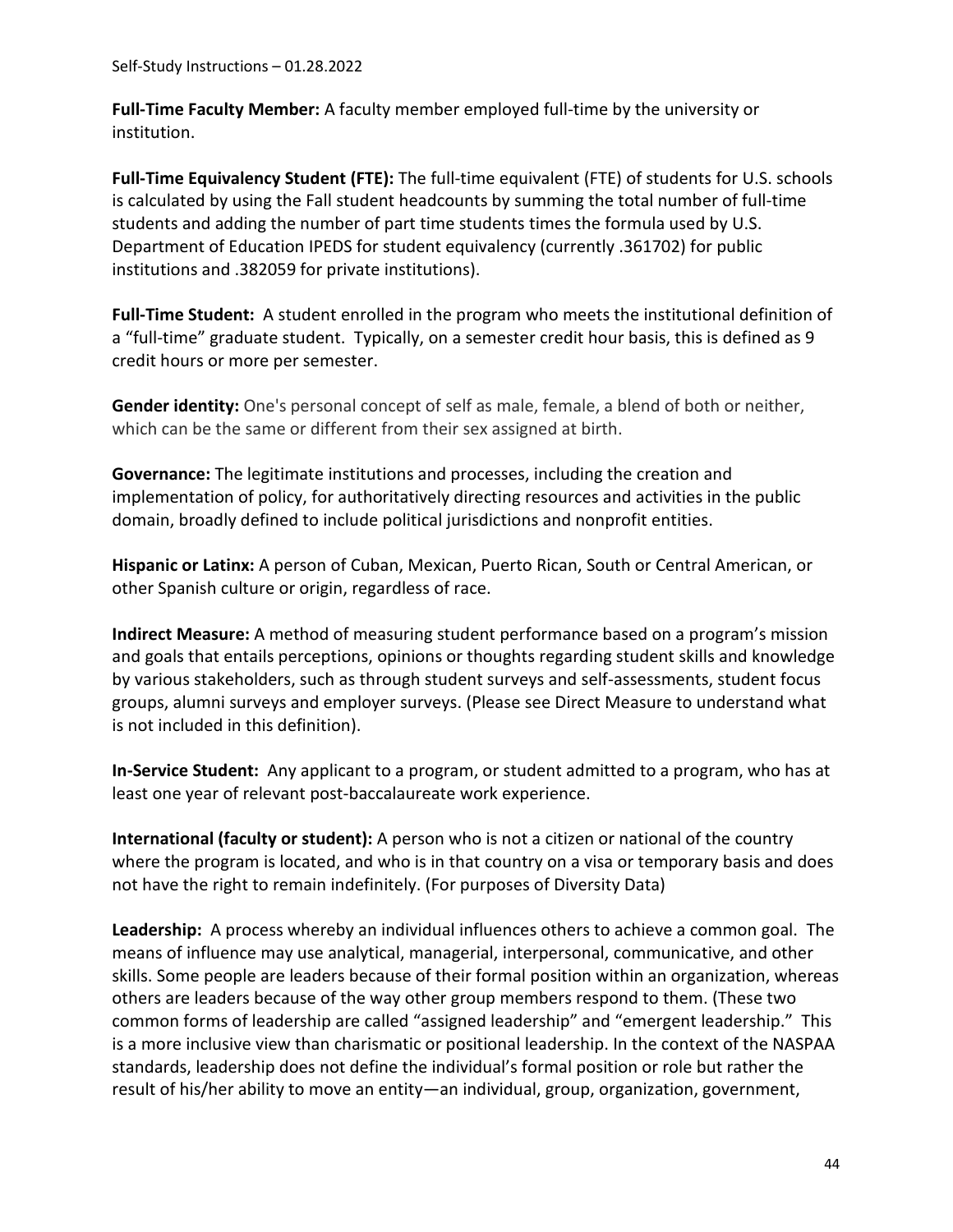community, nation, etc.—to achieve enhanced or new outcomes, using means appropriate to his or her role and areas of responsibility. Examples of such enhanced or new outcomes include, but are not limited to, designing, adopting and implementing desirable policy or administrative initiatives; achieving goals; and/or facilitating major rethinking about or transformation of processes or systems.

**Logic Model**: A visual tool that allows for programs to describe their theories of change, or the ways in which a strategic set of activities and inputs lead to outputs and achievements of the primary mission-based program goals.

**Mission Statement:** A succinct statement of purpose which communicates a program's values, goals, and community.

**Native Hawaiian or Other Pacific Islander:** A person having origins in any of the original peoples of Hawaii, Guam, Samoa, or other Pacific Islands.

**Nonprofit Organizations:** Privately organized (non-governmental) entities created to advance a specific social mission that contributes to the public good. Also known as not-for-profit or voluntary sector organizations, these self-governed organizations use profits to advance its mission, rather than by distribution to owners or shareholders.

**Non-US Based Program:** A program located outside the geographical boundaries of the United States or its territories (not to include branch campuses of US programs located abroad).

**Nucleus Faculty Member**: A faculty member who participates in the program's 1) governance by participating in faculty meetings, area of specialization committees, student admissions, curriculum planning and overall program administration; 2) instruction by teaching an average of at least one course per year in the program; advising students and supervising them on analytical papers, theses, or applied research and public service projects, and 3) research and/or professional and community service activities significantly related to public and nonprofit administration, policy, and affairs. This designation refers to full-time tenured or tenure-track faculty and full-time clinical or professors of practice (or comparable titles at institutions). The members of the nucleus faculty need not all be in the same department or unit at the University.

**Participatory Processes:** Specific methods to encourage the participation of all members of a group in a decision-making process. The primary goal is to encourage productive discussion to develop positive solutions.

**Part-Time Instructional Faculty:** Adjuncts and other instructors being paid solely for part-time classroom instruction. Also includes full-time faculty teaching less than two semesters, three quarters, two trimesters, or two four-month sessions. Employees who are not considered full time instruction faculty but who teach one or more non-clinical credit courses may be counted as part-time faculty.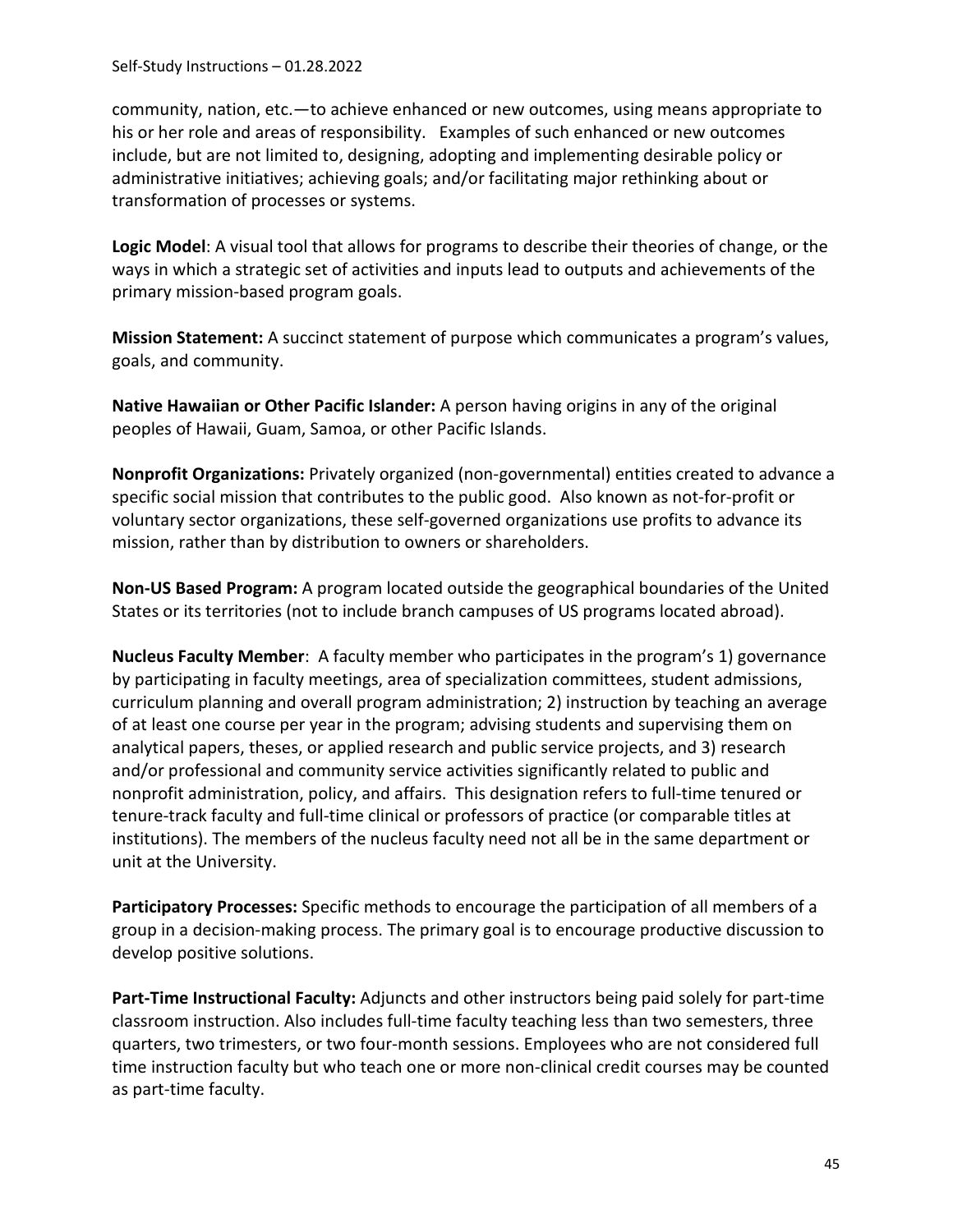Self-Study Instructions – 01.28.2022

**Part-time Student:** A student enrolled in the program who does not meet the institutional definition of a "full-time" graduate student. Typically, on a semester credit hour basis, this is defined as fewer than 9 credit hours per semester.

**Performance Metric:** A measure of a program's objectives, activities, and performance. It is commonly accepted that performance metrics should be specific, measurable, actionable, realistic, time-bound, and provide data useful to strategic program management processes.

**Persistence:** Those students continuing toward completion of the master's degree, consistent with the program's institutional policy regarding continuous enrollment.

**Pre-Service Student:** Any applicant to a program, or student admitted to a program, that has less than one year of relevant post-baccalaureate work experience.

**Probational Students:** (See "Conditional Admissions/Enrollments) Typically applies to currently enrolled students who do not meet the program's continuance standards. However, as applied here, includes students admitted to, and enrolled in the program under pre-specified conditions.

**Program Faculty:** Refers to Nucleus, Extended, and Part-Time Instructional Faculty as a whole.

**Program Goal:** A clear, mission-based outcome statement that defines a program's specific aims or desired results.

**Program Objective:** A measurable step or action taken to achieve a program goal.

**Professionally qualified faculty member:** A full-time faculty member can be professionally qualified by virtue of having a record of outstanding professional experience directly relevant to the faculty member's program responsibilities. In general, a professionally qualified faculty member will have a graduate degree, and will have relevant professional experience in his or her area of responsibility. Additionally, professionally qualified faculty will engage in professional and community service in an area which supports his or her teaching responsibilities. Professionally qualified faculty may also publish professional, practice relevant writing related to his or her area of teaching. All professionally qualified faculty will also use class syllabi that demonstrate current knowledge and technique.

**Public Interest**: Outcomes that best serve the well-being of a social collective construed as a public as opposed to outcomes that serve the well-being of an individual, private corporation, or political party. Public interest is not the aggregate of individuals' interests but a consideration of the needs, aspirations, and values of a community, and the tensions that may arise with conflicting needs, aspirations and values (for example, the tension between national security vs. privacy in terms of the public interest). Thus, acting in the public interest entails accountability to the public, inclusion and consideration of the diversity of views within a community, and ethical deliberation.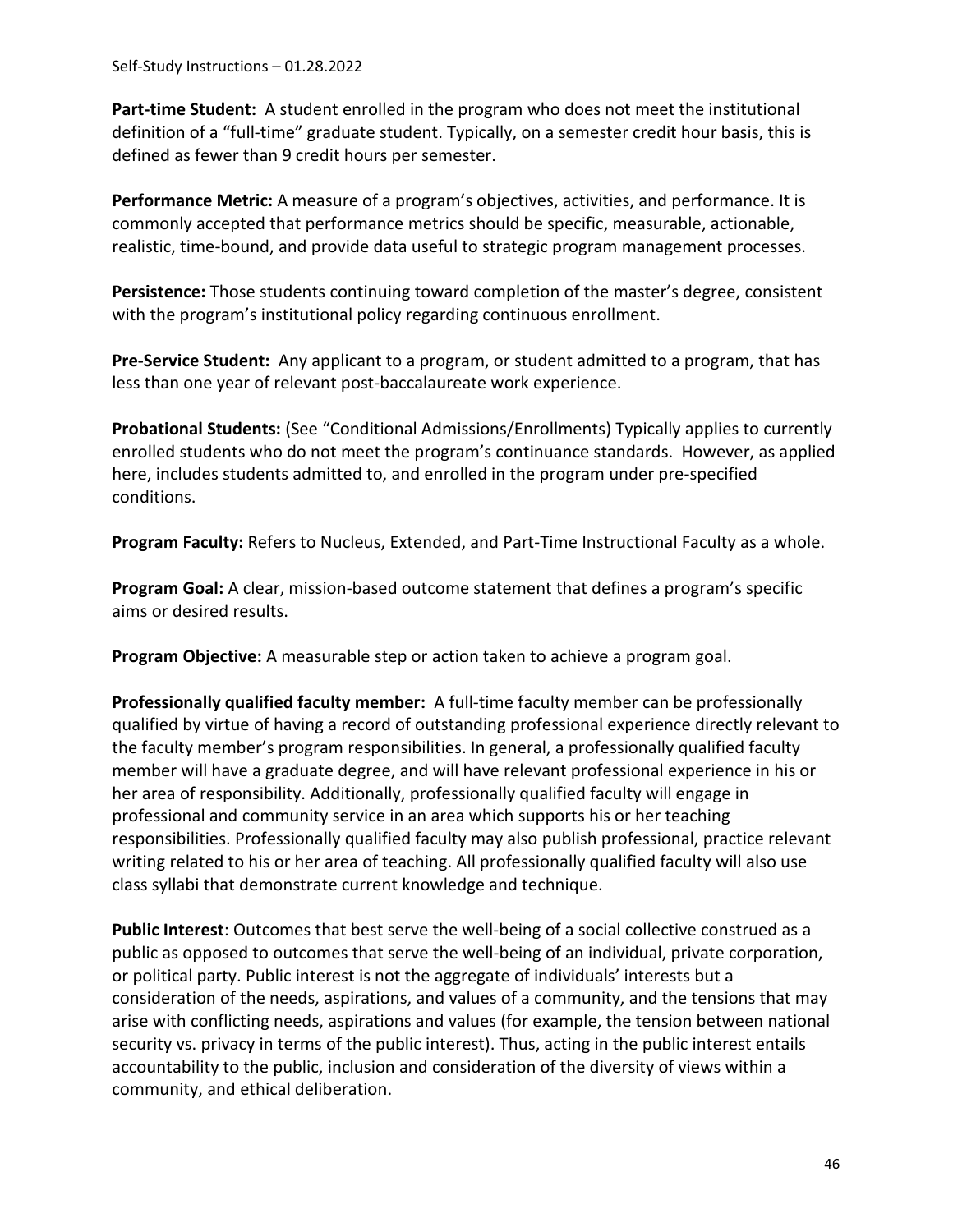**Public organization**: An operating unit within an international, federal, state, regional, or local government; a supplier of services or products operated on a not-for-profit basis.

**Public Service Education**: For the purposes of NASPAA Accreditation, those programs whose focus is preparing students to be leaders, managers, and analysts in public service, specifically the professions of public and nonprofit affairs, administration, and policy. Variations in nomenclature regarding degree title are typical in the field of public service education.

**Public Service Professions**: For the purposes of NASPAA Accreditation, entails the professions of those seeking to advance public service across sectors, particularly through public and nonprofit affairs, administration, and policy.

**Public Service Values:** Public service values consist of the values that should guide public and nonprofit professionals. NASPAA's public service values are consistent with globally recognized sustainable development goals to build effective, accountable, and inclusive institutions at all levels. NASPAA's public service values include, but are not limited to: pursuing the public interest with accountability and transparency; serving professionally with competence, efficiency, and objectivity; acting ethically so as to uphold the public trust; cultivating global, regional, and local awareness; and promoting participation and inclusiveness by demonstrating respect, equity, and fairness in dealings with members of society citizens, stakeholders, and fellow public servants. NASPAA expects an accreditable program to define the boundaries of the public service values it emphasizes, be they procedural or substantive, as the basis for distinguishing itself from other professional degree programs.

**Quantitative Analysis:** An empirical approach utilizing data which is in numerical form, e.g. statistics or percentages.

**Qualitative Analysis:** An empirical approach using non-numerical data such as meanings, concepts definitions, characteristics, metaphors, symbols, or description of things.

**Racial/Ethnic Categories**: (For U.S.-based programs) Categories based on the 1997 U.S. Office of Management and Budget (OMB) standards. Faculty and students may designate themselves as White; African-American or Black; American Indian or Alaska Native; Asian; Native Hawaiian or other Pacific Islander; or Hispanic.

**Responsiveness:** The ability of a system or organization to adjust quickly to suddenly altered conditions and to resume stable operation without undue delay.

**Rubric:** An evaluation tool used to define student learning expectations and evaluate direct measures of student competency. Rubrics establish a consistent set of criteria against which evaluators determine competency attainment by students.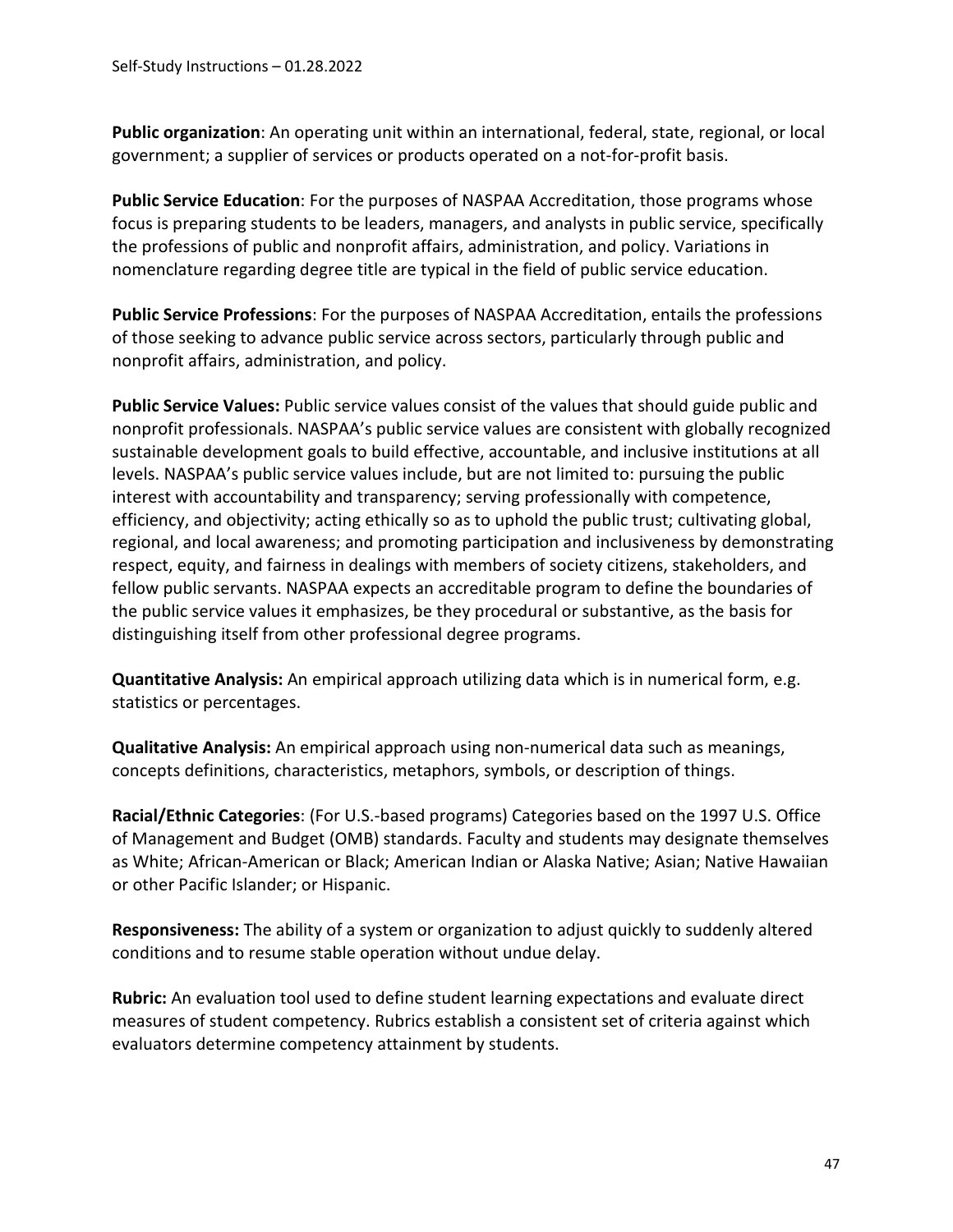Self-Study Instructions – 01.28.2022

**Scholarship**: The expectation that faculty members be engaged in scholarly activities that develop new knowledge, re-synthesize or re conceptualize existing knowledge. These activities include, but are not limited to, research and publication of articles in peer review journals and books, the creative application of theory to practice, as well as participation in other community based professional activities that are designed to support the program's mission and advance their careers.

**Self-Study Year (SSY):** The academic year preceding the submission of the self-study report. Data provided in the self-study report should reflect program operations in the self-study year, unless otherwise noted (i.e. if the self-study report is due August 2022, the SSY is the 2021-22 academic year).

**Sexual Orientation**: A person's sexual identity related to the romantic, emotional, or sexual attraction to another person.

**Specialization**: Is used to refer to all advertised areas of emphases, whether they are called specializations, concentrations, foci, areas, cognates, etc.

**Stakeholders**: Anybody who can affect or is affected by a program, such as students, faculty, graduates, employers of graduates, members of the community in which the program is being delivered. Stakeholders may not have a direct ability to affect the program but are affected by decisions about how to deliver the program.

**Strategic Program Management:** The mission-based process by which a program makes evidence-informed decisions in pursuit of continuous programmatic improvement.

**Student Learning Outcome:** A mission-based and measurable statement of the knowledge, skills, and abilities expected of students. Accredited programs define program-level student learning outcomes as aligned with the universal required competencies. Also referred to as student learning competency or objective.

**Student Services:** Includes, but not limited, to advising students about their decisions regarding financial aid, completing their program of academic study, and pursuing their careers.

**Student-to-Faculty Ratio**: The ratio of FTE students to FTE instructional staff, i.e., students divided by staff. Each FTE value is equal to the number of full-time students/staff plus 1/3 the number of part-time students/staff.

**Substantial Determining Influence:** Demonstrable governance by the nucleus faculty in areas such as teaching; advising; engaging in public and nonprofit affairs, administration, and policy scholarship and service; exposing students to a variety of perspectives; and to governing student admissions, planning curriculum and otherwise administering the program to promote student and faculty success.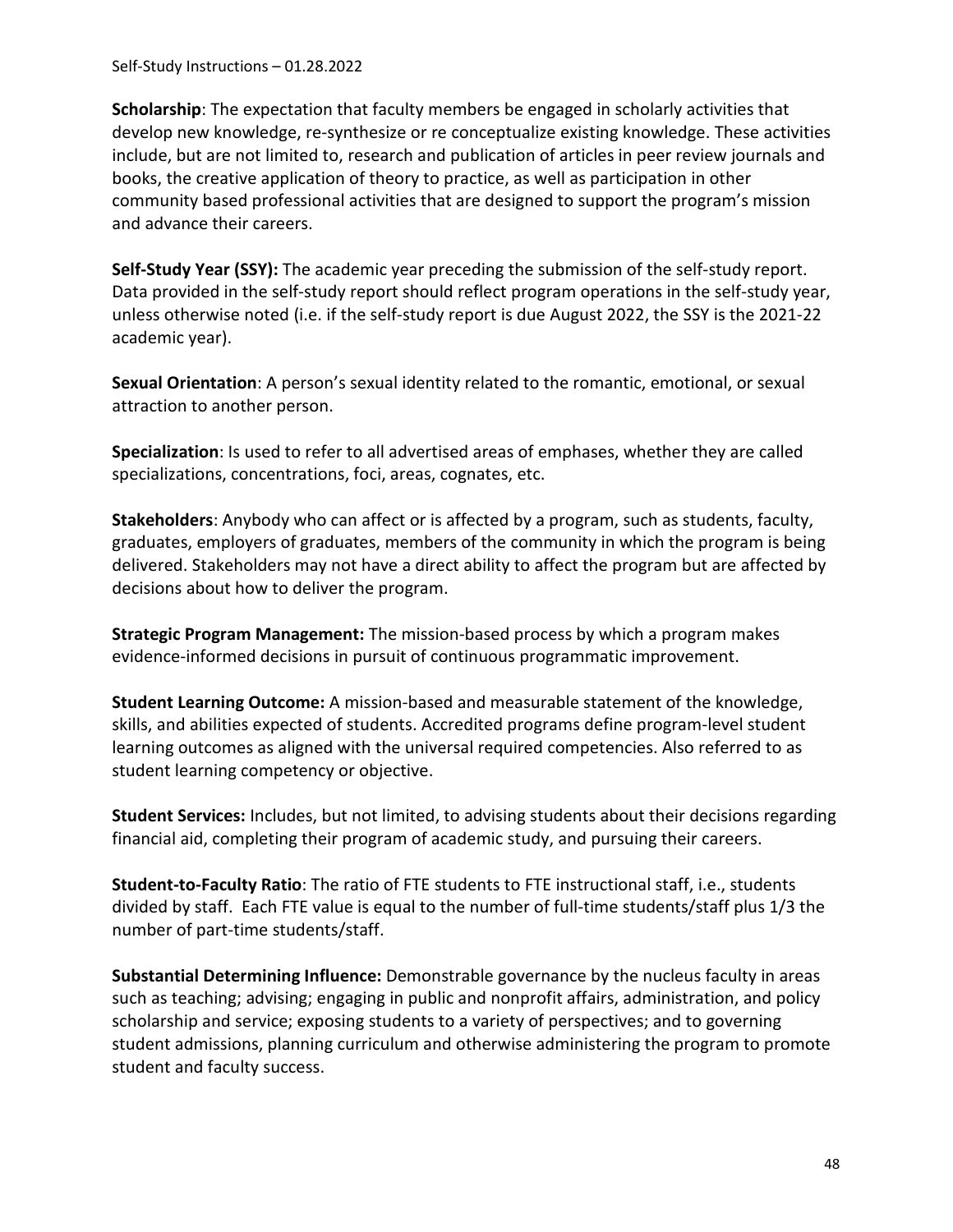Self-Study Instructions – 01.28.2022

**Sustainable Development Goals:** An example of sustainable development goals is the set of 17 Sustainable Development Goals (SDGs) developed by the United Nations and adopted by some world leaders in 2015 to promote prosperity while protecting the planet. A description of the goals can be found at this site: https://www.un.org/sustainabledevelopment/sustainabledevelopment-goals/. The goals encourage policies to build economic growth and address social needs including education, health, social protection and job opportunities while tackling climate change and environmental protection.

SDG 16 aims to "promote peaceful and inclusive societies for sustainable development, provide access to justice for all and provide effective accountable and inclusive institutions at all levels". This is most relevant to NASPAA and encourages signatories to aspire to reduce violence, abuse and exploitation, corruption and illicit finance and arms flows and build the rule of law, effective institutions, responsive decision-making, access to information, international cooperation and non-discriminatory legal frameworks.

**Sustainability:** Meeting the needs of the present without compromising the ability of future generations to meet their needs.

**Transgender**: People whose gender identity and/or expression is different from cultural expectations based on the sex they were assigned at birth.

**Transparency:** Processes, procedures, identify of decision-makers, information, rationales and justification for decisions can be easily understood by parties who participate in the decision and those who do not. Operating in such a way that it is easy for others to see what actions are performed. Transparency implies openness, communication, and accountability.

**Underrepresented Population:** Faculty or students who have been insufficiently and inadequately represented in the academy, particularly due to racial identity or another social group membership. In the US, underrepresented faculty typically refer to faculty who designate themselves as Black, non-Hispanic; American Indian or Alaska Native; Asian, Native Hawaiian or other Pacific Islander, or Hispanic.

**White:** A person having origins in any of the original peoples of Europe, the Middle East, or North Africa.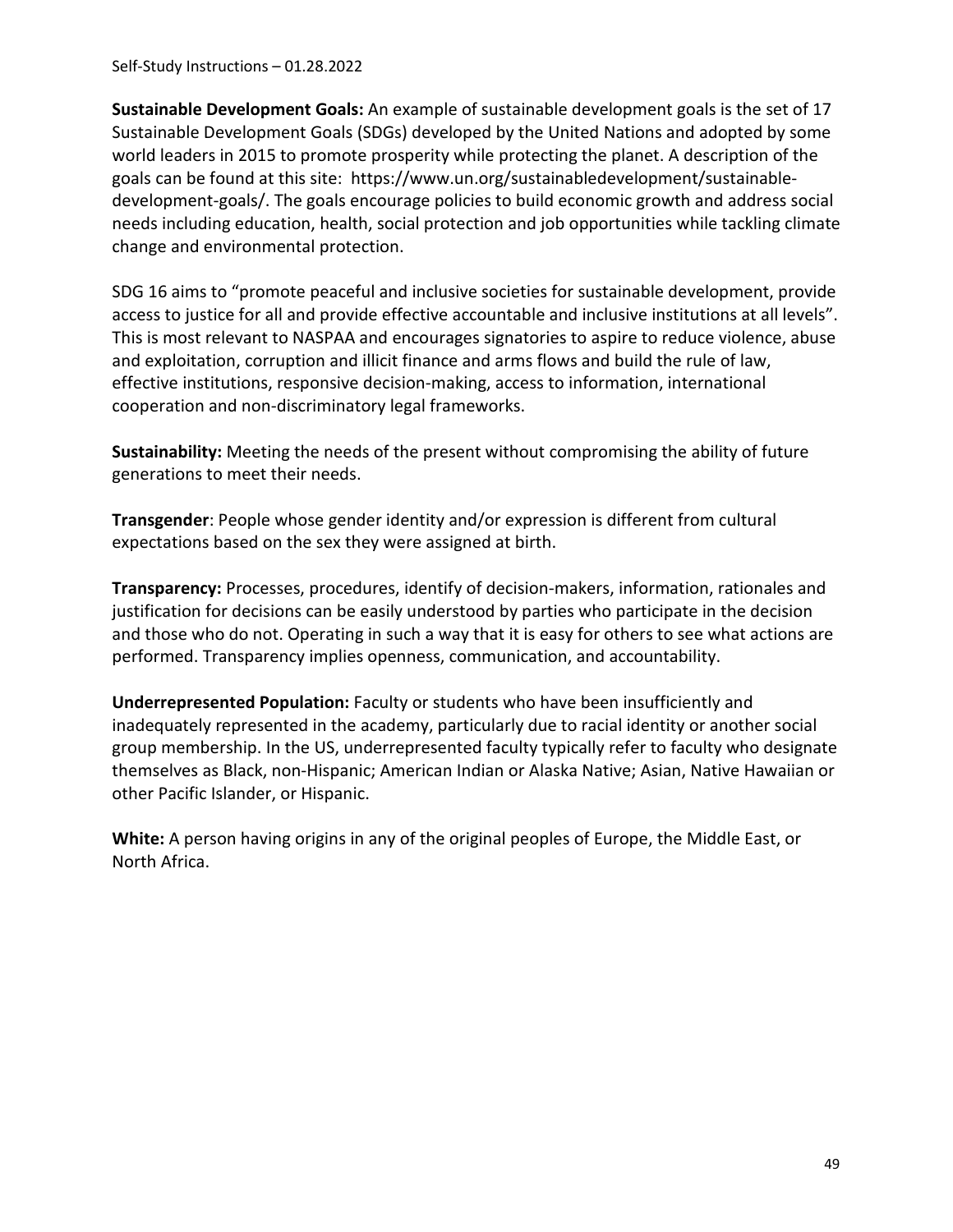# **APPENDIX A: Rationale, Clarifying Examples, Basis of Judgment**

## **Standard 1 Managing the Program Strategically**

- **1.1 Mission Statement: The Program will have a statement of mission that guides performance expectations and their evaluation, including** 
	- **its purpose and public service values, given the program's particular emphasis on public service,**
	- **the population of students, employers, and professionals the program intends to serve, and**
	- **the contributions it intends to produce to advance the knowledge, research and practice of public service.**
- **1.2 Performance Expectations: The program will establish observable program goals, objectives and outcomes, including expectations for student learning, consistent with its mission.**
- **1.3 Program Evaluation: The program will collect, apply and report information about its performance and its operations to guide the evolution of the program's mission and the program's design and continuous improvement with respect to standards two through seven.**

## Standard 1 Rationale

The accreditation standards reflect NASPAA's commitment to support programs for professional education that:

- 1. commit to the values of globally recognized sustainable development goals and global public service, specifically public and nonprofit affairs, policy, and administration, and model them in their operations;
- 2. invest their resources toward mission-based outcomes that promote the values of public service; and
- 3. continuously improve, which includes responding to and impacting their communities through ongoing program evaluation.

The commitment to public service values distinguishes a NASPAA-accredited program from other degree programs. NASPAA expects an accredited program to be explicit about the public service values to which it gives priority; to clarify the ways in which it embeds these values in its internal governance and operations; and to demonstrate that its students learn the tools and competencies to apply and take these values into consideration in their professional activities.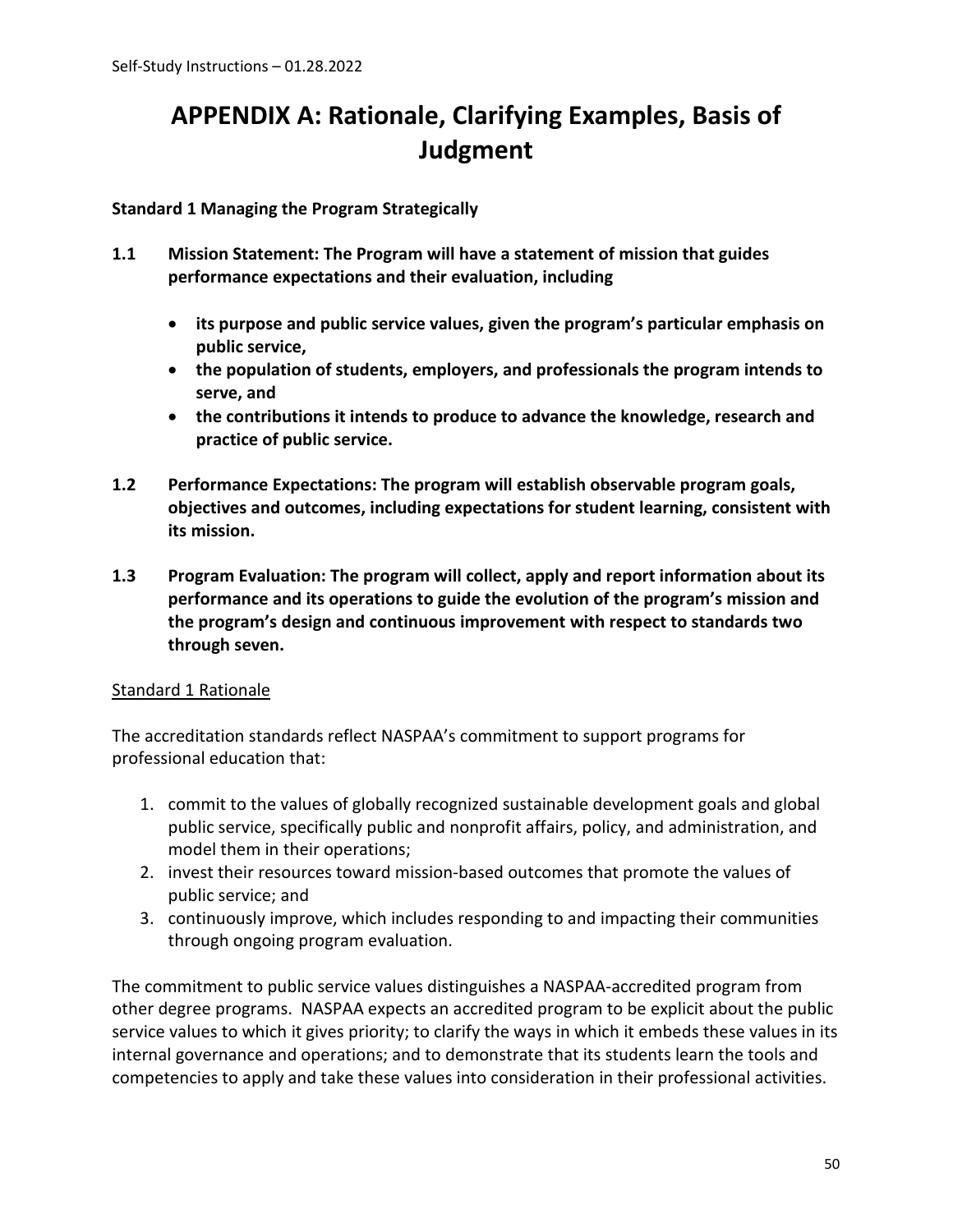The expectation that the program will:

- define and pursue a mission that benefits its community through education and the dissemination of knowledge about public service reflect NASPAA's commitment to public service values, for example civic virtue, participatory processes, and social equity;
- direct resources toward observable and measurable outcomes reflects NASPAA's commitment to the public service values of transparency and accountability; and
- evolve and improve reflects NASPAA's commitment to the public service values of responsiveness and sustainability.

In this way, NASPAA's accreditation process promotes public service values as the heart of the discipline.

Conformance with these standards ensures that the program invests its resources and efforts in a specific and well-defined public service mission. Strategic program management enables a program to develop and pursue a mission that articulates a program's purpose and public service values, and guides program performance, decision making, and continuous improvement with regard to governance, operations, faculty and student support, diversity and inclusion, student learning, resources, and communications. The purpose of strategic management is distinctive value creation. Strategic management is fundamental to investing increasingly scarce resources to achieve desirable, differentiated, and measurable outcomes. Formulation of a program's purpose, public service values, and implementation strategy and tactics should explicitly consider the program's unique goals and objectives as reflected in its faculty, curriculum, pedagogy, student support, climate of inclusiveness, and the student and employer populations whom the program serves. The resultant mission statement is the program's succinct promise to its stakeholders and should state or imply metrics by which program success can be objectively and routinely evaluated. Routine evaluation of program performance should inform both current and future operating priorities as well as suggest strategic imperatives necessary to deliver on this promise.

So long as their activities are consistent with their mission, programs have latitude to define their performance goals, measures of outcomes, and improvements. Whatever the program's goals and measures, they must be stated in terms that are sufficiently clear and concrete for the program to use in assessing itself and for outside parties, such as COPRA, to use in assuring that the program manages itself strategically. The mission statement brings coherence to the program's activities.

## 1.1 Basis of Judgment

- The program's mission fits with its degree title (i.e., MPA, MPP, MNM, etc.).
- The mission statement reflects values of public service.
- The program's mission is developed, and consistently reviewed, with input from program stakeholders.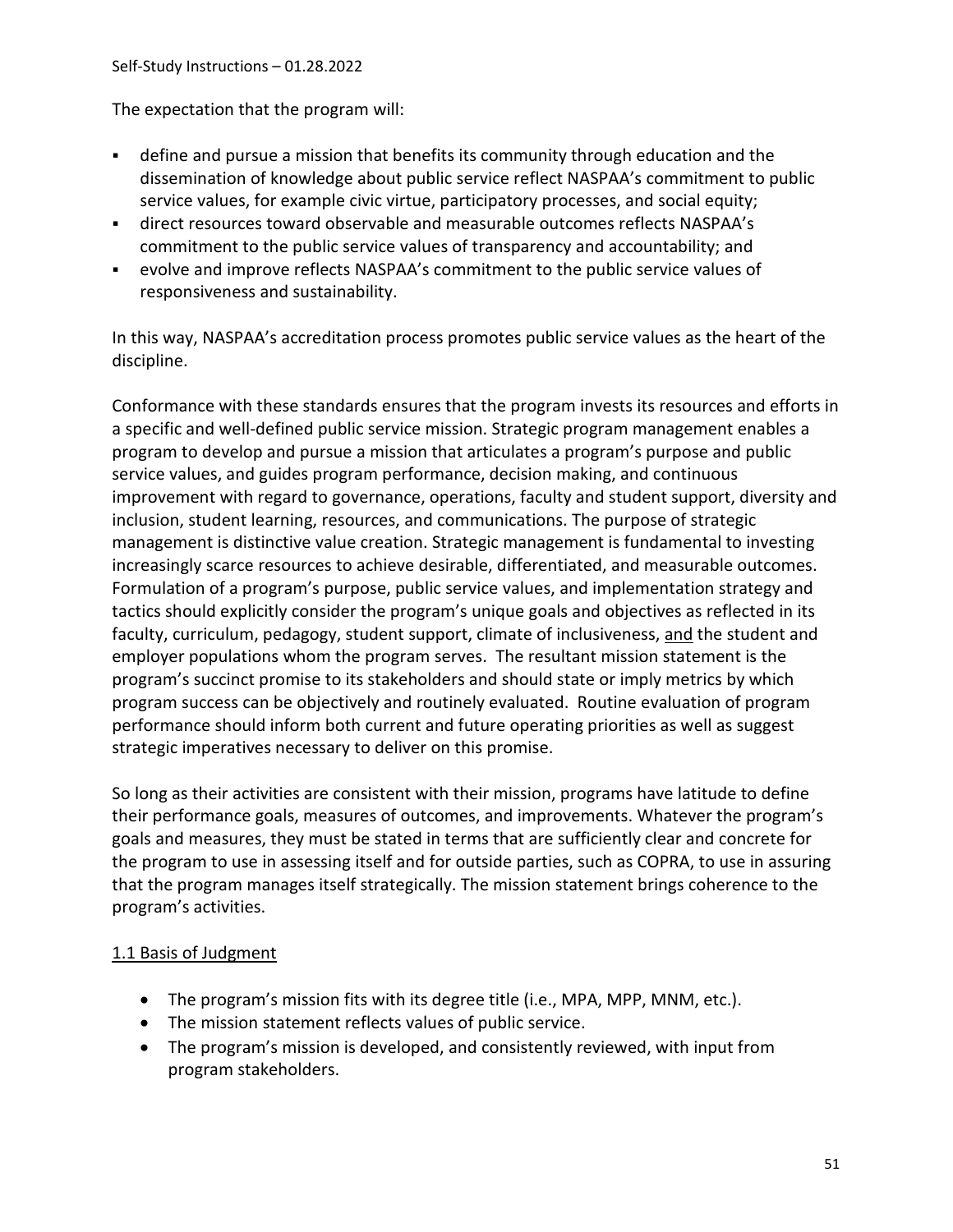#### 1.1 Clarifying Examples

Program A has established as a program goal to become a national provider of professional degrees for public service for the public sector, non-profits, and consulting and multilateral agencies, emphasizing the values of ethics, collective benefit, and sustainability. The program has established a strong core program and a variety of program public service emphasis areas. The program establishes core curriculum depending upon the emphasis the student wishes to pursue. It involves alumni and employers in bi-annual faculty discussions of its mission and how it incorporates its commitments to public values in its curriculum, student services, and overall program governance. Program A has articulated its emphasis in public service.

Program B has established a program that offers a core curriculum and a specific focus on a one-year internship placement in the career area of interest to the student. This two-year program seeks to provide students with the unique combination of necessary academic and extensive administrative training and experience to enhance public service in the areas of student interest. The program designed its curriculum and the internship experiences with priority on the public values associated with constitutionalism, justice, and promoting the general welfare, consistent with the mission of its university. Program B has articulated its emphasis in public service.

Program C has established a program goal to be problem centered and to focus on public service needs within the metropolitan community. In addition to a core program in public administration curriculum, the program has established curriculum that is applied, problem centered and enhanced the skills of student in addressing pressing social problems. Its commitment to public values of responsiveness, sustainability, transparency, and accountability reflect the culture of its community as captured in focus groups with employers and other stakeholders. Program C has articulated its emphasis in public service.

Program D is a program that establishes a specific focus on management. The mission of the program is to offer curriculum that provides students with a strong background in leadership, organizational behavior, financial analysis, budgetary processes, marketing and customer relations. The program provides no emphasis on the public that is to be served nor the specific public values that it seeks to enhance with its program and graduates. Program D does not provide evidence of how the program attempts to identify its commitment to public values nor provide evidence with regard to an emphasis in public service. Program D has not articulated its emphasis in public service.

Program E is a program with a specific focus on nonprofit management as evidenced by its mission to prepare professional public servants for leadership roles in the nonprofit sector. The program discusses its public service values, emphasizing ethical and effective management and leadership, and provides instances where its values are reflected in program goals and student outcomes. The program regularly engages external stakeholders from the nonprofit community. Program E has articulated its emphasis in public service.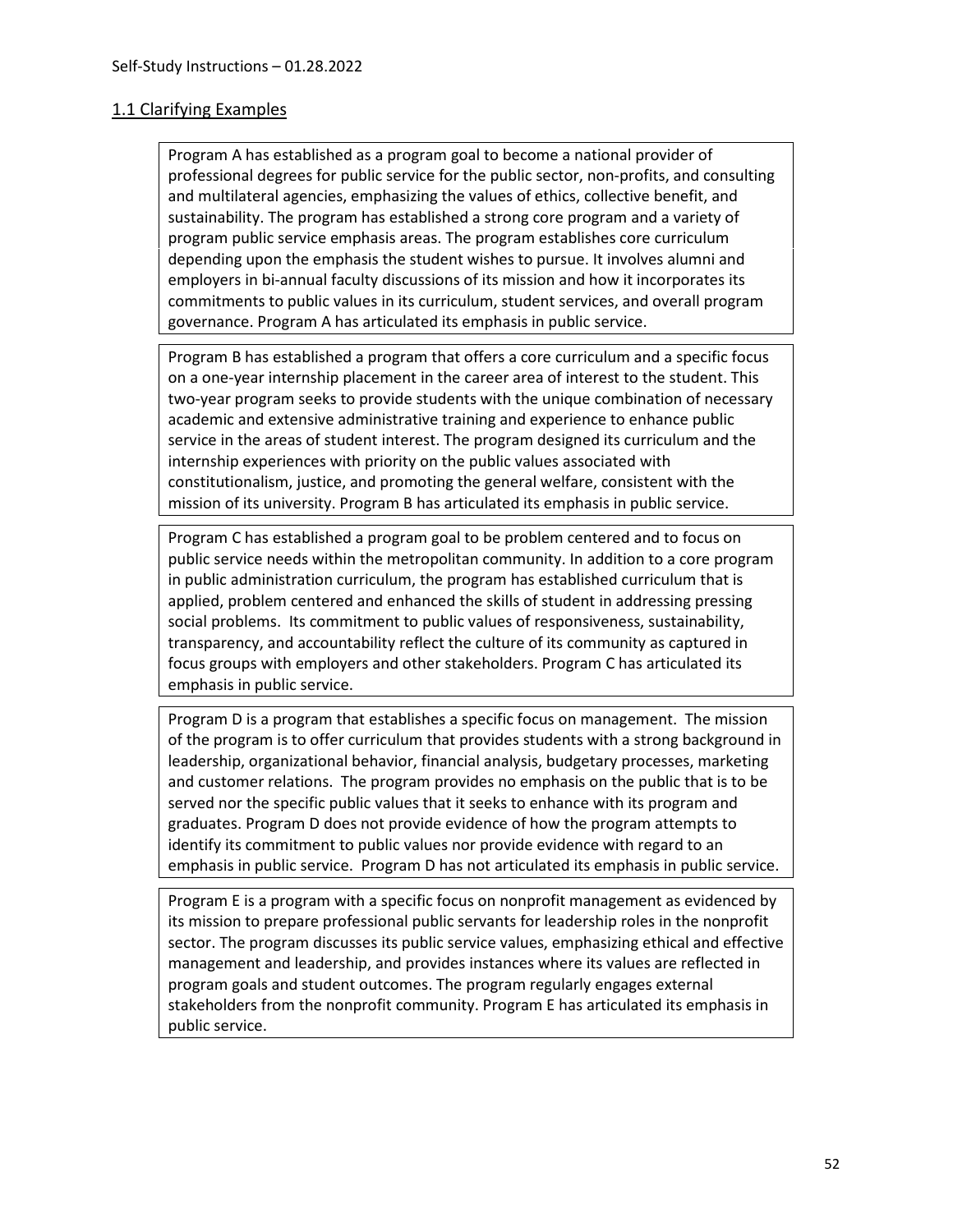Program F has a focus on training leaders in local government management. The program's mission statement restates the national ministry of education's goal to increase the number of trained local government managers by 10% over the next 5 years. The program has an extensive in-service student enrollment employed in national civil service. Program F does not have a mission statement reflecting input from program faculty, students or other stakeholders or defining public service values, rather relying on the goals of the government. Program F has not articulated its programspecific emphasis in public service.

Program G's mission statement articulates an aim to foster public service education and values, specifically through nonprofit management. Its measured outcomes though do not directly relate to, flow from, or mostly encompass the focus on nonprofit management or otherwise do not enable the program, stakeholders, or NASPAA to determine how well the program is accomplishing its stated mission. Program G is not in conformance with Standard 1.1.

Program H articulates a mission grounded in public service education and values, and measures outcomes directly related to its mission. The mission and outcomes though were defined many years ago and have not been periodically re-examined or updated by the program and its stakeholders since. Program H is not in conformance with Standard 1.1.

# 1.2 Basis of Judgment

- The mission statement endorsed by the program guides its activities.
- The program has developed clear goals and objectives that are linked to its mission and public service values, and have measurable outcomes.
- Program goals extend beyond goals specific to student learning.

## 1.2 Clarifying Example

Program A has established as a program goal to become a primary provider of professionals for nonprofit agencies operating in its region. It defines its region in geographic terms. It has identified 3 strategies to achieve its goal, including identifying and providing nonprofit capstone clients and hiring faculty with backgrounds in the nonprofit sector. It assesses its success by tracking the placements of its graduates and compares this to the placements of competing programs. It creates an advisory board of nonprofit executives to help identify needs and values. It describes its efforts to recruit in-service students in the nonprofit field looking to secure graduate level education. It surveys its alumni and their employers for information about projects and programs its graduates have helped manage, implement, and shape. Program A has articulated its performance expectations.

## 1.3 Basis of Judgment

• The program's mission and activities bear a clear and compelling relationship to a welldefined community of professionals outside of the university.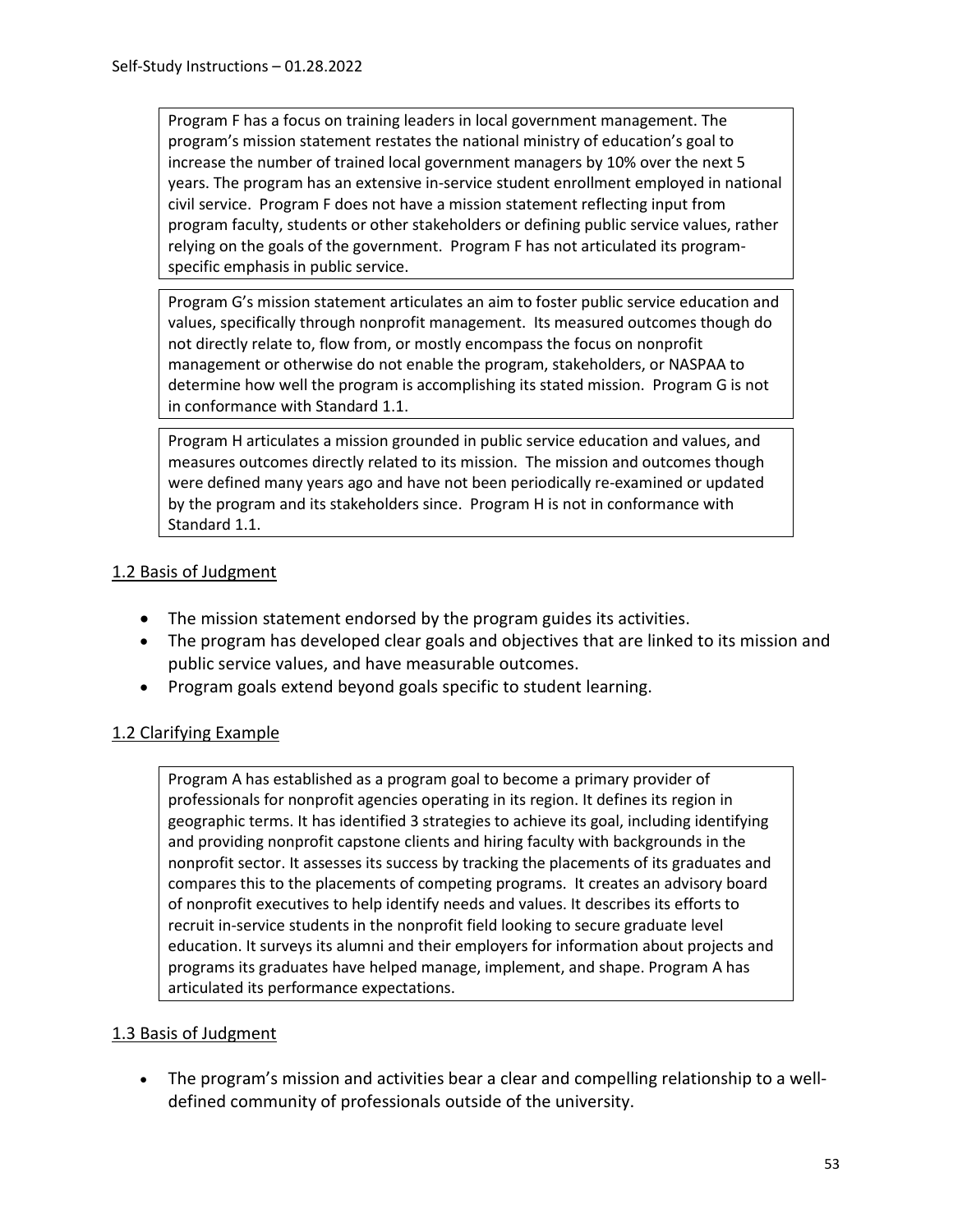- The program's defined performance goals, measures of outcomes, and programmatic improvements align with its mission and allow for systematic program self-evaluation and strategic management of its resources.
- The mission and its related goals and objectives help the program's decision-makers, students, and stakeholders and other constituents understand the program and its operations.

Programs may vary in the values they emphasize and their means of addressing them but each program should document how it supports and strengthens the commitment of its students, faculty, and alumni to public service.

Programs may have different approaches to achieving excellence in education for the public and nonprofit sectors. Deviations from the standards can result from innovations or cultural differences that the standards do not anticipate. They must be justified in light of a program's mission and success in fulfilling it. In arriving at an overall evaluation, COPRA expects substantial but not rigid conformance with the standards.

## 1.3 Clarifying Examples

Program A, having established as a program goal in conformance with Standard 1.2 that student learning outcomes will include a set of competencies associated with its mission, describes its process for measuring student performance, as well as its efforts to continuously improve student success. The program evaluates progress toward meeting this goal through:

- Facilitating longitudinal comparisons of learning outcomes.
- Using state of the art learning outcomes assessment practices.
- Providing program-level as well as course-specific outcomes assessment of required competencies.
- Providing opportunities for students to demonstrate mastery of relevant competencies in applied, experiential settings that, at a minimum, parallel the challenges of working in the public and nonprofit sectors.

The program describes a pre-post skills-inventory administered to incoming and graduating students; an annual survey of agency supervisors who have employed the prior year's graduates to determine the extent to which the recent graduates have demonstrated knowledge of its required competencies; pre- and post-program analyses to document the value the program adds, and to measure trends in outcomes; analysis of employment rates; and evaluations of student work in capstone courses, theses, and in integrative comprehensive written and oral exams.

Information gathered from these measurement efforts are reported annually to program faculty and stakeholders and are used to inform several facets of the program, including changes in strategic direction and curriculum.

Program A is in conformance with Standards 1.2 and 1.3.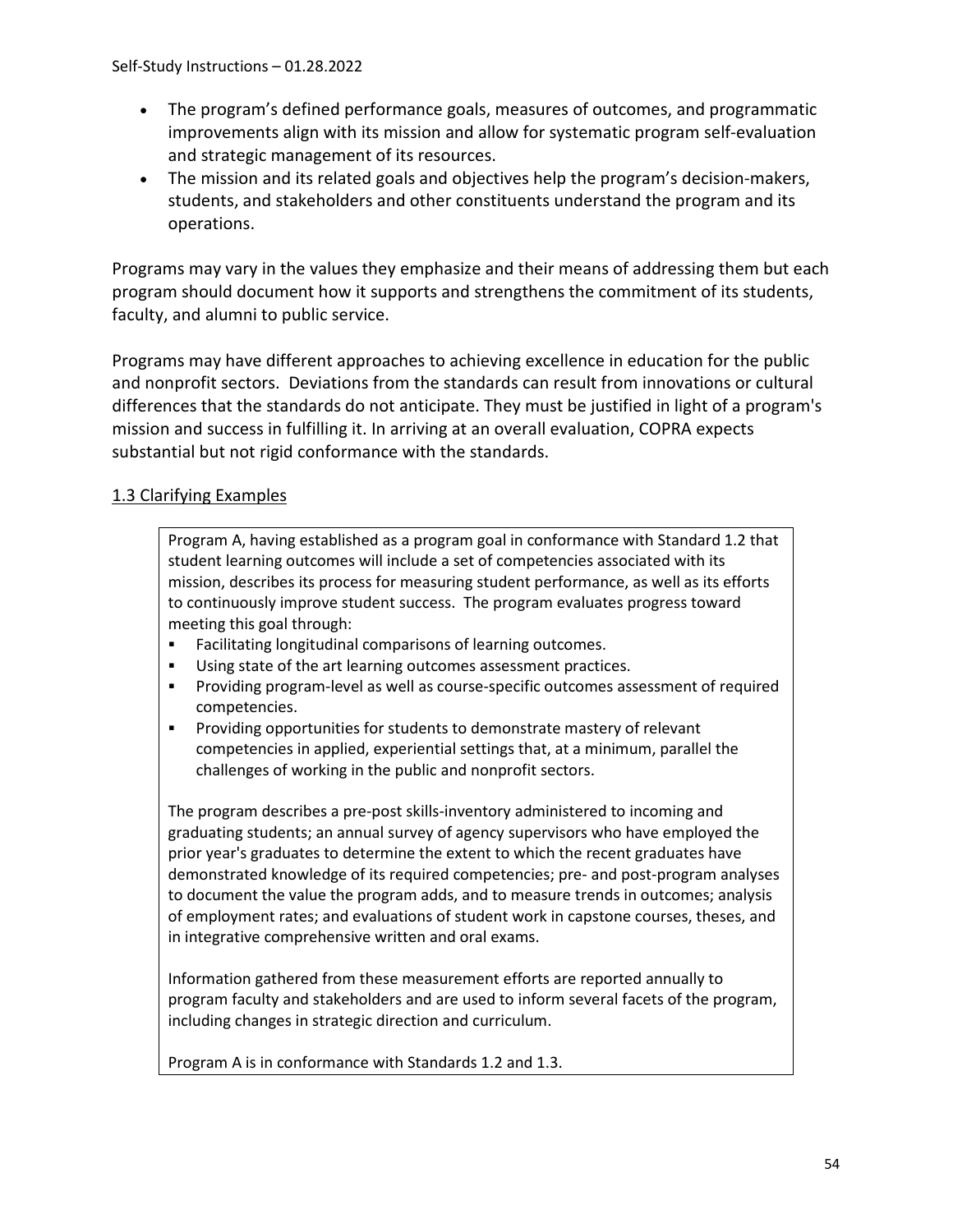Program B established that its faculty teaching and research serves and advances the program's community and profession in accordance with its mission and objectives. To this end, the program identifies four short term and four long term performance outcomes and provides a visual representation of these performance outcomes as part of their logic model. The program measures progress toward these short and long-term performance outcomes through a variety of means. It conducts a regular alumni and stakeholder survey to inventory skills desired by area employers and to inform the extent that the program equips its graduates with NASPAA's universal competencies and its program and mission defined public service values.

The program maps NASPAA universal required competencies to its mission objectives and curricular offerings and revisits its curriculum on a regular basis, and measures mastery of NASPAA universal competencies through direct and indirect assessment techniques in accordance with Standard 5.1.

Program B tracks placement and location of post-graduation employment in public and nonprofit sectors, monitors alumni careers and career advancements, and tracks pure and applied faculty research efforts, how faculty disseminate their research, the quality and reputation of publication outlets, and how faculty research informs their teaching and vice versa.

Program B is in conformance with Standards 1.2 and 1.3.

Program C reports a set of public service values that flow from its mission and its related goals and objectives that were developed with input from faculty, students and community stakeholders. The public service values also reflect the program's non-profit and health administration tracks and its mission's emphasis on serving the program's geographic area.

The program describes taking a holistic approach to evaluating success in meeting outcome goals related to its public service values. These efforts include gathering data from a periodic stakeholder and employer survey, annual curricular assessment in accordance to standard 5.1, exit interviews with students, and periodic review by the program's advisory board.

Program C also reports that its nuclear faculty use these data to revisit its mission and public service values on an annual basis.

Program C is in conformance with Standards 1.1, 1.2, and 1.3.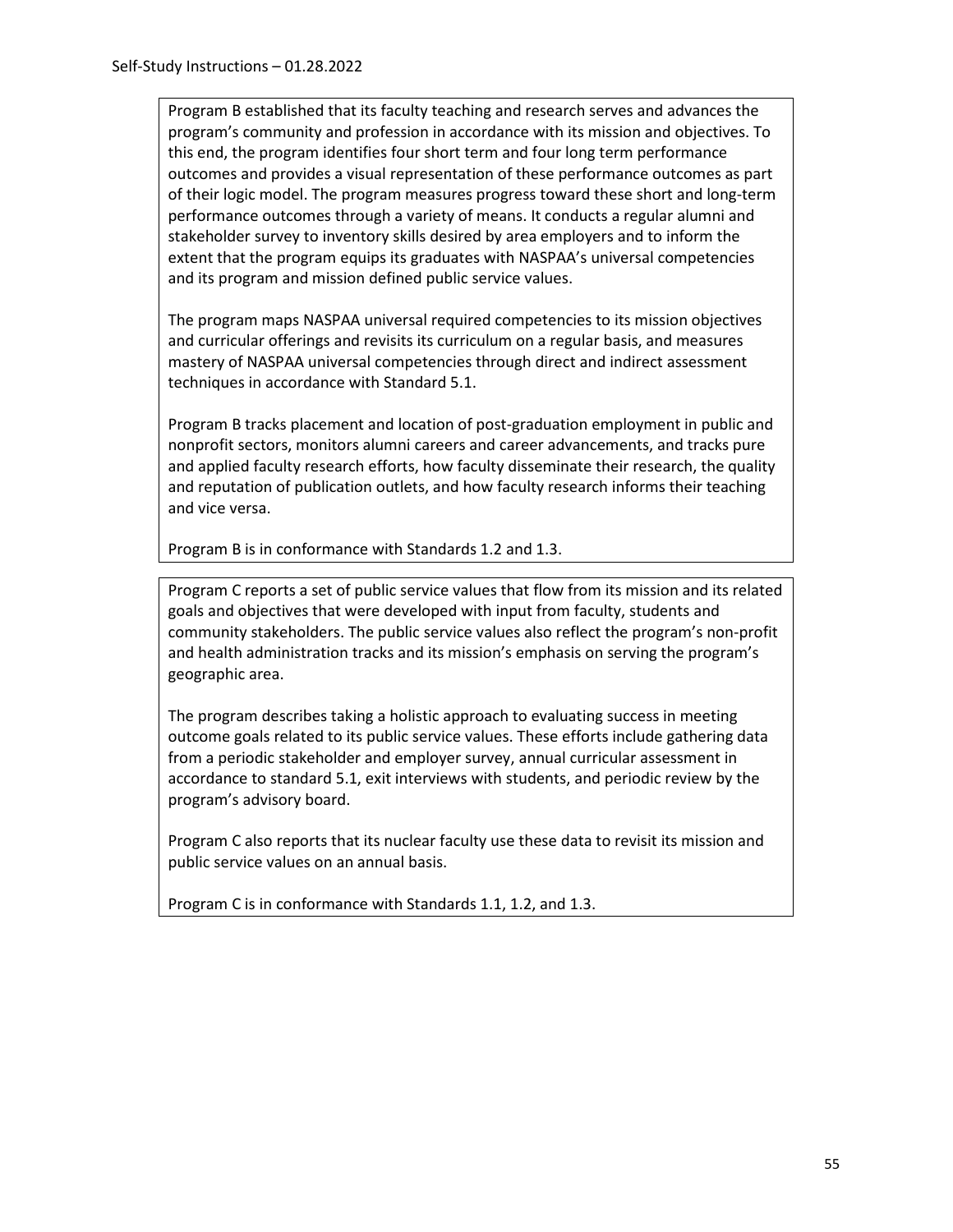## **Standard 2 Matching Governance with the Mission**

- **2.1 Administrative Capacity: The program will have an administrative infrastructure appropriate for its mission, goals and objectives in all delivery modalities employed.**
- **2.2 Faculty Governance: An adequate faculty nucleus—at least five (5) full-time faculty members or their equivalent—will exercise substantial determining influence for the governance and implementation of the program.**

### Standard 2 Rationale:

To pursue its mission, an accredited program should have a transparent, identifiable, and effective governance system. Governance includes, but is not limited to:

- 1. program and policy planning including allocation of resources;
- 2. establishing degree requirements;
- 3. making and implementing recommendations regarding admission, advising and evaluations of students;
- 4. advising students;
- 5. specifying curriculum and learning outcomes;
- 6. evaluating student performance and awarding degrees;
- 7. appointing, promoting, and tenuring faculty; and
- 8. participating in defining and assuring faculty performance, collectively and individually, both full- and part-time.

An appropriate administrative infrastructure that matches program delivery is essential for the proper governance of the program. Programs may have multiple forms of delivery and a clearly defined program infrastructure should be identified that matches program delivery form. Given the choices made regarding program delivery, the program needs to demonstrate adequate administrative and faculty governance.

The governance arrangement, including administrative leadership, should ensure the ongoing integrity of the program. Because program nucleus faculty members have deep knowledge of their program and a commitment to participatory processes, they also should play a significant role in the governance and execution of the program. A program nucleus faculty member, is one whose participation in the governance and delivery of the program is functionally equivalent to that of a full-time, tenured faculty member in the program, commensurate with the level of his or her appointment.

## 2.1 Basis of Judgment

• The program's administrative infrastructure fits its activities, including geographic location of program delivery, use of technology in program delivery, and type of program (traditional, accelerated, executive).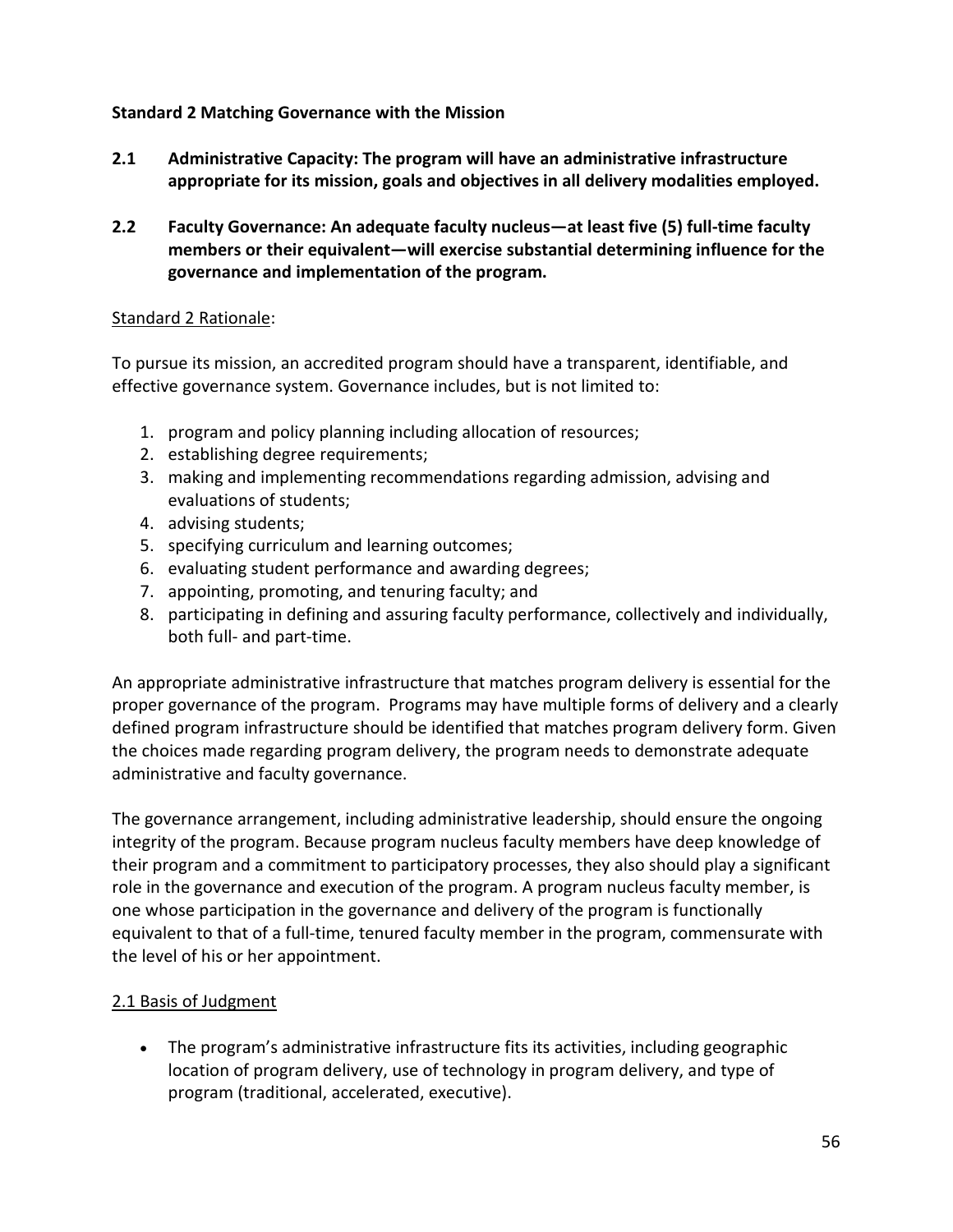• The normal expectation is for the program to have an identifiable director who provides an appropriate focus of attention, direction and accountability.

## 2.1 Clarifying Example

Program A is delivered both in-person and online, with its 6 nucleus faculty teaching courses in both modalities. The online program was developed recently and the program's administrative support structure remains geared toward its in-person students. The program has not articulated how its administrative infrastructure fits its dual modality program delivery, and is not in conformance with Standard 2.1.

## 2.2 Basis of Judgment

- The normal expectation is for program nucleus faculty to participate in recruiting, promoting, and awarding tenure to their colleagues, as well as to participate in making other policies related to the design and delivery of the program. Participation is broadly defined. For example, it could mean participation on faculty search, promotion, or tenure committees. Deviations from the normal expectation may be justified on the basis of the program's mission.
- The faculty nucleus, which is identifiable to parties outside of the program, includes a minimum of five (5) full-time faculty or their equivalent who conduct the teaching, research and service responsibilities entailed in the program's mission. Fewer than five might be justified if a program can clearly demonstrate the capacity of the nucleus to teach; advise; engage in public and nonprofit affairs, administration, and policy scholarship and service; expose students to a variety of perspectives; and to govern student admissions, plan curriculum and otherwise administer the program to promote student and faculty success. The sufficiency of the faculty nucleus beyond five depends upon the requirements of the program's mission, its size, curriculum design and delivery formats, and student success.
- COPRA accepts as evidence that (for every location and modality) students are being taught by an adequate faculty nucleus who are engaged in the implementation of the program where:
	- o at least 50% of the courses are taught by full time faculty (employed by the institution)
	- o at least 50% of the courses delivering required competencies are taught by qualified nucleus faculty members employed by the institution.

## 2.2 Clarifying Examples

Program A lists a full-time department chair with reduced teaching load in exchange for administrative responsibilities, two full-time faculty with teaching loads primarily in undergraduate courses, and eight adjunct faculty, all practitioners with appropriate terminal degrees. Because it lacks five full-time faculty members, the burden is on the program to demonstrate that it has sufficient faculty resources to be in conformance with Standard 2.2.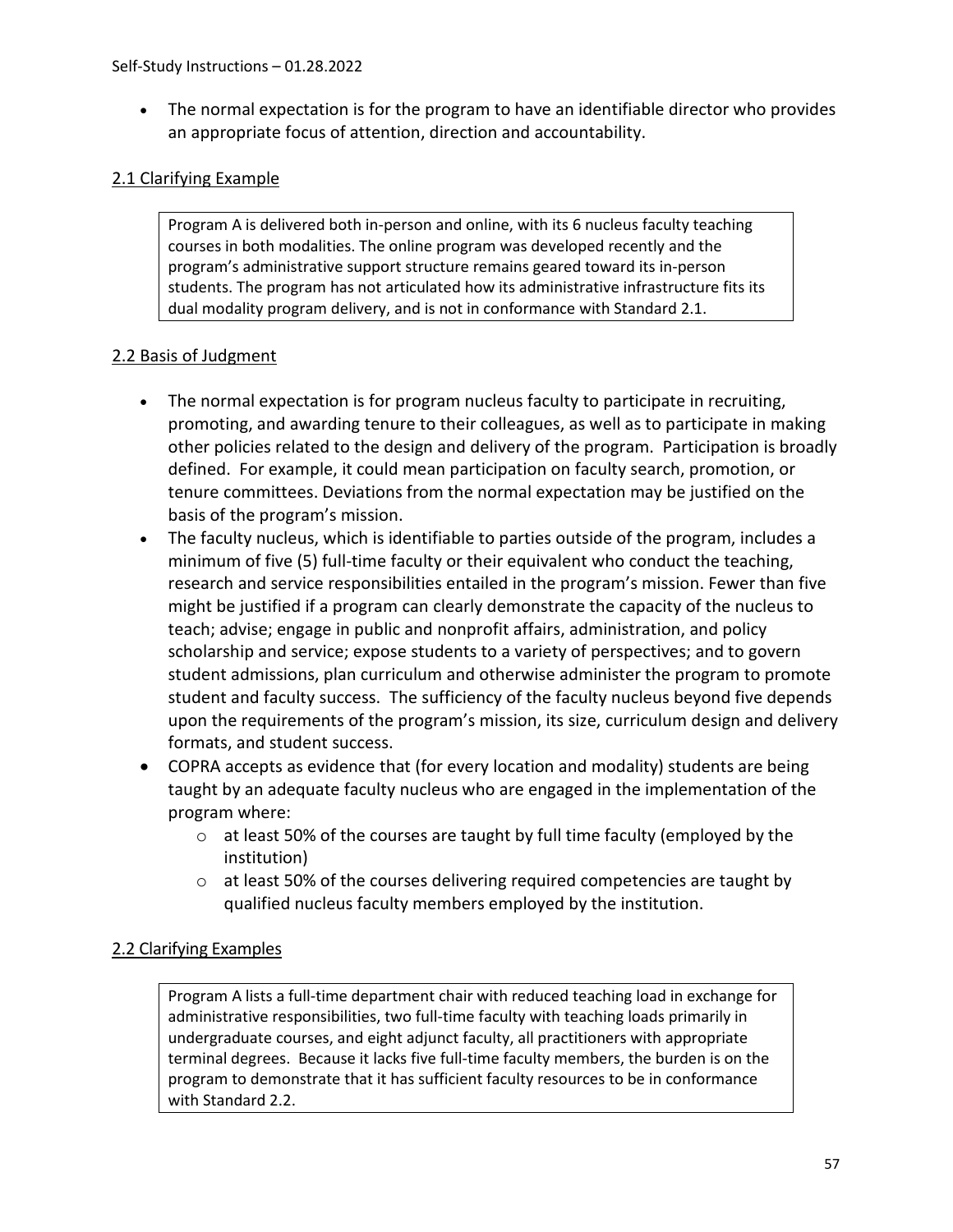Program B has joint appointments with PhD level staff from its research institutes. The appointments range from .25 to .50, and all faculty are full-time with the university. The program documents these faculty performing functionally equivalent roles to the 1.0 appointments (teaching, research, advising, attending meetings, serving on committees, community service etc.), albeit with less commitment of their time. The fractional appointees demonstrably contribute to the program's ability to meet the performance goals it establishes. If a fractional appointment is only teaching, then certain functional and normal expectations of the faculty role are not being met. Combined with its fulltime appointments, the program exceeds 5 faculty FTE and is in conformance with Standard 2.2.

Program C has four full-time faculty members, including a chairperson who receives release time from teaching for administrative duties, plus four faculty members from other departments, each with .33 appointments to the program. The fractional appointees teach courses in the program's curriculum but do not otherwise participate in the governance of the program. The program is not in conformance with Standard 2.2.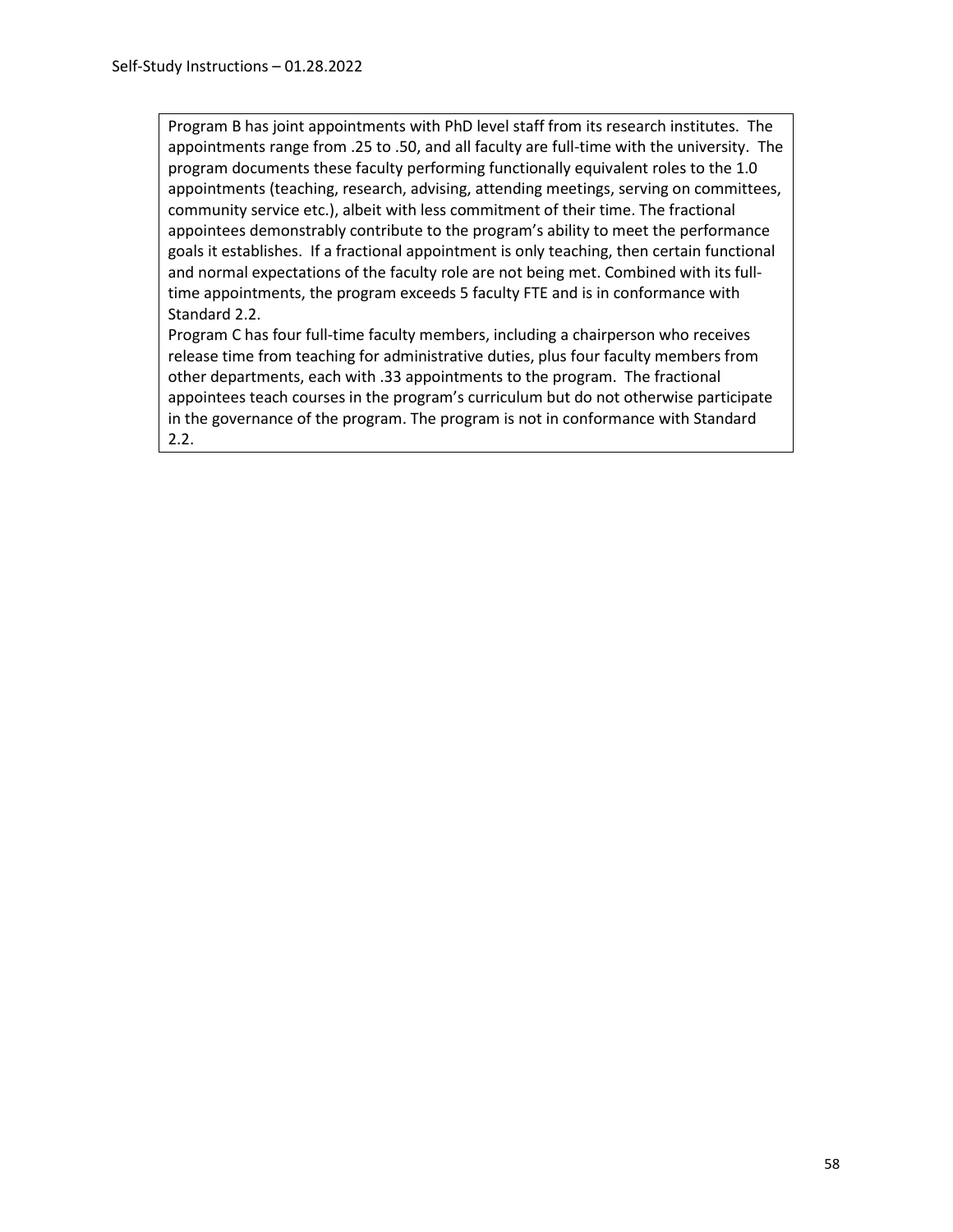#### **Standard 3 Matching Operations with the Mission: Faculty Performance**

- **3.1 Faculty Qualifications: The program's faculty members will be academically or professionally qualified to pursue the program's mission.**
- **3.2 Faculty Diversity: The program will promote equity, diversity, and a climate of inclusiveness through its recruitment, retention, and support of faculty members.**
- **3.3 Research, Scholarship and Service: Program faculty members will produce scholarship and engage in professional and community service activities outside of the university appropriate to the program's mission, stage of their careers, and the expectations of their university.**

#### Standard 3 Rationale

An accredited program must demonstrate that the faculty engaged in instruction possess credentials and expertise consistent with the curricular outcomes for which they are responsible and sufficient to support the program mission. Students should have the opportunity to receive instruction from properly qualified faculty. The program's faculty, as a group, will include a variety of identities, perspectives and experiences to invigorate discourse with each other, and with students, and to prepare students for the professional workplace*.* The program should demonstrate efforts that strengthen diversity, equity, and a climate of inclusiveness through recruitment and retention initiatives, faculty support, and professional development. The program should implement inclusive practices to eliminate barriers and reduce bias that fully engage faculty in its mission. The program with a public service orientation should demonstrate its commitment, to the extent it is possible *within its legal and institutional framework*, to public service values in the processes used to recruit, retain, and support faculty and in the ways they assure students are exposed to people with diverse views and backgrounds.Faculty members in an accredited program form a self-sustaining community of scholars who pursue intellectual, professional, and community service agendas consistent with the program's mission. Program faculty should engage in the scholarship of public and nonprofit affairs, administration, and policy because it leads to teaching and mentoring of students in cutting-edge methods and applications, it advances the profession and it impacts the community. They should engage in community and professional service related to public service because it promotes their personal accountability and commitment to the values they are expected to model and provides opportunities for them to connect theory and practice, to recruit students, and to place graduates. In short, the program is expected to be able to articulate how it is making a difference for its students, in its community, and in the profession.

## 3.1 Basis of Judgment

• Faculty who teach in accredited programs must be academically or professionally qualified.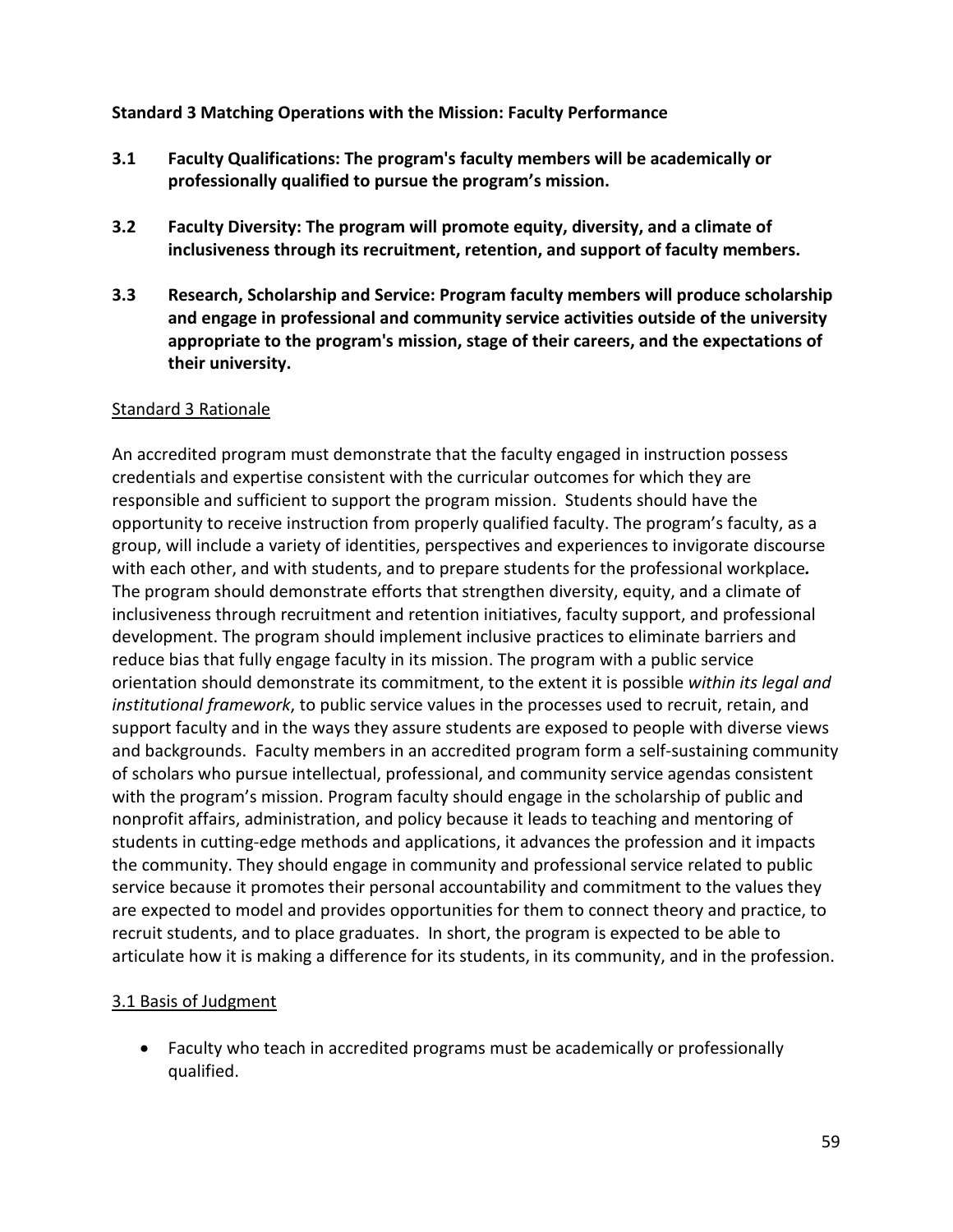- The program's decision to use professionally qualified faculty should be consistent with its mission.
- In general, a professionally qualified faculty member will have a terminal level degree in his or her area of responsibility. The burden is on the program to document the qualifications of all of its faculty members. One way to demonstrate that a program's faculty members meet this standard is if at least 75% of nucleus faculty are academically qualified to pursue the program's mission. A faculty member can be professionally qualified by virtue of having a record of outstanding professional experience directly relevant to the faculty member's program responsibilities.
- As a general rule COPRA does not consider it appropriate for a program to have faculty that are neither academically or professionally qualified. If a program lists a faculty member who is neither academically or professionally qualified the burden of proof is on the program to show that it was appropriate in an emergency situation, and should explain what steps it is taking to ensure the quality of instruction/the course was not adversely affected.
- Where nucleus faculty members come from departments outside the program, clearly defined responsibilities – such as official assignment of duties or joint appointments should be identified.
- The program will have systematic steps and strategies for, and investment in, individual faculty career development to ensure that faculty members sustain and improve their academic and professional qualifications.
- Program faculty should represent diverse substantive areas in public service consistent with the program's mission and defined competencies*.*

# 3.1 Clarifying Examples

Program A has exactly five full-time faculty members that conduct all instruction. Three have Ph.Ds. in Public Administration and the other two, who were recently hired, are ABD in Public Administration, and are nearing completion of their dissertations. Although the program currently has only 60% of its faculty with Ph.D.'s, it can make a case that it is in compliance with the standard that requires 75% of faculty to be academically qualified. COPRA will accept ABD as meeting the standard, as long as the faculty members have not been ABD for an excessive period of time.

Program B has a mission that focuses on urban policy. The program has a Professor of Practice with a Master's in Urban Planning and 25 years of high-level urban planning experience, including continuing consulting. The program can make a case that the Professor of Practice is professionally qualified based on professional experience directly related to program responsibilities.

Program C has a mission to provide a quality education to future practitioners in nonprofit management. The program hires a part time instructor with 2 years' experience as a Finance Director in a local government and argues she is professionally qualified to teach non-profit finance courses. The program is likely not in conformance with Standard 3.1 due to the limited professional experience of the instructor and the lack of relevant experience in the non-profit sector.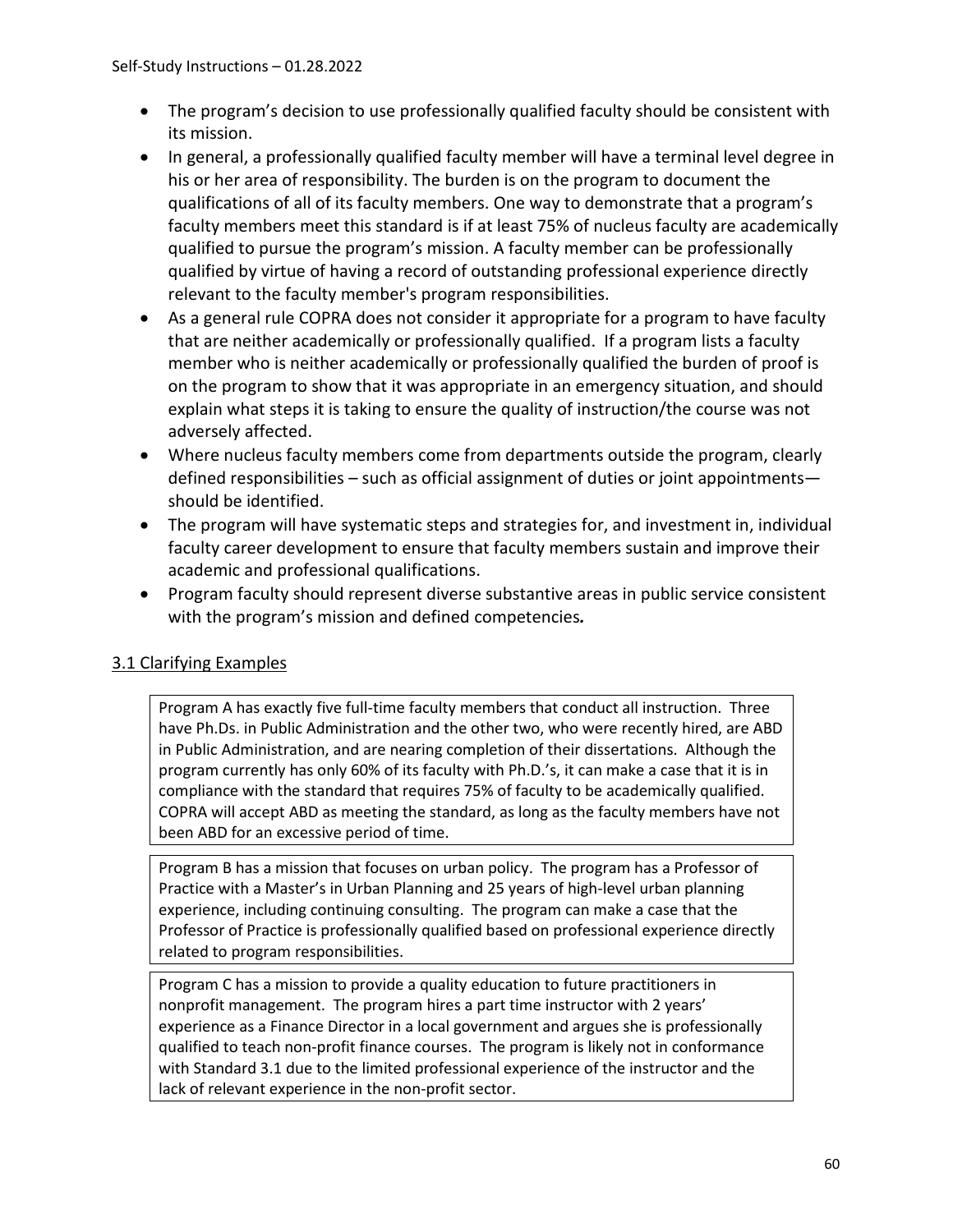Program D has no mentoring program for new faculty; does not fund or encourage travel to academic or professional conferences for tenure-track faculty; and does not provide systematic performance feedback. Unless the program can make the case it is investing in faculty currency in the field in other ways, it will not be in conformance with Standard 3.1.

Program E has reviewed its curriculum related to mission episodically over 15 years. Student evaluations of teaching identify learning problems students have experienced for three years in courses delivered by two faculty members. The program has provided no evidence of steps taken to provide professional development opportunities for those faculty members to address these concerns. Program E is not in conformance with Standard 3.1.

Program F has a faculty member from the Psychology Department who teaches the program's human resource management course. The faculty member, now seven years past receiving her PhD, has an active research program and a practice in clinical psychology. Although one of her Ph.D. fields was in organizational psychology, the faculty member will not be considered academically or professionally qualified unless the program can demonstrate that the form, quality, and quantity of her scholarship or professional practice are related to the program's mission in public service.

Program G has defined its faculty expectations based primarily on terminal degree attainment. Academically qualified faculty have strong research agendas, and professionally qualified faculty are active in their fields, however the program has not articulated actionable expectations for ensuring currency in faculty qualifications. The program has not articulated its academically and professionally qualified faculty policies.

## 3.2 Basis of Judgment

- There are program specific goals, steps, and strategies that demonstrate evidence of good practice in recruitment, retention, and support of faculty consistent with its mission and context.
- The program's diversity, equity, and inclusion strategies provide a framework for evaluating the efforts of the program. Evidence can be found in the diversity of the fulland part-time faculty, the research interests of the faculty, the curricular content, as well as other measures.
- The program's data on recruitment and retention demonstrate adherence to the program's diversity, equity, and inclusion strategies.
- The program demonstrates that it appreciates diversity, equity, and inclusion, broadly defined in the context of the program and its mission, as critical in today's workplaces and professional environments.
- The program takes steps to acknowledge and eliminate biases and program cultures that impact faculty recruitment, retention, and development.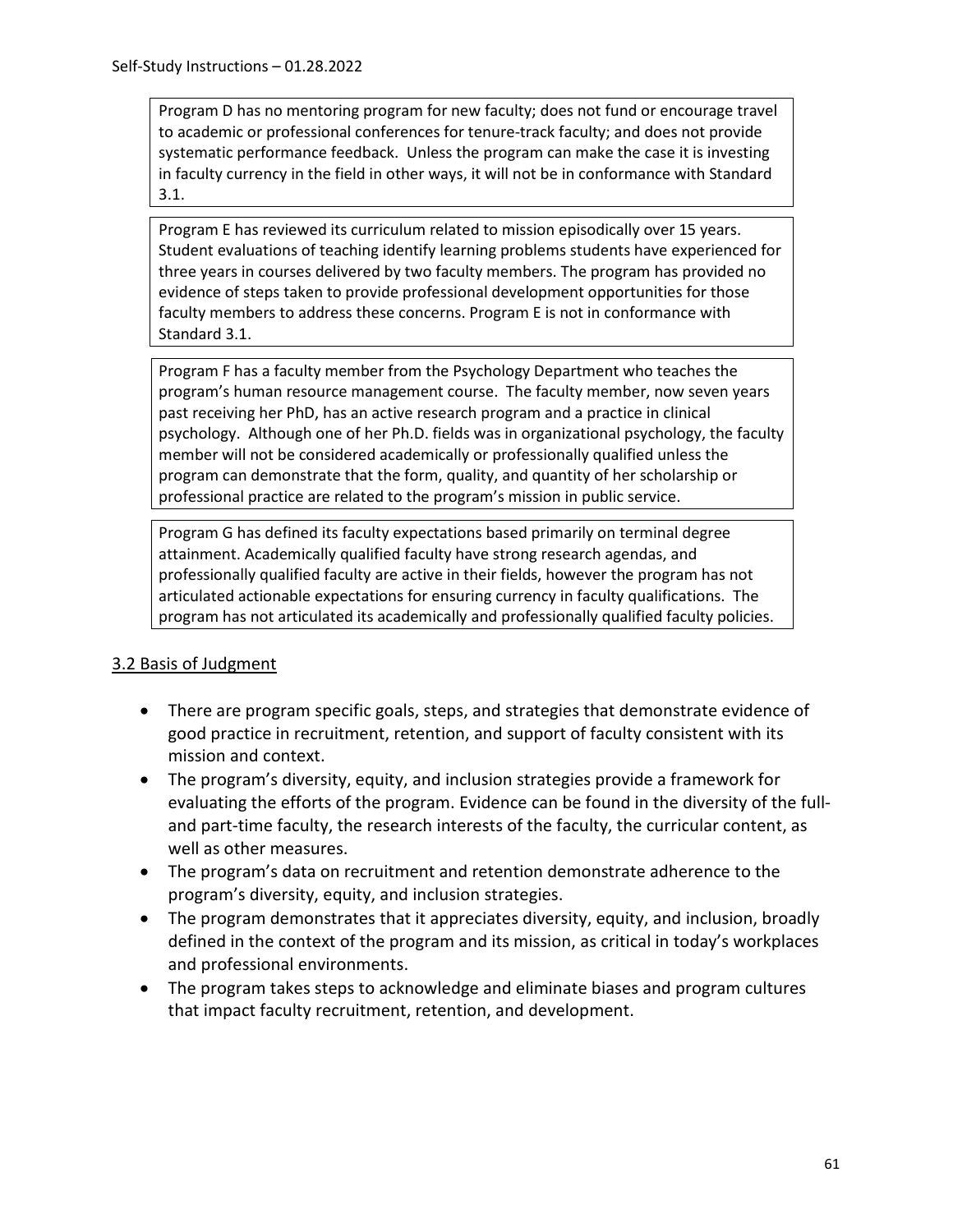#### 3.2 Clarifying Examples

Program G posts the University's guidelines for faculty searches for the program's diversity, equity, and inclusion plan. The program is not in conformance with Standard 3.2 because it lacks a program specific set of steps and strategies.

Program H has a fully developed diversity, equity, and inclusion plan that incorporates best practice in recruitment and retention. In the last three searches, however, the program has failed to diversify its faculty according to its stated diversity goals. The site visit team reviewed documents related to the searches and verified that the program followed its recruitment plan. Through discussions with the program leadership, the site visit team learned the program is revising its recruitment strategies to better align with its mission and goals and improve its faculty outcomes. Program E is in conformance with Standard 3.2.

Program I has articulated steps and strategies that relate program mission to recruitment for diversity but is silent on the matter of climate and inclusiveness. The program is not in conformance with Standard 3.2.

Program J is located in Central America. It lists the following diversity categories: Mestizo, White, Black-Creole, American Indian, and Other. The program discusses its diversity, equity, and inclusion plan and how it is ensuring that students are exposed to diverse perspectives from the faculty. The program is in compliance with Standard 3.2.

Program K is located in Asia. It lists the following diversity categories: Asian and International. It makes no reference to a diversity, equity, and inclusion plan and does not discuss how students are exposed to diverse perspectives from the faculty. The program is not in compliance with Standard 3.2.

Program L is located in a minority-serving institution in the United States. Its faculty is comprised of individuals of predominantly underrepresented backgrounds. The program has developed a diversity, equity, and inclusion plan, but the plan does not detail ways in which the program actively promotes diversity and a climate of inclusiveness across its faculty, instead reporting only racial diversity. The program is not in conformance with Standard 3.2.

Program M has articulated a goal to ensure that students of all identities see themselves represented across the program and in public service. The program implements a diversity, equity, and inclusion plan that includes efforts specific to meeting this goal. At the beginning of each academic year, students and faculty engage in an unconscious bias training; before each term, faculty meet to ensure that syllabi include underrepresented scholars in individual reading lists; the student-led diversity committee sponsors community-based mentoring and shadowing opportunities. The program is in conformance with Standards 3.2 and 4.4.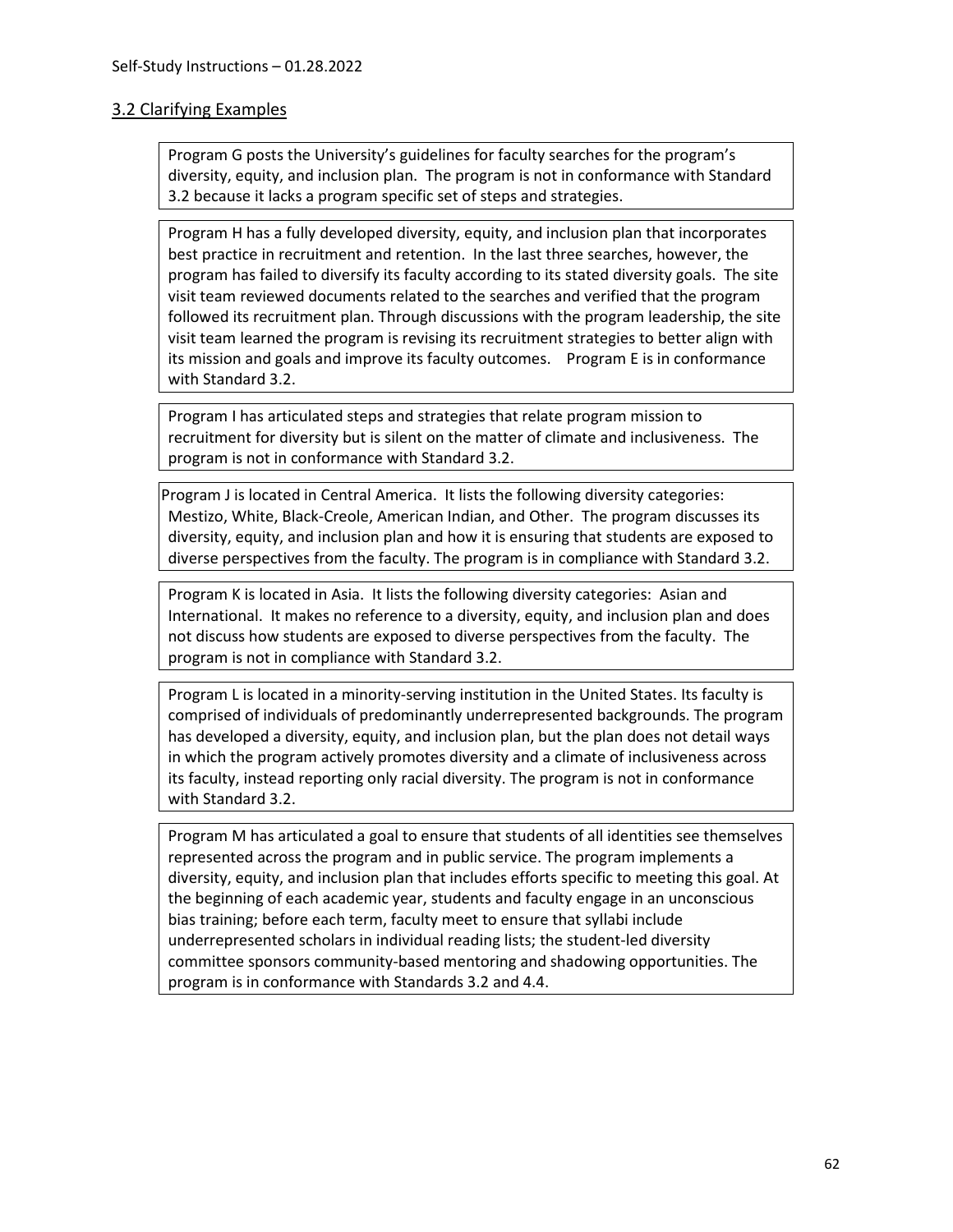*Below is a list of some sample strategies programs use to pursue their faculty diversity and inclusion goals. It is meant to be illustrative, although not exhaustive.*

| 3.2.1 Strategies used in recruitment                                                                                                                         | Strategies used in retention                                                                                                                | Other strategies used to<br>assure students are exposed<br>to diverse views and<br>experiences                                                                             |
|--------------------------------------------------------------------------------------------------------------------------------------------------------------|---------------------------------------------------------------------------------------------------------------------------------------------|----------------------------------------------------------------------------------------------------------------------------------------------------------------------------|
| Advertisement includes statement<br>welcoming diverse applicants<br>consistent within legal and<br>institutional environment                                 | There is a new faculty orientation<br>that provides information on the<br>promotion and tenure process                                      | Faculty meet and review<br>syllabi for readings and course<br>assignments related to<br>diverse communities                                                                |
| Advertisement is placed in<br>publications and on listservs that serve<br>diverse audiences                                                                  | New faculty are assigned to a<br>faculty mentor                                                                                             | Use of part-time instructors;<br>guest lecturers                                                                                                                           |
| Advertisement is sent to schools with<br>concentrations of diverse graduate<br>students                                                                      | New faculty are provided<br>information about employee<br>resource groups and contact<br>numbers for the chair or facilitator               | Support faculty efforts to<br>meet with diverse community<br>organization leaders                                                                                          |
| Clear hiring criteria and non-gendered<br>language in position announcements                                                                                 | New faculty regularly meet with the<br>program director to discuss<br>progress vis a vis the tenure and<br>promotion process                | Support field trips and other<br>organized activities to sites<br>with historical and/or cultural<br>significance to<br>underrepresented<br>populations                    |
| Phone calls are made to program<br>directors from schools with a diverse<br>graduate student body to encourage<br>applications from potential candidates     | New faculty members are<br>introduced to the teaching and<br>learning center or a master teacher<br>for assistance in course<br>development | Organize a film series where<br>students watch and discuss<br>movies that bring diverse<br>perspectives                                                                    |
| Phone calls or recruitment letters<br>made to underrepresented faculty<br>known by program faculty to<br>encourage application                               | New faculty regularly meet with the<br>program director or chair to discuss<br>issues and needs                                             | Partnerships with professional<br>association chapters that<br>increase contact with<br>professionals with diverse<br>backgrounds different from<br>those of some students |
| Invitations are sent to authors of<br>articles from publications, such as<br>Black Issues in Higher Education, which<br>feature people of color in the field | Clear criteria for promotion                                                                                                                | Use of research practicum<br>and/or service-learning<br>courses in partnership with<br>organizations that serve<br>diverse community                                       |
| Job announcements are sent to<br>diversity related caucuses in ASPA,<br>APPAM, APSA, NFBPA, and other<br>organizations relevant to the position              | Monitor workload, including<br>teaching, research, and service                                                                              | Data tracking to monitor<br>faculty outcomes (promotion,<br>tenure, etc.)                                                                                                  |
| Evaluation criteria are used to create<br>an inclusive pool of candidates                                                                                    | Provide opportunities for increased<br>visibility and leadership roles for<br>underrepresented faculty                                      | Cultural competency training                                                                                                                                               |
| The search committee receives<br>training on recruitment and selection<br>practices that increase potential for<br>diverse pools and hires                   |                                                                                                                                             |                                                                                                                                                                            |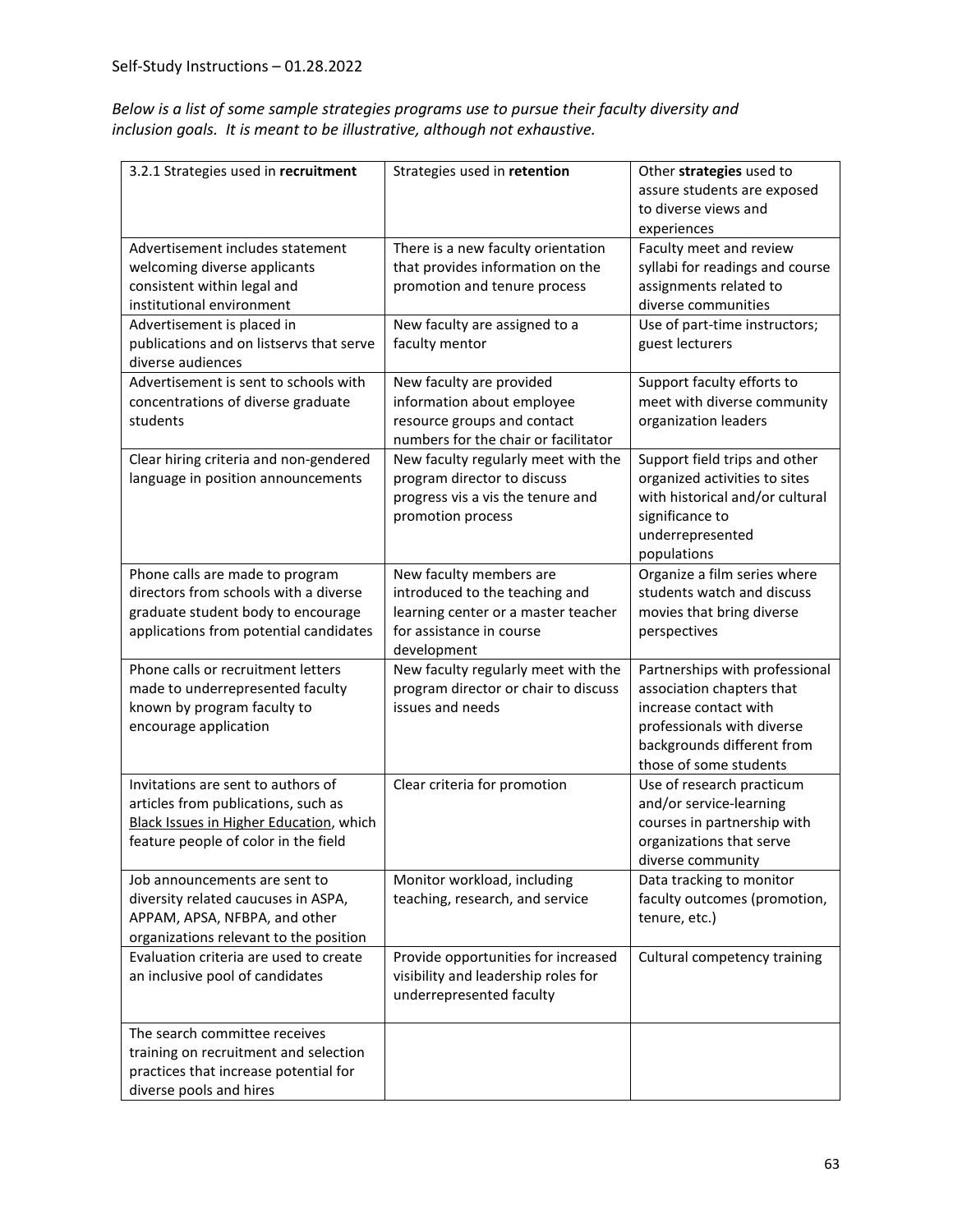| 3.2.1 Strategies used in recruitment                                                                                                 | Strategies used in retention | Other strategies used to<br>assure students are exposed<br>to diverse views and<br>experiences |
|--------------------------------------------------------------------------------------------------------------------------------------|------------------------------|------------------------------------------------------------------------------------------------|
| The department receives training on<br>recruitment and selection practices<br>that increase potential for diverse<br>pools and hires |                              |                                                                                                |
| Underrepresented faculty have an<br>opportunity to informally meet with<br>other faculty candidates during the<br>interview process  |                              |                                                                                                |
| Underrepresented faculty are included<br>on the search committee                                                                     |                              |                                                                                                |
| Documentation on why candidates are<br>excluded from interview is required                                                           |                              |                                                                                                |
| Search committee establishes<br>protocols for ensuring a diverse and<br>inclusive candidate pool                                     |                              |                                                                                                |
| Other, please specify                                                                                                                |                              |                                                                                                |

#### 3.3 Basis of Judgment

- Faculty engage in public service scholarship and service, appropriate to the program's mission and goals.
- The program's collective research, scholarship, and service positively impact its community and the public service field.

## 3.3 Clarifying Examples

Program L whose mission includes preparing students for service in local government lists a faculty member that served as the academic member on a taskforce for ICMA that set competencies for employees working for local governments. The program is in compliance with Standard 3.3.

Program M is a small program with a mission to create competent professionals for local government service. The program has 5 faculty members, 3 of whom are able to demonstrate some form of commitment to advancing the field and making a difference in the community consistent with the program's local government focus. Two faculty members have no exemplary activities in any of the tables in Standard 3. Program M is not in conformance with Standard 3.3.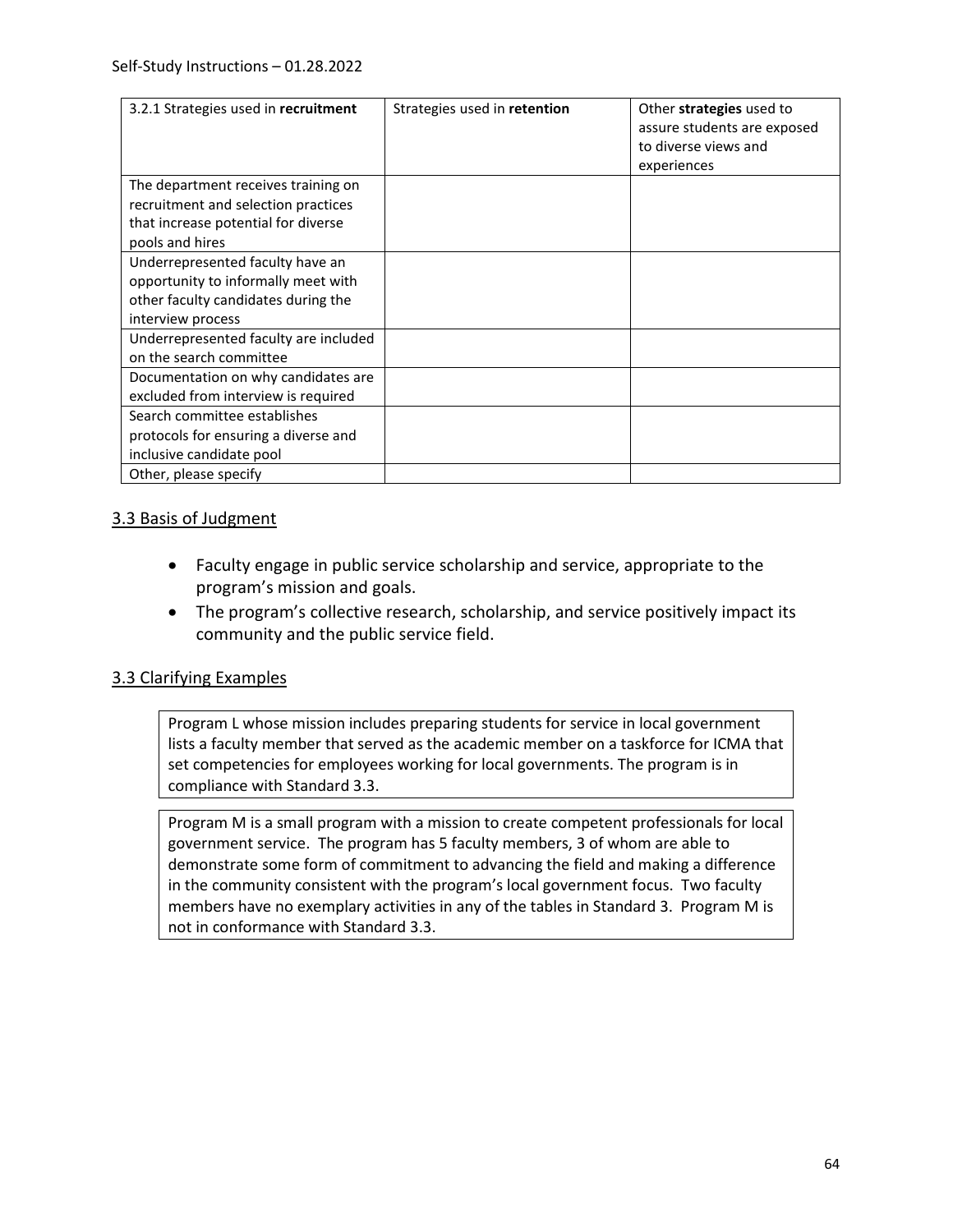Program N is located in a research-focused university where there are few, if any, incentives for community or professional service. However, most senior faculty members volunteer their time on community boards or commissions. Several conduct applied research collaboratively with public service organizations that leads both to scholarship and to organizational improvements. Faculty members make use of these professional experiences to enrich their classroom teaching and student mentoring, which the Program documents. Program N is in conformance with Standard 3.3. The Standard does not expect all faculty members to engage the community or profession. Untenured faculty members might be expected to focus on traditional scholarship to earn tenure. However, the program has documented that overall it is contributing to its community and to the profession.

Program O has a mission that states that it is training students to be engaged public servants. Program faculty talk about the importance of public service and provide opportunities for students to engage in applied projects in the community. Program L is in conformance with Standard 3.3.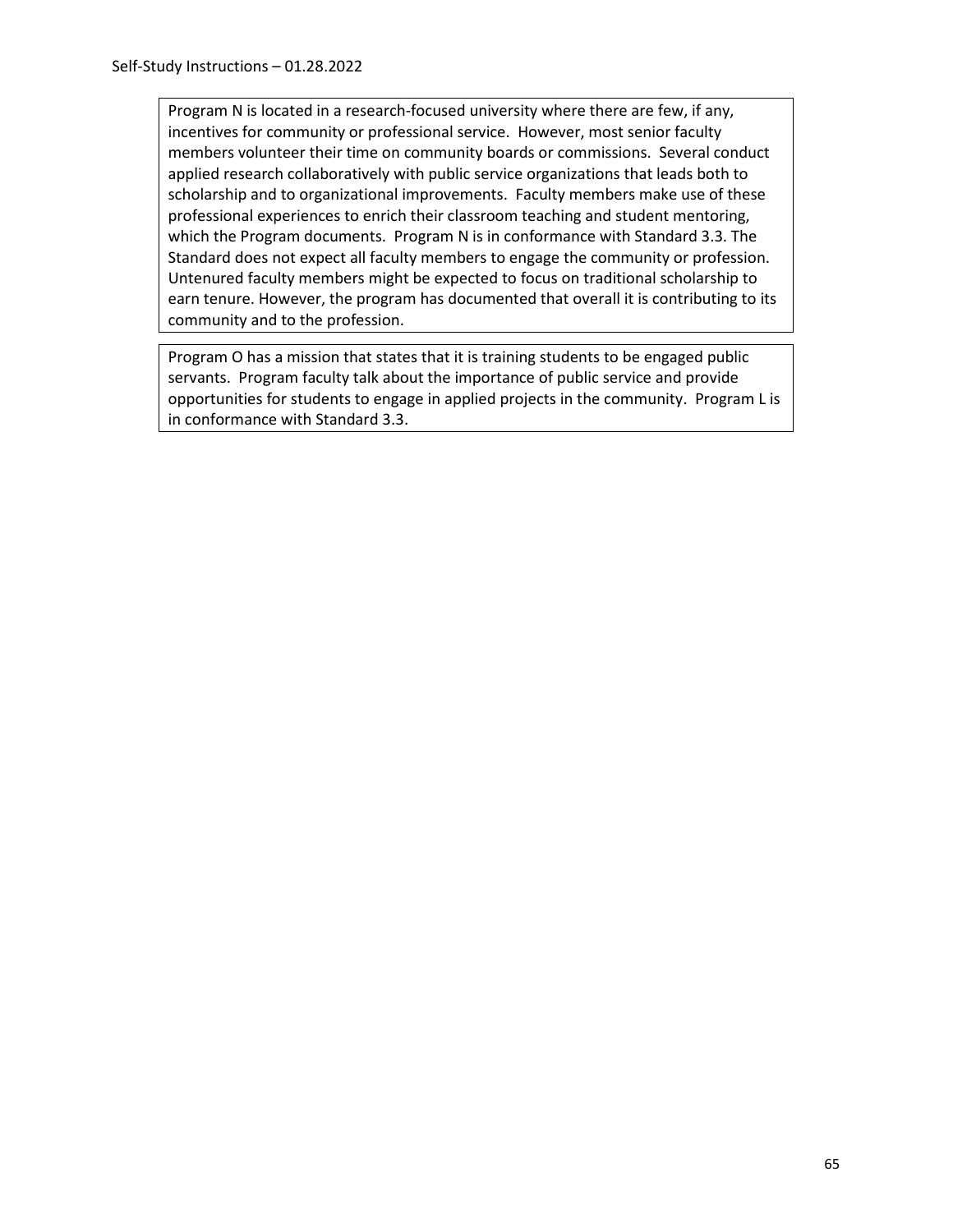## **Standard 4 Matching Operations with the Mission: Serving Students**

- **4.1 Student Recruitment: The program will have student recruitment practices appropriate for its mission.**
- **4.2 Student Admission: The program will have and apply well-defined admission criteria appropriate for its mission.**
- **4.3 Support for Students: The program will ensure the availability of support services, such as curriculum advising, internship placement and supervision, career counseling, and job placement assistance to enable students to progress in careers in public service.**
- **4.4 Student Diversity: The program will promote diversity and a climate of inclusiveness through its recruitment, admissions practices, retention efforts, and student support services.**

#### Standard 4 Rationale:

The outcomes of student recruiting, admissions, retention, and student services should be consistent with the program's mission. Admitted students should show good potential for success in professional graduate study in public service, in area(s) relevant to the program's mission. The recruitment and retention processes should be transparent, accountable, ethical, equitable, diverse, inclusive, and participatory. Student support services should exhibit the same characteristics, as well as be available to, and accessible by, all students in the program. A program should encourage diversity in its student body to help prepare students for a diverse and changing professional workplace.

## 4.1 Basis of Judgment

The program's recruitment efforts should reflect the program's target population, intended applicant "characteristics", commitment to diversity, and student body composition, as defined by the program mission. The rationale for this judgment is that if the preponderance of students applying to the program does not represent the type of student the program covets, then the program would need to reevaluate its recruitment efforts. Recruitment efforts produce a diverse application pool with the potential to support achievement of the program's mission.

## 4.1 Clarifying Example

Program A's mission includes a statement about enhancing the professional credentials of inservice students. Although the applicant pool reflects this element of the mission statement, (i.e., the preponderance of applicants are "in-service", more pre-service students are admitted to the program than in-service students. The burden falls on the program to explain how its recruitment activities and subsequent applicant pool support its mission.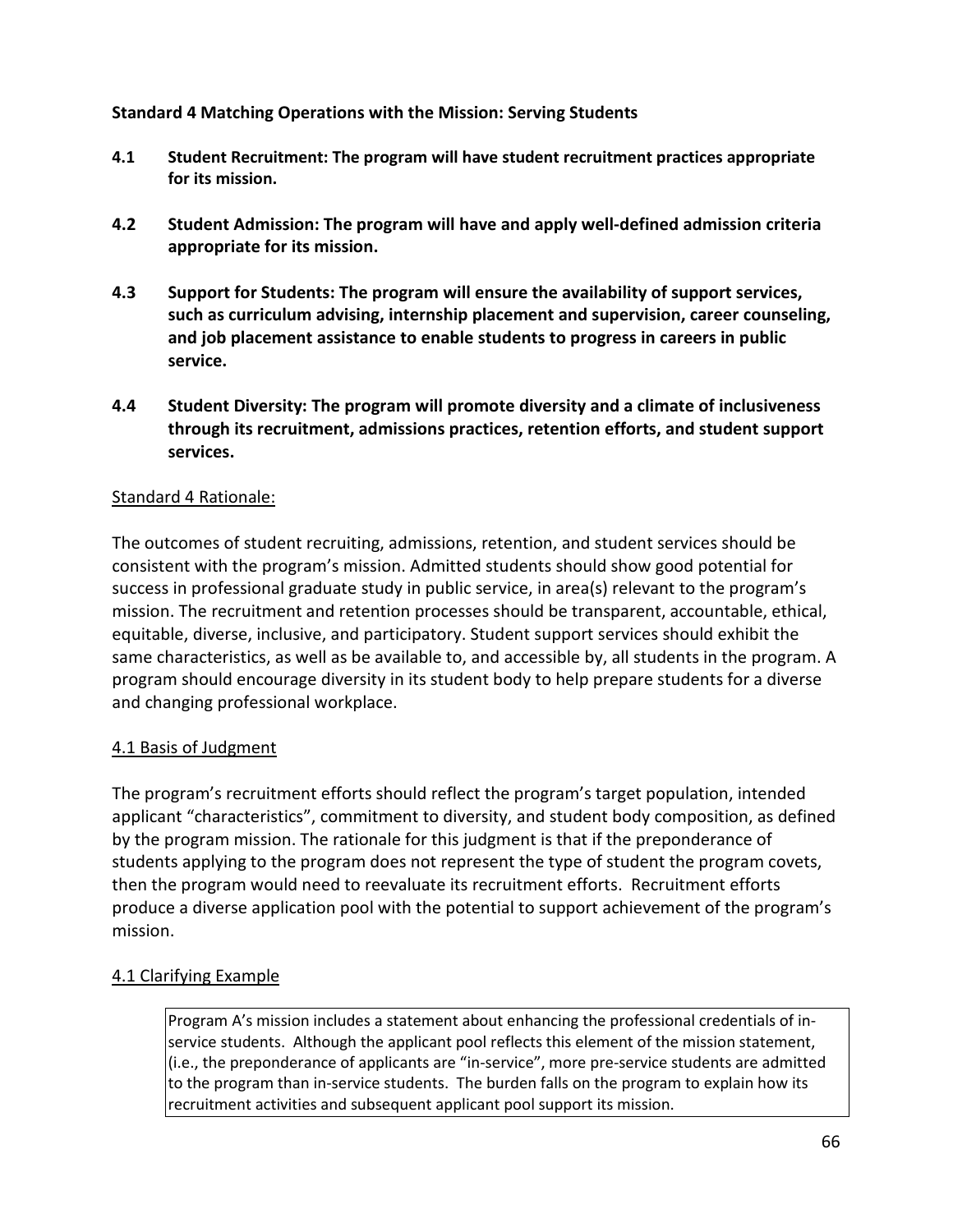#### 4.2 Basis of Judgment

- (Note: A baccalaureate degree, or equivalent, from an accredited institution is required of all students entering any accredited Master's Program in Public and Nonprofit Administration, Policy, or Affairs. Where a program has a combined Bachelors/Master's degree, it must specify requirements appropriate for the success of Bachelor's students engaging in graduate work.)
- The program implements minimum thresholds for admission and clearly defines, and communicates, these requirements as well as any program prerequisites.
- The program follows its admission policies, which should be based on a combination of indicators appropriate to its mission.
- Admission policies produce a diverse student body that supports achievement of the program's mission.

#### 4.2 Clarifying Example

The admissions criteria established by Program B include performance on standardized examinations, such as GRE and TOEFL, above a minimum threshold. This is consistent with its mission, which aspires to excel in public affairs, administration, and policy education by attracting students with high academic qualifications through a competitive admissions process. The program documents performance on the examinations and explains deviations from the criteria in its admission decisions. The program is in conformance with Standards 4.1 and 4.2.

#### 4.3 Basis of Judgment

- The program has established academic continuance and graduation standards, and an advising system to support achievement of those standards, that students are informed of and participate in.
- Evidence that a preponderance of admitted and enrolled students completed the degree.
- The program provides services that help students achieve their educational, internship and career objectives.
- Job placement statistics, internship participation, graduate career opportunities, and employment are in line with the program mission.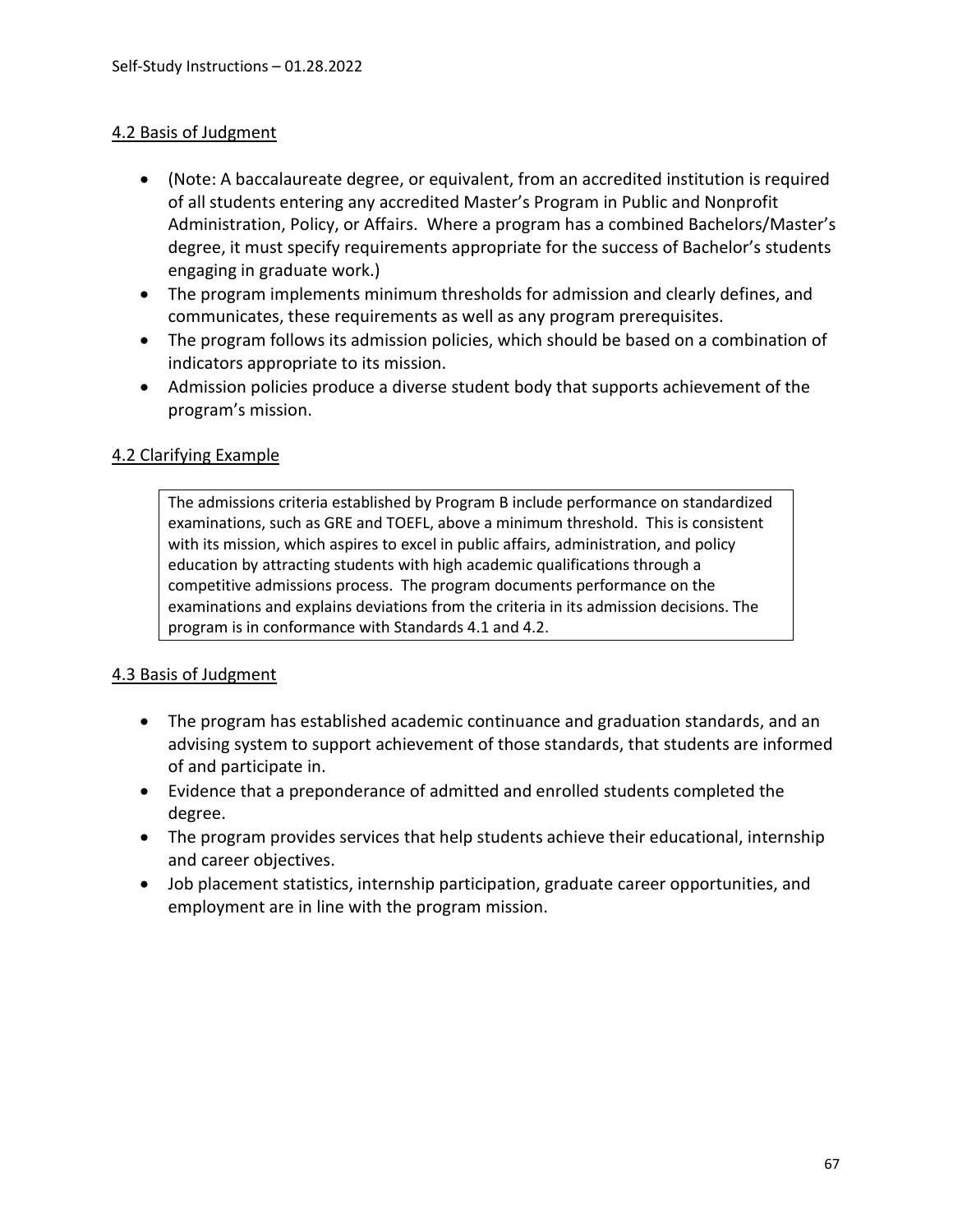#### 4.3 Clarifying Examples

In Program C advising and counseling are provided only by faculty members who are not members of the nucleus faculty and who have neither recent experience in the profession nor relationships with employers served by the program. The burden falls on the program to demonstrate how its student support services are in conformance with the standard.

Program D requires students without "significant management" experience to complete an internship. The program does not define "significant experience", nor evidence of faculty oversight of the internship. The burden falls on the program to demonstrate how its student support services are in conformance with the standard.

The mission for Program E focuses on providing well-prepared public servants for the state and local governments. However, post-graduation employment statistics show that the majority of the program graduates are taking jobs in the private and non-profit sectors. The burden falls on the program to demonstrate how the career services provided and graduate employment are in line with the program mission.

Program F admitted 30 students, X number were admitted conditionally. Six years later 30% of probationary students have completed the program while 75% of the regularly admitted students have completed. Program F has no special support for probationary students and communicates no information on conditions for remaining in the program. Program F is not in conformance with Standard 4.3.

#### 4.4 Basis of Judgment

- There are specific goals, steps, and strategies that demonstrate evidence of good practice in recruitment, retention, and support of students consistent with its mission and context.
- The program provides a supportive and inclusive educational climate for a diverse student population.
- The program's recruitment activities reflect a consideration of diversity (with respect to its mission), through its selection of media, audience, and resourcing; and in the eventual composition of its entering students.
- The program's diversity, equity, and climate of inclusion strategies provide a framework for evaluating the efforts of the program. Evidence can be found in the diversity of the student body, the curricular content, as well as other measures.
- The program's data on recruitment and retention demonstrate adherence to the program's diversity, equity, and inclusion strategies.
- The program demonstrates that it appreciates diversity, equity, and inclusion, broadly defined in the context of the program and its mission, as critical in today's workplaces and professional environments.
- The program takes steps to acknowledge and eliminate biases and program cultures that impact student recruitment, retention, and success.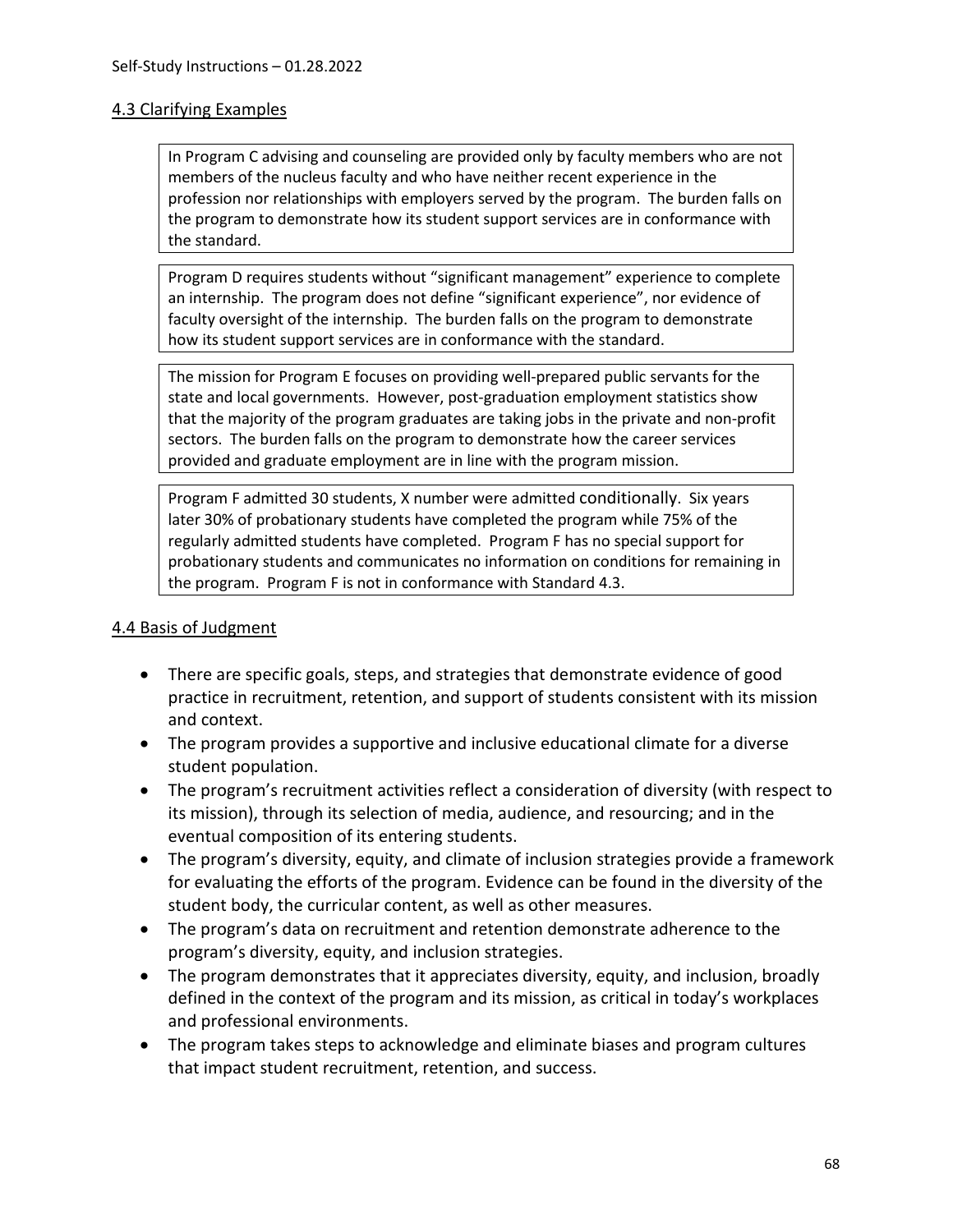| Strategies used in recruitment of<br>students                                                                                                                        | Strategies used in retention of<br>students                                         | Other strategies used to<br>assure students are exposed<br>to diverse views and<br>experiences                                                                             |
|----------------------------------------------------------------------------------------------------------------------------------------------------------------------|-------------------------------------------------------------------------------------|----------------------------------------------------------------------------------------------------------------------------------------------------------------------------|
| Program brochures and website<br>include statement welcoming<br>historically underrepresented<br>applicants consistent within legal and<br>institutional environment | There is a new student orientation<br>for students                                  | Provide volunteer<br>opportunities to students to<br>engage in local community                                                                                             |
| Advertisements are placed in<br>publications and on social media<br>platforms that serve historically<br>underrepresented audiences                                  | New students are assigned to a<br>faculty mentor                                    | Offer awards for inclusion-<br>related student research                                                                                                                    |
| Recruitment trips are made to schools<br>with concentrations of historically<br>underrepresented students                                                            | New students are provided<br>information about diversity and<br>inclusion on campus | Connect students with diverse<br>community organization<br>leaders                                                                                                         |
| Databases of outstanding historically<br>underrepresented undergraduates are<br>purchased and used                                                                   | New students regularly meet with<br>the program director to discuss<br>progress     | Provide field trips and other<br>organized activities to sites<br>with historical and/or cultural<br>significance to<br>underrepresented populations                       |
| Phone calls are made to program<br>directors from schools with a diverse<br>student body to encourage<br>applications                                                | Offer financial awards to incoming<br>students                                      | Organize a film series where<br>students watch and discuss<br>movies that bring diverse<br>perspectives                                                                    |
| Offer fee waivers to applicants                                                                                                                                      |                                                                                     | Partnerships with professional<br>association chapters that<br>increase contact with<br>professionals with diverse<br>backgrounds different from<br>those of some students |
|                                                                                                                                                                      |                                                                                     | Use of research practicum<br>and/or service-learning<br>courses in partnership with<br>organizations that serve<br>diverse community                                       |

## 4.4 Clarifying Examples

The diversity of students entering Program G is minimal. In an effort to have a more diverse student population, Program G has implemented a program specific diversity, equity, and a climate of inclusion plan using new recruitment tactics recommended by their University's diversity officials. They have yet to see results. Program G is in conformance with Standard 4.4.

Program H frequently posts notices, on its website and bulletin boards, of lectures and multi-cultural activities in other departments and colleges across the campus, and in the local community. Program H is in conformance with Standard 4.4.1.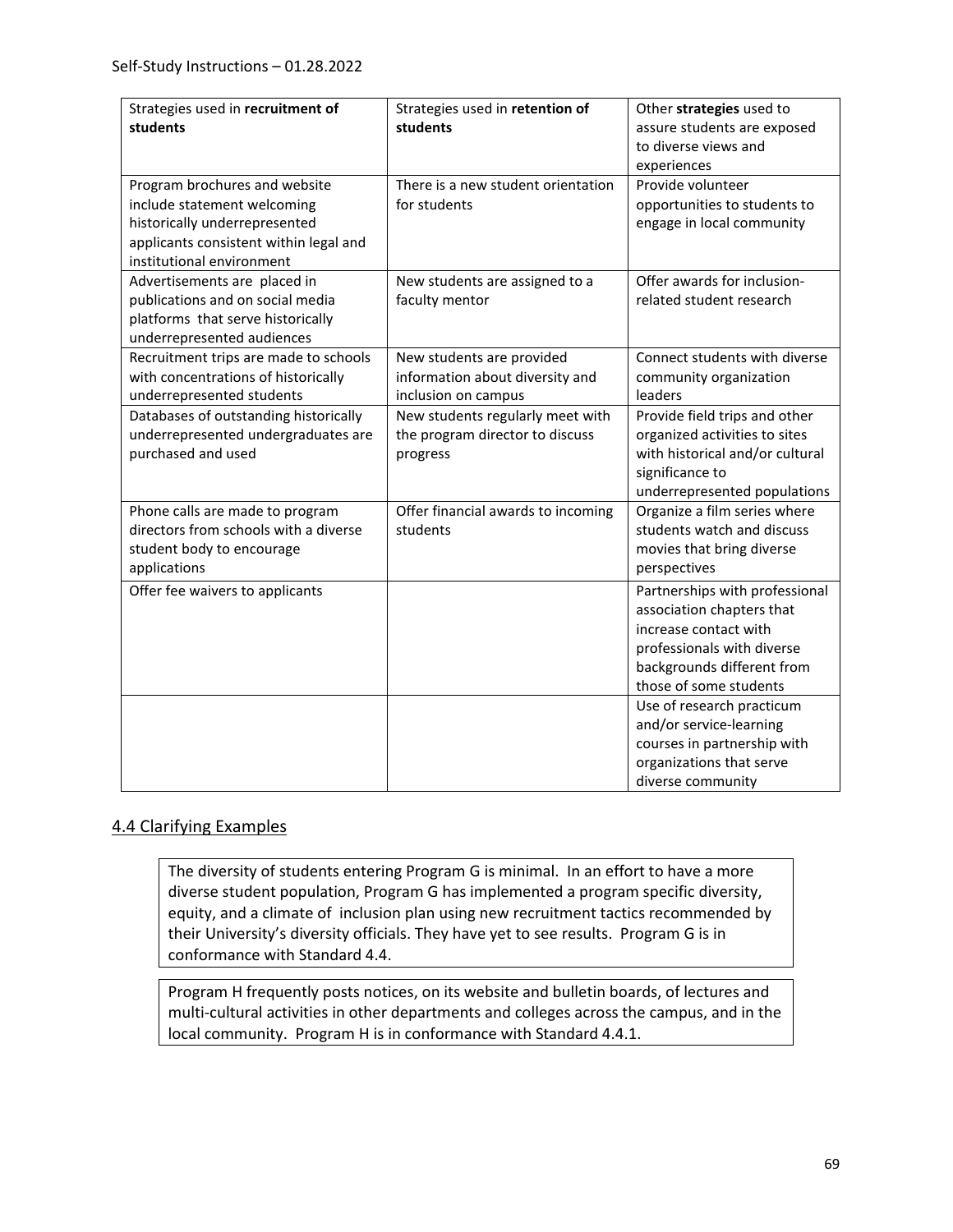Program I has articulated a goal to ensure that students of all identities see themselves represented across the program and in public service. The program implements a diversity, equity, and inclusion plan that includes efforts specific to meeting this goal. At the beginning of each academic year, students and faculty engage in an unconscious bias training; before each term, faculty meet to ensure that syllabi include underrepresented scholars in individual reading lists; the student-led diversity committee sponsors community-based mentoring and shadowing opportunities. The program is in conformance with Standards 3.2 and 4.4.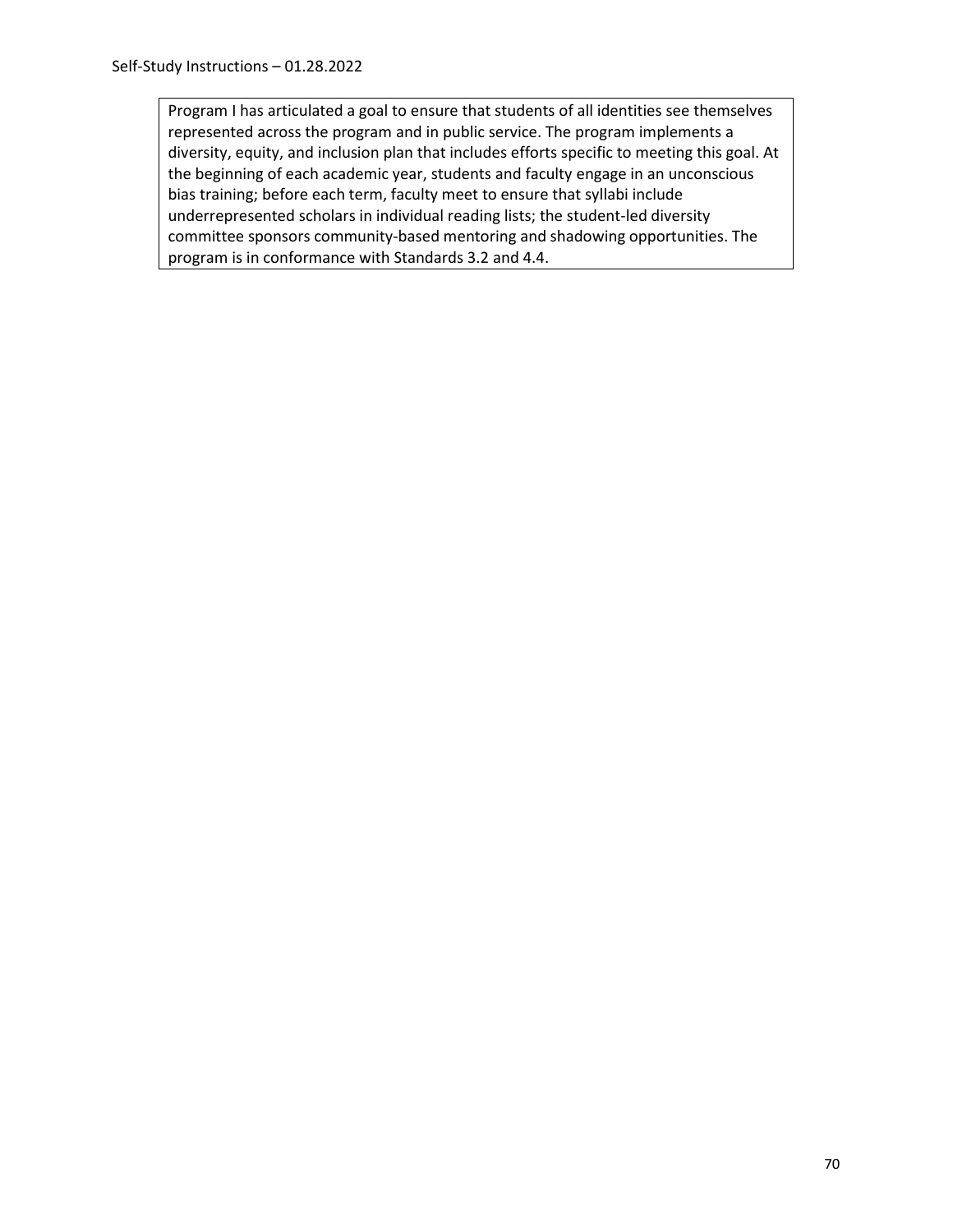**Standard 5 Matching Operations with the Mission: Student Learning**

- **5.1 Universal Required Competencies: As the basis for its curriculum, the program will adopt a set of required competencies determined by its mission and public service values. The required competencies will include five domains: the ability:**
	- **to lead and manage in the public interest;**
	- **to participate in, and contribute to, the policy process;**
	- **to analyze, synthesize, think critically, solve problems and make evidenceinformed decisions in a complex and dynamic environment;**
	- **to articulate, apply, and advance a public service perspective;**
	- **to communicate and interact productively and in culturally responsive ways with a diverse and changing workforce and society at large.**
- **5.2 Mission-specific Required Competencies: The program will identify core competencies in other domains necessary and appropriate to implement its mission.**
- **5.3 Mission-specific Elective Competencies: The program will define its objectives and competencies for optional concentrations and specializations.**
- **5.4 Professional Competency: The program will ensure that students apply their education, such as through experiential learning and interactions with practitioners across the broad range of public service professions and sectors.**

## Standard 5 Rationale

Graduate level education should enable the student to demonstrate knowledge and understanding that is founded upon, extends, and enhances that typically associated with the bachelor's level, and provides a basis or opportunity for originality in developing and applying ideas. Graduate students should be able to apply their knowledge, understanding, and problem solving abilities in new or unfamiliar environments, and within multisectoral, multidisciplinary, and multicultural contexts related to public and nonprofit affairs, administration, and policy. They should have the ability to identify, collect, analyze and use qualitative and quantitative data to inform decision making that best serves the well-being of the public; to actively engage others to learn, understand, and respect different cultures and contexts; and to make decisions that address and adapt to the needs, interests, and norms of different cultural groups. Graduate students should be able to recognize, adapt to, and make decisions in changing and increasingly complex environments, for example, but not limited to, managing and leveraging emergent technologies, and dealing with incomplete information and conflicting demands. Graduate students should reflect upon the social and ethical responsibilities and the equity implications linked to the application of their knowledge and judgments. An accredited program should strive to assure that its students can apply the concepts, tools, and knowledge they have learned in pursuit of the public interest.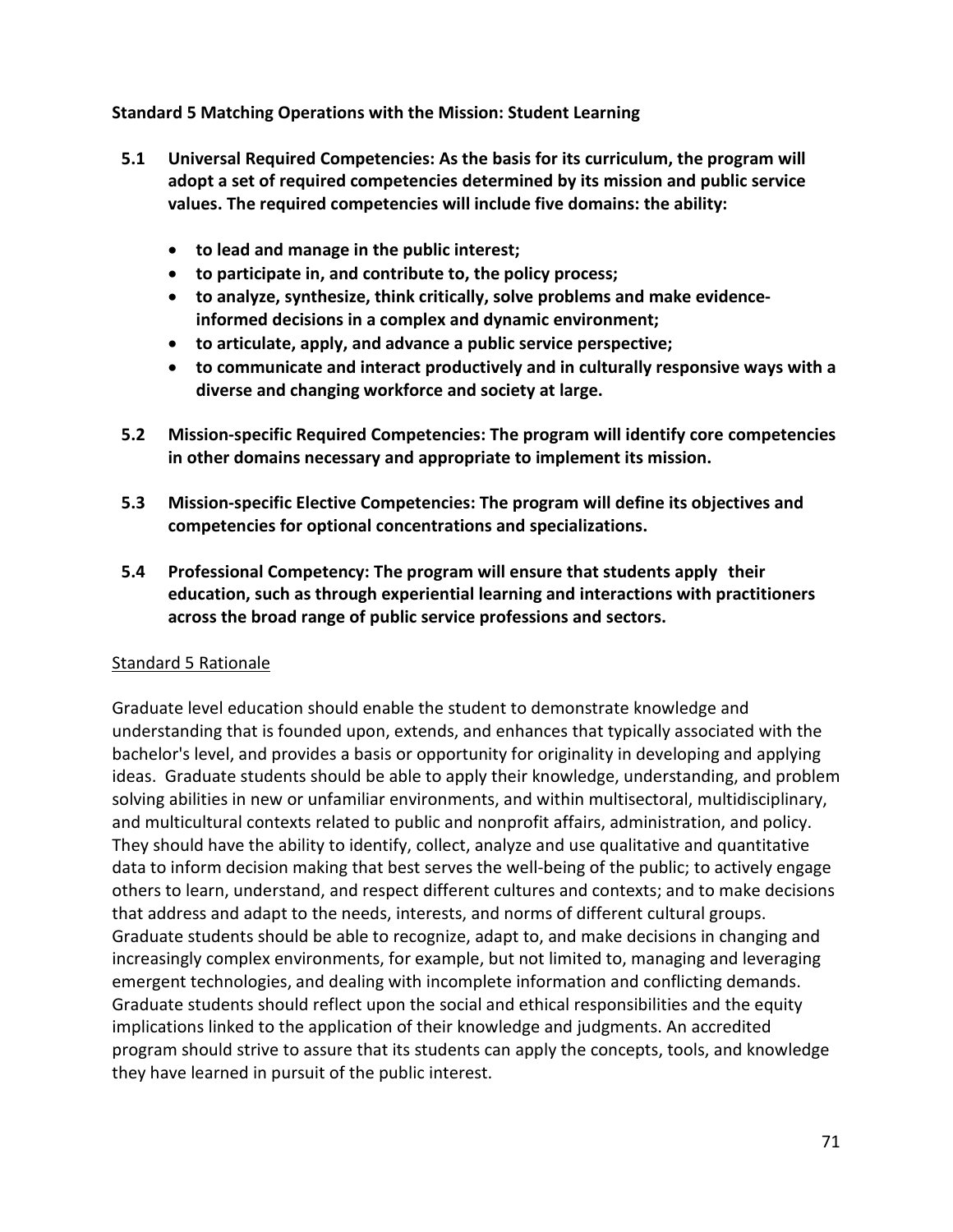An accredited program should implement and be accountable to its students and stakeholders for delivering its distinctive mission through the course of study it offers and through the learning outcomes it expects its graduates to attain. While all accredited degree programs must meet these standards, NASPAA recognizes that programs may have different missions with varying emphases. The curriculum should demonstrate consistency and coherence in meeting the program's mission. The program being reviewed should demonstrate how its curricular content matches the emphasis of its overall mission and public service values.

NASPAA encourages programs to refer to guidelines it has issued to help them design their curricula. However, the accreditation standards are determinative. The guidelines represent "best practices" as of the date of their issuance. An accredited program should evaluate its curricula in terms of its missions, goals, and objectives.

# 5.0 Basic Assumption

NASPAA intends the accreditation process to be developmental, that is, to advance the public esteem for all the degree programs it accredits as well as to improve the educational effectiveness of each degree program. The program that provides accurate information on student learning and student attainment of required competencies will not be held to an ideal standard of perfection. Rather, the program will be expected to demonstrate that it understands the competencies expected of graduates, that it has instituted teaching and learning methods to ensure that students attain these competencies, and, where evidence of student learning does not meet program expectations, that action has been taken to improve performance. Therefore, the overall assumption is that students will graduate from the program with the necessary competencies to embody the program's mission statement and public service values.

## **PART A**

# 5.1 Basis of Judgment

It is expected that all students in a NASPAA-accredited degree program will have the opportunity to develop knowledge and skills on each of the five universal required competencies. The program shows that it requires the five universal competencies of public and nonprofit affairs, policy and administration and links them to the program mission. The program defines each of the required competencies in terms of at least one student learning outcome (but there may be more than one) and demonstrates student achievement of those competencies at the program-level.

Once the student learning outcome(s) is established, the program should identify where the outcome is measured, what is used to measure it, how the measure is directly assessed, and how the analysis of the resulting data has led to programmatic improvement. Therefore, the result of the assessment of student learning outcomes is demonstrable evidence of how the student performed on the specific student learning outcome (rather than in a course or on an assignment). The feedback loop is demonstrated by how the program used these performance data to make programmatic decisions.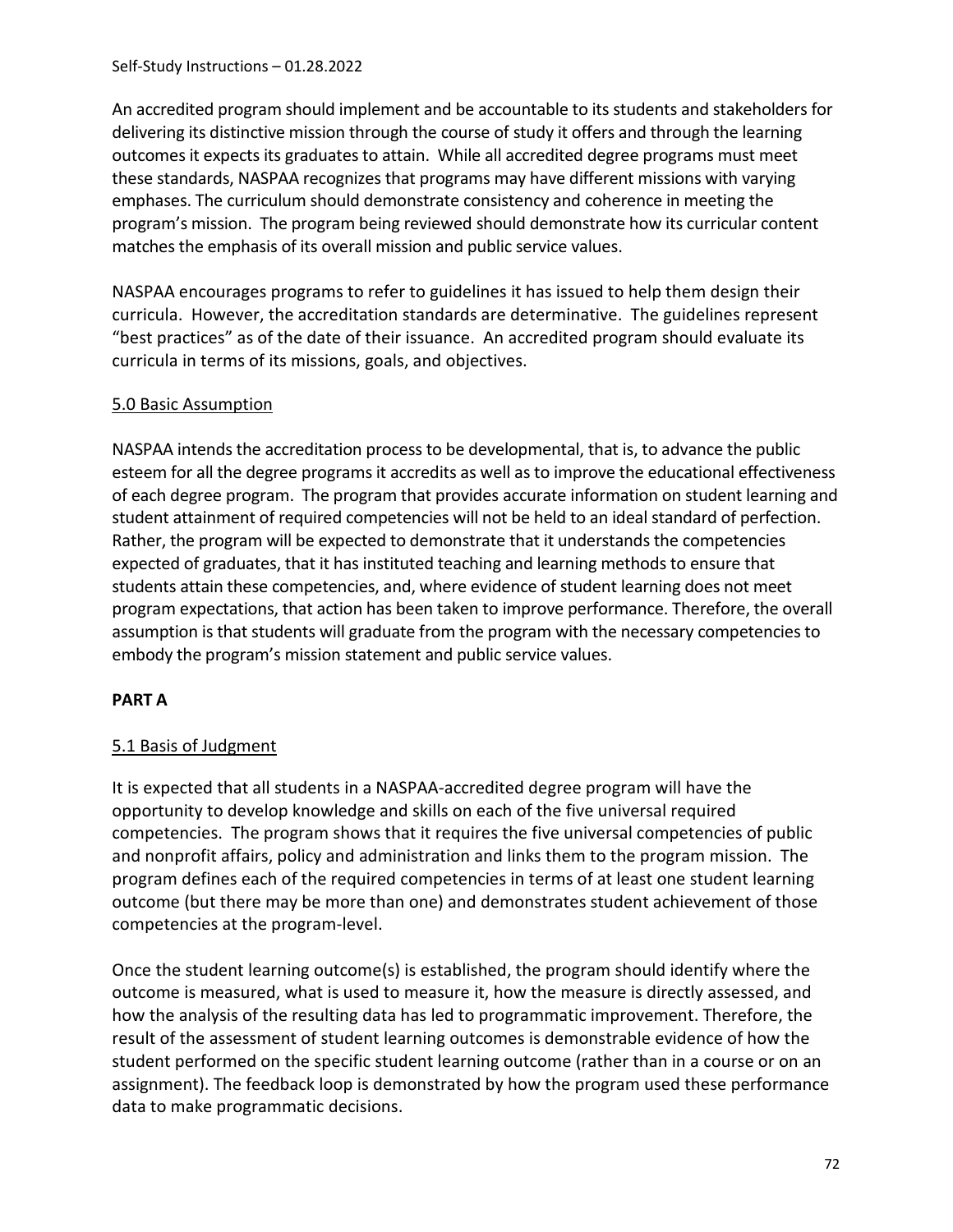The student learning assessment process should be detailed in a concrete plan for implementation of a long-term, sustainable assessment enterprise, appropriate for the program's mission, goals, and structure. The program should discuss and document its assessment development and provide an assessment plan, which includes the strategies underlining the assessment of student learning outcomes, as well as its approach to programmatic improvement. The assessment plan should further detail direct (and indirect, as needed) measures, the use of rubrics for evaluation, faculty and stakeholder involvement, analysis procedures, and how the analysis is used for overall program improvement.

The emphasis that a particular program places on each of these competencies is consistent with its mission. An accredited program need not assess all competencies every year or cohort, but rather at a frequency appropriate for its mission and goals. However, assessing each competency only once during a seven year accreditation cycle would not likely be sufficient for conformance in most programs.

#### 5.1 Clarifying Examples

Program A's mission is to educate managers for state and local government. It lists at least one mission related learning objective under each of the five universal required competencies. Under "to participate in and contribute to the policy process," it lists two specific learning objectives: that students should be able to correctly interpret state policy when designing and delivering a local government program, and that students should be able to identify and engage community leaders in the nonprofit sector. Program A is in conformance with Standard 5.1 for this competency.

Program B's mission is to educate managers for international governmental and nongovernmental organizations. It lists learning objectives under each of the five universal required competencies. Under "to participate in and contribute to the policy process," it lists aligning regional and national programs with international treaty obligations. Under "to lead and manage in the public interest," it lists accommodating program operations to local customs and mores. Program B is in conformance with Standard 5.1 for this competency.

Program C does not list any learning objectives under the competency of "to incorporate public service values into decisions." The other learning objectives listed are not consistent with the program's mission. Program C will need to justify how is in conformance with Standard 5.1.

Program D operationally defines each required competency, however; these operational definitions do not relate to the program's mission. The program's mission states that it will "prepare students to work in local government". The program does not at any point when operationalizing the required competencies make reference to local government and the unique skills it is ensuring its student are getting to be prepared to work in that context. The program is not in compliance with Standard 5.1.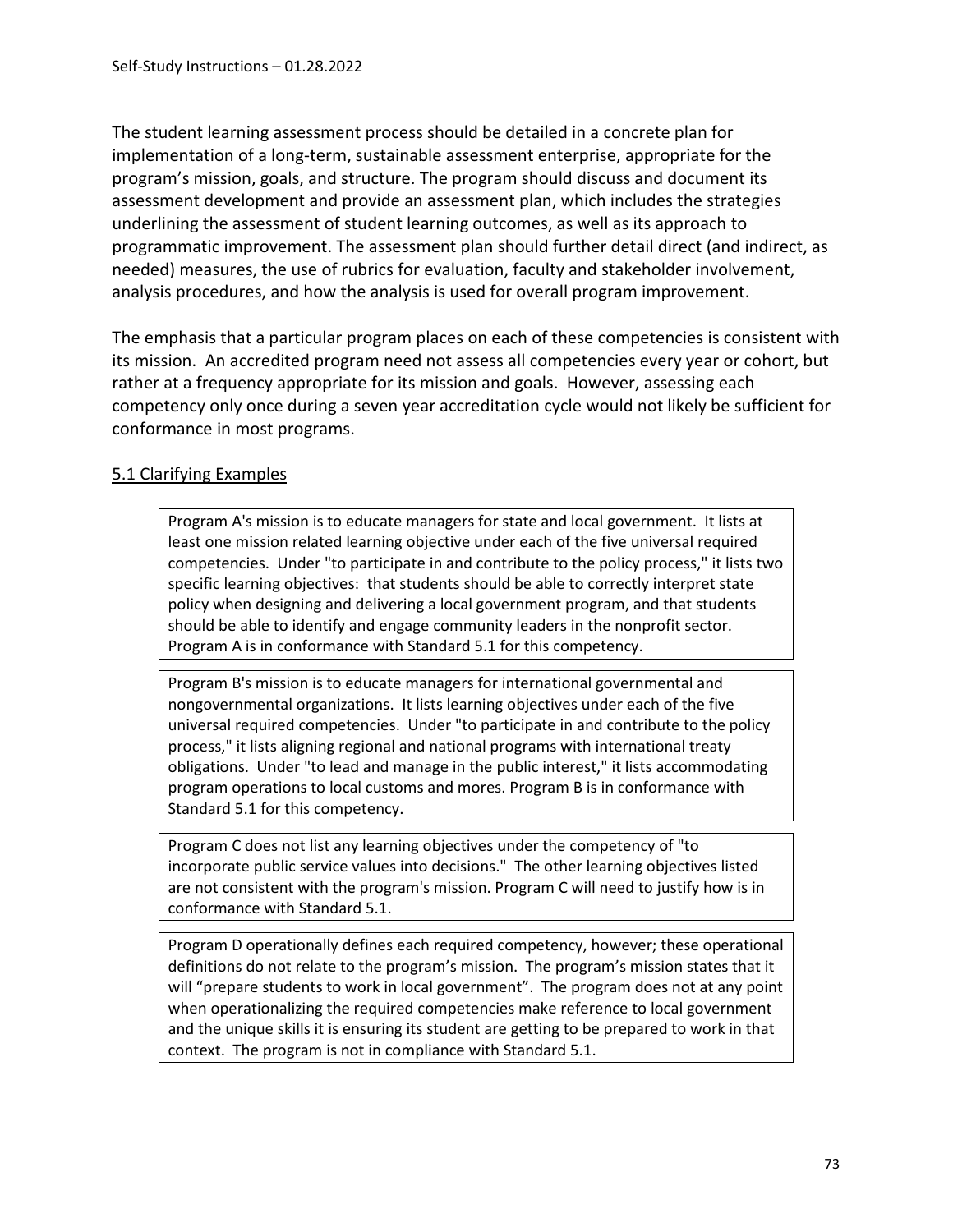Program E's mission is to educate effective leaders for the nonprofit sector. For each of the five universal required competency domains, it details specific learning objectives, which are assessed directly on a regular timeframe. For the domain "to lead and manage in public governance", the program operationalizes the student learning outcome "the student will demonstrate effective volunteer management skills, in support of achieving the nonprofit's mission." The program is in conformance with Standard 5.1 for this competency.

Program F has operationalized student learning objectives as aligned with the five universal competencies. The program has identified core classes which map to each of these objectives, and where students identify, practice, and master the objectives. For evidence of student learning, the program provides a grade distribution of the specific courses. The program is not in conformance with Standard 5.1.

#### 5.2 Basic Assumption

While not all programs will have them, mission-specific required competencies can reflect the unique mission of the program and identify what sets it apart from other programs.

#### 5.2 Basis of Judgment

The program states each mission-specific required competency and links them to the program mission. The program defines each of the mission-specific required competencies in terms of at least one student learning outcome (but there may be more than one). The emphasis that a particular program places on each of these competencies is consistent with its mission.

# 5.2 Clarifying Examples

Program D prepares students to become public administrators and managers in border regions. The program requires students to demonstrate competency in one language other than English. The program justifies this mission-specific required competency in terms of its stated mission. Program D is in conformance with Standard 5.2 for this competency.

Program E re-defined its mission to prepare students for high-level policy positions in the federal government. The program still requires students to demonstrate competency in municipal law through a series of three courses taught by a long-time professor. This program will need to justify why this mission-specific required competency is mandatory for all students or why the courses are required.

Program F offers an executive MPA program. The program defines a mission-specific required competency as the ability to plan and carry out organizational change at an executive level, and defines the competency in terms of specific student learning outcomes. Program F is in conformance with Standard 5.2 for this competency.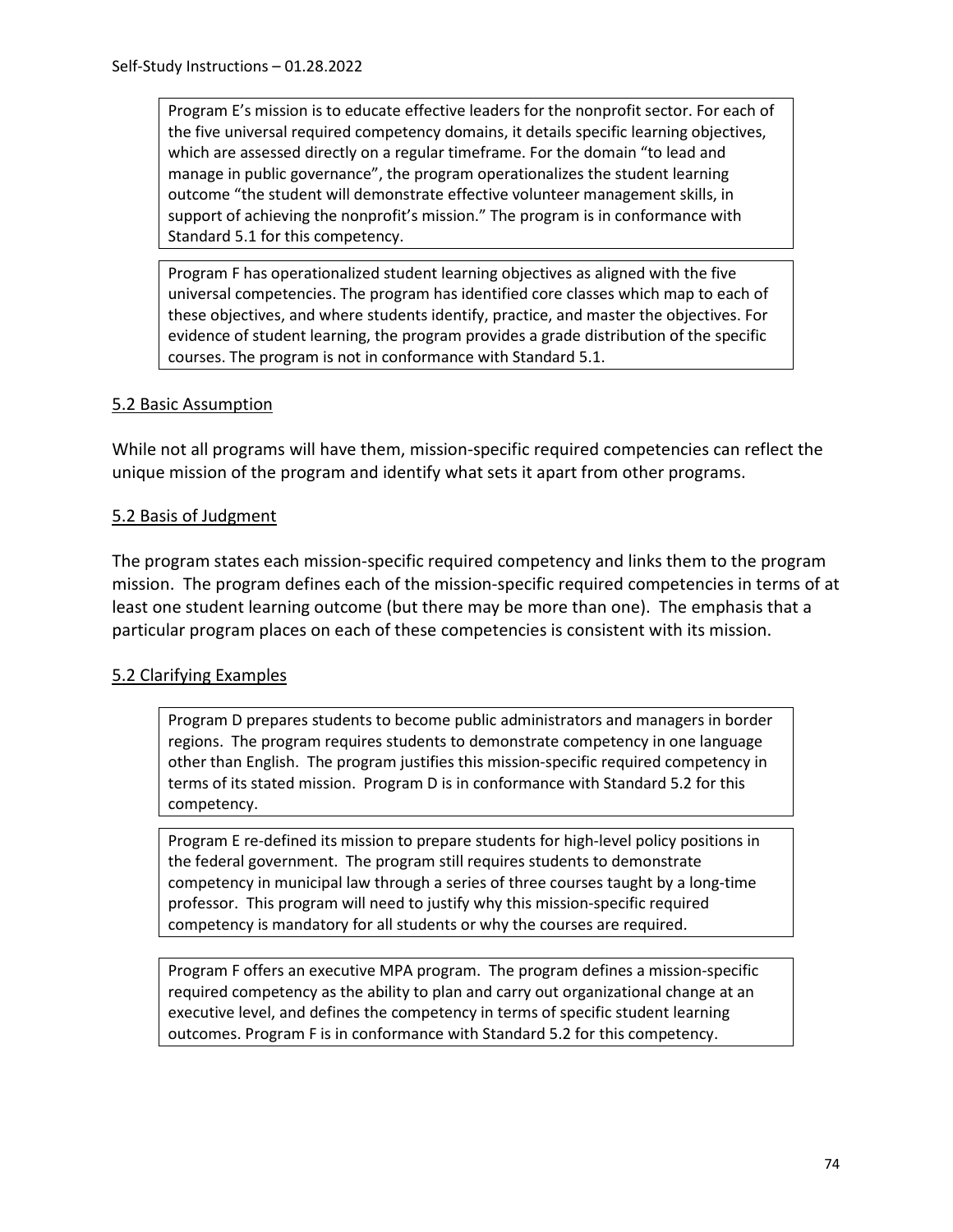## 5.3 Basic Assumption

While not all programs will have concentrations or specializations, mission-specific elective competencies should reflect the unique and/or specialized knowledge and expertise available to students in the program.

## 5.3 Basis of Judgment

The program articulates how elective offerings contribute to the achievement of program mission and goals. The program demonstrates that it has the capacity and properly qualified faculty to deliver all specializations or concentrations it offers to its students.

#### 5.3 Clarifying Examples

Program G has a mission focused on regional issues within its state and offers an international development concentration. The program does not indicate faculty with expertise in development, nor does it clearly articulate how this concentration relates to the program's mission. Most of the program's graduates work in local and regional government positions within the program's state. This program has not yet demonstrated conformance with 5.3.

Program H offers students five concentrations related to its local government management mission. In addition to the main campus, the program is also offered at an off-campus downtown location to a cohort of fire and police professionals. The only specialization offered to this cohort is emergency management. The program provides clear information to the unique cohort as to the options available at that location and has policies in place to ensure that the students can graduate with their concentration in a timely manner. The program is in conformance with 5.3.

Program I has a wide array of faculty resources and lists multiple areas of student focus on its website. The program states in its Self Study Report that it does not have official specializations for purposes of accreditation. On the site visit, students complain that they do not have access to enough elective courses to complete their specializations and have worries about graduating on time. The program has not yet demonstrated conformance with 5.3.

Program J offers students the opportunity to design their own concentrations or take one offered in the university's urban planning department. The program provides clear information to students regarding how concentrations can be formed, including a limit on non-programmatic credit hours and syllabi oversight for any courses outside of the public administration department. In addition, the program maintains oversight over the approved courses for the urban planning concentration through a professor holding a dual appointment in both public administration and urban planning. The program is in conformance with 5.3.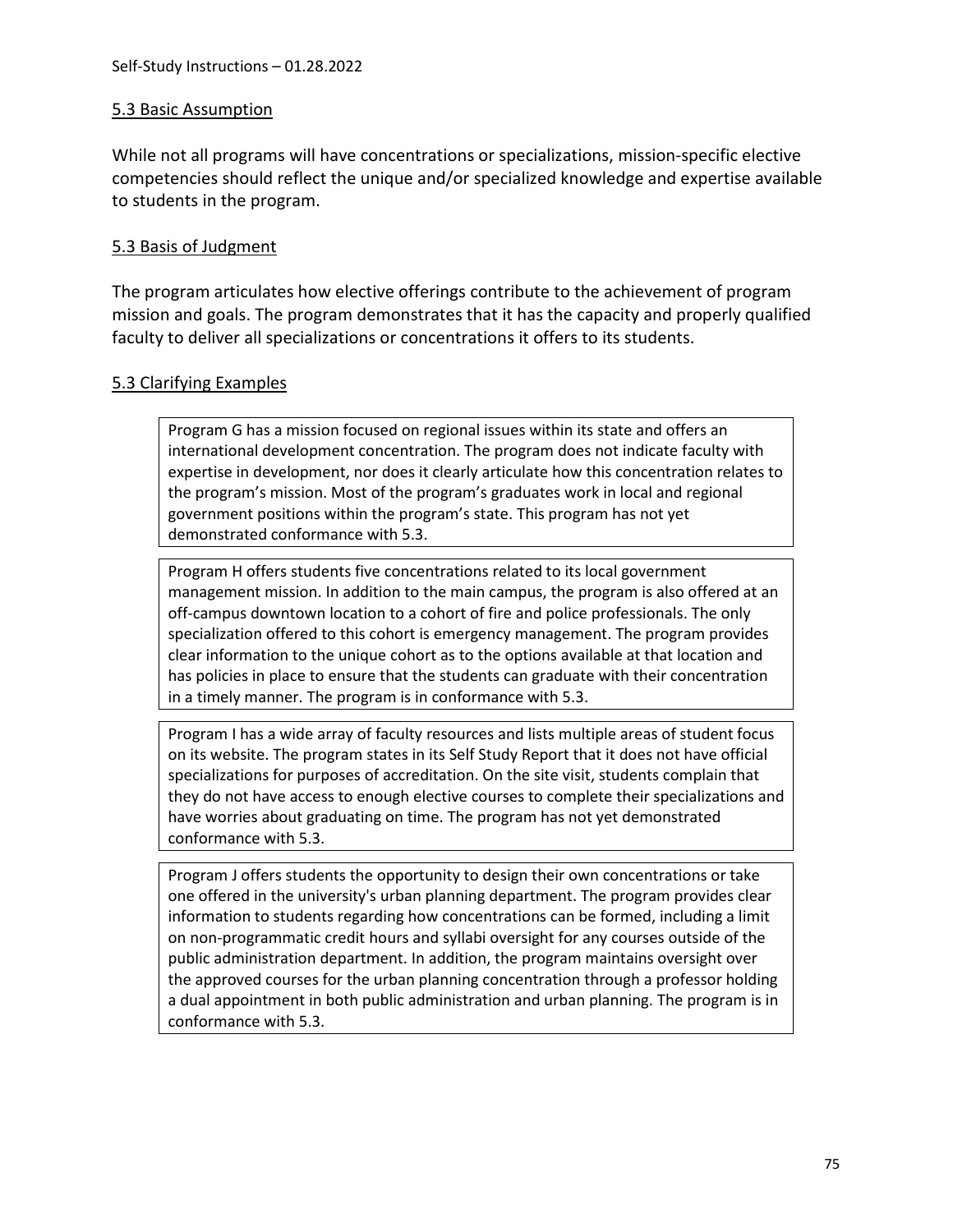## 5.4 Basic Assumption

Practitioners make unique contributions to the educational program as role models, career advisors, and individuals who convey lessons from experience in public service. The program should provide some opportunities for students to gain an understanding of and interact with practitioners across the broad range of professions and sectors associated with public and nonprofit affairs, administration, and policy. These may include client-based, field projects within regular courses; internships; instructors from the profession; guest speakers; ongoing relationships with public service employers; and so forth.

#### 5.4 Basis of Judgment

The program assures that all students will have at least one experiential learning exercise and/or interaction with practitioners. The program may indicate that additional opportunities are available to students, but not required.

#### 5.4 Clarifying Examples

Program J provides all students with four guest lecturers from the public sector during the required, semester-long introductory course. For the required policy analysis course, all students must work in groups to provide a policy analysis to a local government agency. An optional course in non-profits requires students to volunteer for 20 hours during the semester. All students are invited to social mixers with practitioners from the community. Program J is in conformance with Standard 5.4.

Program K offers a fully on-line MPA program. The courses consist of downloading and reading the materials, and then taking on-line exams or e-mailing papers in each subject. Students are widely distributed geographically and do not ever have to visit the campus. No internship is required. The program advises students to "surf the web" for advice on professionalism. The program will need to justify how it meets the standard 5.4 with respect to professional competence. Program K does not appear to be in conformance with Standard 5.4..

In the past five years, Program L has not been able to hire any practitioner faculty due to budget constraints. Given that the campus is not near an urban center, and suffers harsh weather conditions, it is difficult to get guest speakers to attend evening classes. There are no case studies, simulations, or group projects; no courses require the student to interview a public administrator or to shadow a public official. The program will need to justify how it meets the standard 5.4 with respect to professional competence, with practitioners from the community. Program L does not appear to be is in conformance with Standard 5.4.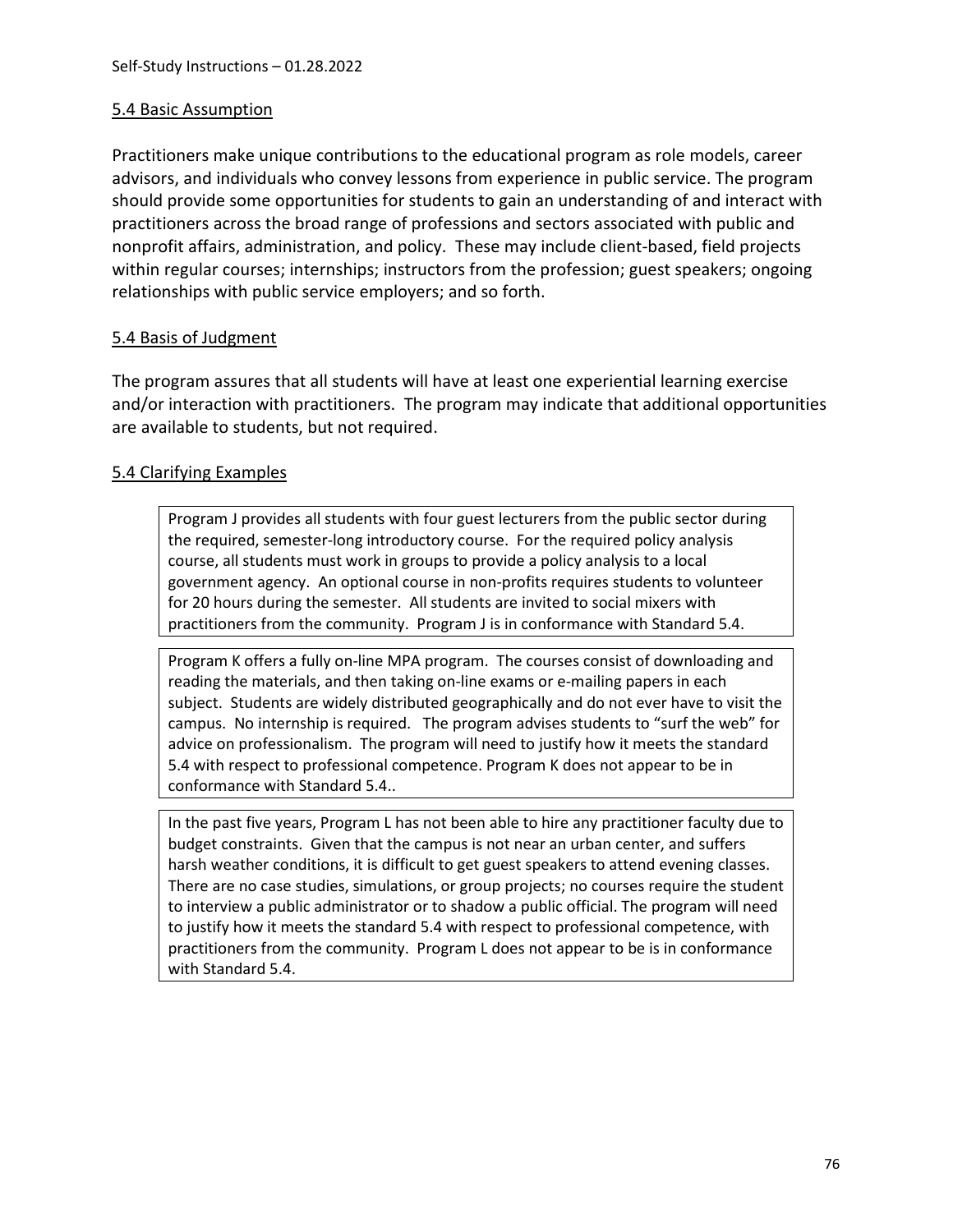#### **PART B**

## 5.1 Basis of Judgment

At a minimum, the program has defined each universal required competency in terms of student learning outcomes. Over one accreditation cycle, the program will have completed all four stages of the assessment process for each universal required competency. The four stages include: defining of student learning outcome(s), gathering evidence of student learning, analyzing evidence of student learning, and using evidence to make programmatic decisions. An accredited program need not assess all competencies every year or cohort, but rather at a frequency appropriate for its mission and goals. However, assessing each competency only once during a seven year accreditation cycle would not likely be sufficient for conformance in most programs.

#### 5.2 Basis of Judgment

At a minimum, the program has defined each mission-specific required competency in terms of student learning outcomes. Over one accreditation cycle, the program will have completed all four stages of the assessment process for each mission-specific required competency. The four stages include: defining of student learning outcome(s), gathering evidence of student learning, analyzing evidence of student learning, and using evidence to make programmatic decisions. An accredited program need not assess all competencies every year or cohort, but rather at a frequency appropriate for its mission and goals. However, assessing each competency only once during a seven year accreditation cycle would not likely be sufficient for conformance in most programs.

# **PART C**

# 5.1 Basis of Judgment

The program demonstrates evidence of student attainment of the expected student learning outcomes for the universal required competencies described in the self-study. (The Site Visit Team has auditing authority at NASPAA and may review any of the required universal competencies). The program shows that it collects direct evidence of student learning and analyzes the evidence in terms of faculty expectations. If the results of assessment do not meet faculty expectations, the program shows how it has used the results of assessment for program change to improve student learning.

# 5.2 Basis of Judgment

The program demonstrates evidence of student attainment of the expected learning outcomes for the mission-specific required competencies described in the self-study. (The Site Visit Team has auditing authority at NASPAA and may review any mission-specific required competencies). The program shows that it collects direct evidence of student learning and analyzes the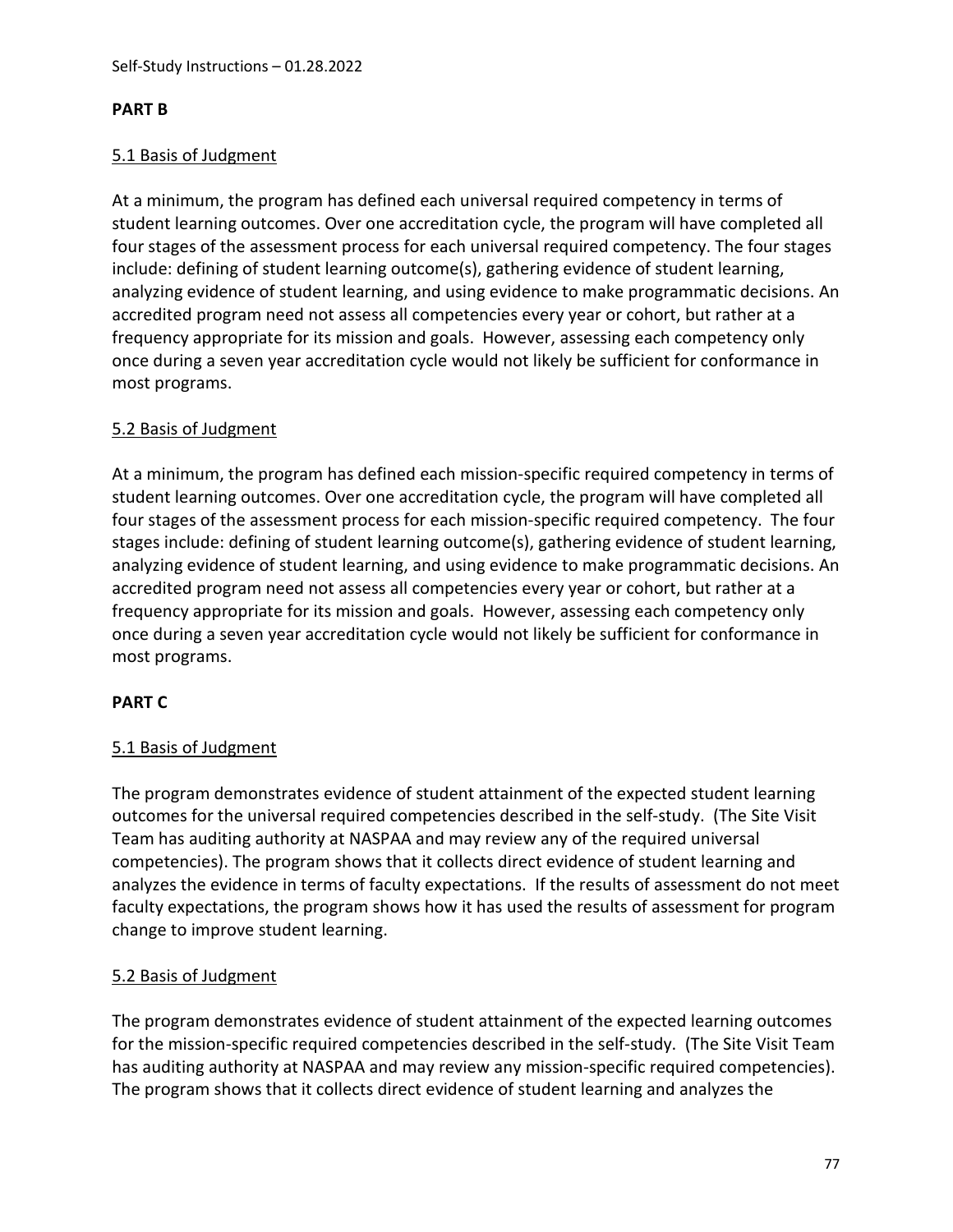evidence in terms of faculty expectations. If the results of assessment do not meet faculty expectations, the program shows how it has used the results of assessment for program change to improve student learning.

*See Appendix B for Further Standard 5 Examples*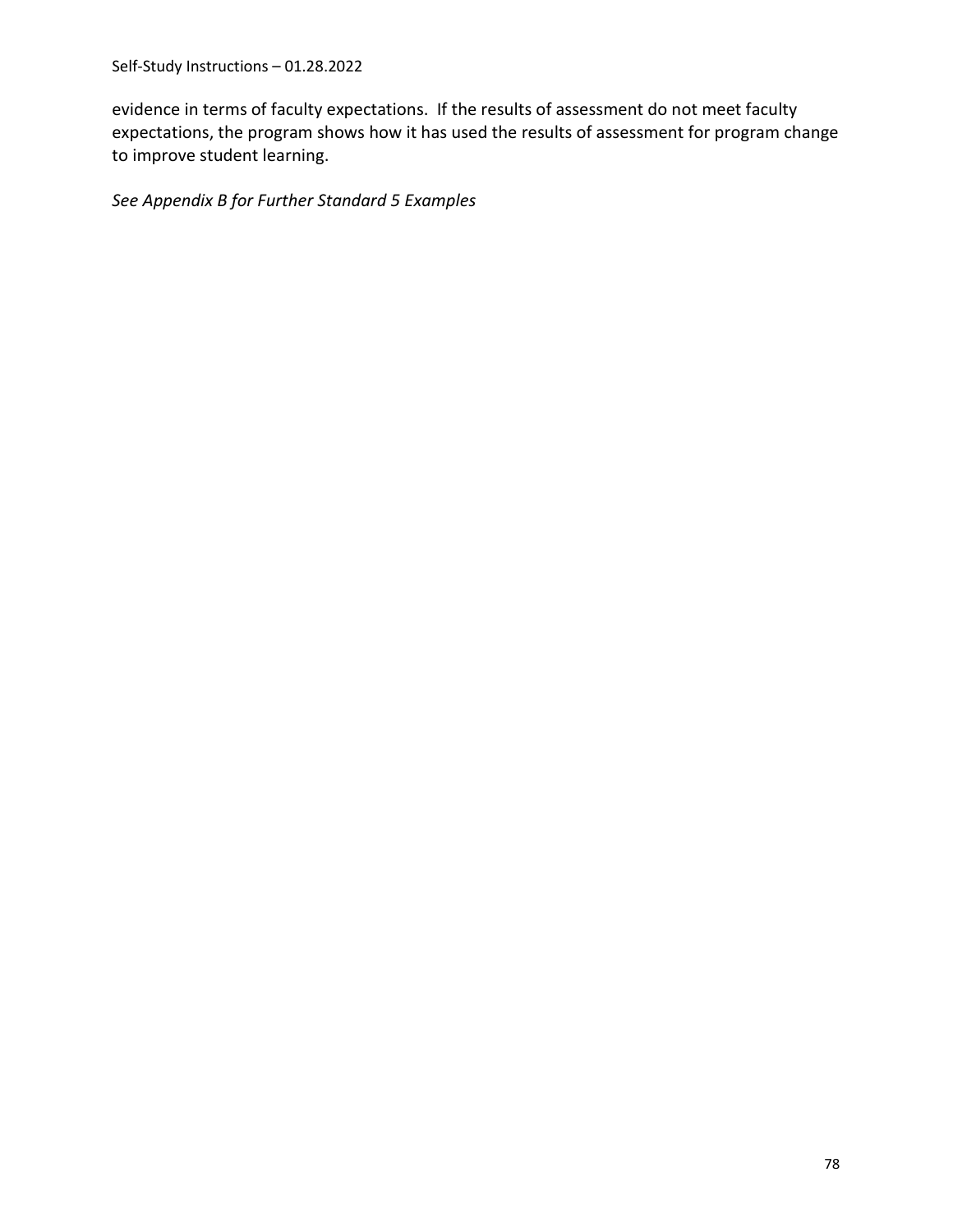#### **Standard 6 Matching Resources with the Mission**

**6.1 Resource Adequacy: The program will have sufficient funds, physical facilities, and resources in addition to its faculty to pursue its mission, objectives, and continuous improvement.**

#### Rationale

An accredited program should have the resources required to pursue its mission and to continue to improve. In keeping with NASPAA's Guiding Principles, a program's level and use of resources should reflect the program's mission and a commitment to continuous improvement. Resources can include, but are not limited to: budget for salaries, travel, equipment, supplies and other expenses; personnel and support for administrative functions; sufficient numbers of faculty to maintain class sizes, faculty-student ratios and frequency of course offerings appropriate to the program mission; information technology to support teaching and research; adequate library services; instructional equipment, offices, classrooms, and meetings areas.

#### 6.1 Basis of Judgment

The Commission will rely on the program's analysis of the resources required for initiatives associated with its mission. The Commission is less concerned with the absolute budget amounts allocated to the program, the size of classes, or the arrangements made for program administration. Instead, the Commission is concerned with the extent to which those budget amounts, class sizes and program administration arrangements are sufficient to pursue the program's mission. For example, the Commission will refer to the program's analysis to determine if the financial resources for faculty searches, salaries and benefits and the policies regarding teaching loads allow the program to recruit and retain faculty who are able to support the program's mission. Whether a program's travel budget is sufficient depends on its stated mission and its expectations regarding research and professional development to facilitate tenure and promotion. The number of assistantships, scholarships, or other sources of student support will be evaluated in terms of whether they allow the program to recruit and retain the target population of students. Information technology must be sufficient for missionrelevant teaching and research and must allow record keeping and activities in support of program administration and improvement. Faculty and students must have access to library resources that allow for research and teaching activities relevant to the program's mission; library resources may be in the form of physical holdings or electronic access, as long as they include adequate search capabilities and are kept current.

An accredited program should have sufficient support staff to provide clerical assistance and record keeping and administrative support. Faculty offices should allow for sufficient privacy for class preparation, research, and advising students. Classrooms should provide an environment conducive to learning and appropriate for the pedagogical approaches articulated by the program. The program must have access to sufficient professional meetings spaces for faculty, staff, students, and external stakeholders. In assessing the adequacy of resources, COPRA will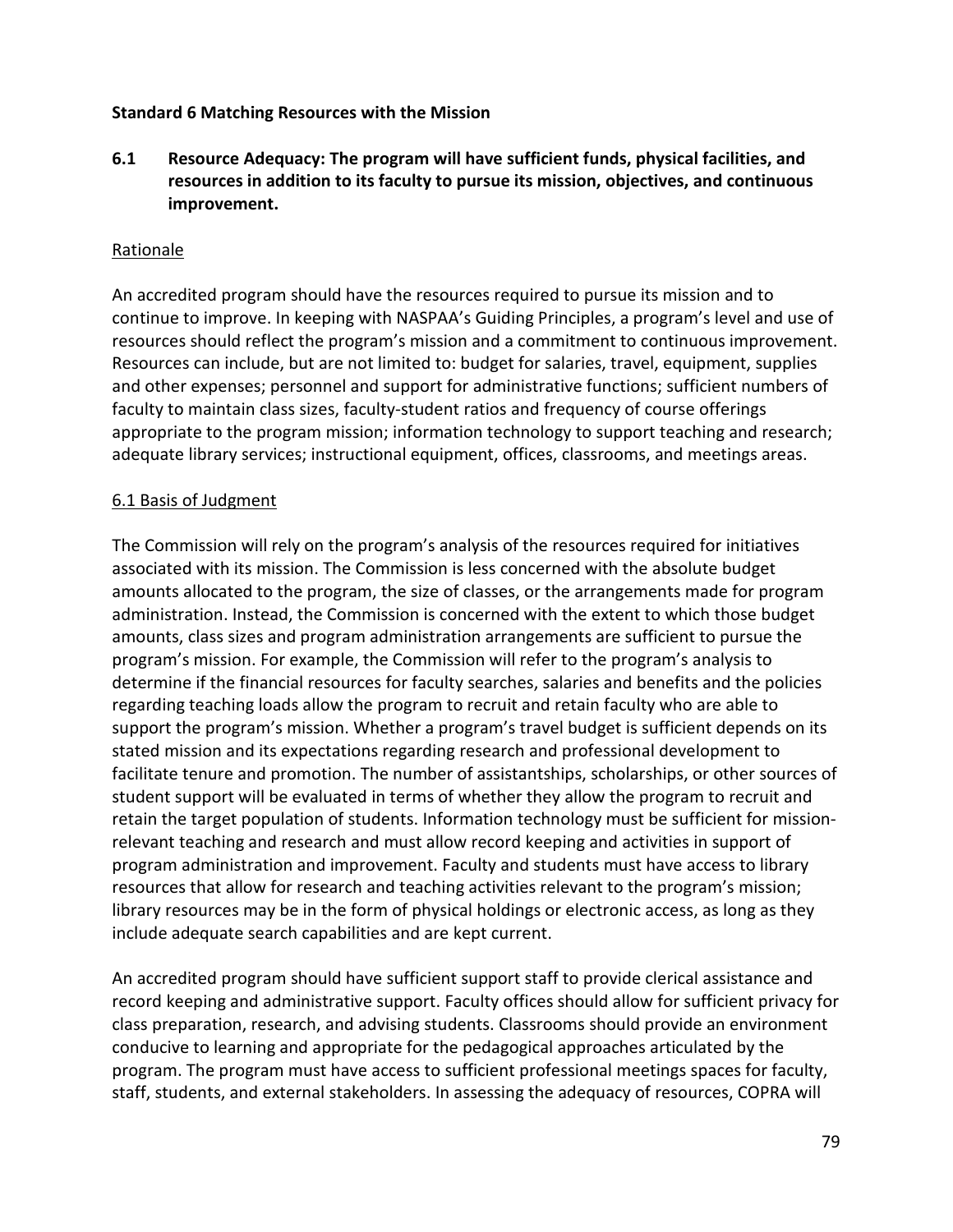consider the program's mission and method of delivery. Online programs may be able to justify less need to for physical offices and meeting places, but may need to demonstrate more extensive instructional technology resources. The overarching concern is whether the resources available to the program are sufficient to pursue the stated mission and to pursue initiatives and improvements in response to systematic assessment.

# 6.1 Clarifying Examples

Program A documents that it has experienced a steady decline in the number of graduate assistantships the program has to offer incoming students and has truthfully advertised the number available to applicants. Despite the decreasing number of assistantships, Program A indicates that the number and quality of applicants and enrollees has been increasing. Program A appears to be in conformance with Standard 6.1.

Program B has very limited travel budgets for faculty. Faculty rarely have program support to attend national or international conferences, but all faculty are provided with support to attend at least one state-wide conference each year. The program, located in the state capitol, defines its primary student population as in-service state government employees, and identified the research and service foci of program faculty as state government issues and agencies, these resources might be deemed adequate. Program B, based upon its mission, appears to be in conformance with Standard 6.1. If Program B were to have internationalization of the curriculum and national prominence of the faculty as central to its mission, it would not appear to be in conformance with Standard 6.1.

Program C provides a one course reduction per year and summer salary to the program director and has a policy of having that position assigned only to a tenured faculty member. During one year of the four year period covered by the report, the position was held by an untenured faculty member while the regular director was on sabbatical leave. The Program reports that several steps were taken to ensure continuity in administrative functions and to avoid negative consequences in promotion and tenure decisions. The untenured faculty member was provided with additional GA/RA support during the year of administrative service as well as a research grant from the Dean's Office for the summer following the administrative appointment. The program also reports that untenured faculty member is being groomed to assume the directorship upon promotion and tenure, and that the two faculty worked together closely to ensure continuity. Program C appears to be in conformance with Standard 6.1

Program D is a small Executive MPA program with five full-time faculty, several high profile professionals as adjuncts, and 40 part-time students who hold management positions in local and nonprofit agencies in the community. The program has no designated clerical support; it shares a secretary position with another academic department. Additionally no one within the program is assigned to provide internship or placement services. The Program reports that these arrangements are adequate given the program's mission and student body. Extensive opportunities are provided for networking among students and professional development/career planning is built into the curriculum. Program D appears to be in conformance with Standard 6.1.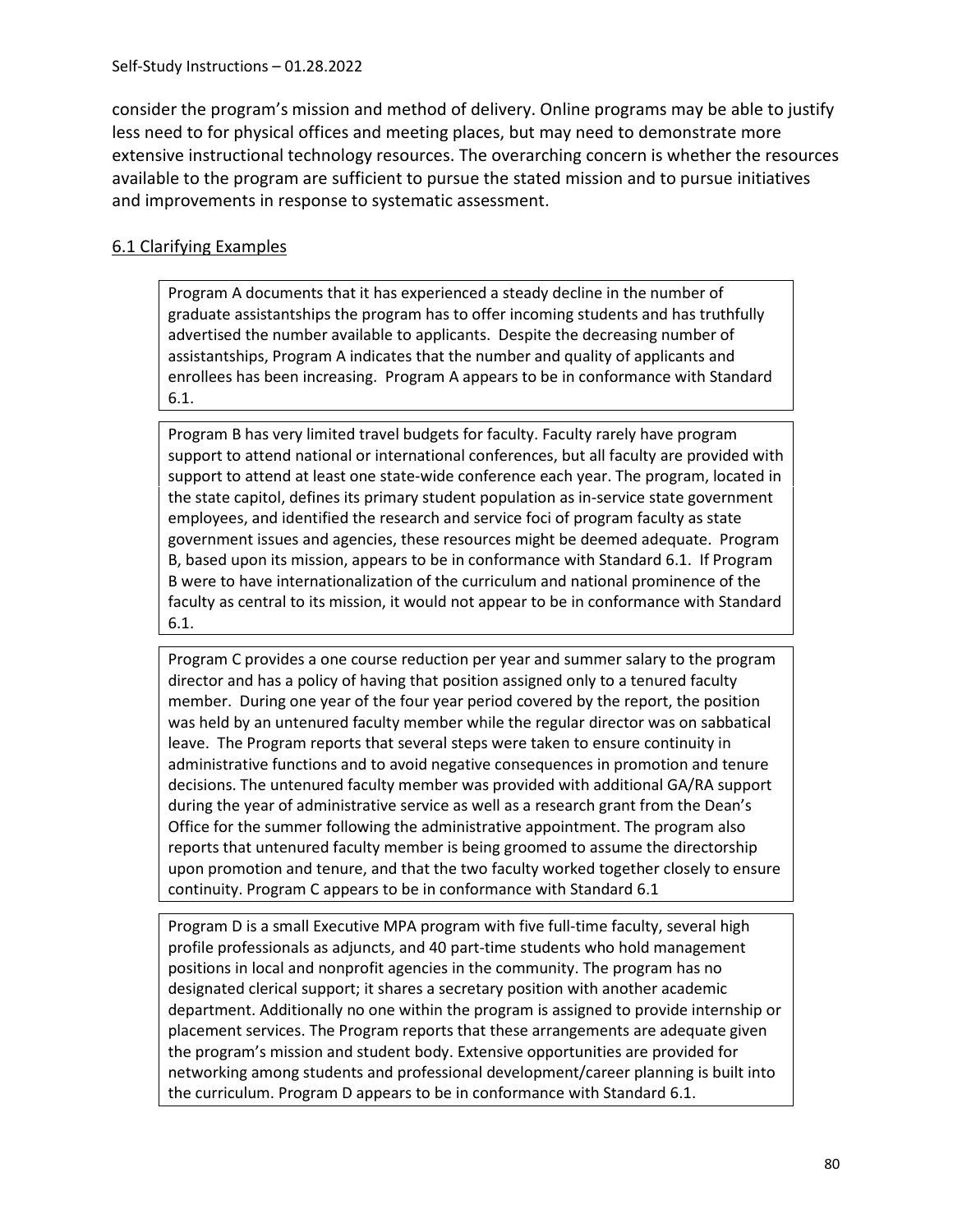Program E claims to offer four specializations, one of which has historically been offered primarily by adjunct instructors with expertise in that area. Due to statewide budget cuts, the program is no longer allowed to hire adjuncts and the necessary courses for that specialization are not available with any regularity. Few students select this specialization and the program SSR indicates that individualized arrangements would be made when and if a student indicated interest in that specialization. The burden will be placed on this program to demonstrate that it has sufficient resources to offer the advertised specializations. Lack of student interest in a specialization is not a sufficient basis for asserting that resources are adequate. If the program continues to consider the specialization appropriate to its mission and continues to advertise the specialization, it must be able to document adequate resources.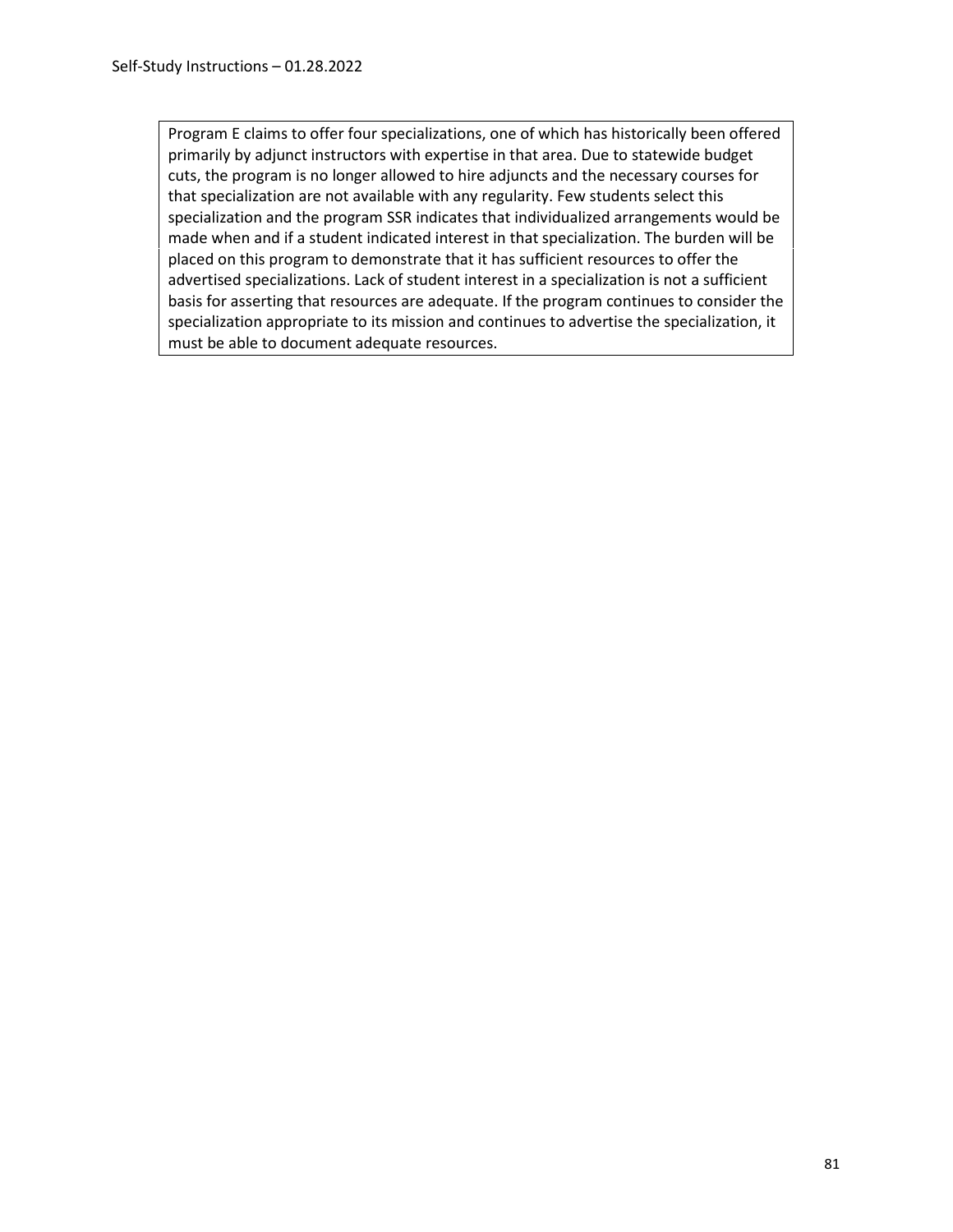## **Standard 7 Matching Communications with the Mission**

**7.1 Communications: The program will provide appropriate and current information about its mission, policies, practices, and accomplishments—including student learning outcomes--sufficient to inform decisions by its stakeholders such as prospective and current students; faculty; employers of current students and graduates; university administrators; alumni; and accrediting agencies.**

## Rationale:

When communicating with its stakeholders, the program should be transparent, accountable, and truthful. In establishing transparency, programs must provide data that are publicly available and clearly linked to the mission of the program. NASPAA expects an accredited program to meet the expectations of the profession in terms of accountability in public service. Transparency is a *public service value* exemplified in programmatic action and results. In order to demonstrate that the program results follow from the mission, the burden lies with the program to produce data acknowledging the strengths and limitations of the program mission.

#### Underlying Assumption

Each accredited program, regardless of its mission, is expected to communicate accurately about its accreditation status and supply certain data to demonstrate conformance to each standard. This "universal" data and information should be publicly available via appropriate communication medium (electronic or printed) and privately available to stakeholders (faculty, NASPAA, etc.). Such mandatory requirements are a minimum basis by which programs can claim a linkage between the mission and the outcome. A program that provides additional data by participating in national surveys (optional) sponsored by NASPAA, ASPA, or other organizations can demonstrate, by example, its leadership in public service education and defining the public service values with respect to its mission. This essentially divides the component of data requirements in two categories: (1) conforming to the standard by reporting universal information to all stakeholders, and (2) conforming to the standard by providing mission-specific information beyond mandatory requirement to help understand and refine program mission to all stakeholders. Universal or mandatory information should include program decision-making processes by which it informs its stakeholders about outcomes as it relates to:

- 1. **Students**: decisions about whether to apply and enroll;
- 2. **Staff and Faculty**: decisions about whether to accept and continue employment;
- 3. **Employers**: decisions about whether to sponsor internships or hire a graduate;
- 4. **Administrators**: decisions about whether to approve faculty lines and provide funding for the program;
- 5. **Alumni:** decisions about whether and how to interact with the program following graduation.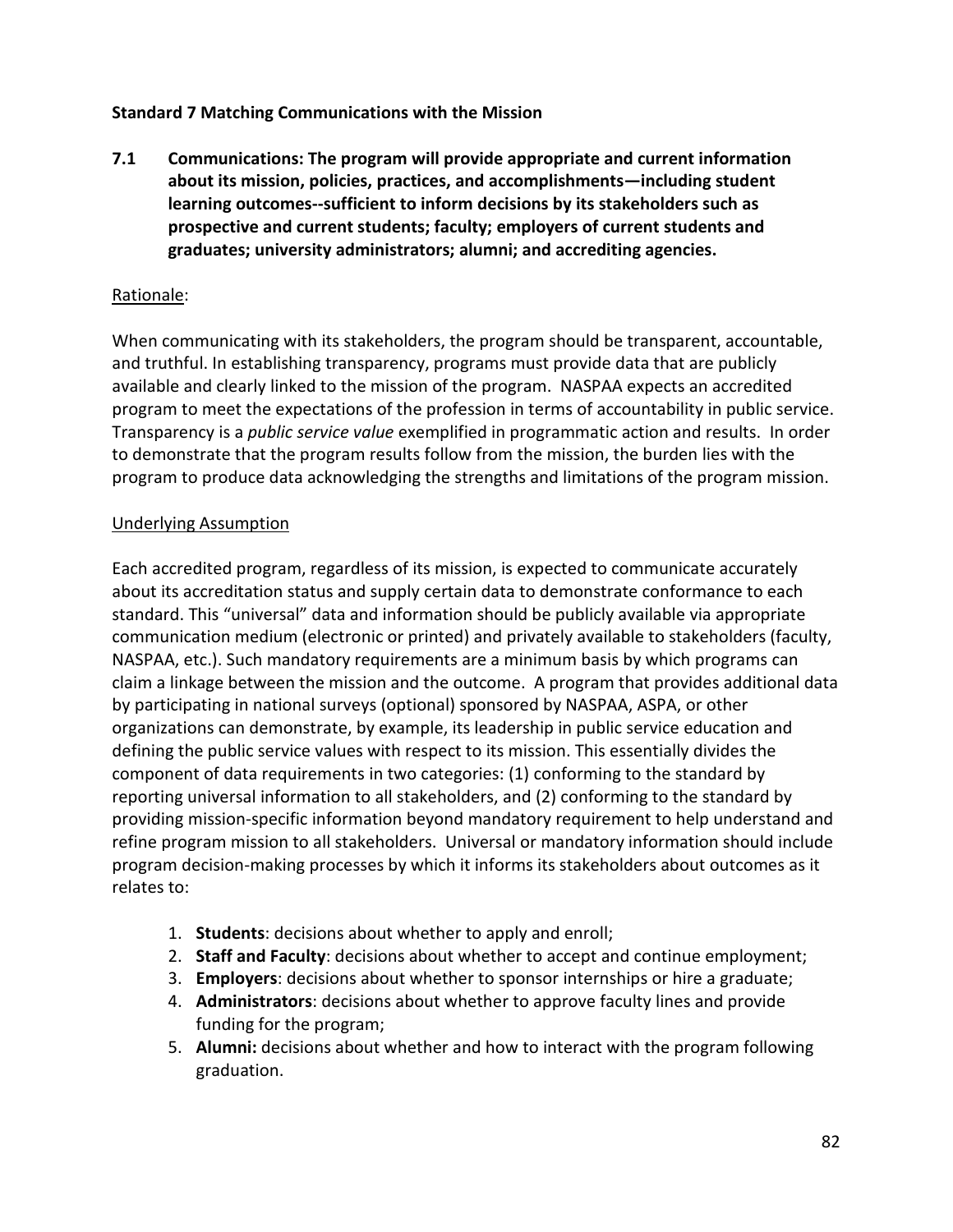Information about the program's capacity and performance should not be kept confidential absent a compelling reason, such as student and faculty privacy laws and regulations.

# 7.1 Basis of Judgment

The program should provide evidence that communications with its stakeholders demonstrate accountability, transparency, and ethical practice in the following ways:

- The courses, specializations, and services the program offers are consistent with the claims it makes, such as in its literature, emails, and webpage, and with its mission.
- The program publicizes its admission policies. Goals, policy, and standards, including academic prerequisites, are clearly and publicly stated. Admission policies should specify differences for pre-service, in-service, and other categories of students and reflect specific concern for diversity.
- The program describes how it assesses competencies and how well students perform on those measures.
- The program reports on the placement and career progress of its graduates and the qualifications and accomplishments of its faculty.
- The program reports on the completion rates of its graduates.
- The program explains to prospective students the cost of attendance (tuition and fees) and ethically communicates information regarding opportunities for financial assistance.
- The program is expected to ensure ongoing accuracy in all external media on an annual basis.

# **7.1 Self Study Guide**

If the program has not made the below information available to the public, it must state why it has not done so, and the rationale for demonstrating conformance with this standard.

**General Information**: NASPAA will publicly release data supplied on the following information: degree title, organizational relationship of the program to the school, modes of delivery, number of credit hours, length of degree, list of dual degrees, list of specializations, fast-track Info, and number of students.

**Mission Statement:** The program will make available to the public its mission statement. The program must provide to COPRA the URL of where on the website the information is available. If the program has not made this information available to the public, it must state why it has not done so, and the rationale for demonstrating conformance with this standard.

**Admission:** The program will make publicly available the admission criteria for entry into their program. This includes any exceptions or alternate routes to admission that a student may use. The program will provide to COPRA the URL of where on the website the information is available.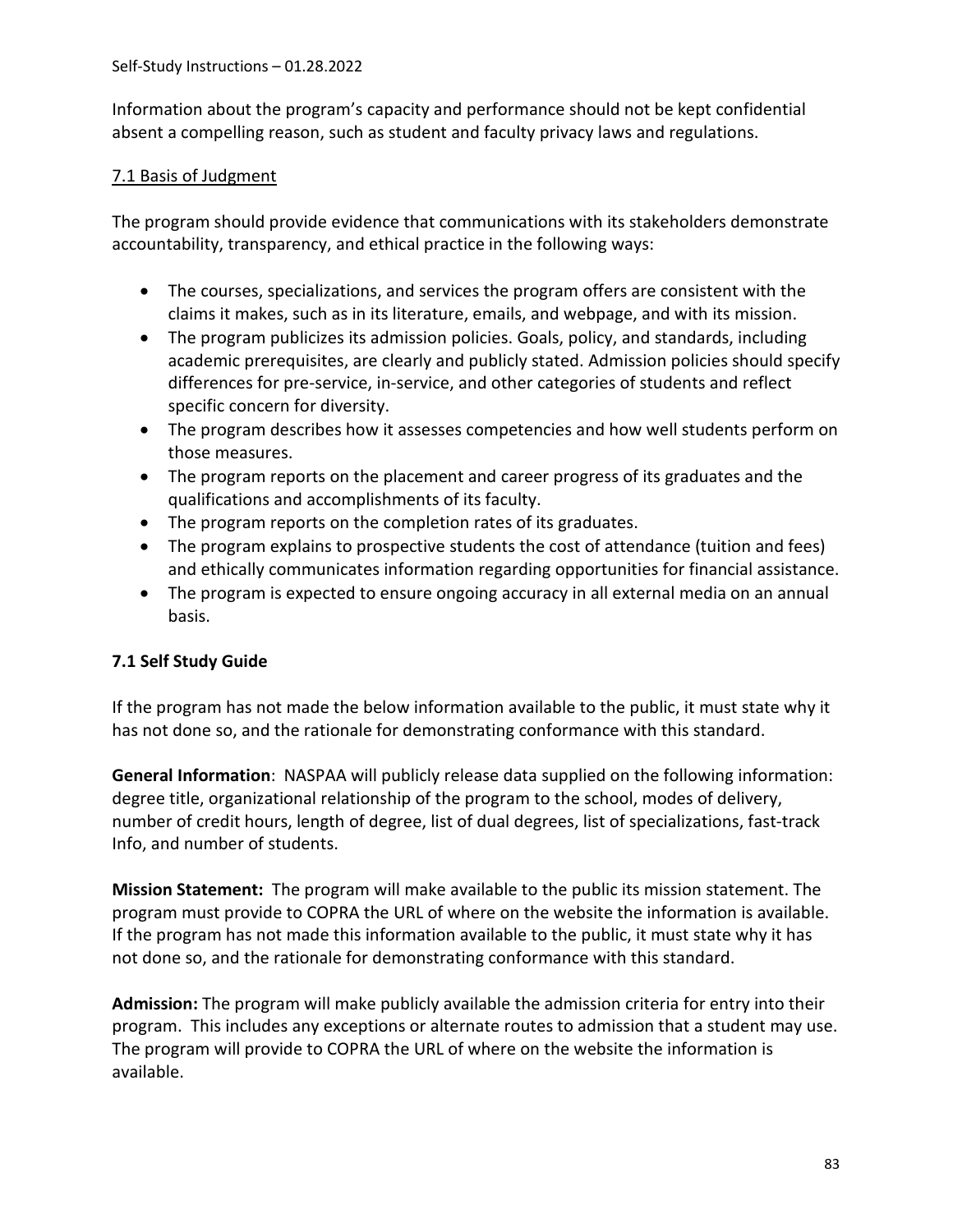Self-Study Instructions – 01.28.2022

**Enrollment:** NASPAA may make publicly available program enrollment and gender/ethnic composition where available. If the program has not made this information available to the public via NASPAA it must state why it has not done so, and the rationale for demonstrating conformance with this standard. NASPAA is aware that in some US states providing information on the ethnic make-up of enrolled students may not be legally permissible; or that in some instances a program's size would make the information individually identifiable. Programs facing these legal issues should note in their rationale to COPRA why they are in conformance with the standard.

**Faculty:** The program will make available to the public the following information: the number of Faculty teaching the program, Faculty identified within the unit, and Faculty diversity. NASPAA will also make this information publicly available.

**Cost of Degree:** The program will make available to the public the following information: Tuition cost (for all student populations), Financial Aid Information, and Assistantships available. The program will provide to COPRA the URL of where on the website the information is available.

*(Note this is the one of the few aspects of Standard 7 where the information we are asking you to provide has not been collected elsewhere in the SSR).*

**Career Service**: Both NASPAA and the program will make available to the public the program's distribution of placement of graduates (using the prescribed categories).

**Internship Placement:** The program will make publicly available the number of internships (distributed by sector) for the self-study year (or data year), including an explanation of waivers granted.

**Student Completion:** NASPAA and the program will make available to the public the program's completion rate (as defined in Standard 4, to be the number of the SSY-5 cohort that complete the program within 2, 3, and 4 years).

**Evidence of Student Learning Outcomes**: NASPAA may make publicly available information on evidence of student learning outcomes.

# 7.1 Clarifying Examples

Program A's electronic/print materials reflect information prior to the recent appointment of new faculty and revision of the curriculum; faculty meeting minutes are not taken; records of administrative decisions are incomplete; no record or record older than five years of student internships, graduate placements or alumni career progress. Program A is not in conformance with Standard 7.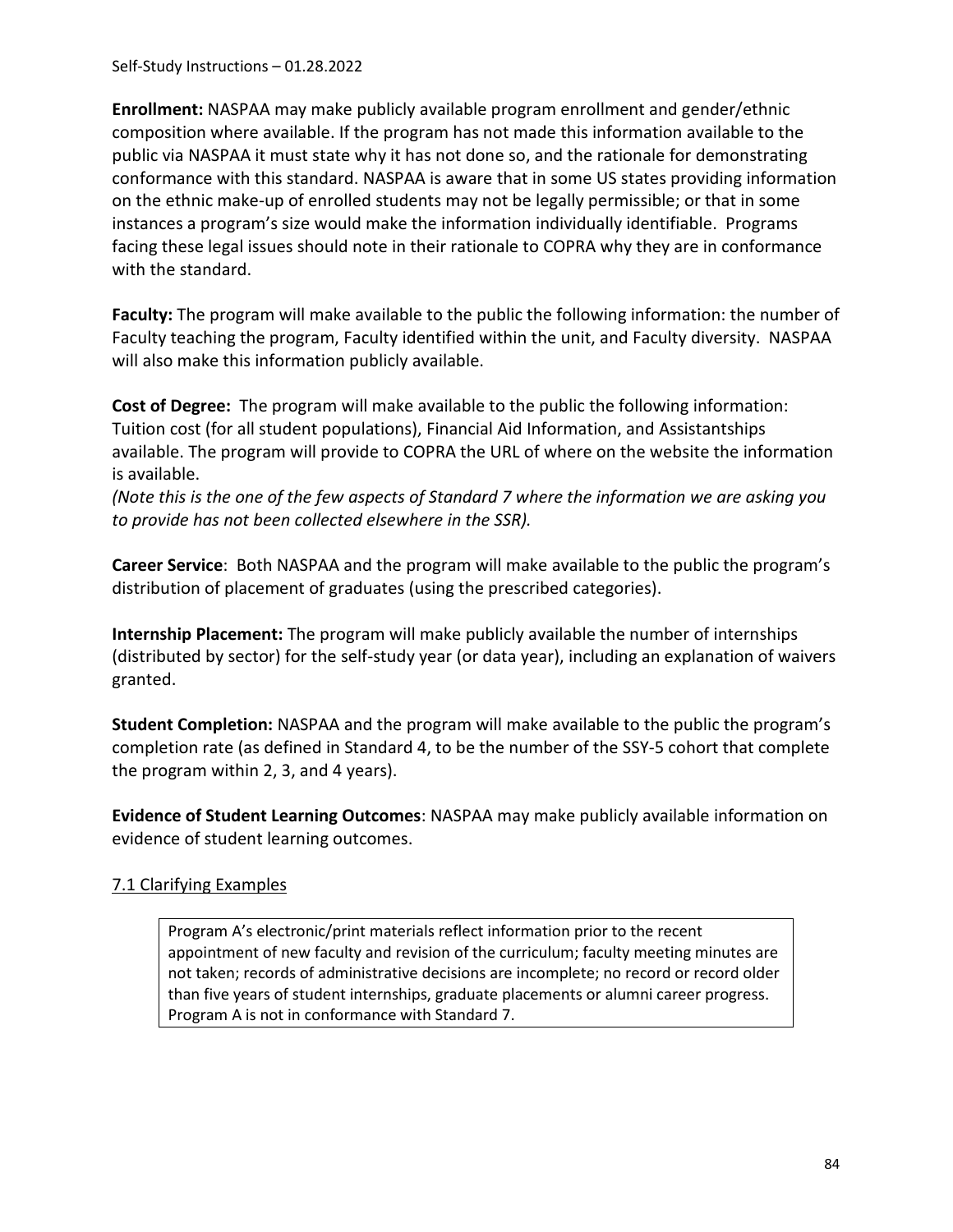Program B maintains accessible electronic/print materials with current information; faculty meeting minutes are taken; administrative files are complete; records of student internships, graduate placements, and student and alumni career progress not older than two years are summarized in electronic/ print distribution. Program B is in conformance with Standard 7.

Program C's prospective student admission decisions are maintained and recorded via ApplyYourSelf Online. Student records are managed through the Banner System and are accessible to core faculty. Alumni records are maintained in a searchable electronic database. Faculty communication is maintained in SharePoint or archived in Blogs. Students and employers have access to Career Service Portal for matching placements for interns and graduates. The program explains how each electronic database is accessible to stakeholders and can be used by them to understand program operations and to inform their decisions. The Program also explains how it tracks the data to improve its internal governance and pursue its mission. Program C is in conformance with Standard 4.

Program D offers the MPA degree through traditional in-class instruction as well as online modules. As per program website program's literature on its on-line program and campus based program appears the same. However, admission, course offerings and other elements are different for the two delivery approaches. The program is not in conformance with Standard 7 because the program does not clearly provide information on its website to potential students about the differences between the online and campus based programs.

# **7.1 NASPAA Publicly Accessible Data** *May be made public by NASPA[A10](#page-84-0)*

General Information about the degree (Program Fact Sheet)

- 1. Degree Title
- 2. Organizational Relationship between program and university
- 3. Modes of program delivery
- 4. Number of Credit Hours
- 5. Length of degree
- 6. List of dual degrees
- 7. List of specializations
- 8. Fast-track Info
- 9. Number of students (varies)

Mission of the Program (Standard 1)

1. Please link your program performance outcomes to the contributions your program intends to produce to advance the knowledge, research, and practice of public service.

<span id="page-84-0"></span><sup>&</sup>lt;sup>10</sup> Subject to NASPAA Data Policy guidelines.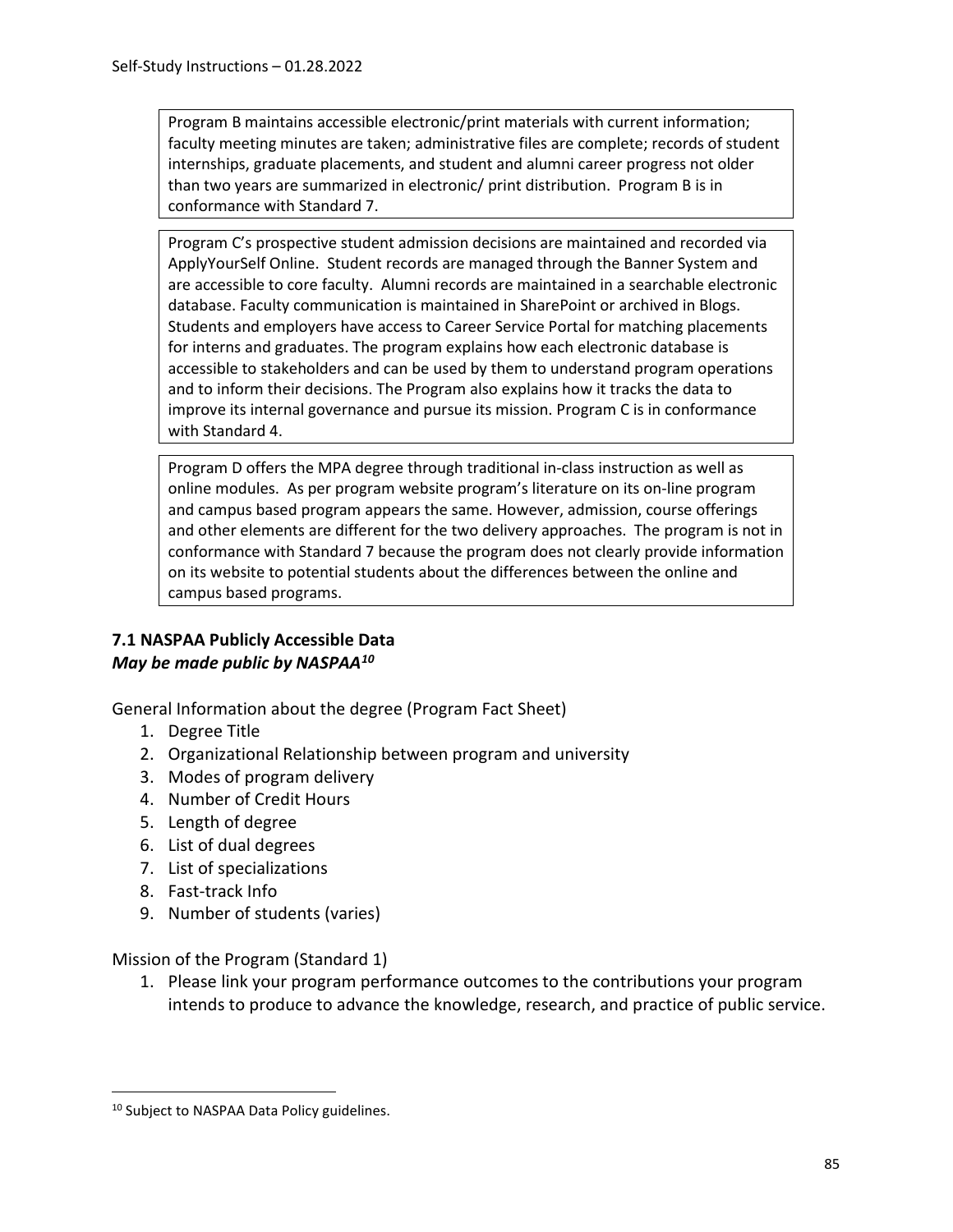Enrollment (Standard 4)

- 1. Number Enrolled
- 2. Enrollment Diversity
	- a. Gender
	- b. Race/ethnicity
	- c. International

Cost of Degree (Standard 4)

- 1. Tuition cost (in-state and out-of-state)
- 2. Description of Financial Aid availability, including assistantships

Career Services (Standard 4.3)

1. Distribution of placement of graduates (number)

Faculty (Standard 3)

1. Faculty diversity (percent of teaching faculty, by ethnicity)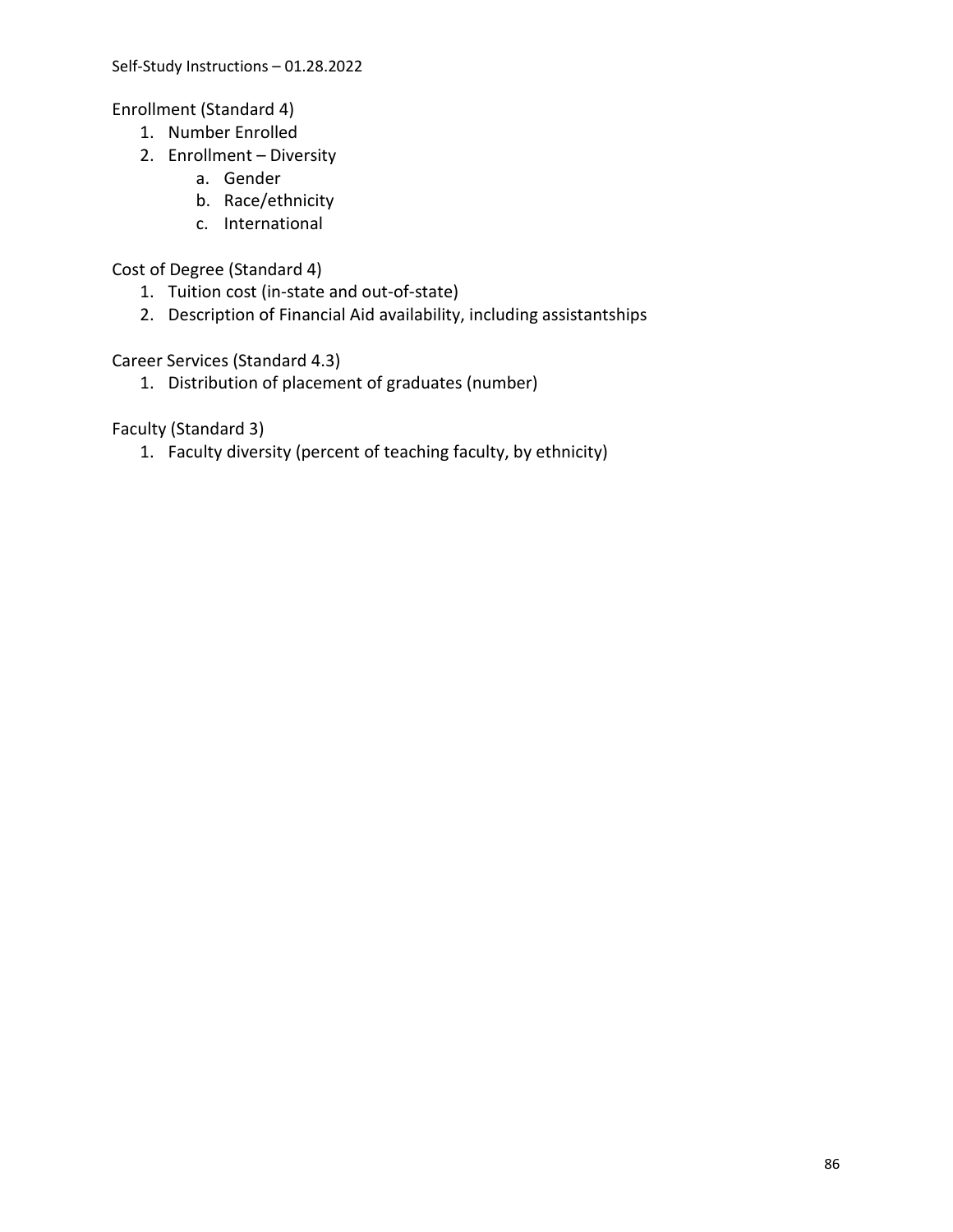# **APPENDIX B: Examples of Competency Statements**

The following are illustrative examples, stated in terms of specific student learning outcomes (competencies), not required elements of each domain. A program can include other competencies within each of the domains to meet NASPAA's requirements. The emphasis that a particular program places on each of the domains of universal required competencies should be consistent with its mission. A public affairs program might put greater emphasis on the domain, "to lead and manage in the public interest" than on "to participate in, and contribute to, the policy process;" the latter might be more the emphasis of a public policy program.

Examples of competencies in the required domain of *to lead and manage in the public interest* might include but are not limited to:

- Apply public management organization theories.
- Appraise the organizational environment, both internal and external, as well as the culture, politics and institutional setting.
- Demonstrate the ability to lead change in a complex environment.
- Lead, manage, and serve a diverse workplace and citizenry.
- Assemble and manage inclusive and productive cross-sector paid and volunteer workforces.
- Lead and manage people effectively, whether volunteers or compensated, fostering team building, commitment, creativity, and performance.
- Manage large and complex programs and projects.
- Manage information and networks.
- Leverage data and technological change for public good.
- Adopt agile technologies to solve complex mission problems.
- Lead or operate in networks of people and organizations.
- Manage contracts and public-private partnerships.
- Apply risk management principles to support organizational missions.
- Resolve conflict through negotiation and consensus-building processes.
- Understand the relationships between public policy, whether proposed or enacted, and leadership and management in implementation.
- Identify and apply key elements of a strategic planning or other community-based planning processes to a nonprofit or government organization.
- Demonstrate an appreciation for the complexities of decision-making in the public interest.
- Create sustainable communities through effective public budgetary and nonprofit fund development practices.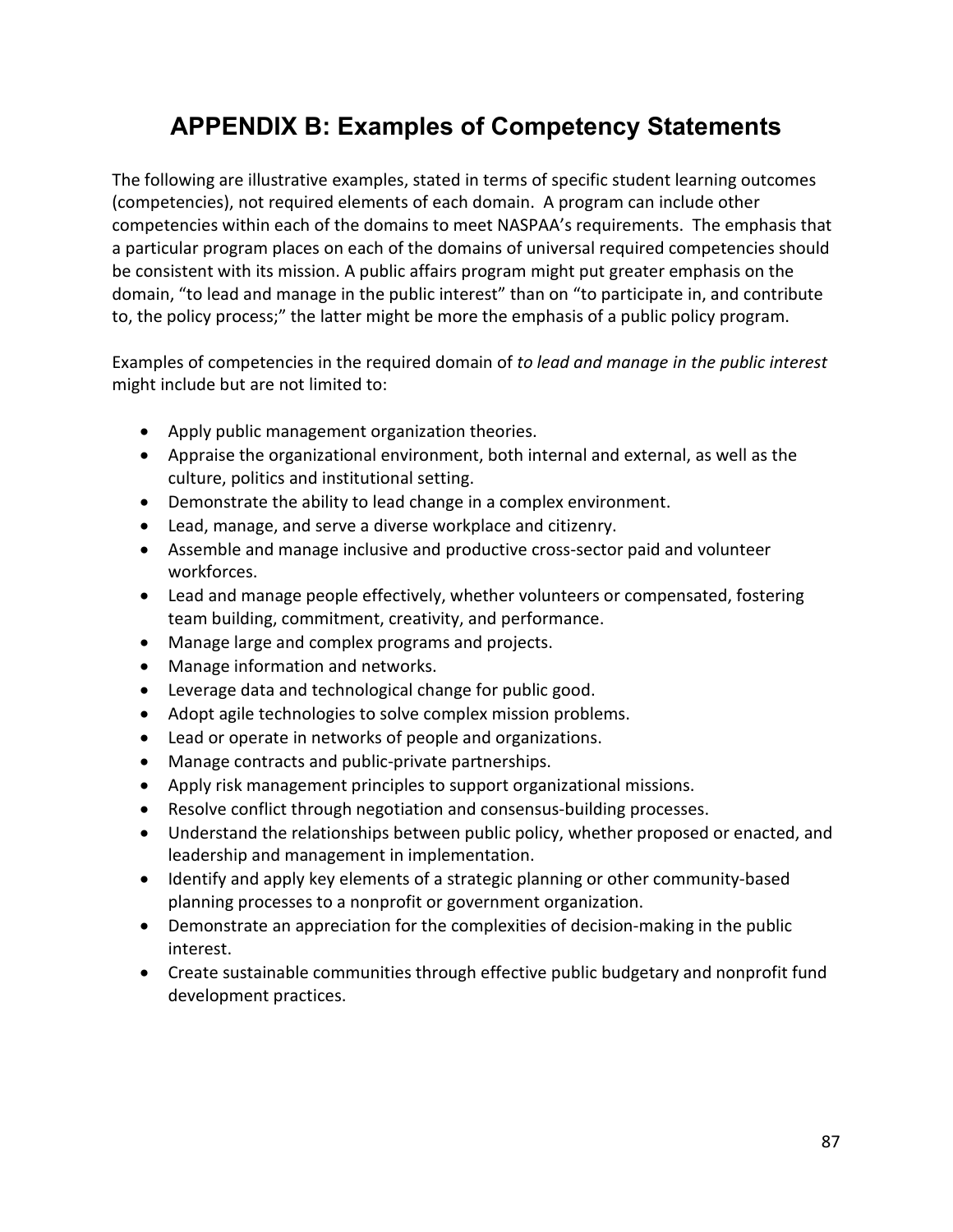Examples of competencies in the required domain of *to participate in, and contribute to, the public policy process* might include but are not limited to:

- Apply techniques for program evaluation and forecasting.
- Demonstrate the ability to structure a policy problem and analyze policy alternatives, using a variety of frameworks and tools.
- Understand the value of citizen participation and social inclusion in the policy process.
- Formulate and communicate an impact evaluation plan.
- Describe and work within the institutional, structural, and political contexts of policy making and implementation.
- Describe and execute the policymaking process, including defining the problem, setting the agenda, formulate policy, implement policy and evaluate policy.
- Incorporate interest groups, executive-legislative relationships, judicial decision-making, and the media in the policy process.
- Prepare a budget reflecting policy priorities.
- Use risk management to meet the mission.
- Recognize the social construction of problems.
- Build consensus.

Examples of competencies in the required domain of *to analyze, synthesize, think critically, solve problems, and make evidence-informed decisions in a complex and dynamic environment*  might include but are not limited to:

- Articulate and apply methods for measuring and improving organizational, program and individual performance.
- Demonstrate ability to apply a variety of analytical frameworks to analyze complex problems and formulate recommendations.
- Employ evidence-informed analytical tools for collecting, analyzing, presenting, and interpreting data, including appropriate statistical concepts and techniques, such as data analytics or artificial intelligence.
- Develop and use statistical models to support strategic decision-making.
- Manage data as a strategic asset.
- Identify and employ alternative sources of funding, including grants, taxes, and fees.
- Develop and implement strategic plans.
- Understand and apply theories of decision-making and models.
- Select and implement a data-collection process appropriate to a resource-constrained small nonprofit organization or local government.
- Demonstrate the ability to collect, analyze and use data from constituent or program beneficiaries.
- Use appropriate technology to evaluate policy problems and offer solutions.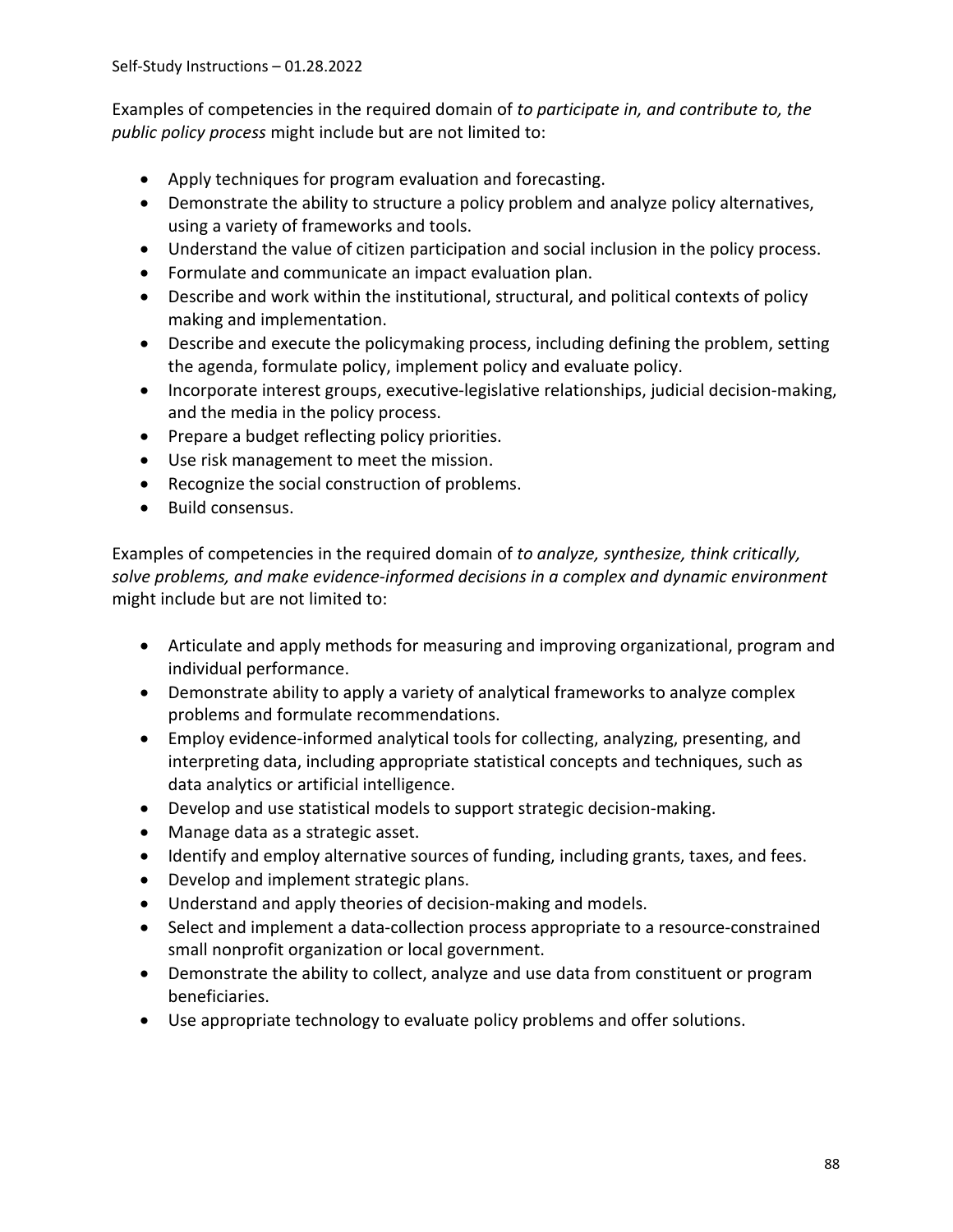Examples of competencies in the required domain *to articulate, apply, and advance a public service perspective* might include but are not limited to:

- Apply concepts of social equity to public service.
- Identify and analyze ethical dilemmas involving fiduciary stewardship of public resources, stakeholders and a variety of power relations, and will weigh alternative courses of action in terms of responsibility, fairness and achieved public interest.
- Know the meanings of due process, authority and social equity; and recognize the role of these values for the assurance of democratic governance, and understand the implication of upholding them for public management practice.
- Behave ethically and with integrity: Tell the truth, keep confidences, admit mistakes, and do not misrepresent oneself, one's goals or the facts for personal advantage. Behave in a fair and ethical manner toward others.
- Distinguish short- from long-term fiscal consequences of program and policy decisions.
- Exercise ethical responsibility when conducting research and making decisions.
- Identify the short- and long-term impacts of program and policy decisions on the physical environment.
- Understand and apply criteria appropriate to public service.
- Use effective oral communication to articulate policy decisions.
- Negotiate outcomes sensitive to the interests and values of others.

Examples of competencies in the required domain *to communicate and interact productively and in culturally responsive ways with a diverse and changing workforce and society at large*  may include but are not limited to:

- Communicate effectively in writing by preparing clear, concise and well-organized written materials tailored to the audience's level of expertise and needs.
- Demonstrate interpersonal communication skills required to serve empathetically and effectively diverse sets of people.
- Communicate effectively in speech by presenting oral information accurately, clearly, concisely and persuasively tailored to audience's level of expertise and needs.
- Demonstrate flexibility by adapting behavior and work methods to differences (whether they are differences in thought, communication style, perspective, age, interests**,**  fairness or some other variable); to new information, to changing conditions and to unexpected obstacles.
- Demonstrate self-knowledge through awareness of one's own stylistic preferences for relating to others, communicating with others, making decisions, managing yourself in groups, and the impact that this has on relationships and your ability to influence others.
- Demonstrate sensitivity and responsiveness to beliefs and behaviors associated with differences among people because of their ethnicity, nationality, race, gender, physical characteristics, religion, age, etc.
- Demonstrate facilitation skills by actively and effectively eliciting information, views, input, suggestions, and involvement of others in pursuit of common goals.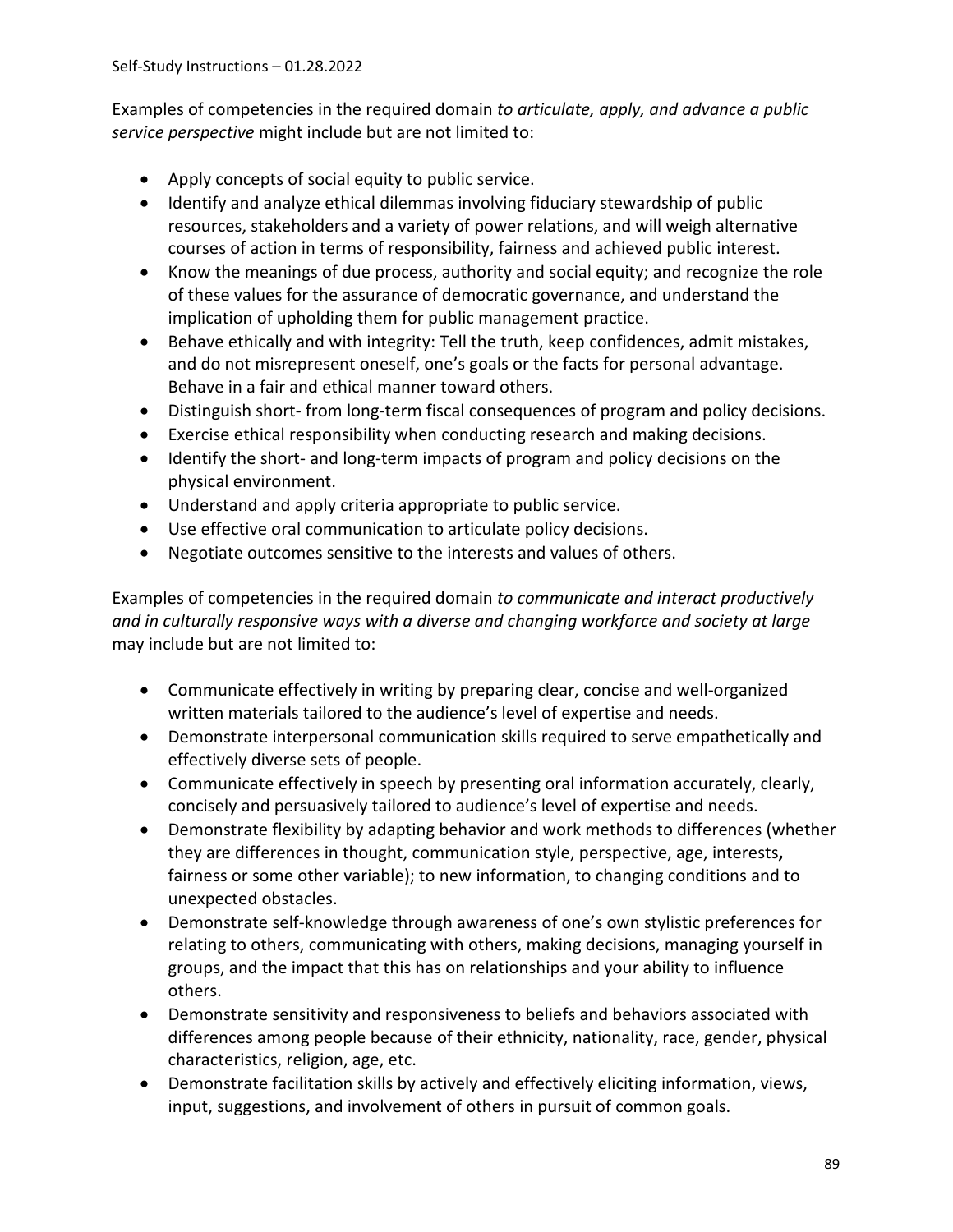- Build actionable consensus.
- Discern the interests and values of others; surface assumptions; secure agreement on ground rules and tolerable outcomes; gain cooperation of others to accomplish goals.
- Relate to all kinds of people and develop appropriate rapport that leads to constructive and effective relationships; finds common ground with a wide range of stakeholders.
- Work productively in teams by demonstrating composure, professionalism and effective working relationships, including understanding others' priorities, needs and concerns and sharing information, expertise and resources.
- Recognize, and adapt to, cultural differences in community interactions and communication.

# Illustrative Examples of Assessment of Student Learning

The following provide examples of direct<sup>[11](#page-89-0)</sup> assessment of various definitions of student learning for competencies in the domain of *to lead and manage in the public interest* and *to participate in, and contribute to, the public policy process.* These examples are only suggestive of the type of information that might be reported to answer questions such as: What do we expect student to know and be able to do? Are students meeting faculty expectations? How do we know? Is evidence used for program change?

| Learning | Evidence   | Analysis & Findings          | Program Change                |
|----------|------------|------------------------------|-------------------------------|
| Outcome  | collected  |                              |                               |
| Defined  |            |                              |                               |
| Manage   | Project    | Six-dimension rubric applied | Project report broken into    |
| projects | management | by faculty; poor             | six sections written over the |
|          | report     | performance on some          | course of the semester        |
|          |            | dimensions                   |                               |

#### **Program A:** To lead and manage in the public interest

#### **Program B:** To lead and manage in the public interest

| Learning     | Evidence    | Analysis & Findings          | Program Change           |
|--------------|-------------|------------------------------|--------------------------|
| Outcome      | collected   |                              |                          |
| Defined      |             |                              |                          |
| Resolve      | Teams       | Evaluation by panel of       | Faculty discuss whether  |
| conflict and | perform in  | practitioners using faculty- | expectations could be    |
| negotiate    | negotiation | designed rubric; all teams   | raised; no change needed |
|              | simulation  | met expectations             | for now                  |

<span id="page-89-0"></span> $11$  Direct evidence means that program faculty (and/or outside experts) examine actual student work and evaluate it against their expectations for learning on the competency. Direct evidence of student learning can take the form of papers and reports; annotated bibliographies; journals; problem solving exercises; project documentation; independent study, studio or workshop reports; individual or group wikis; contributions to discussion boards or blogs; internship evaluation; comprehensive exams; theses; etc.